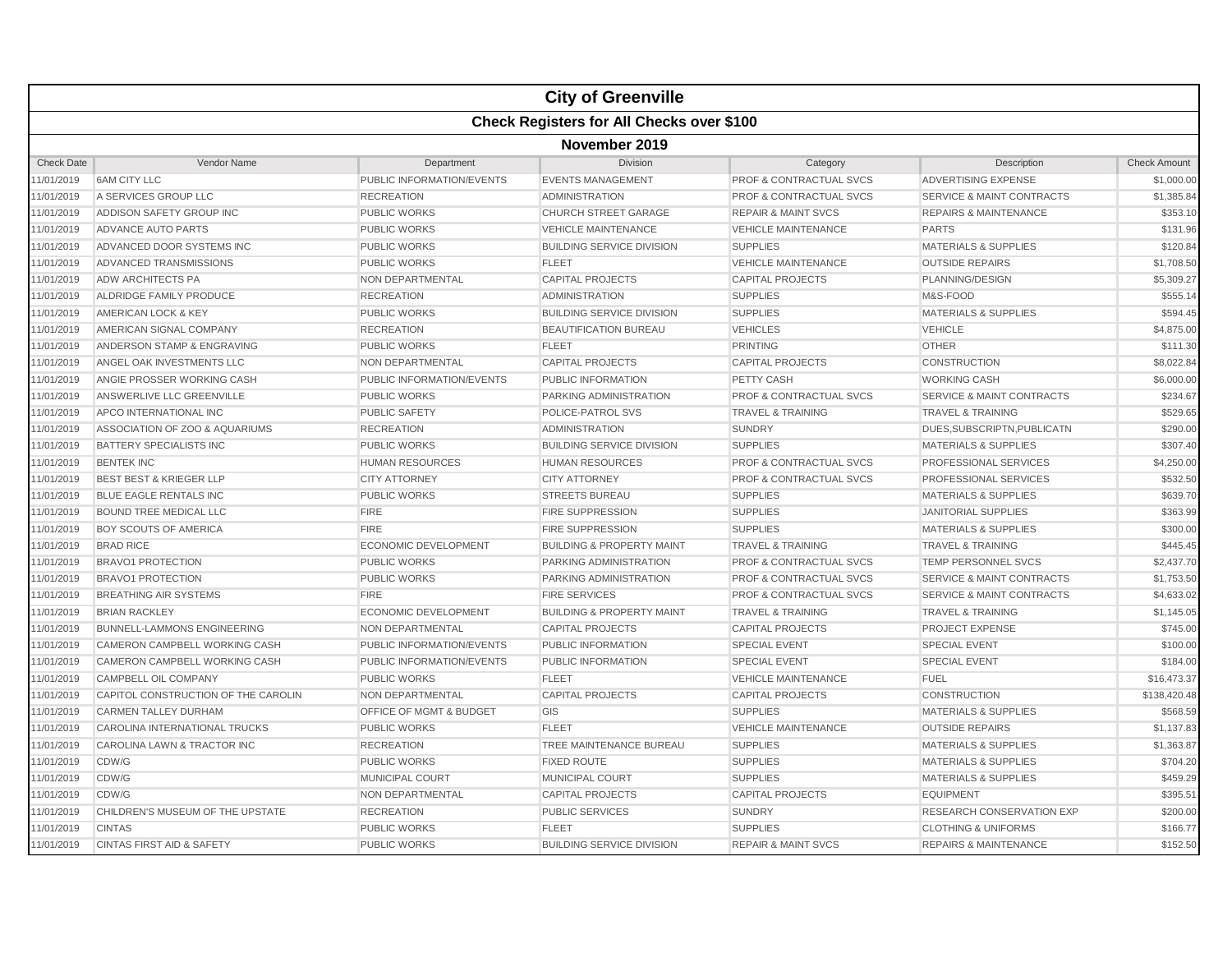|                   |                                              |                                    | <b>City of Greenville</b>                        |                                    |                                      |                     |  |  |  |
|-------------------|----------------------------------------------|------------------------------------|--------------------------------------------------|------------------------------------|--------------------------------------|---------------------|--|--|--|
|                   |                                              |                                    | <b>Check Registers for All Checks over \$100</b> |                                    |                                      |                     |  |  |  |
|                   | November 2019                                |                                    |                                                  |                                    |                                      |                     |  |  |  |
| <b>Check Date</b> | Vendor Name                                  | Department                         | Division                                         | Category                           | Description                          | <b>Check Amount</b> |  |  |  |
| 11/01/2019        | <b>CINTAS FIRST AID &amp; SAFETY</b>         | <b>PUBLIC WORKS</b>                | <b>BUILDING SERVICE DIVISION</b>                 | <b>SUPPLIES</b>                    | <b>MATERIALS &amp; SUPPLIES</b>      | \$105.73            |  |  |  |
| 11/01/2019        | CITY OF GREENVILLE REV PETTY CASH            | <b>HUMAN RESOURCES</b>             | <b>HUMAN RESOURCES</b>                           | <b>TRAVEL &amp; TRAINING</b>       | <b>TRAINING/CITY WIDE</b>            | \$150.37            |  |  |  |
| 11/01/2019        | <b>CITY WELDING SERVICE</b>                  | <b>NON DEPARTMENTAL</b>            | <b>CAPITAL PROJECTS</b>                          | <b>CAPITAL PROJECTS</b>            | <b>EQUIPMENT</b>                     | \$654.50            |  |  |  |
| 11/01/2019        | <b>CITY WELDING SERVICE</b>                  | <b>PUBLIC WORKS</b>                | <b>FLEET</b>                                     | <b>VEHICLE MAINTENANCE</b>         | <b>OUTSIDE REPAIRS</b>               | \$219.50            |  |  |  |
| 11/01/2019        | <b>CITY WELDING SERVICE</b>                  | <b>PUBLIC WORKS</b>                | POINSETT GARAGE                                  | <b>SUPPLIES</b>                    | <b>MATERIALS &amp; SUPPLIES</b>      | \$168.50            |  |  |  |
| 11/01/2019        | CLASSIC ACE HARDWARE - GREER                 | <b>PUBLIC SAFETY</b>               | POLICE-PATROL SVS                                | <b>SUPPLIES</b>                    | <b>MATERIALS &amp; SUPPLIES</b>      | \$127.20            |  |  |  |
| 11/01/2019        | <b>COLUMBARIUM PLANNERS INC</b>              | <b>RECREATION</b>                  | <b>PARKS MAINTENANCE</b>                         | <b>PROF &amp; CONTRACTUAL SVCS</b> | <b>PROFESSIONAL SERVICES</b>         | \$600.00            |  |  |  |
| 11/01/2019        | COMMERCIAL AIR COND SERVICES                 | <b>ECONOMIC DEVELOPMENT</b>        | <b>BUILDING CODES</b>                            | <b>PERMITS</b>                     | <b>HEATING PERMITS</b>               | \$4,252.60          |  |  |  |
| 11/01/2019        | COMMUNITY FOUNDATION OF GREENVILLE           | C. D. DIVISION                     | <b>CDBG PROJECTS</b>                             | <b>CD PROJECTS</b>                 | <b>PLANNING</b>                      | \$769.17            |  |  |  |
| 11/01/2019        | CONCRETE SUPPLY COMPANY LLC                  | <b>PUBLIC WORKS</b>                | <b>STREETS BUREAU</b>                            | <b>SUPPLIES</b>                    | <b>MATERIALS &amp; SUPPLIES</b>      | \$1,209.99          |  |  |  |
| 11/01/2019        | CONSOLIDATED PIPE & SUPPLY CO INC            | <b>PUBLIC WORKS</b>                | <b>SEWERS BUREAU</b>                             | <b>SUPPLIES</b>                    | <b>MATERIALS &amp; SUPPLIES</b>      | \$708.93            |  |  |  |
| 11/01/2019        | <b>CONTINENTAL ENGINES</b>                   | <b>FIRE</b>                        | <b>FIRE SUPPRESSION</b>                          | <b>VEHICLE MAINTENANCE</b>         | <b>PARTS</b>                         | \$152.91            |  |  |  |
| 11/01/2019        | <b>COVETRUS NORTH AMERICA</b>                | <b>RECREATION</b>                  | <b>ADMINISTRATION</b>                            | <b>SUPPLIES</b>                    | <b>JANITORIAL SUPPLIES</b>           | \$158.40            |  |  |  |
| 11/01/2019        | <b>CROOK'S BRASS &amp; METAL REFINISHING</b> | <b>ECONOMIC DEVELOPMENT</b>        | <b>ECONOMIC DEVELOPMENT</b>                      | <b>PROF &amp; CONTRACTUAL SVCS</b> | <b>SERVICE &amp; MAINT CONTRACTS</b> | \$1,450.00          |  |  |  |
| 11/01/2019        | <b>CUMMINS ATLANTIC</b>                      | <b>FIRE</b>                        | <b>FIRE SUPPRESSION</b>                          | <b>VEHICLE MAINTENANCE</b>         | <b>PARTS</b>                         | \$303.07            |  |  |  |
| 11/01/2019        | <b>DAPPER INK</b>                            | <b>RECREATION</b>                  | <b>PUBLIC SERVICES</b>                           | <b>SUPPLIES</b>                    | OTHER BOO IN THE ZOO                 | \$2,049.16          |  |  |  |
| 11/01/2019        | <b>DELL MARKETING LP</b>                     | OFFICE OF MGMT & BUDGET            | <b>INFORMATION TECHNOLOGY</b>                    | <b>MIS PROJECTS</b>                | <b>PCS/UPGRADES</b>                  | \$315.47            |  |  |  |
| 11/01/2019        | <b>DESIGNLAB INC</b>                         | <b>PUBLIC SAFETY</b>               | POLICE-PATROL SVS                                | <b>SUPPLIES</b>                    | <b>MATERIALS &amp; SUPPLIES</b>      | \$604.45            |  |  |  |
| 11/01/2019        | <b>DESIGNLAB INC</b>                         | <b>PUBLIC SAFETY</b>               | <b>POLICE-PATROL SVS</b>                         | <b>SUPPLIES</b>                    | <b>CLOTHING &amp; UNIFORMS</b>       | \$1,620.76          |  |  |  |
| 11/01/2019        | <b>DESIGNLAB INC</b>                         | <b>PUBLIC WORKS</b>                | PARKING ADMINISTRATION                           | <b>SUPPLIES</b>                    | <b>CLOTHING &amp; UNIFORMS</b>       | \$222.60            |  |  |  |
| 11/01/2019        | <b>DUKE ENERGY</b>                           | <b>PUBLIC WORKS</b>                | <b>TRAFFIC ENGINEERING</b>                       | <b>UTILITIES</b>                   | <b>ELECTRICITY</b>                   | \$2,134.62          |  |  |  |
| 11/01/2019        | <b>DUKE ENERGY</b>                           | <b>PUBLIC WORKS</b>                | <b>FLEET</b>                                     | <b>UTILITIES</b>                   | <b>ELECTRICITY</b>                   | \$3,507.87          |  |  |  |
| 11/01/2019        | <b>DUKE ENERGY</b>                           | <b>PUBLIC WORKS</b>                | <b>BUILDING SERVICE DIVISION</b>                 | <b>UTILITIES</b>                   | <b>ELECTRICITY</b>                   | \$5,618.82          |  |  |  |
| 11/01/2019        | <b>DUKE ENERGY</b>                           | <b>RECREATION</b>                  | <b>PARKS MAINTENANCE</b>                         | <b>UTILITIES</b>                   | <b>ELECTRICITY</b>                   | \$3,740.41          |  |  |  |
| 11/01/2019        | <b>EAGLE EMBROIDERY</b>                      | <b>PUBLIC WORKS</b>                | <b>FIXED ROUTE</b>                               | <b>SUPPLIES</b>                    | <b>CLOTHING &amp; UNIFORMS</b>       | \$651.40            |  |  |  |
| 11/01/2019        | ECHOLS OIL COMPANY INC                       | <b>PUBLIC WORKS</b>                | <b>FIXED ROUTE</b>                               | <b>VEHICLE MAINTENANCE</b>         | <b>LUBRICANTS</b>                    | \$210.63            |  |  |  |
| 11/01/2019        | ECHOLS OIL COMPANY INC                       | <b>PUBLIC WORKS</b>                | <b>FLEET</b>                                     | <b>VEHICLE MAINTENANCE</b>         | <b>FUEL</b>                          | \$5,015.45          |  |  |  |
| 11/01/2019        | <b>ECMC</b>                                  | <b>OFFICE OF MGMT &amp; BUDGET</b> | <b>ACCOUNTING</b>                                | PR-WH                              | <b>GARNISHMENTS</b>                  | \$136.16            |  |  |  |
| 11/01/2019        | <b>EMERGENCYMD LLC</b>                       | <b>HUMAN RESOURCES</b>             | <b>OCCUPATIONAL HEALTH</b>                       | <b>PROF &amp; CONTRACTUAL SVCS</b> | PROFESSIONAL SERVICES                | \$4,775.00          |  |  |  |
| 11/01/2019        | <b>ENTERPRISE RENT A CAR</b>                 | <b>PUBLIC SAFETY</b>               | POLICE-PATROL SVS                                | <b>TRAVEL &amp; TRAINING</b>       | <b>TRAVEL &amp; TRAINING</b>         | \$247.16            |  |  |  |
| 11/01/2019        | <b>ENVIRO-MASTER SERVICES OF GREENVILL</b>   | <b>RECREATION</b>                  | ADMINISTRATION                                   | <b>PROF &amp; CONTRACTUAL SVCS</b> | <b>SERVICE &amp; MAINT CONTRACTS</b> | \$198.00            |  |  |  |
| 11/01/2019        | <b>EVAN PISTOLIS</b>                         | <b>ECONOMIC DEVELOPMENT</b>        | <b>BUILDING &amp; PROPERTY MAINT</b>             | <b>TRAVEL &amp; TRAINING</b>       | <b>TRAVEL &amp; TRAINING</b>         | \$349.00            |  |  |  |
| 11/01/2019        | <b>FGP INTERNATIONAL</b>                     | <b>ECONOMIC DEVELOPMENT</b>        | PLANNING AND ZONING                              | <b>PROF &amp; CONTRACTUAL SVCS</b> | <b>TEMP PERSONNEL SVCS</b>           | \$854.08            |  |  |  |
| 11/01/2019        | FOX VALLEY TECHNICAL COLLEGE                 | <b>PUBLIC SAFETY</b>               | POLICE-PATROL SVS                                | <b>TRAVEL &amp; TRAINING</b>       | <b>TRAVEL &amp; TRAINING</b>         | \$395.00            |  |  |  |
| 11/01/2019        | <b>GIMME-A-SIGN CO INC</b>                   | <b>PUBLIC WORKS</b>                | STORMWATER MANAGEMENT                            | <b>PRINTING</b>                    | PRINTING & BINDING                   | \$805.60            |  |  |  |
| 11/01/2019        | <b>GOOD LIFE CATERING CO LLC</b>             | <b>HUMAN RESOURCES</b>             | <b>HUMAN RESOURCES</b>                           | <b>TRAVEL &amp; TRAINING</b>       | <b>TRAINING/CITY WIDE</b>            | \$567.00            |  |  |  |
| 11/01/2019        | <b>GOODYEAR COMMERCIAL TIRE</b>              | <b>FIRE</b>                        | <b>FIRE SUPPRESSION</b>                          | <b>VEHICLE MAINTENANCE</b>         | <b>PARTS</b>                         | \$809.35            |  |  |  |
| 11/01/2019        | GRAINGER 803858935                           | <b>FIRE</b>                        | <b>FIRE SERVICES</b>                             | <b>SUPPLIES</b>                    | <b>MATERIALS &amp; SUPPLIES</b>      | \$139.92            |  |  |  |
| 11/01/2019        | GRAINGER 803858935                           | <b>PUBLIC WORKS</b>                | <b>BUILDING SERVICE DIVISION</b>                 | <b>SUPPLIES</b>                    | <b>MATERIALS &amp; SUPPLIES</b>      | \$518.08            |  |  |  |
| 11/01/2019        | <b>GREENVILLE COUNTY</b>                     | <b>LAW ENFORCEMENT</b>             | <b>LAW ENFORCEMENT</b>                           | COURT LIAB-CLAIMS/JUDGMNT          | LEC-CONFISCATED MONIES               | \$161.53            |  |  |  |
| 11/01/2019        | <b>GREENVILLE COUNTY</b>                     | <b>MUNICIPAL COURT</b>             | <b>MUNICIPAL COURT</b>                           | <b>PROF &amp; CONTRACTUAL SVCS</b> | PROFESSIONAL SERVICES                | \$25,481.28         |  |  |  |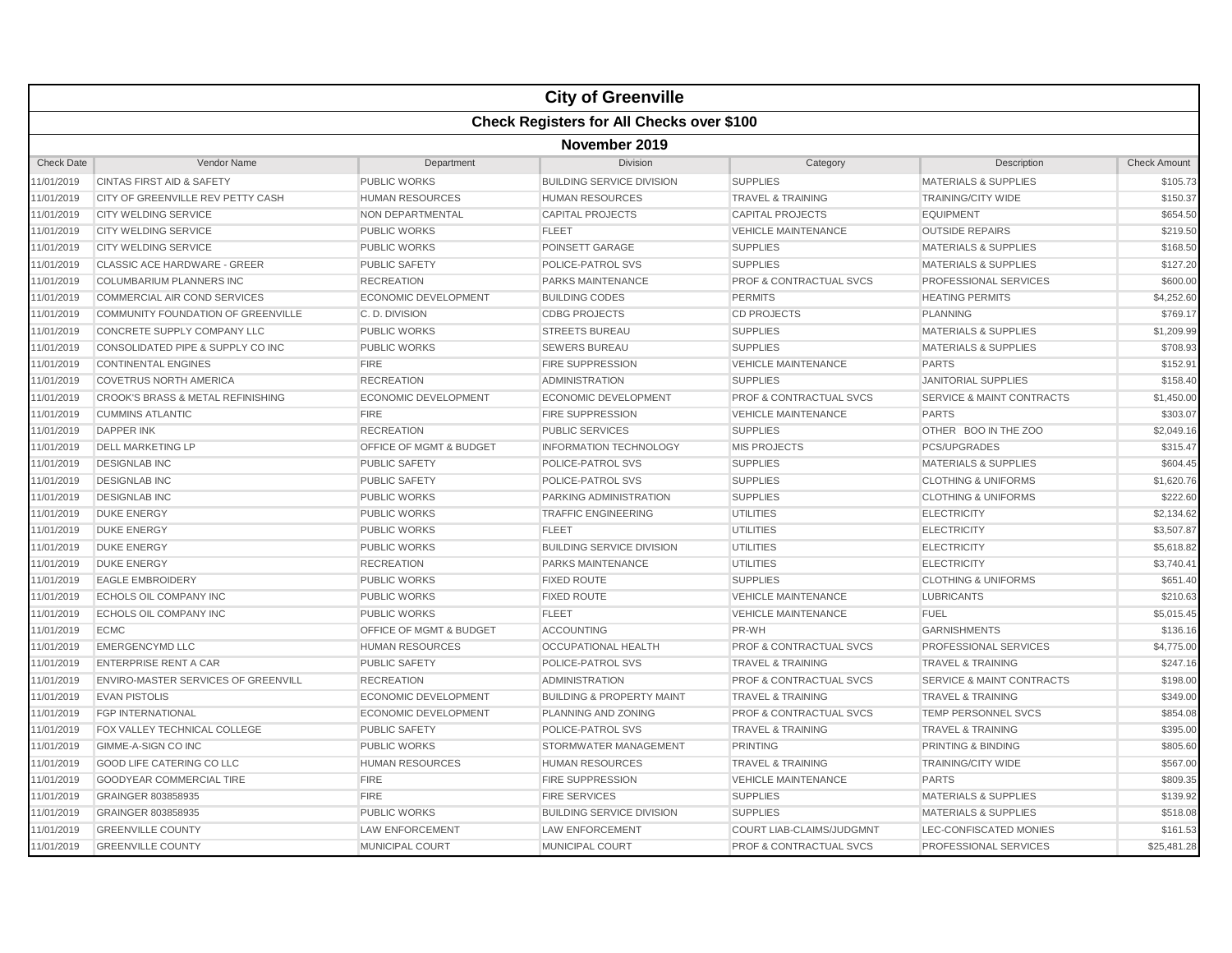|                   |                                        |                                    | <b>City of Greenville</b>                        |                                    |                                      |                     |  |  |  |
|-------------------|----------------------------------------|------------------------------------|--------------------------------------------------|------------------------------------|--------------------------------------|---------------------|--|--|--|
|                   |                                        |                                    | <b>Check Registers for All Checks over \$100</b> |                                    |                                      |                     |  |  |  |
|                   | November 2019                          |                                    |                                                  |                                    |                                      |                     |  |  |  |
| <b>Check Date</b> | Vendor Name                            | Department                         | Division                                         | Category                           | Description                          | <b>Check Amount</b> |  |  |  |
| 11/01/2019        | GREENVILLE OFFICE SUPPLY CO INC        | MUNICIPAL COURT                    | <b>MUNICIPAL COURT</b>                           | <b>SUPPLIES</b>                    | <b>MATERIALS &amp; SUPPLIES</b>      | \$211.93            |  |  |  |
| 11/01/2019        | GREENVILLE OFFICE SUPPLY CO INC        | OFFICE OF MGMT & BUDGET            | <b>REVENUE</b>                                   | <b>SUPPLIES</b>                    | OFFICE SUPPLIES&MATERIALS            | \$246.17            |  |  |  |
| 11/01/2019        | <b>GREENVILLE OFFICE SUPPLY CO INC</b> | <b>HUMAN RESOURCES</b>             | <b>HUMAN RESOURCES</b>                           | <b>SUPPLIES</b>                    | <b>MATERIALS &amp; SUPPLIES</b>      | \$297.36            |  |  |  |
| 11/01/2019        | <b>GREENVILLE OFFICE SUPPLY CO INC</b> | <b>RECREATION</b>                  | <b>PARKS AND RECREATION</b>                      | <b>PROF &amp; CONTRACTUAL SVCS</b> | PROFESSIONAL SERVICES                | \$260.25            |  |  |  |
| 11/01/2019        | <b>GREENVILLE OFFICE SUPPLY CO INC</b> | <b>FIRE</b>                        | <b>FIRE PREVENTION</b>                           | <b>SUPPLIES</b>                    | <b>OFFICE SUPPLIES&amp;MATERIALS</b> | \$118.65            |  |  |  |
| 11/01/2019        | <b>GREGORY PEST SOLUTIONS</b>          | <b>RECREATION</b>                  | <b>ADMINISTRATION</b>                            | PROF & CONTRACTUAL SVCS            | PROFESSIONAL SERVICES                | \$150.00            |  |  |  |
| 11/01/2019        | <b>GREGORY PEST SOLUTIONS</b>          | <b>PUBLIC WORKS</b>                | <b>BUILDING SERVICE DIVISION</b>                 | <b>PROF &amp; CONTRACTUAL SVCS</b> | <b>SERVICE &amp; MAINT CONTRACTS</b> | \$116.50            |  |  |  |
| 11/01/2019        | HANDI CLEAN PRODUCTS INC               | <b>FIRE</b>                        | <b>FIRE SUPPRESSION</b>                          | <b>SUPPLIES</b>                    | <b>JANITORIAL SUPPLIES</b>           | \$1,567.74          |  |  |  |
| 11/01/2019        | HAYNSWORTH SINKLER BOYD PA             | <b>CITY ATTORNEY</b>               | <b>CITY ATTORNEY</b>                             | <b>PROF &amp; CONTRACTUAL SVCS</b> | PROFESSIONAL SERVICES                | \$240.00            |  |  |  |
| 11/01/2019        | <b>HESC</b>                            | OFFICE OF MGMT & BUDGET            | <b>ACCOUNTING</b>                                | PR-WH                              | <b>GARNISHMENTS</b>                  | \$198.14            |  |  |  |
| 11/01/2019        | HOLDER ELECTRIC SUPPLY INC             | <b>PUBLIC WORKS</b>                | <b>TRAFFIC ENGINEERING</b>                       | <b>SUPPLIES</b>                    | M&S-SIGNALS                          | \$872.16            |  |  |  |
| 11/01/2019        | HOME DEPOT CREDIT SERVICE 5906         | <b>PUBLIC WORKS</b>                | <b>BUILDING SERVICE DIVISION</b>                 | <b>SUPPLIES</b>                    | <b>MATERIALS &amp; SUPPLIES</b>      | \$249.03            |  |  |  |
| 11/01/2019        | HOME DEPOT CREDIT SERVICE 5914         | <b>RECREATION</b>                  | <b>ADMINISTRATION</b>                            | <b>SUPPLIES</b>                    | M&S-MAINTENANCE                      | \$260.06            |  |  |  |
| 11/01/2019        | I/O SOLUTIONS INC                      | <b>HUMAN RESOURCES</b>             | <b>HUMAN RESOURCES</b>                           | <b>PROF &amp; CONTRACTUAL SVCS</b> | PROFESSIONAL SERVICES                | \$13,055.00         |  |  |  |
| 11/01/2019        | IMSA SOUTHEASTERN SECTION              | <b>PUBLIC WORKS</b>                | <b>TRAFFIC ENGINEERING</b>                       | <b>TRAVEL &amp; TRAINING</b>       | <b>TRAVEL &amp; TRAINING</b>         | \$700.00            |  |  |  |
| 11/01/2019        | <b>INEO BUILDERS</b>                   | <b>PUBLIC WORKS</b>                | <b>PARKING ADMINISTRATION</b>                    | <b>PARKING DEPOSITS</b>            | PKG DEPOSITS-POINSETT                | \$144.00            |  |  |  |
| 11/01/2019        | <b>INTERNAL REVENUE SERVICE</b>        | <b>OFFICE OF MGMT &amp; BUDGET</b> | <b>ACCOUNTING</b>                                | PR-WH                              | <b>GARNISHMENTS</b>                  | \$150.00            |  |  |  |
| 11/01/2019        | INTERNATIONAL CODE COUNCIL INC         | <b>FIRE</b>                        | <b>FIRE PREVENTION</b>                           | <b>SUNDRY</b>                      | DUES, SUBSCRIPTN, PUBLICATN          | \$1,664.27          |  |  |  |
| 11/01/2019        | INTERNATIONAL CODE COUNCIL INC         | <b>ECONOMIC DEVELOPMENT</b>        | <b>BUILDING &amp; PROPERTY MAINT</b>             | <b>SUPPLIES</b>                    | <b>OFFICE SUPPLIES&amp;MATERIALS</b> | \$392.20            |  |  |  |
| 11/01/2019        | <b>IRON MOUNTAIN 27128</b>             | <b>MUNICIPAL COURT</b>             | MUNICIPAL COURT                                  | <b>PROF &amp; CONTRACTUAL SVCS</b> | PROFESSIONAL SERVICES                | \$112.29            |  |  |  |
| 11/01/2019        | <b>ISGETT DISTRIBUTORS, INC.</b>       | <b>FIRE</b>                        | <b>FIRE SUPPRESSION</b>                          | <b>VEHICLE MAINTENANCE</b>         | <b>PARTS</b>                         | \$950.04            |  |  |  |
| 11/01/2019        | <b>IVEY COMMUNICATIONS INC</b>         | <b>OFFICE OF MGMT &amp; BUDGET</b> | <b>INFORMATION TECHNOLOGY</b>                    | <b>REPAIR &amp; MAINT SVCS</b>     | <b>REPAIRS &amp; MAINTENANCE</b>     | \$1,966.68          |  |  |  |
| 11/01/2019        | <b>JAMES KEEL</b>                      | <b>PUBLIC WORKS</b>                | <b>ADMINISTRATION</b>                            | <b>TRAVEL &amp; TRAINING</b>       | <b>TRAVEL &amp; TRAINING</b>         | \$157.76            |  |  |  |
| 11/01/2019        | <b>JAMES PATRICK TIMMS</b>             | <b>ECONOMIC DEVELOPMENT</b>        | <b>BUILDING &amp; PROPERTY MAINT</b>             | <b>TRAVEL &amp; TRAINING</b>       | <b>TRAVEL &amp; TRAINING</b>         | \$347.00            |  |  |  |
| 11/01/2019        | JET-VAC SEWER EQUIPMENT CO             | <b>PUBLIC WORKS</b>                | <b>SEWERS BUREAU</b>                             | <b>TRAVEL &amp; TRAINING</b>       | <b>TRAVEL &amp; TRAINING</b>         | \$396.00            |  |  |  |
| 11/01/2019        | JET-VAC SEWER EQUIPMENT CO             | <b>PUBLIC WORKS</b>                | <b>SEWERS BUREAU</b>                             | <b>SUPPLIES</b>                    | <b>MATERIALS &amp; SUPPLIES</b>      | \$1,142.64          |  |  |  |
| 11/01/2019        | <b>JOHN THOMPSON</b>                   | <b>PUBLIC SAFETY</b>               | POLICE-PATROL SVS                                | <b>SUNDRY</b>                      | DUES, SUBSCRIPTN, PUBLICATN          | \$225.00            |  |  |  |
| 11/01/2019        | <b>KAYLYN OWENS</b>                    | <b>ECONOMIC DEVELOPMENT</b>        | <b>BUILDING &amp; PROPERTY MAINT</b>             | <b>TRAVEL &amp; TRAINING</b>       | <b>TRAVEL &amp; TRAINING</b>         | \$1,199.40          |  |  |  |
| 11/01/2019        | KEVIN WHITAKER CHEVROLET INC           | <b>PUBLIC WORKS</b>                | <b>VEHICLE MAINTENANCE</b>                       | <b>VEHICLE MAINTENANCE</b>         | <b>OUTSIDE REPAIRS</b>               | \$590.74            |  |  |  |
| 11/01/2019        | <b>LAMAR ADVERTISING</b>               | <b>RECREATION</b>                  | <b>PUBLIC SERVICES</b>                           | <b>SUPPLIES</b>                    | <b>SUPPLIES PROMOTIONS</b>           | \$1,575.00          |  |  |  |
| 11/01/2019        | LANDS' END BUSINESS OUTFITTERS         | <b>RECREATION</b>                  | <b>PUBLIC SERVICES</b>                           | <b>SUPPLIES</b>                    | <b>CLOTHING &amp; UNIFORMS</b>       | \$275.10            |  |  |  |
| 11/01/2019        | <b>LAWMEN'S SAFETY SUPPLY</b>          | <b>PUBLIC SAFETY</b>               | POLICE-PATROL SVS                                | <b>SUPPLIES</b>                    | <b>CLOTHING &amp; UNIFORMS</b>       | \$230.02            |  |  |  |
| 11/01/2019        | LAWN & ORDER LLC                       | <b>PUBLIC WORKS</b>                | PARKING ADMINISTRATION                           | <b>PROF &amp; CONTRACTUAL SVCS</b> | <b>SERVICE &amp; MAINT CONTRACTS</b> | \$325.00            |  |  |  |
| 11/01/2019        | <b>LIBERTY PRESS</b>                   | OFFICE OF MGMT & BUDGET            | <b>REVENUE</b>                                   | <b>PRINTING</b>                    | PRINTING & BINDING                   | \$4,813.98          |  |  |  |
| 11/01/2019        | MACK PEST SOLUTIONS INC                | <b>PUBLIC WORKS</b>                | <b>BUILDING SERVICE DIVISION</b>                 | <b>PROF &amp; CONTRACTUAL SVCS</b> | <b>SERVICE &amp; MAINT CONTRACTS</b> | \$286.00            |  |  |  |
| 11/01/2019        | <b>MARATHON STAFFING INC</b>           | <b>PUBLIC WORKS</b>                | <b>RESIDENTIAL COLL BUREAU</b>                   | <b>PROF &amp; CONTRACTUAL SVCS</b> | <b>TEMP PERSONNEL SVCS</b>           | \$1,466.06          |  |  |  |
| 11/01/2019        | <b>MARATHON STAFFING INC</b>           | PUBLIC INFORMATION/EVENTS          | <b>EVENTS MANAGEMENT</b>                         | <b>PROF &amp; CONTRACTUAL SVCS</b> | TEMP PERSONNEL SVCS                  | \$417.24            |  |  |  |
| 11/01/2019        | <b>MARATHON STAFFING INC</b>           | <b>PUBLIC SAFETY</b>               | POLICE-DISPATCH BUREAU                           | <b>PROF &amp; CONTRACTUAL SVCS</b> | TEMP PERSONNEL SVCS                  | \$3,601.07          |  |  |  |
| 11/01/2019        | MECO INC OF AUGUSTA                    | <b>PUBLIC WORKS</b>                | <b>FLEET</b>                                     | <b>SUPPLIES</b>                    | <b>MATERIALS &amp; SUPPLIES</b>      | \$410.95            |  |  |  |
| 11/01/2019        | MEHDI HARCHALI ALAMI                   | <b>LAW ENFORCEMENT</b>             | <b>LAW ENFORCEMENT</b>                           | COURT LIAB-CLAIMS/JUDGMNT          | LEC-CONFISCATED MONIES               | \$807.66            |  |  |  |
| 11/01/2019        | <b>MIDWEST BUS CORPORATION</b>         | <b>PUBLIC WORKS</b>                | <b>VEHICLE MAINTENANCE</b>                       | <b>VEHICLE MAINTENANCE</b>         | <b>PARTS</b>                         | \$605.00            |  |  |  |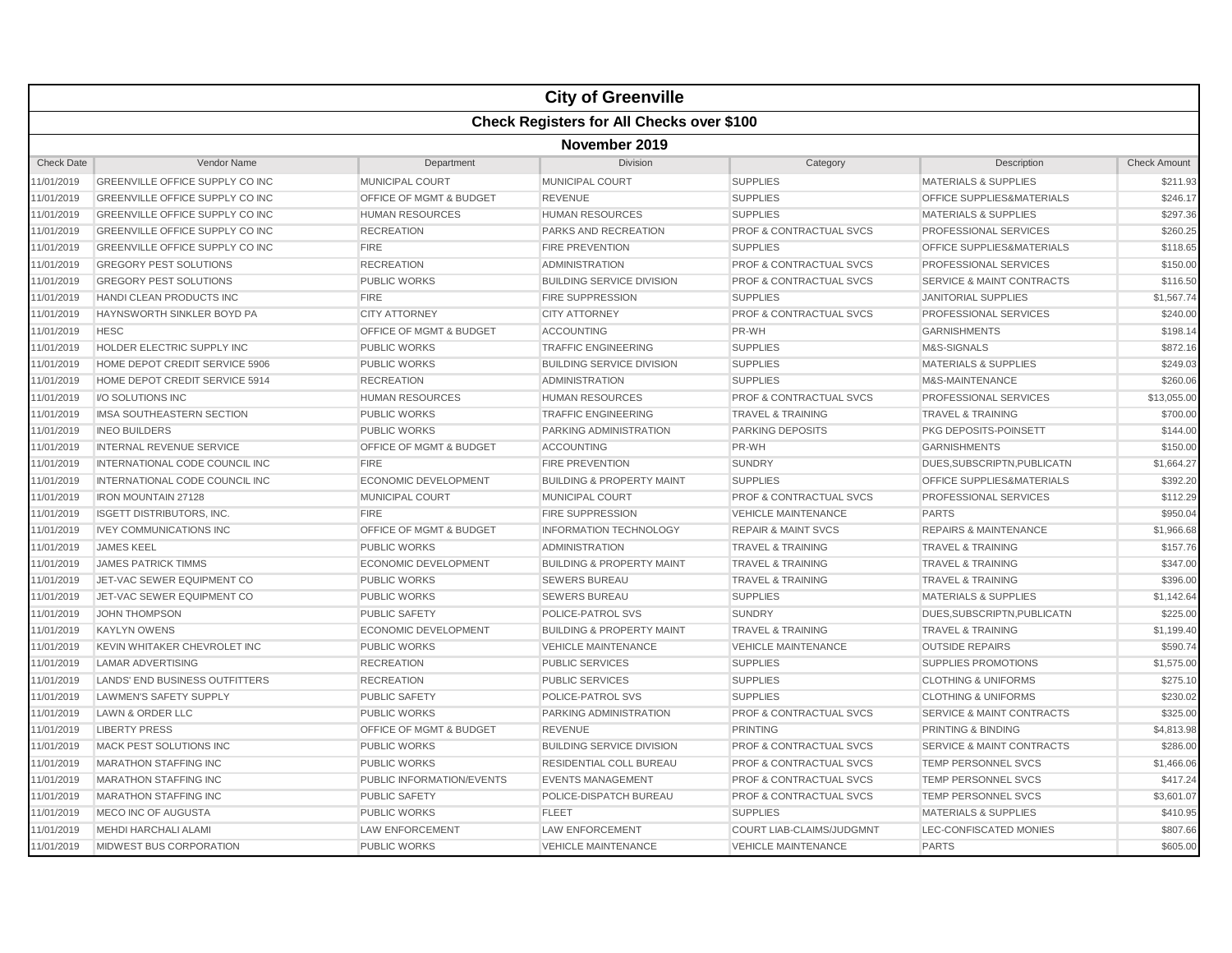|                   |                                            |                                    | <b>City of Greenville</b>                        |                                    |                                  |                     |  |  |
|-------------------|--------------------------------------------|------------------------------------|--------------------------------------------------|------------------------------------|----------------------------------|---------------------|--|--|
|                   |                                            |                                    | <b>Check Registers for All Checks over \$100</b> |                                    |                                  |                     |  |  |
|                   | November 2019                              |                                    |                                                  |                                    |                                  |                     |  |  |
| <b>Check Date</b> | Vendor Name                                | Department                         | Division                                         | Category                           | Description                      | <b>Check Amount</b> |  |  |
| 11/01/2019        | <b>MIKE JANK</b>                           | OFFICE OF MGMT & BUDGET            | <b>RISK MANAGEMENT</b>                           | <b>TRAVEL &amp; TRAINING</b>       | <b>TRAVEL &amp; TRAINING</b>     | \$345.91            |  |  |
| 11/01/2019        | <b>MIKE JANK</b>                           | OFFICE OF MGMT & BUDGET            | <b>RISK MANAGEMENT</b>                           | <b>SUNDRY</b>                      | <b>MISCELLANEOUS</b>             | \$232.55            |  |  |
| 11/01/2019        | MIKE'S BODY SHOP & TOWING INC              | PUBLIC WORKS                       | <b>FLEET</b>                                     | <b>VEHICLE MAINTENANCE</b>         | <b>OUTSIDE REPAIRS</b>           | \$360.00            |  |  |
| 11/01/2019        | <b>MILDRED LEE</b>                         | <b>PUBLIC WORKS</b>                | <b>RESIDENTIAL COLL BUREAU</b>                   | <b>TRAVEL &amp; TRAINING</b>       | <b>TRAVEL &amp; TRAINING</b>     | \$571.99            |  |  |
| 11/01/2019        | <b>MKSK</b>                                | <b>NON DEPARTMENTAL</b>            | <b>CAPITAL PROJECTS</b>                          | <b>CAPITAL PROJECTS</b>            | PLANNING/DESIGN                  | \$4,755.00          |  |  |
| 11/01/2019        | MORRIS BUSINESS SOLUTIONS                  | OFFICE OF MGMT & BUDGET            | <b>INFORMATION TECHNOLOGY</b>                    | <b>PROF &amp; CONTRACTUAL SVCS</b> | <b>EQUIPMENT RENTAL</b>          | \$7,338.10          |  |  |
| 11/01/2019        | <b>NAFA INC</b>                            | <b>PUBLIC WORKS</b>                | <b>FLEET</b>                                     | <b>SUNDRY</b>                      | DUES, SUBSCRIPTN, PUBLICATN      | \$499.00            |  |  |
| 11/01/2019        | <b>NAPA AUTO PARTS</b>                     | <b>FIRE</b>                        | <b>FIRE SUPPRESSION</b>                          | <b>VEHICLE MAINTENANCE</b>         | <b>PARTS</b>                     | \$951.09            |  |  |
| 11/01/2019        | OGLETREE DEAKINS NASH SMOAK & STEWA        | <b>HUMAN RESOURCES</b>             | <b>HUMAN RESOURCES</b>                           | PROF & CONTRACTUAL SVCS            | PROFESSIONAL SERVICES            | \$722.00            |  |  |
| 11/01/2019        | OVERHEAD DOOR COMPANY OF GREENVILLE        | <b>PUBLIC WORKS</b>                | <b>BUILDING SERVICE DIVISION</b>                 | <b>REPAIR &amp; MAINT SVCS</b>     | <b>REPAIRS &amp; MAINTENANCE</b> | \$1,083.45          |  |  |
| 11/01/2019        | PANAGAKOS ASPHALT PAVING INC               | <b>PUBLIC WORKS</b>                | <b>SEWERS BUREAU</b>                             | <b>SUPPLIES</b>                    | <b>MATERIALS &amp; SUPPLIES</b>  | \$364.64            |  |  |
| 11/01/2019        | <b>PANAGAKOS ASPHALT PAVING INC</b>        | <b>PUBLIC WORKS</b>                | <b>STORM DRAINS BUREAU</b>                       | <b>SUPPLIES</b>                    | <b>MATERIALS &amp; SUPPLIES</b>  | \$364.64            |  |  |
| 11/01/2019        | <b>PANAGAKOS ASPHALT PAVING INC</b>        | <b>PUBLIC WORKS</b>                | <b>STREETS BUREAU</b>                            | <b>SUPPLIES</b>                    | <b>MATERIALS &amp; SUPPLIES</b>  | \$729.28            |  |  |
| 11/01/2019        | PEPSI-COLA BOTTLING CO                     | <b>RECREATION</b>                  | <b>PUBLIC SERVICES</b>                           | <b>SUPPLIES</b>                    | <b>SALE CONCESSIONS</b>          | \$1,140.40          |  |  |
| 11/01/2019        | PETERBILT STORE OF GREENVILLE. THE         | <b>PUBLIC WORKS</b>                | <b>VEHICLE MAINTENANCE</b>                       | <b>VEHICLE MAINTENANCE</b>         | <b>PARTS</b>                     | \$2,105.38          |  |  |
| 11/01/2019        | PRESORT PLUS INC                           | OFFICE OF MGMT & BUDGET            | PURCHASING                                       | <b>COMMUNICATIONS</b>              | <b>POSTAGE</b>                   | \$1,677.70          |  |  |
| 11/01/2019        | PRINTTEK INC                               | <b>PUBLIC WORKS</b>                | <b>RECYCLING</b>                                 | <b>PRINTING</b>                    | PRINTING & BINDING               | \$333.01            |  |  |
| 11/01/2019        | PRO CHEM INC                               | <b>PUBLIC WORKS</b>                | <b>TRAFFIC ENGINEERING</b>                       | <b>SUPPLIES</b>                    | M&S-SIGNS                        | \$287.13            |  |  |
| 11/01/2019        | PROFORMA RHINO GRAPHICS                    | <b>RECREATION</b>                  | <b>PARKS AND RECREATION</b>                      | <b>SUPPLIES</b>                    | <b>MATERIALS &amp; SUPPLIES</b>  | \$365.91            |  |  |
| 11/01/2019        | PROFORMA RHINO GRAPHICS                    | <b>RECREATION</b>                  | PARKS AND RECREATION                             | <b>PRINTING</b>                    | <b>PRINTING &amp; BINDING</b>    | \$102.86            |  |  |
| 11/01/2019        | PROFORMA RHINO GRAPHICS                    | <b>RECREATION</b>                  | <b>PUBLIC SERVICES</b>                           | <b>SUPPLIES</b>                    | OTHER BOO IN THE ZOO             | \$2,160.49          |  |  |
| 11/01/2019        | PROFORMA RHINO GRAPHICS                    | <b>FIRE</b>                        | <b>FIRE SERVICES</b>                             | <b>SUPPLIES</b>                    | OFFICE SUPPLIES&MATERIALS        | \$185.30            |  |  |
| 11/01/2019        | PROFORMA RHINO GRAPHICS                    | PUBLIC WORKS                       | STORMWATER MANAGEMENT                            | <b>SUNDRY</b>                      | <b>MISCELLANEOUS</b>             | \$331.31            |  |  |
| 11/01/2019        | PROFORMA RHINO GRAPHICS                    | <b>MAYOR</b>                       | <b>MAYOR</b>                                     | <b>SUNDRY</b>                      | DUES, SUBSCRIPTN, PUBLICATN      | \$330.82            |  |  |
| 11/01/2019        | R E MICHEL COMPANY LLC                     | PUBLIC WORKS                       | <b>BUILDING SERVICE DIVISION</b>                 | <b>SUPPLIES</b>                    | <b>MATERIALS &amp; SUPPLIES</b>  | \$154.94            |  |  |
| 11/01/2019        | <b>RAI PRODUCTS</b>                        | <b>PUBLIC WORKS</b>                | <b>TRAFFIC ENGINEERING</b>                       | <b>SUPPLIES</b>                    | M&S-SIGNALS                      | \$380.50            |  |  |
| 11/01/2019        | <b>RAI PRODUCTS</b>                        | <b>PUBLIC WORKS</b>                | <b>TRAFFIC ENGINEERING</b>                       | <b>PROF &amp; CONTRACTUAL SVCS</b> | <b>SPECIAL PROJECTS</b>          | \$3,830.00          |  |  |
| 11/01/2019        | RAY BRACKEN NURSERY INC                    | C. D. DIVISION                     | <b>CDBG PROJECTS</b>                             | <b>CD PROJECTS</b>                 | PUBLIC SERVICES (GENERAL)        | \$280.00            |  |  |
| 11/01/2019        | REDSTONE FOODS INC                         | <b>RECREATION</b>                  | <b>PUBLIC SERVICES</b>                           | <b>SUPPLIES</b>                    | OTHER BOO IN THE ZOO             | \$1,578.70          |  |  |
| 11/01/2019        | REEL VIDEO & STILLS INC                    | <b>PUBLIC WORKS</b>                | <b>FLEET</b>                                     | <b>SUPPLIES</b>                    | <b>MATERIALS &amp; SUPPLIES</b>  | \$3,789.50          |  |  |
| 11/01/2019        | <b>RIVER'S EDGE NURSERY</b>                | <b>RECREATION</b>                  | TREE MAINTENANCE BUREAU                          | <b>SUPPLIES</b>                    | <b>MATERIALS &amp; SUPPLIES</b>  | \$125.00            |  |  |
| 11/01/2019        | ROGERS & CALLCOTT ENVIRONMENTAL            | <b>PUBLIC WORKS</b>                | <b>SEWERS BUREAU</b>                             | <b>SUPPLIES</b>                    | <b>MATERIALS &amp; SUPPLIES</b>  | \$182.32            |  |  |
| 11/01/2019        | S & S WORLDWIDE                            | <b>RECREATION</b>                  | <b>COMMUNITY CENTERS</b>                         | <b>SUPPLIES</b>                    | <b>MATERIALS &amp; SUPPLIES</b>  | \$318.43            |  |  |
| 11/01/2019        | <b>S C RETIREMENT SYSTEM</b>               | <b>OFFICE OF MGMT &amp; BUDGET</b> | <b>ACCOUNTING</b>                                | PR-WH                              | <b>RETIREMENT SVS PURCHASE</b>   | \$1,395.87          |  |  |
| 11/01/2019        | <b>S C SUMMARY COURT JUDGES ASSOCIATIO</b> | MUNICIPAL COURT                    | <b>MUNICIPAL COURT</b>                           | <b>SUNDRY</b>                      | <b>MISCELLANEOUS</b>             | \$300.00            |  |  |
| 11/01/2019        | <b>SAFARILAND LLC</b>                      | <b>PUBLIC SAFETY</b>               | POLICE-PATROL SVS                                | <b>SUNDRY</b>                      | <b>MISCELLANEOUS</b>             | \$215.00            |  |  |
| 11/01/2019        | <b>SAFE INDUSTRIES</b>                     | <b>FIRE</b>                        | <b>FIRE SUPPRESSION</b>                          | <b>VEHICLE MAINTENANCE</b>         | <b>PARTS</b>                     | \$1,299.56          |  |  |
| 11/01/2019        | <b>SAFE INDUSTRIES</b>                     | <b>FIRE</b>                        | <b>FIRE SUPPRESSION</b>                          | <b>SUPPLIES</b>                    | <b>MATERIALS &amp; SUPPLIES</b>  | \$636.00            |  |  |
| 11/01/2019        | <b>SAM'S CLUB</b>                          | <b>RECREATION</b>                  | <b>PUBLIC SERVICES</b>                           | <b>SUPPLIES</b>                    | <b>SALE CONCESSIONS</b>          | \$385.41            |  |  |
| 11/01/2019        | <b>SC STATE DISBURSEMENT UNIT</b>          | <b>OFFICE OF MGMT &amp; BUDGET</b> | <b>ACCOUNTING</b>                                | PR-WH                              | <b>GARNISHMENTS</b>              | \$2,515.80          |  |  |
| 11/01/2019        | <b>SHERWIN WILLIAMS</b>                    | <b>PUBLIC WORKS</b>                | <b>BUILDING SERVICE DIVISION</b>                 | <b>SUPPLIES</b>                    | <b>MATERIALS &amp; SUPPLIES</b>  | \$226.35            |  |  |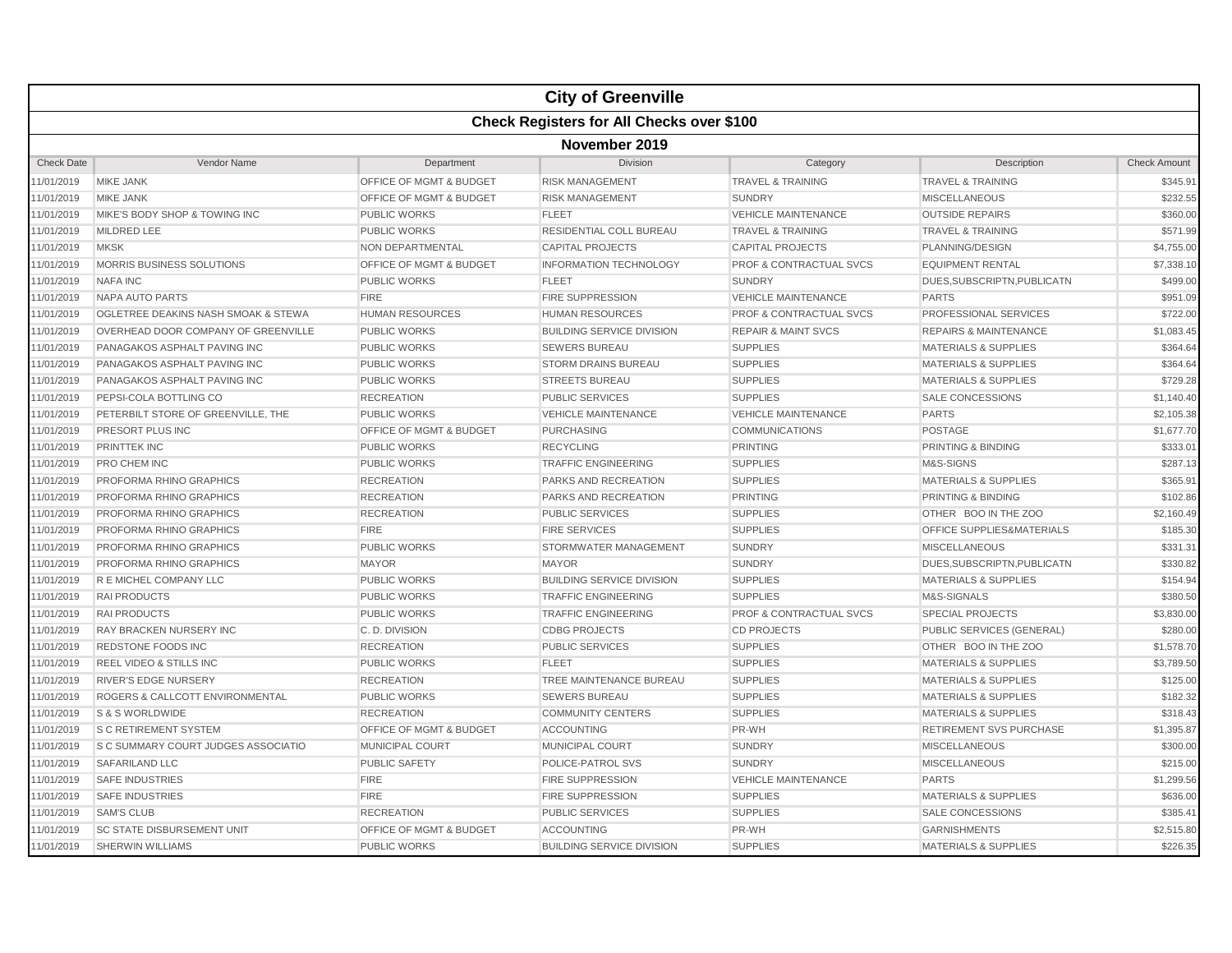|                   |                                    |                           | <b>City of Greenville</b>                        |                                    |                                      |                     |  |  |
|-------------------|------------------------------------|---------------------------|--------------------------------------------------|------------------------------------|--------------------------------------|---------------------|--|--|
|                   |                                    |                           | <b>Check Registers for All Checks over \$100</b> |                                    |                                      |                     |  |  |
| November 2019     |                                    |                           |                                                  |                                    |                                      |                     |  |  |
| <b>Check Date</b> | Vendor Name                        | Department                | Division                                         | Category                           | Description                          | <b>Check Amount</b> |  |  |
| 11/01/2019        | <b>SHERWIN WILLIAMS</b>            | <b>PUBLIC WORKS</b>       | RICHARDSON STREET GARAGE                         | <b>SUPPLIES</b>                    | <b>MATERIALS &amp; SUPPLIES</b>      | \$292.31            |  |  |
| 11/01/2019        | <b>SMG</b>                         | <b>NON DEPARTMENTAL</b>   | NON DEPARTMENTAL                                 | PROF & CONTRACTUAL SVCS            | <b>MANAGEMENT FEES</b>               | \$27,414.00         |  |  |
| 11/01/2019        | SNIDER FLEET SOLUTIONS             | <b>PUBLIC WORKS</b>       | <b>FLEET</b>                                     | <b>VEHICLE MAINTENANCE</b>         | <b>OUTSIDE REPAIRS</b>               | \$200.90            |  |  |
| 11/01/2019        | SODFATHER INC                      | <b>RECREATION</b>         | <b>PARKS MAINTENANCE</b>                         | PROF & CONTRACTUAL SVCS            | <b>SERVICE &amp; MAINT CONTRACTS</b> | \$1,208.84          |  |  |
| 11/01/2019        | SODFATHER INC                      | <b>PUBLIC WORKS</b>       | <b>STORM DRAINS BUREAU</b>                       | <b>PROF &amp; CONTRACTUAL SVCS</b> | <b>SERVICE &amp; MAINT CONTRACTS</b> | \$598.83            |  |  |
| 11/01/2019        | SODFATHER INC                      | PUBLIC WORKS              | <b>STREETS BUREAU</b>                            | PROF & CONTRACTUAL SVCS            | <b>SERVICE &amp; MAINT CONTRACTS</b> | \$598.83            |  |  |
| 11/01/2019        | SODFATHER INC                      | <b>PUBLIC WORKS</b>       | <b>SEWERS BUREAU</b>                             | <b>PROF &amp; CONTRACTUAL SVCS</b> | MAINTENANCE CONTRACTS                | \$598.83            |  |  |
| 11/01/2019        | <b>SODFATHER INC</b>               | <b>PUBLIC WORKS</b>       | <b>FLEET</b>                                     | <b>PROF &amp; CONTRACTUAL SVCS</b> | <b>SERVICE &amp; MAINT CONTRACTS</b> | \$598.83            |  |  |
| 11/01/2019        | SOFTWAREONE INC                    | <b>PUBLIC WORKS</b>       | <b>ENGINEERING</b>                               | <b>SUPPLIES</b>                    | <b>MATERIALS &amp; SUPPLIES</b>      | \$432.54            |  |  |
| 11/01/2019        | SOUTHEASTERN PAPER GROUP           | <b>PUBLIC WORKS</b>       | <b>BUILDING SERVICE DIVISION</b>                 | <b>SUPPLIES</b>                    | <b>JANITORIAL SUPPLIES</b>           | \$1,141.66          |  |  |
| 11/01/2019        | SPRING SERVICE GREENVILLE          | <b>PUBLIC WORKS</b>       | <b>VEHICLE MAINTENANCE</b>                       | <b>VEHICLE MAINTENANCE</b>         | <b>OUTSIDE REPAIRS</b>               | \$867.23            |  |  |
| 11/01/2019        | SQUIRE PATTON BOGGS LLP            | <b>CITY MANAGER</b>       | <b>CITY MANAGER</b>                              | PROF & CONTRACTUAL SVCS            | PROFESSIONAL SERVICES                | \$5,000.00          |  |  |
| 11/01/2019        | STONE AVE NURSERY LLC              | C.D. DIVISION             | <b>CDBG PROJECTS</b>                             | <b>CD PROJECTS</b>                 | PUBLIC SERVICES (GENERAL)            | \$473.00            |  |  |
| 11/01/2019        | SWANK MOTION PICTURES INC          | PUBLIC INFORMATION/EVENTS | <b>SPECIAL EVENTS</b>                            | PROF & CONTRACTUAL SVCS            | PROFESSIONAL SERVICES                | \$700.00            |  |  |
| 11/01/2019        | TALENT MANAGEMENT SOLUTIONS        | <b>RECREATION</b>         | <b>PUBLIC SERVICES</b>                           | <b>PROF &amp; CONTRACTUAL SVCS</b> | TEMP PERSONNEL SVCS                  | \$1,240.85          |  |  |
| 11/01/2019        | TALENT MANAGEMENT SOLUTIONS        | PUBLIC SAFETY             | POLICE-ADMIN SVCS                                | PROF & CONTRACTUAL SVCS            | TEMP PERSONNEL SVCS                  | \$580.80            |  |  |
| 11/01/2019        | TALENT MANAGEMENT SOLUTIONS        | <b>PUBLIC WORKS</b>       | <b>STORM DRAINS BUREAU</b>                       | <b>PROF &amp; CONTRACTUAL SVCS</b> | TEMP PERSONNEL SVCS                  | \$1,310.40          |  |  |
| 11/01/2019        | <b>TALENT MANAGEMENT SOLUTIONS</b> | <b>RECREATION</b>         | <b>BEAUTIFICATION BUREAU</b>                     | <b>PROF &amp; CONTRACTUAL SVCS</b> | <b>TEMP PERSONNEL SVCS</b>           | \$1,359.20          |  |  |
| 11/01/2019        | <b>TALENT MANAGEMENT SOLUTIONS</b> | <b>PUBLIC WORKS</b>       | <b>FIXED ROUTE</b>                               | <b>PROF &amp; CONTRACTUAL SVCS</b> | TEMP PERSONNEL SVCS                  | \$2,679.62          |  |  |
| 11/01/2019        | <b>TALENT MANAGEMENT SOLUTIONS</b> | <b>PUBLIC WORKS</b>       | <b>RESIDENTIAL COLL BUREAU</b>                   | <b>PROF &amp; CONTRACTUAL SVCS</b> | <b>TEMP PERSONNEL SVCS</b>           | \$1,488.80          |  |  |
| 11/01/2019        | TALENT MANAGEMENT SOLUTIONS        | <b>PUBLIC WORKS</b>       | <b>SEWERS BUREAU</b>                             | <b>PROF &amp; CONTRACTUAL SVCS</b> | TEMP PERSONNEL SVCS                  | \$1,497.60          |  |  |
| 11/01/2019        | TALENT MANAGEMENT SOLUTIONS        | <b>PUBLIC WORKS</b>       | <b>STREETS BUREAU</b>                            | <b>PROF &amp; CONTRACTUAL SVCS</b> | TEMP PERSONNEL SVCS                  | \$374.40            |  |  |
| 11/01/2019        | TALENT MANAGEMENT SOLUTIONS        | <b>RECREATION</b>         | <b>TOURISM DISTRICT</b>                          | <b>PROF &amp; CONTRACTUAL SVCS</b> | TEMP PERSONNEL SVCS                  | \$501.21            |  |  |
| 11/01/2019        | TALENT MANAGEMENT SOLUTIONS        | <b>RECREATION</b>         | <b>COMMUNITY CENTERS</b>                         | <b>PROF &amp; CONTRACTUAL SVCS</b> | TEMP PERSONNEL SVCS                  | \$487.08            |  |  |
| 11/01/2019        | <b>TALENT MANAGEMENT SOLUTIONS</b> | <b>RECREATION</b>         | <b>ADMINISTRATION</b>                            | <b>PROF &amp; CONTRACTUAL SVCS</b> | TEMP PERSONNEL SVCS                  | \$679.60            |  |  |
| 11/01/2019        | TALENT MANAGEMENT SOLUTIONS        | <b>RECREATION</b>         | PARKS MAINTENANCE                                | <b>PROF &amp; CONTRACTUAL SVCS</b> | TEMP PERSONNEL SVCS                  | \$2,718.40          |  |  |
| 11/01/2019        | TD CARD SERVICES                   | <b>RECREATION</b>         | <b>PUBLIC SERVICES</b>                           | <b>SUPPLIES</b>                    | OTHER BOO IN THE ZOO                 | \$146.28            |  |  |
| 11/01/2019        | <b>TD CARD SERVICES</b>            | <b>PUBLIC WORKS</b>       | <b>STREETS BUREAU</b>                            | <b>SUPPLIES</b>                    | <b>MATERIALS &amp; SUPPLIES</b>      | \$261.71            |  |  |
| 11/01/2019        | <b>TD CARD SERVICES</b>            | <b>PUBLIC WORKS</b>       | <b>SEWERS BUREAU</b>                             | <b>SUPPLIES</b>                    | <b>MATERIALS &amp; SUPPLIES</b>      | \$198.41            |  |  |
| 11/01/2019        | <b>TD CARD SERVICES</b>            | <b>PUBLIC WORKS</b>       | <b>RESIDENTIAL COLL BUREAU</b>                   | <b>SUPPLIES</b>                    | <b>MATERIALS &amp; SUPPLIES</b>      | \$206.75            |  |  |
| 11/01/2019        | <b>TD CARD SERVICES</b>            | <b>PUBLIC WORKS</b>       | <b>STORM DRAINS BUREAU</b>                       | <b>TRAVEL &amp; TRAINING</b>       | <b>TRAVEL &amp; TRAINING</b>         | \$1,066.88          |  |  |
| 11/01/2019        | TD CARD SERVICES                   | <b>PUBLIC WORKS</b>       | <b>PUBLIC WORKS</b>                              | <b>TRAVEL &amp; TRAINING</b>       | <b>TRAVEL &amp; TRAINING</b>         | \$1,526.64          |  |  |
| 11/01/2019        | <b>TD CARD SERVICES</b>            | <b>PUBLIC WORKS</b>       | <b>STORM DRAINS BUREAU</b>                       | <b>SUPPLIES</b>                    | <b>MATERIALS &amp; SUPPLIES</b>      | \$198.42            |  |  |
| 11/01/2019        | TD CARD SERVICES                   | <b>HUMAN RESOURCES</b>    | <b>HUMAN RESOURCES</b>                           | <b>TRAVEL &amp; TRAINING</b>       | <b>TRAVEL &amp; TRAINING</b>         | \$348.00            |  |  |
| 11/01/2019        | <b>TD CARD SERVICES</b>            | <b>HUMAN RESOURCES</b>    | <b>HUMAN RESOURCES</b>                           | <b>SUNDRY</b>                      | <b>RECRUITMENT ADS</b>               | \$2,300.00          |  |  |
| 11/01/2019        | TD CARD SERVICES                   | <b>RECREATION</b>         | <b>ADMINISTRATION</b>                            | <b>TRAVEL &amp; TRAINING</b>       | <b>TRAVEL &amp; TRAINING</b>         | \$588.75            |  |  |
| 11/01/2019        | TD CARD SERVICES                   | <b>RECREATION</b>         | PUBLIC SERVICES                                  | <b>TRAVEL &amp; TRAINING</b>       | <b>TRAVEL &amp; TRAINING</b>         | \$138.03            |  |  |
| 11/01/2019        | <b>THOMAS &amp; HUTTON</b>         | <b>NON DEPARTMENTAL</b>   | <b>CAPITAL PROJECTS</b>                          | <b>CAPITAL PROJECTS</b>            | PLANNING/DESIGN                      | \$3,860.00          |  |  |
| 11/01/2019        | TIMBERLAND CAPITAL INVESTMENTS     | NON DEPARTMENTAL          | <b>CAPITAL PROJECTS</b>                          | <b>CAPITAL PROJECTS</b>            | PLANNING/DESIGN                      | \$11,600.00         |  |  |
| 11/01/2019        | <b>TIRE INDUSTRY ASSOCIATION</b>   | <b>PUBLIC WORKS</b>       | <b>FLEET</b>                                     | <b>TRAVEL &amp; TRAINING</b>       | <b>TRAVEL &amp; TRAINING</b>         | \$139.00            |  |  |
| 11/01/2019        | <b>TOA LLC</b>                     | <b>NON DEPARTMENTAL</b>   | <b>CAPITAL PROJECTS</b>                          | <b>CAPITAL PROJECTS</b>            | <b>CONSTRUCTION</b>                  | \$74,205.00         |  |  |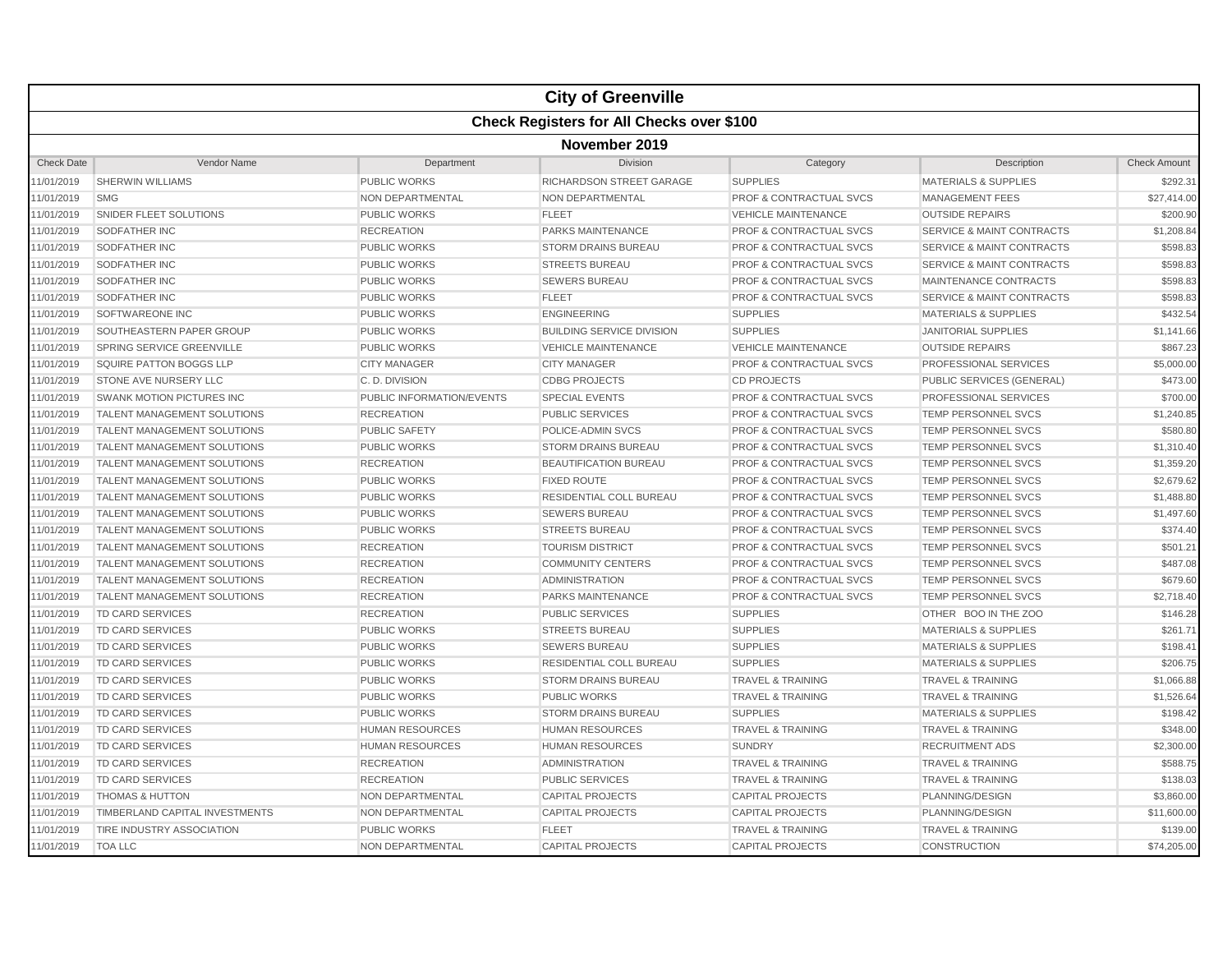|                   |                                     |                                    | <b>City of Greenville</b>                        |                                    |                                      |                     |  |  |  |
|-------------------|-------------------------------------|------------------------------------|--------------------------------------------------|------------------------------------|--------------------------------------|---------------------|--|--|--|
|                   |                                     |                                    | <b>Check Registers for All Checks over \$100</b> |                                    |                                      |                     |  |  |  |
|                   | November 2019                       |                                    |                                                  |                                    |                                      |                     |  |  |  |
| <b>Check Date</b> | Vendor Name                         | Department                         | Division                                         | Category                           | Description                          | <b>Check Amount</b> |  |  |  |
| 11/01/2019        | <b>TRANE</b>                        | PUBLIC WORKS                       | <b>BUILDING SERVICE DIVISION</b>                 | <b>SUPPLIES</b>                    | <b>MATERIALS &amp; SUPPLIES</b>      | \$273.02            |  |  |  |
| 11/01/2019        | <b>TRUCKPRO LLC</b>                 | <b>FIRE</b>                        | <b>FIRE SUPPRESSION</b>                          | <b>VEHICLE MAINTENANCE</b>         | <b>PARTS</b>                         | \$167.15            |  |  |  |
| 11/01/2019        | <b>TRUCOLOR</b>                     | <b>PUBLIC WORKS</b>                | STORMWATER MANAGEMENT                            | <b>PRINTING</b>                    | PRINTING & BINDING                   | \$441.36            |  |  |  |
| 11/01/2019        | <b>TUCKER MATERIALS INC</b>         | <b>PUBLIC WORKS</b>                | <b>BUILDING SERVICE DIVISION</b>                 | <b>SUPPLIES</b>                    | <b>MATERIALS &amp; SUPPLIES</b>      | \$454.25            |  |  |  |
| 11/01/2019        | <b>TWC SERVICES</b>                 | <b>PUBLIC WORKS</b>                | <b>BUILDING SERVICE DIVISION</b>                 | <b>REPAIR &amp; MAINT SVCS</b>     | <b>REPAIRS &amp; MAINTENANCE</b>     | \$141.51            |  |  |  |
| 11/01/2019        | <b>TYLER TECHNOLOGIES INC</b>       | OFFICE OF MGMT & BUDGET            | <b>INFORMATION TECHNOLOGY</b>                    | <b>PROF &amp; CONTRACTUAL SVCS</b> | <b>SERVICE &amp; MAINT CONTRACTS</b> | \$760.00            |  |  |  |
| 11/01/2019        | U S DEPARTMENT OF EDUCATION AWG     | OFFICE OF MGMT & BUDGET            | <b>ACCOUNTING</b>                                | PR-WH                              | <b>GARNISHMENTS</b>                  | \$287.20            |  |  |  |
| 11/01/2019        | UNIFIRST                            | <b>PUBLIC WORKS</b>                | <b>VEHICLE MAINTENANCE</b>                       | <b>SUPPLIES</b>                    | <b>CLOTHING &amp; UNIFORMS</b>       | \$112.97            |  |  |  |
| 11/01/2019        | UNITED ELECTRICAL DISTRIBUTORS INC  | <b>PUBLIC WORKS</b>                | <b>BUILDING SERVICE DIVISION</b>                 | <b>SUPPLIES</b>                    | <b>MATERIALS &amp; SUPPLIES</b>      | \$2,254.74          |  |  |  |
| 11/01/2019        | UNITED WAY OF GREENVILLE COUNTY     | <b>OFFICE OF MGMT &amp; BUDGET</b> | <b>ACCOUNTING</b>                                | PR-WH                              | UNITED WAY                           | \$2,011.49          |  |  |  |
| 11/01/2019        | <b>VERIZON WIRELESS</b>             | <b>PUBLIC WORKS</b>                | <b>FIXED ROUTE</b>                               | <b>COMMUNICATIONS</b>              | <b>CABLE TELEVISION/INTERNET</b>     | \$1,179.52          |  |  |  |
| 11/01/2019        | <b>VERIZON WIRELESS</b>             | <b>PUBLIC SAFETY</b>               | POLICE-PATROL SVS                                | <b>SUNDRY</b>                      | <b>MISCELLANEOUS</b>                 | \$190.05            |  |  |  |
| 11/01/2019        | <b>VESTA SOLUTIONS INC</b>          | OFFICE OF MGMT & BUDGET            | <b>INFORMATION TECHNOLOGY</b>                    | <b>PROF &amp; CONTRACTUAL SVCS</b> | <b>SERVICE &amp; MAINT CONTRACTS</b> | \$7,800.00          |  |  |  |
| 11/01/2019        | <b>VESTA SOLUTIONS INC</b>          | <b>PUBLIC SAFETY</b>               | POLICE-DISPATCH BUREAU                           | <b>PROF &amp; CONTRACTUAL SVCS</b> | <b>SERVICE &amp; MAINT CONTRACTS</b> | \$6,900.00          |  |  |  |
| 11/01/2019        | <b>VESTA SOLUTIONS INC</b>          | <b>PUBLIC SAFETY</b>               | <b>POLICE-PATROL SVS</b>                         | <b>PROF &amp; CONTRACTUAL SVCS</b> | <b>SERVICE &amp; MAINT CONTRACTS</b> | \$900.00            |  |  |  |
| 11/01/2019        | <b>VISITGREENVILLESC</b>            | <b>NON DEPARTMENTAL</b>            | <b>ADMISSIONS TAX</b>                            | <b>PROF &amp; CONTRACTUAL SVCS</b> | <b>CONVENTION/VISITORS BUR</b>       | \$234,720.94        |  |  |  |
| 11/01/2019        | <b>WELLS FARGO &amp; CO</b>         | <b>RECREATION</b>                  | <b>TOURISM DISTRICT</b>                          | <b>PROF &amp; CONTRACTUAL SVCS</b> | PROFESSIONAL SERVICES                | \$100.00            |  |  |  |
| 11/01/2019        | <b>WEST ENVIRONMENTAL</b>           | <b>ECONOMIC DEVELOPMENT</b>        | <b>BUILDING &amp; PROPERTY MAINT</b>             | <b>PROF &amp; CONTRACTUAL SVCS</b> | <b>DEMOLITIONS</b>                   | \$1,903.00          |  |  |  |
| 11/01/2019        | <b>WEST ENVIRONMENTAL</b>           | NON DEPARTMENTAL                   | <b>CAPITAL PROJECTS</b>                          | <b>CAPITAL PROJECTS</b>            | <b>CONSTRUCTION</b>                  | \$855.00            |  |  |  |
| 11/01/2019        | WYOMING CHILD SUPPORT ENFORCEMENT   | OFFICE OF MGMT & BUDGET            | ACCOUNTING                                       | PR-WH                              | <b>GARNISHMENTS</b>                  | \$154.61            |  |  |  |
| 11/08/2019        | 131 FALLS STREET LLC                | <b>RECREATION</b>                  | <b>PARKS AND RECREATION</b>                      | <b>PROF &amp; CONTRACTUAL SVCS</b> | <b>RENTAL OF REAL PROPERTY</b>       | \$50,000.00         |  |  |  |
| 11/08/2019        | A M LEONARD INC                     | <b>RECREATION</b>                  | <b>BEAUTIFICATION BUREAU</b>                     | <b>SUPPLIES</b>                    | <b>MATERIALS &amp; SUPPLIES</b>      | \$477.20            |  |  |  |
| 11/08/2019        | A SERVICES GROUP LLC                | <b>RECREATION</b>                  | <b>ADMINISTRATION</b>                            | <b>PROF &amp; CONTRACTUAL SVCS</b> | <b>SERVICE &amp; MAINT CONTRACTS</b> | \$1,382.54          |  |  |  |
| 11/08/2019        | <b>ACE ENERGY</b>                   | <b>PUBLIC WORKS</b>                | <b>ADMINISTRATION</b>                            | <b>VEHICLE MAINTENANCE</b>         | <b>FUEL</b>                          | \$32,425.85         |  |  |  |
| 11/08/2019        | ADVANCE AUTO PARTS                  | <b>PUBLIC WORKS</b>                | <b>VEHICLE MAINTENANCE</b>                       | <b>VEHICLE MAINTENANCE</b>         | <b>PARTS</b>                         | \$258.24            |  |  |  |
| 11/08/2019        | ALDRIDGE FAMILY PRODUCE             | <b>RECREATION</b>                  | <b>ADMINISTRATION</b>                            | <b>SUPPLIES</b>                    | M&S-FOOD                             | \$611.03            |  |  |  |
| 11/08/2019        | ALLIANCE EQUIPMENT CO INC           | <b>RECREATION</b>                  | TREE MAINTENANCE BUREAU                          | <b>SUPPLIES</b>                    | <b>MATERIALS &amp; SUPPLIES</b>      | \$940.85            |  |  |  |
| 11/08/2019        | ALWAYS DONE RIGHT GLASS CO INC      | <b>PUBLIC WORKS</b>                | <b>TROLLEY</b>                                   | <b>VEHICLE MAINTENANCE</b>         | <b>OUTSIDE REPAIRS</b>               | \$344.00            |  |  |  |
| 11/08/2019        | AMTEC                               | NON DEPARTMENTAL                   | <b>HOSPITALITY TAX</b>                           | <b>FISCAL AGENT</b>                | <b>FISCAL AGENT FEES</b>             | \$500.00            |  |  |  |
| 11/08/2019        | <b>ANGELIA LOCKE</b>                | OFFICE OF MGMT & BUDGET            | <b>REVENUE</b>                                   | <b>TRAVEL &amp; TRAINING</b>       | <b>LOCAL TRANSPORTATION</b>          | \$175.16            |  |  |  |
| 11/08/2019        | ASSOCIATION OF ZOO & AQUARIUMS      | <b>RECREATION</b>                  | <b>ADMINISTRATION</b>                            | <b>SUNDRY</b>                      | DUES.SUBSCRIPTN.PUBLICATN            | \$13,124.00         |  |  |  |
| 11/08/2019        | <b>BORDER STATES INDUSTRIES INC</b> | <b>PUBLIC WORKS</b>                | <b>TRAFFIC ENGINEERING</b>                       | <b>SUPPLIES</b>                    | M&S-SIGNALS                          | \$1,694.76          |  |  |  |
| 11/08/2019        | <b>BRAVO1 PROTECTION</b>            | <b>PUBLIC WORKS</b>                | <b>PARKING ADMINISTRATION</b>                    | <b>PROF &amp; CONTRACTUAL SVCS</b> | <b>TEMP PERSONNEL SVCS</b>           | \$1,931.73          |  |  |  |
| 11/08/2019        | <b>BRAVO1 PROTECTION</b>            | <b>PUBLIC WORKS</b>                | PARKING ADMINISTRATION                           | PROF & CONTRACTUAL SVCS            | <b>SERVICE &amp; MAINT CONTRACTS</b> | \$1,744.68          |  |  |  |
| 11/08/2019        | BRIDGESTONE AMERICAS TIRE OPERATION | <b>PUBLIC WORKS</b>                | <b>FIXED ROUTE</b>                               | <b>VEHICLE MAINTENANCE</b>         | <b>TIRES AND TUBES</b>               | \$20,040.00         |  |  |  |
| 11/08/2019        | <b>BRIGHT INTERACTIVE LIMITED</b>   | OFFICE OF MGMT & BUDGET            | <b>INFORMATION TECHNOLOGY</b>                    | <b>PROF &amp; CONTRACTUAL SVCS</b> | SERVICE & MAINT CONTRACTS            | \$1,240.00          |  |  |  |
| 11/08/2019        | <b>BUNNELL-LAMMONS ENGINEERING</b>  | NON DEPARTMENTAL                   | <b>CAPITAL PROJECTS</b>                          | <b>CAPITAL PROJECTS</b>            | PLANNING/DESIGN                      | \$19,350.00         |  |  |  |
| 11/08/2019        | <b>BURL WALKER MARKETING LLC</b>    | <b>RECREATION</b>                  | <b>COMMUNITY CENTERS</b>                         | <b>RECREATION DEPOSITS</b>         | PROFESSIONAL SERVICES                | \$1,554.40          |  |  |  |
| 11/08/2019        | C.A. CARTER INC                     | <b>PUBLIC WORKS</b>                | <b>STREETS BUREAU</b>                            | <b>SUPPLIES</b>                    | <b>MATERIALS &amp; SUPPLIES</b>      | \$159.00            |  |  |  |
| 11/08/2019        | C.A. CARTER INC                     | <b>PUBLIC WORKS</b>                | <b>STORM DRAINS BUREAU</b>                       | <b>SUPPLIES</b>                    | <b>CONSTRUCTION &amp; REPAIR</b>     | \$2,036.01          |  |  |  |
| 11/08/2019        | CAROLINA ELEVATOR SERVICE INC       | <b>PUBLIC WORKS</b>                | RICHARDSON STREET GARAGE                         | <b>PROF &amp; CONTRACTUAL SVCS</b> | <b>SERVICE &amp; MAINT CONTRACTS</b> | \$2,030.60          |  |  |  |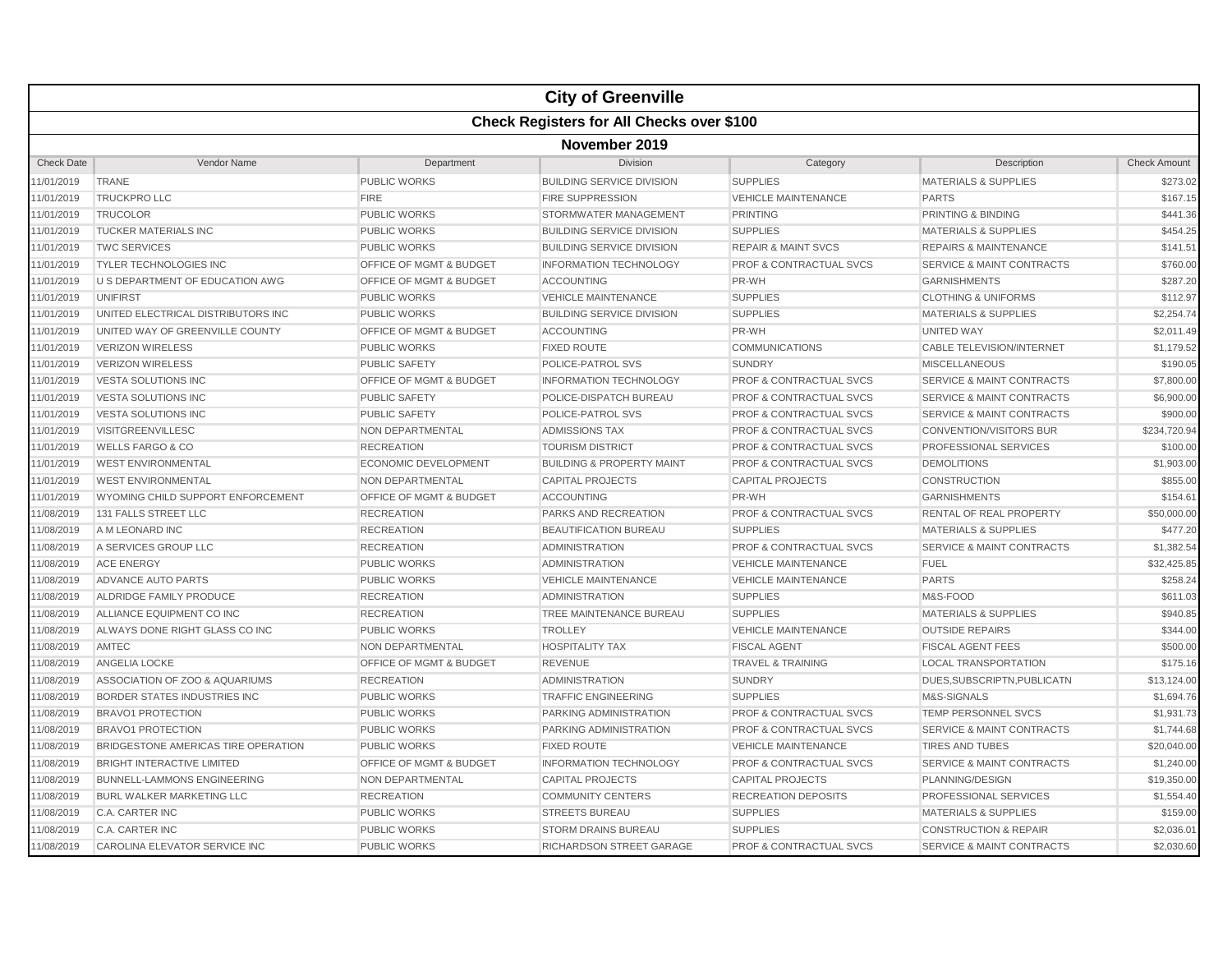|                   |                                    |                             | <b>City of Greenville</b>                        |                                    |                                      |                     |  |  |  |
|-------------------|------------------------------------|-----------------------------|--------------------------------------------------|------------------------------------|--------------------------------------|---------------------|--|--|--|
|                   |                                    |                             | <b>Check Registers for All Checks over \$100</b> |                                    |                                      |                     |  |  |  |
|                   | November 2019                      |                             |                                                  |                                    |                                      |                     |  |  |  |
| <b>Check Date</b> | Vendor Name                        | Department                  | Division                                         | Category                           | Description                          | <b>Check Amount</b> |  |  |  |
| 11/08/2019        | CAROLINA HEADWEAR LLC              | <b>PUBLIC WORKS</b>         | <b>FIXED ROUTE</b>                               | <b>SUPPLIES</b>                    | <b>CLOTHING &amp; UNIFORMS</b>       | \$2,297.67          |  |  |  |
| 11/08/2019        | CAROLINA INTERNATIONAL TRUCKS      | <b>FIRE</b>                 | <b>FIRE SUPPRESSION</b>                          | <b>VEHICLE MAINTENANCE</b>         | <b>PARTS</b>                         | \$248.02            |  |  |  |
| 11/08/2019        | CAROLINA LAWN & TRACTOR INC        | <b>RECREATION</b>           | <b>PARKS MAINTENANCE</b>                         | <b>SUPPLIES</b>                    | <b>MATERIALS &amp; SUPPLIES</b>      | \$1,118.01          |  |  |  |
| 11/08/2019        | CAROLINA LAWN & TRACTOR INC        | <b>RECREATION</b>           | <b>PARKS MAINTENANCE</b>                         | <b>REPAIR &amp; MAINT SVCS</b>     | <b>SMALL ENGINE</b>                  | \$121.00            |  |  |  |
| 11/08/2019        | CDW/G                              | <b>PUBLIC WORKS</b>         | <b>PUBLIC WORKS</b>                              | <b>SUPPLIES</b>                    | <b>MATERIALS &amp; SUPPLIES</b>      | \$245.16            |  |  |  |
| 11/08/2019        | CDW/G                              | OFFICE OF MGMT & BUDGET     | <b>REVENUE</b>                                   | <b>SUPPLIES</b>                    | OFFICE SUPPLIES&MATERIALS            | \$410.35            |  |  |  |
| 11/08/2019        | CDW/G                              | <b>PUBLIC WORKS</b>         | <b>FIXED ROUTE</b>                               | <b>SUPPLIES</b>                    | <b>MATERIALS &amp; SUPPLIES</b>      | \$210.96            |  |  |  |
| 11/08/2019        | <b>CHARTER COMMUNICATIONS</b>      | <b>PUBLIC WORKS</b>         | <b>FLEET</b>                                     | <b>PROF &amp; CONTRACTUAL SVCS</b> | <b>SERVICE &amp; MAINT CONTRACTS</b> | \$459.34            |  |  |  |
| 11/08/2019        | CHARTER COMMUNICATIONS             | <b>NON DEPARTMENTAL</b>     | <b>CAPITAL PROJECTS</b>                          | <b>CAPITAL PROJECTS</b>            | <b>EQUIPMENT</b>                     | \$1,688.73          |  |  |  |
| 11/08/2019        | CHARTER COMMUNICATIONS             | <b>PUBLIC WORKS</b>         | <b>STREETS BUREAU</b>                            | <b>PROF &amp; CONTRACTUAL SVCS</b> | <b>SERVICE &amp; MAINT CONTRACTS</b> | \$459.34            |  |  |  |
| 11/08/2019        | CHARTER COMMUNICATIONS             | OFFICE OF MGMT & BUDGET     | <b>INFORMATION TECHNOLOGY</b>                    | <b>COMMUNICATIONS</b>              | TELECOMMUNICATIONS/WIRELE            | \$17,863.47         |  |  |  |
| 11/08/2019        | CHARTER COMMUNICATIONS             | <b>PUBLIC SAFETY</b>        | POLICE-PATROL SVS                                | <b>COMMUNICATIONS</b>              | <b>CABLE TELEVISION/INTERNET</b>     | \$736.55            |  |  |  |
| 11/08/2019        | CHARTER COMMUNICATIONS             | <b>PUBLIC WORKS</b>         | RESIDENTIAL COLL BUREAU                          | PROF & CONTRACTUAL SVCS            | MAINTENANCE CONTRACTS                | \$459.34            |  |  |  |
| 11/08/2019        | CHARTER COMMUNICATIONS             | <b>PUBLIC WORKS</b>         | PARKING ADMINISTRATION                           | <b>COMMUNICATIONS</b>              | <b>CABLE TELEVISION/INTERNET</b>     | \$1,276.68          |  |  |  |
| 11/08/2019        | CHARTER COMMUNICATIONS             | <b>RECREATION</b>           | <b>COMMUNITY CENTERS</b>                         | <b>COMMUNICATIONS</b>              | <b>CABLE TELEVISION/INTERNET</b>     | \$124.40            |  |  |  |
| 11/08/2019        | CHARTER COMMUNICATIONS             | <b>FIRE</b>                 | <b>FIRE SUPPRESSION</b>                          | <b>COMMUNICATIONS</b>              | <b>CABLE TELEVISION/INTERNET</b>     | \$1,624.37          |  |  |  |
| 11/08/2019        | CHARTER COMMUNICATIONS             | <b>PUBLIC WORKS</b>         | <b>PARKING LOTS</b>                              | <b>COMMUNICATIONS</b>              | <b>BSWA</b>                          | \$124.40            |  |  |  |
| 11/08/2019        | <b>CHARTER COMMUNICATIONS</b>      | <b>PUBLIC WORKS</b>         | <b>BUILDING SERVICE DIVISION</b>                 | <b>COMMUNICATIONS</b>              | <b>CABLE TELEVISION/INTERNET</b>     | \$124.39            |  |  |  |
| 11/08/2019        | <b>CHARTER COMMUNICATIONS</b>      | <b>PUBLIC WORKS</b>         | <b>STORM DRAINS BUREAU</b>                       | <b>COMMUNICATIONS</b>              | <b>OTHER</b>                         | \$459.34            |  |  |  |
| 11/08/2019        | CHARTER COMMUNICATIONS             | <b>PUBLIC WORKS</b>         | <b>PARKING LOTS</b>                              | <b>COMMUNICATIONS</b>              | <b>WEST END PARK &amp; RIDE</b>      | \$155.13            |  |  |  |
| 11/08/2019        | CHARTER COMMUNICATIONS             | <b>PUBLIC WORKS</b>         | <b>SEWERS BUREAU</b>                             | <b>COMMUNICATIONS</b>              | <b>OTHER</b>                         | \$459.34            |  |  |  |
| 11/08/2019        | <b>CHEMSTATION OF SC</b>           | <b>PUBLIC WORKS</b>         | <b>VEHICLE MAINTENANCE</b>                       | <b>SUPPLIES</b>                    | <b>BUS WASHING SUPPLIES</b>          | \$396.00            |  |  |  |
| 11/08/2019        | <b>CHRISTOPHER SALTERS</b>         | <b>ECONOMIC DEVELOPMENT</b> | <b>BUILDING &amp; PROPERTY MAINT</b>             | <b>TRAVEL &amp; TRAINING</b>       | <b>LOCAL TRANSPORTATION</b>          | \$370.62            |  |  |  |
| 11/08/2019        | <b>CINCINNATI SYSTEMS INC</b>      | <b>PUBLIC WORKS</b>         | N LAURENS ST GARAGE                              | <b>REPAIR &amp; MAINT SVCS</b>     | <b>REPAIRS &amp; MAINTENANCE</b>     | \$247.50            |  |  |  |
| 11/08/2019        | CINTAS FIRE PROTECTION 636525      | <b>PUBLIC WORKS</b>         | <b>NON VEHICLE MAINTENANCE</b>                   | <b>PROF &amp; CONTRACTUAL SVCS</b> | <b>SERVICE &amp; MAINT CONTRACTS</b> | \$324.26            |  |  |  |
| 11/08/2019        | CLINE HOSE & HYDRAULICS LLC        | PUBLIC WORKS                | <b>STORM DRAINS BUREAU</b>                       | <b>SUPPLIES</b>                    | <b>MATERIALS &amp; SUPPLIES</b>      | \$114.95            |  |  |  |
| 11/08/2019        | CLINE HOSE & HYDRAULICS LLC        | <b>PUBLIC WORKS</b>         | <b>SEWERS BUREAU</b>                             | <b>SUPPLIES</b>                    | <b>MATERIALS &amp; SUPPLIES</b>      | \$169.60            |  |  |  |
| 11/08/2019        | COMMUNITY FOUNDATION OF GREENVILLE | <b>RECREATION</b>           | <b>PUBLIC SERVICES</b>                           | <b>LIAB-MISCELLANEOUS</b>          | <b>CAMP THE FALLS EVENT</b>          | \$2,600.25          |  |  |  |
| 11/08/2019        | CONCRETE SUPPLY COMPANY LLC        | <b>PUBLIC WORKS</b>         | <b>STREETS BUREAU</b>                            | <b>SUPPLIES</b>                    | <b>MATERIALS &amp; SUPPLIES</b>      | \$641.30            |  |  |  |
| 11/08/2019        | <b>CONCRETE SUPPLY COMPANY LLC</b> | <b>PUBLIC WORKS</b>         | <b>PARKING ADMINISTRATION</b>                    | <b>REPAIR &amp; MAINT SVCS</b>     | <b>REPAIRS &amp; MAINTENANCE</b>     | \$365.70            |  |  |  |
| 11/08/2019        | <b>CONTINENTAL ENGINES</b>         | <b>PUBLIC WORKS</b>         | <b>BUILDING SERVICE DIVISION</b>                 | <b>REPAIR &amp; MAINT SVCS</b>     | <b>REPAIRS &amp; MAINTENANCE</b>     | \$167.63            |  |  |  |
| 11/08/2019        | <b>CONTINENTAL ENGINES</b>         | <b>PUBLIC WORKS</b>         | <b>BUILDING SERVICE DIVISION</b>                 | <b>PROF &amp; CONTRACTUAL SVCS</b> | <b>SERVICE &amp; MAINT CONTRACTS</b> | \$2,839.00          |  |  |  |
| 11/08/2019        | <b>CRESCENT SUPPLY CO INC</b>      | <b>PUBLIC WORKS</b>         | <b>ONE GARAGE</b>                                | <b>SUPPLIES</b>                    | <b>MATERIALS &amp; SUPPLIES</b>      | \$243.69            |  |  |  |
| 11/08/2019        | CRESCENT SUPPLY CO INC             | <b>PUBLIC WORKS</b>         | <b>RIVER STREET GARAGE</b>                       | <b>SUPPLIES</b>                    | <b>MATERIALS &amp; SUPPLIES</b>      | \$118.72            |  |  |  |
| 11/08/2019        | <b>CROMER'S P-NUTS LLC</b>         | <b>RECREATION</b>           | <b>PUBLIC SERVICES</b>                           | <b>SUPPLIES</b>                    | <b>SALE CONCESSIONS</b>              | \$180.42            |  |  |  |
| 11/08/2019        | <b>CUMMINS ATLANTIC</b>            | <b>PUBLIC WORKS</b>         | <b>FLEET</b>                                     | <b>VEHICLE MAINTENANCE</b>         | <b>OUTSIDE REPAIRS</b>               | \$722.98            |  |  |  |
| 11/08/2019        | DAVIS TOWING LLC                   | <b>PUBLIC WORKS</b>         | <b>FLEET</b>                                     | <b>VEHICLE MAINTENANCE</b>         | <b>OUTSIDE REPAIRS</b>               | \$350.00            |  |  |  |
| 11/08/2019        | DEBORAH K LEPOROWSKI PSY. D. LLC   | <b>HUMAN RESOURCES</b>      | <b>HUMAN RESOURCES</b>                           | <b>PROF &amp; CONTRACTUAL SVCS</b> | PROFESSIONAL SERVICES                | \$1,275.00          |  |  |  |
| 11/08/2019        | <b>DELL MARKETING LP</b>           | OFFICE OF MGMT & BUDGET     | <b>INFORMATION TECHNOLOGY</b>                    | <b>MIS PROJECTS</b>                | PCS/UPGRADES                         | \$2,461.74          |  |  |  |
| 11/08/2019        | <b>DESIGNLAB INC</b>               | <b>PUBLIC SAFETY</b>        | POLICE-PATROL SVS                                | <b>SUPPLIES</b>                    | <b>CLOTHING &amp; UNIFORMS</b>       | \$5,589.83          |  |  |  |
| 11/08/2019        | <b>DISYS SOLUTIONS INC</b>         | <b>CITY ATTORNEY</b>        | <b>CITY ATTORNEY</b>                             | <b>SUPPLIES</b>                    | <b>MATERIALS &amp; SUPPLIES</b>      | \$316.62            |  |  |  |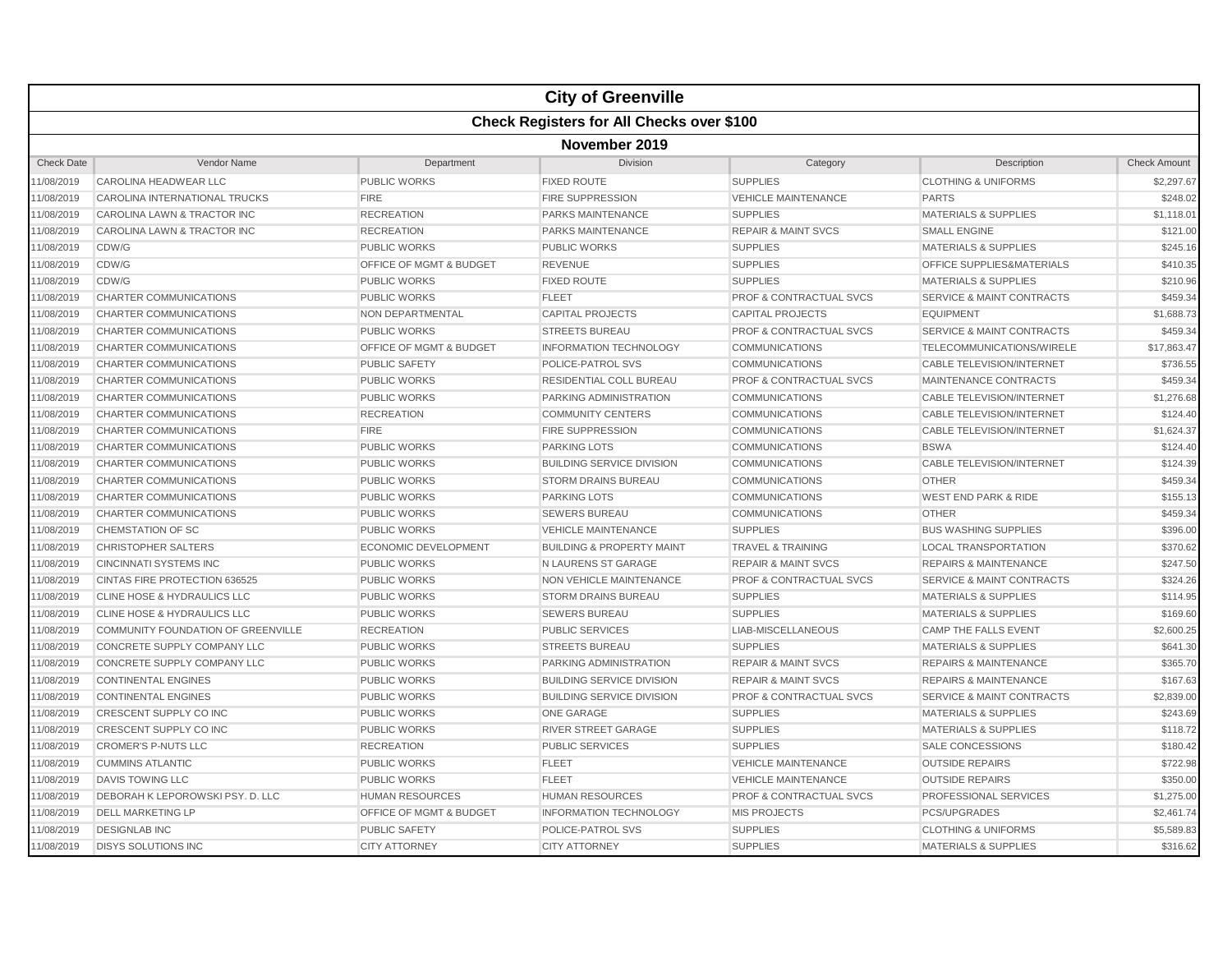|                   |                                                  |                             | <b>City of Greenville</b>        |                                    |                                      |                     |  |  |  |
|-------------------|--------------------------------------------------|-----------------------------|----------------------------------|------------------------------------|--------------------------------------|---------------------|--|--|--|
|                   | <b>Check Registers for All Checks over \$100</b> |                             |                                  |                                    |                                      |                     |  |  |  |
|                   | November 2019                                    |                             |                                  |                                    |                                      |                     |  |  |  |
| <b>Check Date</b> | Vendor Name                                      | Department                  | Division                         | Category                           | Description                          | <b>Check Amount</b> |  |  |  |
| 11/08/2019        | <b>DUKE ENERGY</b>                               | <b>RECREATION</b>           | <b>COMMUNITY CENTERS</b>         | <b>UTILITIES</b>                   | <b>ELECTRICITY</b>                   | \$1,966.07          |  |  |  |
| 11/08/2019        | <b>DUKE ENERGY</b>                               | <b>PUBLIC SAFETY</b>        | POLICE-PATROL SVS                | <b>UTILITIES</b>                   | <b>ELECTRICITY</b>                   | \$425.86            |  |  |  |
| 11/08/2019        | <b>DUKE ENERGY</b>                               | <b>RECREATION</b>           | PARKS MAINTENANCE                | <b>UTILITIES</b>                   | <b>ELECTRICITY</b>                   | \$3,109.97          |  |  |  |
| 11/08/2019        | <b>DUKE ENERGY</b>                               | <b>PUBLIC WORKS</b>         | <b>RIVERPLACE GARAGE</b>         | <b>UTILITIES</b>                   | <b>ELECTRICITY</b>                   | \$1,311.43          |  |  |  |
| 11/08/2019        | <b>DUKE ENERGY</b>                               | <b>FIRE</b>                 | <b>FIRE SERVICES</b>             | <b>UTILITIES</b>                   | <b>ELECTRICITY</b>                   | \$2,937.33          |  |  |  |
| 11/08/2019        | <b>DUKE ENERGY</b>                               | <b>PUBLIC WORKS</b>         | <b>TRAFFIC ENGINEERING</b>       | <b>UTILITIES</b>                   | <b>ELECTRICITY</b>                   | \$1,174.95          |  |  |  |
| 11/08/2019        | <b>DUKE ENERGY</b>                               | <b>PUBLIC WORKS</b>         | <b>SEWERS BUREAU</b>             | <b>UTILITIES</b>                   | <b>ELECTRICITY</b>                   | \$300.29            |  |  |  |
| 11/08/2019        | ECHOLS OIL COMPANY INC                           | <b>PUBLIC WORKS</b>         | <b>FLEET</b>                     | <b>VEHICLE MAINTENANCE</b>         | <b>FUEL</b>                          | \$1,724.80          |  |  |  |
| 11/08/2019        | <b>ED IRICK</b>                                  | <b>PUBLIC SAFETY</b>        | POLICE-PATROL SVS                | <b>TRAVEL &amp; TRAINING</b>       | <b>TRAVEL &amp; TRAINING</b>         | \$142.00            |  |  |  |
| 11/08/2019        | <b>EMPLOYMENT SCREENING RESOURCES</b>            | <b>HUMAN RESOURCES</b>      | <b>HUMAN RESOURCES</b>           | <b>PROF &amp; CONTRACTUAL SVCS</b> | PROFESSIONAL SERVICES                | \$526.02            |  |  |  |
| 11/08/2019        | <b>ENVIRO-MASTER SERVICES OF GREENVILL</b>       | <b>RECREATION</b>           | <b>ADMINISTRATION</b>            | <b>PROF &amp; CONTRACTUAL SVCS</b> | <b>SERVICE &amp; MAINT CONTRACTS</b> | \$278.00            |  |  |  |
| 11/08/2019        | <b>FACILITY SOLUTIONS GROUP INC</b>              | <b>NON DEPARTMENTAL</b>     | <b>CAPITAL PROJECTS</b>          | <b>CAPITAL PROJECTS</b>            | <b>CONSTRUCTION</b>                  | \$87,387,21         |  |  |  |
| 11/08/2019        | <b>FERGUSON FACILITIES SUPPLY</b>                | <b>RECREATION</b>           | <b>ADMINISTRATION</b>            | <b>SUPPLIES</b>                    | <b>JANITORIAL SUPPLIES</b>           | \$101.63            |  |  |  |
| 11/08/2019        | <b>FGP INTERNATIONAL</b>                         | <b>ECONOMIC DEVELOPMENT</b> | PLANNING AND ZONING              | <b>PROF &amp; CONTRACTUAL SVCS</b> | TEMP PERSONNEL SVCS                  | \$832.72            |  |  |  |
| 11/08/2019        | <b>FORTILINE</b>                                 | PUBLIC WORKS                | <b>STORM DRAINS BUREAU</b>       | <b>REPAIR &amp; MAINT SVCS</b>     | <b>REPAIRS &amp; MAINTENANCE</b>     | \$850.12            |  |  |  |
| 11/08/2019        | <b>FORTILINE</b>                                 | <b>PUBLIC WORKS</b>         | <b>SEWERS BUREAU</b>             | <b>SUPPLIES</b>                    | <b>MATERIALS &amp; SUPPLIES</b>      | \$1,823.20          |  |  |  |
| 11/08/2019        | <b>G B SHOES OF GREENVILLE</b>                   | <b>RECREATION</b>           | <b>BEAUTIFICATION BUREAU</b>     | <b>SUPPLIES</b>                    | <b>CLOTHING &amp; UNIFORMS</b>       | \$140.00            |  |  |  |
| 11/08/2019        | <b>GIMME-A-SIGN CO INC</b>                       | <b>RECREATION</b>           | PARKS MAINTENANCE                | <b>PRINTING</b>                    | <b>OTHER</b>                         | \$122.11            |  |  |  |
| 11/08/2019        | <b>GOOD LIFE CATERING CO LLC</b>                 | <b>HUMAN RESOURCES</b>      | <b>HUMAN RESOURCES</b>           | <b>TRAVEL &amp; TRAINING</b>       | <b>TRAINING/CITY WIDE</b>            | \$521.64            |  |  |  |
| 11/08/2019        | GRAINGER 803858620                               | <b>PUBLIC WORKS</b>         | <b>NON VEHICLE MAINTENANCE</b>   | <b>REPAIR &amp; MAINT SVCS</b>     | <b>REPAIRS &amp; MAINTENANCE</b>     | \$622.65            |  |  |  |
| 11/08/2019        | GRAINGER 803858935                               | <b>PUBLIC WORKS</b>         | <b>BUILDING SERVICE DIVISION</b> | <b>SUPPLIES</b>                    | <b>MATERIALS &amp; SUPPLIES</b>      | \$143.96            |  |  |  |
| 11/08/2019        | <b>GREENVILLE ARENA DISTRICT</b>                 | <b>PUBLIC WORKS</b>         | <b>PARKING LOTS</b>              | LIAB-BI-LO ARENA PARKING           | <b>PARKING LEASES</b>                | \$9,507.20          |  |  |  |
| 11/08/2019        | <b>GREENVILLE CHAMBER OF COMMERCE</b>            | <b>ECONOMIC DEVELOPMENT</b> | ECONOMIC DEVELOPMENT             | <b>PROF &amp; CONTRACTUAL SVCS</b> | PROFESSIONAL SERVICES                | \$25,000.00         |  |  |  |
| 11/08/2019        | <b>GREENVILLE CONVENTION CENTER</b>              | <b>FIRE</b>                 | <b>FIRE SERVICES</b>             | <b>SUPPLIES</b>                    | <b>MATERIALS &amp; SUPPLIES</b>      | \$260.52            |  |  |  |
| 11/08/2019        | <b>GREENVILLE INDUSTRIAL RUBBER &amp;</b>        | <b>PUBLIC WORKS</b>         | <b>STREETS BUREAU</b>            | <b>SUPPLIES</b>                    | <b>MATERIALS &amp; SUPPLIES</b>      | \$173.73            |  |  |  |
| 11/08/2019        | GREENVILLE OFFICE SUPPLY CO INC                  | <b>CITY ATTORNEY</b>        | <b>CITY ATTORNEY</b>             | <b>SUPPLIES</b>                    | <b>MATERIALS &amp; SUPPLIES</b>      | \$480.07            |  |  |  |
| 11/08/2019        | GREENVILLE OFFICE SUPPLY CO INC                  | <b>PUBLIC WORKS</b>         | <b>ENGINEERING</b>               | <b>SUPPLIES</b>                    | <b>CLOTHING &amp; UNIFORMS</b>       | \$283.41            |  |  |  |
| 11/08/2019        | <b>GREENVILLE OFFICE SUPPLY CO INC</b>           | <b>PUBLIC SAFETY</b>        | POLICE-PATROL SVS                | <b>SUPPLIES</b>                    | <b>MATERIALS &amp; SUPPLIES</b>      | \$263.25            |  |  |  |
| 11/08/2019        | <b>GREENVILLE OFFICE SUPPLY CO INC</b>           | PUBLIC INFORMATION/EVENTS   | <b>EVENTS MANAGEMENT</b>         | <b>SUPPLIES</b>                    | OFFICE SUPPLIES&MATERIALS            | \$245.17            |  |  |  |
| 11/08/2019        | <b>GREENVILLE WATER</b>                          | <b>ECONOMIC DEVELOPMENT</b> | <b>ECONOMIC DEVELOPMENT</b>      | PROF & CONTRACTUAL SVCS            | PROFESSIONAL SERVICES                | \$150.00            |  |  |  |
| 11/08/2019        | <b>GREENWORKS RECYLING INC</b>                   | <b>RECREATION</b>           | TREE MAINTENANCE BUREAU          | <b>PROF &amp; CONTRACTUAL SVCS</b> | PROFESSIONAL SERVICES                | \$1,117.50          |  |  |  |
| 11/08/2019        | <b>GREER FLOORING CENTER INC</b>                 | <b>PUBLIC WORKS</b>         | RICHARDSON STREET GARAGE         | <b>PROF &amp; CONTRACTUAL SVCS</b> | <b>SERVICE &amp; MAINT CONTRACTS</b> | \$6,250.64          |  |  |  |
| 11/08/2019        | <b>GUARANTEED SUPPLY COMPANY</b>                 | <b>PUBLIC WORKS</b>         | <b>STREETS BUREAU</b>            | <b>SUPPLIES</b>                    | <b>MATERIALS &amp; SUPPLIES</b>      | \$166.84            |  |  |  |
| 11/08/2019        | <b>HACH COMPANY</b>                              | <b>PUBLIC WORKS</b>         | <b>SEWERS BUREAU</b>             | <b>SUPPLIES</b>                    | <b>MATERIALS &amp; SUPPLIES</b>      | \$817.99            |  |  |  |
| 11/08/2019        | <b>HARRISON'S WORKWEAR</b>                       | <b>RECREATION</b>           | <b>PARKS MAINTENANCE</b>         | <b>SUPPLIES</b>                    | <b>CLOTHING &amp; UNIFORMS</b>       | \$105.99            |  |  |  |
| 11/08/2019        | <b>HAT TRICK FARM</b>                            | <b>RECREATION</b>           | <b>ADMINISTRATION</b>            | <b>SUPPLIES</b>                    | M&S-FOOD                             | \$400.00            |  |  |  |
| 11/08/2019        | HENRY SCHEIN INC MEDICAL DIVISION                | <b>PUBLIC SAFETY</b>        | POLICE-PATROL SVS                | <b>SUPPLIES</b>                    | <b>MATERIALS &amp; SUPPLIES</b>      | \$320.31            |  |  |  |
| 11/08/2019        | <b>HOGAN CONSTRUCTION GROUP LLC</b>              | NON DEPARTMENTAL            | <b>CAPITAL PROJECTS</b>          | <b>CAPITAL PROJECTS</b>            | <b>CONSTRUCTION</b>                  | \$135,673.97        |  |  |  |
| 11/08/2019        | HOME DEPOT CREDIT SERVICE 3104                   | <b>PUBLIC WORKS</b>         | <b>CHURCH STREET GARAGE</b>      | <b>SUPPLIES</b>                    | <b>MATERIALS &amp; SUPPLIES</b>      | \$119.53            |  |  |  |
| 11/08/2019        | HOME DEPOT CREDIT SERVICE 4123                   | <b>PUBLIC WORKS</b>         | <b>CBD TIF CREW</b>              | <b>SUPPLIES</b>                    | <b>MATERIALS &amp; SUPPLIES</b>      | \$192.43            |  |  |  |
| 11/08/2019        | HOME DEPOT CREDIT SERVICE 5922                   | <b>RECREATION</b>           | <b>BEAUTIFICATION BUREAU</b>     | <b>SUPPLIES</b>                    | <b>MATERIALS &amp; SUPPLIES</b>      | \$329.81            |  |  |  |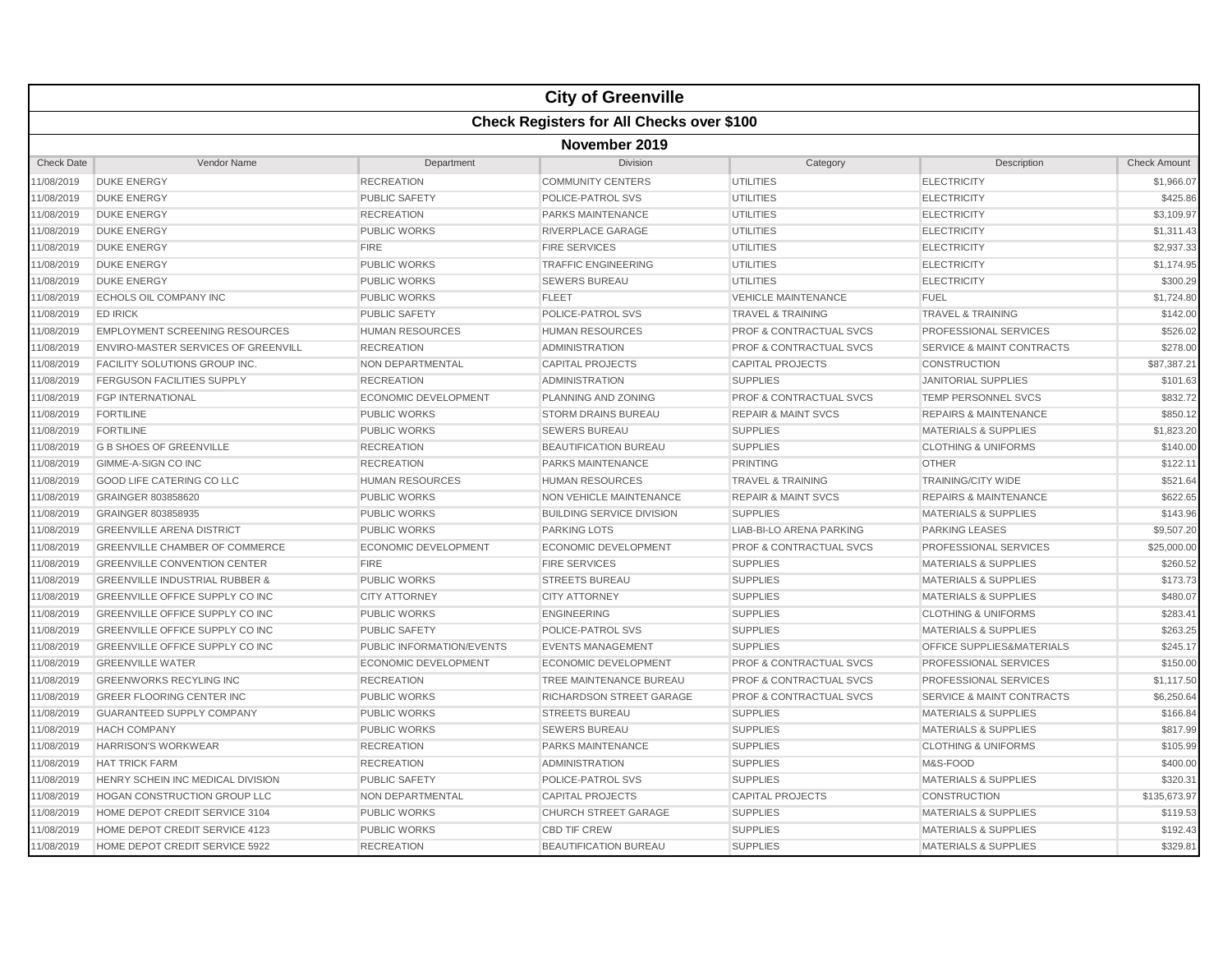|                   | <b>City of Greenville</b>                        |                                  |                                      |                                    |                                      |                     |  |  |  |
|-------------------|--------------------------------------------------|----------------------------------|--------------------------------------|------------------------------------|--------------------------------------|---------------------|--|--|--|
|                   | <b>Check Registers for All Checks over \$100</b> |                                  |                                      |                                    |                                      |                     |  |  |  |
|                   | November 2019                                    |                                  |                                      |                                    |                                      |                     |  |  |  |
| <b>Check Date</b> | Vendor Name                                      | Department                       | Division                             | Category                           | Description                          | <b>Check Amount</b> |  |  |  |
| 1/08/2019         | HOME DEPOT CREDIT SERVICE 5922                   | <b>RECREATION</b>                | PARKS MAINTENANCE                    | <b>SUPPLIES</b>                    | <b>MATERIALS &amp; SUPPLIES</b>      | \$154.84            |  |  |  |
| 11/08/2019        | <b>HOMES OF HOPE</b>                             | <b>HOME</b>                      | <b>HOME PROJECTS</b>                 | <b>CD PROJECTS</b>                 | <b>ACTIVITIES SP SUBRECIPIEN</b>     | \$24,001.17         |  |  |  |
| 1/08/2019         | HUMAN RELATIONS COMMISSION                       | C.D. DIVISION                    | <b>CDBG PROJECTS</b>                 | <b>CD PROJECTS</b>                 | PUBLIC SERVICES (GENERAL)            | \$1,950.00          |  |  |  |
| 1/08/2019         | I/O SOLUTIONS INC                                | <b>HUMAN RESOURCES</b>           | <b>HUMAN RESOURCES</b>               | PROF & CONTRACTUAL SVCS            | PROFESSIONAL SERVICES                | \$13,455.00         |  |  |  |
| 11/08/2019        | <b>IHEARTMEDIA</b>                               | <b>PUBLIC INFORMATION/EVENTS</b> | <b>EVENTS MANAGEMENT</b>             | <b>PROF &amp; CONTRACTUAL SVCS</b> | <b>ADVERTISING EXPENSE</b>           | \$2,750.00          |  |  |  |
| 1/08/2019         | INK4                                             | <b>PUBLIC INFORMATION/EVENTS</b> | <b>EVENTS MANAGEMENT</b>             | <b>PRINTING</b>                    | PRINTING & BINDING                   | \$1,110.88          |  |  |  |
| 1/08/2019         | <b>IRON MOUNTAIN 27128</b>                       | <b>RECREATION</b>                | <b>ADMINISTRATION</b>                | <b>PROF &amp; CONTRACTUAL SVCS</b> | <b>SERVICE &amp; MAINT CONTRACTS</b> | \$106.24            |  |  |  |
| 1/08/2019         | <b>IRON MOUNTAIN 27128</b>                       | OFFICE OF MGMT & BUDGET          | <b>PURCHASING</b>                    | <b>PROF &amp; CONTRACTUAL SVCS</b> | PROFESSIONAL SERVICES                | \$137.77            |  |  |  |
| 1/08/2019         | <b>JAMES PATRICK TIMMS</b>                       | <b>ECONOMIC DEVELOPMENT</b>      | <b>BUILDING &amp; PROPERTY MAINT</b> | <b>TRAVEL &amp; TRAINING</b>       | <b>LOCAL TRANSPORTATION</b>          | \$269.12            |  |  |  |
| 11/08/2019        | <b>JENNIE CALDWELL</b>                           | <b>CITY MANAGER</b>              | UTILITY UNDERGROUNDING FU            | <b>SUNDRY</b>                      | METER BOX CONVERSIONS                | \$300.00            |  |  |  |
| 1/08/2019         | JET-VAC SEWER EQUIPMENT CO                       | <b>PUBLIC WORKS</b>              | <b>SEWERS BUREAU</b>                 | <b>SUPPLIES</b>                    | <b>MATERIALS &amp; SUPPLIES</b>      | \$127.90            |  |  |  |
| 1/08/2019         | <b>JOEL PATTERSON</b>                            | <b>ECONOMIC DEVELOPMENT</b>      | <b>BUILDING &amp; PROPERTY MAINT</b> | <b>TRAVEL &amp; TRAINING</b>       | <b>LOCAL TRANSPORTATION</b>          | \$646.12            |  |  |  |
| 1/08/2019         | JOSEPHINE CURETON TRUST                          | <b>PUBLIC WORKS</b>              | <b>PARKING LOTS</b>                  | <b>PROF &amp; CONTRACTUAL SVCS</b> | PARKING-LEASES                       | \$1,049.41          |  |  |  |
| 1/08/2019         | <b>KEVIN HUGHES</b>                              | <b>ECONOMIC DEVELOPMENT</b>      | <b>BUILDING &amp; PROPERTY MAINT</b> | <b>TRAVEL &amp; TRAINING</b>       | <b>TRAVEL &amp; TRAINING</b>         | \$575.44            |  |  |  |
| 11/08/2019        | <b>KEVIN HUGHES</b>                              | <b>ECONOMIC DEVELOPMENT</b>      | <b>BUILDING &amp; PROPERTY MAINT</b> | <b>TRAVEL &amp; TRAINING</b>       | <b>LOCAL TRANSPORTATION</b>          | \$553.32            |  |  |  |
| 1/08/2019         | <b>KROC CENTER GREENVILLE</b>                    | <b>NON DEPARTMENTAL</b>          | <b>MISC GRANTS</b>                   | <b>SUPPLIES</b>                    | <b>MATERIALS &amp; SUPPLIES</b>      | \$170.00            |  |  |  |
| 1/08/2019         | <b>KUDZU STAFFING</b>                            | <b>HUMAN RESOURCES</b>           | <b>OCCUPATIONAL HEALTH</b>           | <b>PROF &amp; CONTRACTUAL SVCS</b> | <b>TEMP PERSONNEL SVCS</b>           | \$334.53            |  |  |  |
| 1/08/2019         | <b>LAMAR ADVERTISING</b>                         | <b>PUBLIC WORKS</b>              | <b>RECYCLING</b>                     | <b>PRINTING</b>                    | <b>PRINTING &amp; BINDING</b>        | \$540.00            |  |  |  |
| 1/08/2019         | LANDS' END BUSINESS OUTFITTERS                   | <b>RECREATION</b>                | <b>ADMINISTRATION</b>                | <b>SUPPLIES</b>                    | <b>CLOTHING &amp; UNIFORMS</b>       | \$746.51            |  |  |  |
| 11/08/2019        | <b>LANDSCAPERS SUPPLY</b>                        | <b>RECREATION</b>                | <b>PARKS MAINTENANCE</b>             | <b>REPAIR &amp; MAINT SVCS</b>     | <b>SMALL ENGINE</b>                  | \$273.05            |  |  |  |
| 1/08/2019         | LEXISNEXIS 1239194                               | <b>PUBLIC SAFETY</b>             | POLICE-PATROL SVS                    | <b>PROF &amp; CONTRACTUAL SVCS</b> | PROFESSIONAL SERVICES                | \$318.00            |  |  |  |
| 1/08/2019         | LOWES                                            | <b>RECREATION</b>                | <b>PARKS MAINTENANCE</b>             | <b>SUPPLIES</b>                    | <b>MATERIALS &amp; SUPPLIES</b>      | \$339.35            |  |  |  |
| 1/08/2019         | LOWES                                            | <b>FIRE</b>                      | <b>FIRE SUPPRESSION</b>              | <b>SUPPLIES</b>                    | <b>MATERIALS &amp; SUPPLIES</b>      | \$230.60            |  |  |  |
| 1/08/2019         | <b>MARATHON STAFFING INC</b>                     | <b>PUBLIC WORKS</b>              | <b>RESIDENTIAL COLL BUREAU</b>       | <b>PROF &amp; CONTRACTUAL SVCS</b> | <b>TEMP PERSONNEL SVCS</b>           | \$771.60            |  |  |  |
| 11/08/2019        | <b>MARATHON STAFFING INC</b>                     | <b>PUBLIC SAFETY</b>             | POLICE-DISPATCH BUREAU               | <b>PROF &amp; CONTRACTUAL SVCS</b> | <b>TEMP PERSONNEL SVCS</b>           | \$2,738.31          |  |  |  |
| 1/08/2019         | <b>MARATHON STAFFING INC</b>                     | <b>PUBLIC INFORMATION/EVENTS</b> | <b>EVENTS MANAGEMENT</b>             | PROF & CONTRACTUAL SVCS            | <b>TEMP PERSONNEL SVCS</b>           | \$528.92            |  |  |  |
| 11/08/2019        | MCKESSON MEDICAL-SURGICAL GOVERNMEN              | <b>HUMAN RESOURCES</b>           | OCCUPATIONAL HEALTH                  | <b>SUPPLIES</b>                    | <b>MATERIALS &amp; SUPPLIES</b>      | \$3,523.00          |  |  |  |
| 1/08/2019         | MELLOUL-BLAMEY CONSTRUCTION SC LTD               | NON DEPARTMENTAL                 | <b>CAPITAL PROJECTS</b>              | <b>CAPITAL PROJECTS</b>            | <b>CONSTRUCTION</b>                  | \$114,353.37        |  |  |  |
| 1/08/2019         | MERUS REFRESHMENT SERVICES INC                   | <b>PUBLIC SAFETY</b>             | POLICE-PATROL SVS                    | <b>SUPPLIES</b>                    | <b>MATERIALS &amp; SUPPLIES</b>      | \$108.54            |  |  |  |
| 11/08/2019        | MERUS REFRESHMENT SERVICES INC                   | <b>PUBLIC WORKS</b>              | <b>FLEET</b>                         | <b>SUPPLIES</b>                    | <b>MATERIALS &amp; SUPPLIES</b>      | \$146.55            |  |  |  |
| 1/08/2019         | MIKE'S BODY SHOP & TOWING INC                    | <b>PUBLIC WORKS</b>              | <b>FLEET</b>                         | <b>VEHICLE MAINTENANCE</b>         | <b>OUTSIDE REPAIRS</b>               | \$1,301.48          |  |  |  |
| 1/08/2019         | <b>MKSK</b>                                      | <b>NON DEPARTMENTAL</b>          | <b>CAPITAL PROJECTS</b>              | <b>CAPITAL PROJECTS</b>            | PLANNING/DESIGN                      | \$23.067.47         |  |  |  |
| 1/08/2019         | MOTOROLA SOLUTIONS INC                           | <b>PUBLIC SAFETY</b>             | POLICE-DISPATCH BUREAU               | <b>REPAIR &amp; MAINT SVCS</b>     | <b>RADIO MAINTENANCE</b>             | \$4,263.16          |  |  |  |
| 1/08/2019         | <b>MST CONCRETE PRODUCTS</b>                     | <b>PUBLIC WORKS</b>              | <b>SEWERS BUREAU</b>                 | <b>SUPPLIES</b>                    | <b>MATERIALS &amp; SUPPLIES</b>      | \$654.02            |  |  |  |
| 11/08/2019        | <b>NAPA AUTO PARTS</b>                           | <b>FIRE</b>                      | <b>FIRE SERVICES</b>                 | <b>SUPPLIES</b>                    | <b>MATERIALS &amp; SUPPLIES</b>      | \$105.61            |  |  |  |
| 1/08/2019         | <b>NETLINK INC</b>                               | <b>PUBLIC SAFETY</b>             | POLICE-PATROL SVS                    | <b>SUNDRY</b>                      | <b>MISCELLANEOUS</b>                 | \$107.81            |  |  |  |
| 1/08/2019         | <b>NEXT UPSTATE LLC</b>                          | <b>ECONOMIC DEVELOPMENT</b>      | <b>ECONOMIC DEVELOPMENT</b>          | PROF & CONTRACTUAL SVCS            | PROFESSIONAL SERVICES                | \$25,000.00         |  |  |  |
| 1/08/2019         | NICHOLTOWN NEIGHBORHOOD ASSOC                    | C.D. DIVISION                    | <b>CDBG PROJECTS</b>                 | <b>CD PROJECTS</b>                 | PUBLIC SERVICES (GENERAL)            | \$146.30            |  |  |  |
| 1/08/2019         | NORRIS SUPPLY CO                                 | <b>RECREATION</b>                | <b>BEAUTIFICATION BUREAU</b>         | <b>SUPPLIES</b>                    | <b>MATERIALS &amp; SUPPLIES</b>      | \$119.25            |  |  |  |
| 11/08/2019        | NORRIS SUPPLY CO                                 | <b>PUBLIC WORKS</b>              | <b>STORM DRAINS BUREAU</b>           | <b>SUPPLIES</b>                    | <b>MATERIALS &amp; SUPPLIES</b>      | \$497.25            |  |  |  |
| 11/08/2019        | NORTHERN SAFETY CO INC                           | <b>RECREATION</b>                | <b>PARKS MAINTENANCE</b>             | <b>SUPPLIES</b>                    | <b>JANITORIAL SUPPLIES</b>           | \$142.80            |  |  |  |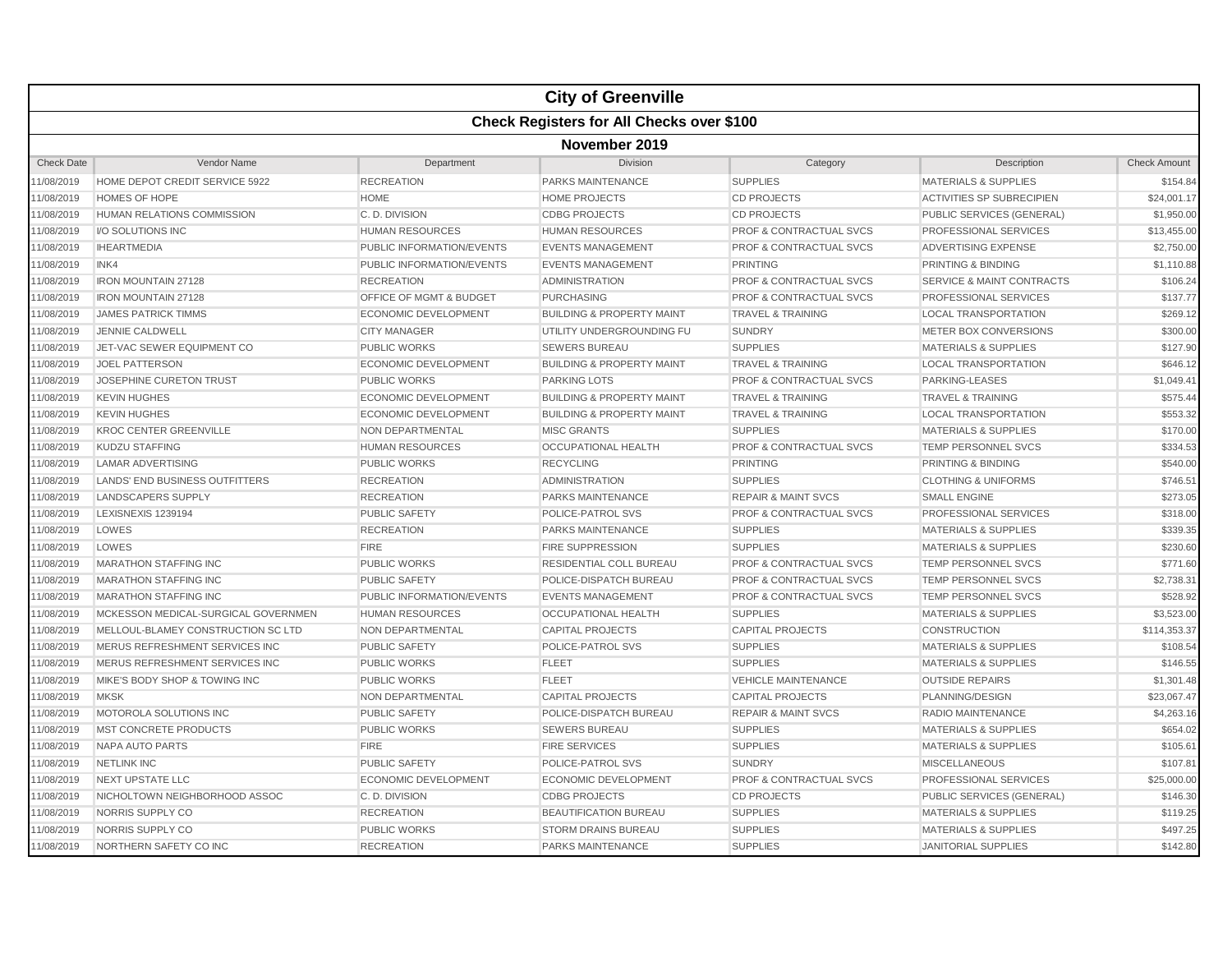|                   |                                                  |                           | <b>City of Greenville</b>            |                                    |                                      |                     |  |  |  |
|-------------------|--------------------------------------------------|---------------------------|--------------------------------------|------------------------------------|--------------------------------------|---------------------|--|--|--|
|                   | <b>Check Registers for All Checks over \$100</b> |                           |                                      |                                    |                                      |                     |  |  |  |
|                   | November 2019                                    |                           |                                      |                                    |                                      |                     |  |  |  |
| <b>Check Date</b> | Vendor Name                                      | Department                | Division                             | Category                           | Description                          | <b>Check Amount</b> |  |  |  |
| 11/08/2019        | OSBORN CONTRACT SERVICES INC                     | <b>PUBLIC WORKS</b>       | <b>ONE GARAGE</b>                    | <b>REPAIR &amp; MAINT SVCS</b>     | <b>REPAIRS &amp; MAINTENANCE</b>     | \$64,764.52         |  |  |  |
| 11/08/2019        | OSBORN CONTRACT SERVICES INC                     | <b>NON DEPARTMENTAL</b>   | <b>CAPITAL PROJECTS</b>              | <b>CAPITAL PROJECTS</b>            | <b>CONSTRUCTION</b>                  | \$69,186.59         |  |  |  |
| 11/08/2019        | PALMETTO UTILITY PROTECTION INC                  | <b>PUBLIC WORKS</b>       | <b>SEWERS BUREAU</b>                 | <b>PROF &amp; CONTRACTUAL SVCS</b> | PROFESSIONAL SERVICES                | \$1,667.42          |  |  |  |
| 11/08/2019        | PANAGAKOS ASPHALT PAVING INC                     | <b>PUBLIC WORKS</b>       | <b>STORM DRAINS BUREAU</b>           | <b>SUPPLIES</b>                    | <b>MATERIALS &amp; SUPPLIES</b>      | \$245.92            |  |  |  |
| 11/08/2019        | PANAGAKOS ASPHALT PAVING INC                     | <b>PUBLIC WORKS</b>       | <b>SEWERS BUREAU</b>                 | <b>SUPPLIES</b>                    | <b>MATERIALS &amp; SUPPLIES</b>      | \$245.92            |  |  |  |
| 11/08/2019        | PANAGAKOS ASPHALT PAVING INC                     | <b>PUBLIC WORKS</b>       | <b>STREETS BUREAU</b>                | <b>SUPPLIES</b>                    | <b>MATERIALS &amp; SUPPLIES</b>      | \$491.84            |  |  |  |
| 11/08/2019        | PARKER POE ADAMS & BERNSTEIN LLP                 | <b>FIRE</b>               | <b>FIRE</b>                          | <b>PROF &amp; CONTRACTUAL SVCS</b> | PROFESSIONAL SERVICES                | \$3,926.00          |  |  |  |
| 11/08/2019        | PATTERSON VETERINARY SUPPLY INC                  | <b>RECREATION</b>         | ADMINISTRATION                       | <b>SUPPLIES</b>                    | M&S-VETERINARY                       | \$258.53            |  |  |  |
| 11/08/2019        | PEPSI-COLA BOTTLING CO                           | <b>RECREATION</b>         | <b>PUBLIC SERVICES</b>               | <b>SUPPLIES</b>                    | <b>SALE CONCESSIONS</b>              | \$425.82            |  |  |  |
| 11/08/2019        | PETERBILT STORE OF GREENVILLE, THE               | <b>PUBLIC WORKS</b>       | <b>VEHICLE MAINTENANCE</b>           | <b>VEHICLE MAINTENANCE</b>         | <b>PARTS</b>                         | \$9,775.40          |  |  |  |
| 11/08/2019        | PLAYWORLD PREFERRED                              | <b>RECREATION</b>         | PARKS MAINTENANCE                    | <b>REPAIR &amp; MAINT SVCS</b>     | <b>PLAYGROUNDS</b>                   | \$7,400.00          |  |  |  |
| 11/08/2019        | POINT BLANK ENTERPRISES INC                      | <b>PUBLIC SAFETY</b>      | NARCOTICS FUNDS                      | <b>SUPPLIES</b>                    | <b>MATERIALS &amp; SUPPLIES</b>      | \$2,515.92          |  |  |  |
| 11/08/2019        | PRESORT PLUS INC                                 | OFFICE OF MGMT & BUDGET   | <b>PURCHASING</b>                    | <b>COMMUNICATIONS</b>              | POSTAGE                              | \$4,316.10          |  |  |  |
| 11/08/2019        | PRESORT PLUS INC                                 | PUBLIC INFORMATION/EVENTS | PUBLIC INFORMATION                   | <b>PRINTING</b>                    | PRINTING & BINDING                   | \$311.84            |  |  |  |
| 11/08/2019        | PRISMA HEALTH LIFE CENTER                        | <b>HUMAN RESOURCES</b>    | <b>HEALTH CARE</b>                   | <b>SUNDRY</b>                      | <b>WELLNESS ACTIVITIES</b>           | \$700.00            |  |  |  |
| 11/08/2019        | <b>PRISMA HEALTH ROGER C PEACE</b>               | <b>RECREATION</b>         | <b>PARKS MAINTENANCE</b>             | <b>PROF &amp; CONTRACTUAL SVCS</b> | PROFESSIONAL SERVICES                | \$2,000.00          |  |  |  |
| 11/08/2019        | PROFORMA RHINO GRAPHICS                          | <b>RECREATION</b>         | <b>PUBLIC SERVICES</b>               | <b>SUNDRY</b>                      | <b>RESEARCH CONSERVATION EXP</b>     | \$371.00            |  |  |  |
| 11/08/2019        | PROFORMA RHINO GRAPHICS                          | PUBLIC INFORMATION/EVENTS | <b>SPECIAL EVENTS</b>                | <b>PRINTING</b>                    | PRINTING & BINDING                   | \$453.15            |  |  |  |
| 11/08/2019        | PROFORMA RHINO GRAPHICS                          | <b>RECREATION</b>         | <b>PUBLIC SERVICES</b>               | <b>SUPPLIES</b>                    | OTHER BOO IN THE ZOO                 | \$6,874.23          |  |  |  |
| 11/08/2019        | PROSOURCE LLC                                    | <b>RECREATION</b>         | <b>ADMINISTRATION</b>                | <b>REPAIR &amp; MAINT SVCS</b>     | <b>REPAIRS &amp; MAINTENANCE</b>     | \$174.14            |  |  |  |
| 11/08/2019        | R J SHIRLEY INC                                  | PUBLIC INFORMATION/EVENTS | <b>EVENTS MANAGEMENT</b>             | <b>PROF &amp; CONTRACTUAL SVCS</b> | <b>EQUIPMENT RENTAL</b>              | \$500.00            |  |  |  |
| 11/08/2019        | <b>REBUILD UPSTATE</b>                           | C.D. DIVISION             | <b>CDBG PROJECTS</b>                 | <b>CD PROJECTS</b>                 | PUBLIC INFORMATION                   | \$4,880.71          |  |  |  |
| 11/08/2019        | <b>REPUBLIC SERVICES</b>                         | <b>PUBLIC WORKS</b>       | <b>GARBAGE DISPOSAL BUREAU</b>       | PROF & CONTRACTUAL SVCS            | <b>HAULING COSTS</b>                 | \$38,165.28         |  |  |  |
| 11/08/2019        | <b>ROBERT LANIER</b>                             | <b>CITY MANAGER</b>       | UTILITY UNDERGROUNDING FU            | <b>SUNDRY</b>                      | METER BOX CONVERSIONS                | \$300.00            |  |  |  |
| 11/08/2019        | <b>ROBERT PECQUEUR</b>                           | <b>PUBLIC WORKS</b>       | <b>CONSTRUCTION &amp; INSPECTION</b> | <b>TRAVEL &amp; TRAINING</b>       | <b>TRAVEL &amp; TRAINING</b>         | \$435.70            |  |  |  |
| 11/08/2019        | <b>S C DEPARTMENT OF REVENUE</b>                 | <b>RECREATION</b>         | <b>PUBLIC SERVICES</b>               | <b>TAX LIABILITIES</b>             | <b>SALES TAXES</b>                   | \$2,429.54          |  |  |  |
| 11/08/2019        | <b>S C DEPARTMENT OF REVENUE</b>                 | <b>RECREATION</b>         | <b>PUBLIC SERVICES</b>               | <b>TAX LIABILITIES</b>             | <b>ADMISSION TAXES</b>               | \$8,482.72          |  |  |  |
| 11/08/2019        | <b>S C DEPARTMENT OF REVENUE</b>                 | <b>CITY MANAGER</b>       | NON-DEPARTMENTAL                     | <b>SUNDRY</b>                      | <b>TAXES</b>                         | \$2,392.36          |  |  |  |
| 11/08/2019        | <b>SAFE INDUSTRIES</b>                           | <b>PUBLIC WORKS</b>       | <b>FLEET</b>                         | <b>SUPPLIES</b>                    | <b>MATERIALS &amp; SUPPLIES</b>      | \$508.80            |  |  |  |
| 11/08/2019        | <b>SAFETY KLEEN</b>                              | <b>PUBLIC WORKS</b>       | <b>NON VEHICLE MAINTENANCE</b>       | <b>PROF &amp; CONTRACTUAL SVCS</b> | <b>SERVICE &amp; MAINT CONTRACTS</b> | \$3,449.68          |  |  |  |
| 11/08/2019        | <b>SAFETY PRODUCTS INC</b>                       | <b>PUBLIC WORKS</b>       | <b>STORM DRAINS BUREAU</b>           | <b>SUPPLIES</b>                    | <b>MATERIALS &amp; SUPPLIES</b>      | \$251.22            |  |  |  |
| 11/08/2019        | SANDRA TEMPLETON PETTY CASH                      | <b>CITY ATTORNEY</b>      | <b>CITY ATTORNEY</b>                 | <b>SUNDRY</b>                      | <b>COURT COSTS</b>                   | \$175.00            |  |  |  |
| 11/08/2019        | SANDRA TEMPLETON PETTY CASH                      | C.D. DIVISION             | <b>CDBG PROJECTS</b>                 | <b>SUNDRY</b>                      | <b>COURT COSTS</b>                   | \$160.00            |  |  |  |
| 11/08/2019        | <b>SEJ SERVICES LLC</b>                          | <b>PUBLIC WORKS</b>       | <b>BUILDING SERVICE DIVISION</b>     | <b>PROF &amp; CONTRACTUAL SVCS</b> | <b>SERVICE &amp; MAINT CONTRACTS</b> | \$6,000.00          |  |  |  |
| 11/08/2019        | <b>SEJ SERVICES LLC</b>                          | <b>RECREATION</b>         | <b>PARKS MAINTENANCE</b>             | <b>PROF &amp; CONTRACTUAL SVCS</b> | <b>SERVICE &amp; MAINT CONTRACTS</b> | \$889.10            |  |  |  |
| 11/08/2019        | <b>SEJ SERVICES LLC</b>                          | <b>PUBLIC WORKS</b>       | NON VEHICLE MAINTENANCE              | <b>PROF &amp; CONTRACTUAL SVCS</b> | <b>SERVICE &amp; MAINT CONTRACTS</b> | \$429.00            |  |  |  |
| 11/08/2019        | <b>SEJ SERVICES LLC</b>                          | <b>PUBLIC SAFETY</b>      | POLICE-PATROL SVS                    | <b>PROF &amp; CONTRACTUAL SVCS</b> | <b>SERVICE &amp; MAINT CONTRACTS</b> | \$1,150.00          |  |  |  |
| 11/08/2019        | <b>SEJ SERVICES LLC</b>                          | <b>PUBLIC WORKS</b>       | <b>TRAFFIC ENGINEERING</b>           | <b>PROF &amp; CONTRACTUAL SVCS</b> | <b>SERVICE &amp; MAINT CONTRACTS</b> | \$696.00            |  |  |  |
| 11/08/2019        | <b>SEJ SERVICES LLC</b>                          | <b>PUBLIC WORKS</b>       | PARKING ADMINISTRATION               | <b>PROF &amp; CONTRACTUAL SVCS</b> | <b>SERVICE &amp; MAINT CONTRACTS</b> | \$600.00            |  |  |  |
| 11/08/2019        | <b>SEJ SERVICES LLC</b>                          | PUBLIC WORKS              | STORM DRAINS BUREAU                  | PROF & CONTRACTUAL SVCS            | <b>SERVICE &amp; MAINT CONTRACTS</b> | \$502.00            |  |  |  |
| 11/08/2019        | <b>SEJ SERVICES LLC</b>                          | <b>PUBLIC WORKS</b>       | <b>STREETS BUREAU</b>                | <b>PROF &amp; CONTRACTUAL SVCS</b> | <b>SERVICE &amp; MAINT CONTRACTS</b> | \$550.00            |  |  |  |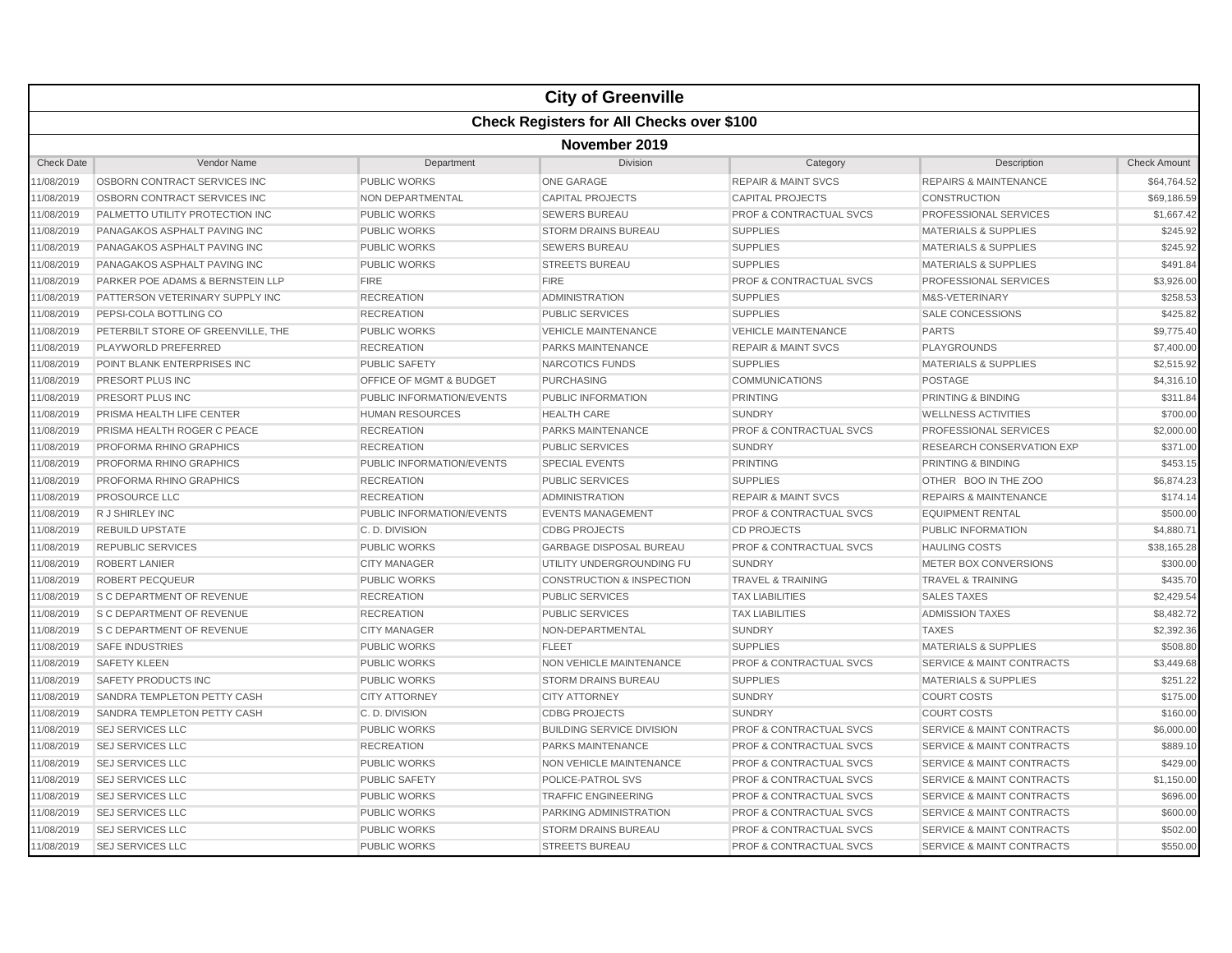|                   |                                                  |                                    | <b>City of Greenville</b>            |                                    |                                      |                     |  |  |  |
|-------------------|--------------------------------------------------|------------------------------------|--------------------------------------|------------------------------------|--------------------------------------|---------------------|--|--|--|
|                   | <b>Check Registers for All Checks over \$100</b> |                                    |                                      |                                    |                                      |                     |  |  |  |
|                   | November 2019                                    |                                    |                                      |                                    |                                      |                     |  |  |  |
| <b>Check Date</b> | Vendor Name                                      | Department                         | Division                             | Category                           | Description                          | <b>Check Amount</b> |  |  |  |
| 11/08/2019        | <b>SEJ SERVICES LLC</b>                          | <b>FIRE</b>                        | <b>FIRE SERVICES</b>                 | <b>PROF &amp; CONTRACTUAL SVCS</b> | <b>SERVICE &amp; MAINT CONTRACTS</b> | \$1,500.00          |  |  |  |
| 11/08/2019        | <b>SEJ SERVICES LLC</b>                          | <b>FIRE</b>                        | <b>FIRE SERVICES</b>                 | <b>PROF &amp; CONTRACTUAL SVCS</b> | PROFESSIONAL SERVICES                | \$300.00            |  |  |  |
| 11/08/2019        | <b>SEJ SERVICES LLC</b>                          | <b>MUNICIPAL COURT</b>             | MUNICIPAL COURT                      | <b>PROF &amp; CONTRACTUAL SVCS</b> | <b>SERVICE &amp; MAINT CONTRACTS</b> | \$2,000.00          |  |  |  |
| 11/08/2019        | <b>SEJ SERVICES LLC</b>                          | <b>RECREATION</b>                  | <b>TOURISM DISTRICT</b>              | <b>PROF &amp; CONTRACTUAL SVCS</b> | <b>SERVICE &amp; MAINT CONTRACTS</b> | \$4,445.50          |  |  |  |
| 11/08/2019        | SNIDER FLEET SOLUTIONS                           | <b>PUBLIC WORKS</b>                | <b>FLEET</b>                         | <b>VEHICLE MAINTENANCE</b>         | <b>OUTSIDE REPAIRS</b>               | \$818.64            |  |  |  |
| 11/08/2019        | <b>SOFTWAREONE INC</b>                           | OFFICE OF MGMT & BUDGET            | <b>INFORMATION TECHNOLOGY</b>        | <b>PROF &amp; CONTRACTUAL SVCS</b> | <b>SERVICE &amp; MAINT CONTRACTS</b> | \$176,575.15        |  |  |  |
| 11/08/2019        | SOUTHEASTERN PAPER GROUP                         | <b>RECREATION</b>                  | <b>TOURISM DISTRICT</b>              | <b>SUPPLIES</b>                    | <b>JANITORIAL SUPPLIES</b>           | \$656.91            |  |  |  |
| 11/08/2019        | SOUTHEASTERN PAPER GROUP                         | <b>PUBLIC WORKS</b>                | <b>BUILDING SERVICE DIVISION</b>     | <b>SUPPLIES</b>                    | <b>JANITORIAL SUPPLIES</b>           | \$199.92            |  |  |  |
| 11/08/2019        | SPECIAL SYSTEMS INC                              | <b>PUBLIC WORKS</b>                | <b>BROAD STREET GARAGE</b>           | <b>PROF &amp; CONTRACTUAL SVCS</b> | <b>SERVICE &amp; MAINT CONTRACTS</b> | \$800.00            |  |  |  |
| 11/08/2019        | SPECIES360                                       | <b>RECREATION</b>                  | <b>ADMINISTRATION</b>                | <b>SUNDRY</b>                      | DUES, SUBSCRIPTN, PUBLICATN          | \$5,037.12          |  |  |  |
| 11/08/2019        | SPECTRUM REACH                                   | <b>RECREATION</b>                  | <b>PUBLIC SERVICES</b>               | <b>SUPPLIES</b>                    | <b>SUPPLIES PROMOTIONS</b>           | \$270.00            |  |  |  |
| 11/08/2019        | <b>SPX GENFARE</b>                               | <b>PUBLIC WORKS</b>                | <b>VEHICLE MAINTENANCE</b>           | <b>VEHICLE MAINTENANCE</b>         | <b>PARTS</b>                         | \$12.562.54         |  |  |  |
| 11/08/2019        | <b>STAPLES ADVANTAGE</b>                         | <b>PUBLIC WORKS</b>                | <b>PUBLIC WORKS</b>                  | <b>SUPPLIES</b>                    | <b>MATERIALS &amp; SUPPLIES</b>      | \$226.84            |  |  |  |
| 11/08/2019        | <b>STEVEN GALLANT</b>                            | <b>ECONOMIC DEVELOPMENT</b>        | <b>BUILDING &amp; PROPERTY MAINT</b> | <b>TRAVEL &amp; TRAINING</b>       | <b>LOCAL TRANSPORTATION</b>          | \$551.58            |  |  |  |
| 11/08/2019        | <b>STORY LLC</b>                                 | PUBLIC WORKS                       | PARKING ADMINISTRATION               | PARKING DEPOSITS                   | PKG DEP-ONE GARAGE                   | \$144.00            |  |  |  |
| 11/08/2019        | <b>SUPERION LLC</b>                              | <b>HUMAN RESOURCES</b>             | <b>HUMAN RESOURCES</b>               | <b>PROF &amp; CONTRACTUAL SVCS</b> | PROFESSIONAL SERVICES                | \$560.00            |  |  |  |
| 11/08/2019        | TALENT MANAGEMENT SOLUTIONS                      | <b>PUBLIC WORKS</b>                | RESIDENTIAL COLL BUREAU              | <b>PROF &amp; CONTRACTUAL SVCS</b> | TEMP PERSONNEL SVCS                  | \$744.40            |  |  |  |
| 11/08/2019        | TALENT MANAGEMENT SOLUTIONS                      | <b>RECREATION</b>                  | <b>COMMUNITY CENTERS</b>             | PROF & CONTRACTUAL SVCS            | TEMP PERSONNEL SVCS                  | \$675.84            |  |  |  |
| 11/08/2019        | <b>TALENT MANAGEMENT SOLUTIONS</b>               | <b>RECREATION</b>                  | <b>PUBLIC SERVICES</b>               | <b>PROF &amp; CONTRACTUAL SVCS</b> | <b>TEMP PERSONNEL SVCS</b>           | \$1.412.41          |  |  |  |
| 11/08/2019        | <b>TALENT MANAGEMENT SOLUTIONS</b>               | <b>PUBLIC WORKS</b>                | <b>SEWERS BUREAU</b>                 | <b>PROF &amp; CONTRACTUAL SVCS</b> | <b>TEMP PERSONNEL SVCS</b>           | \$1,497.60          |  |  |  |
| 11/08/2019        | TALENT MANAGEMENT SOLUTIONS                      | <b>PUBLIC SAFETY</b>               | POLICE-ADMIN SVCS                    | <b>PROF &amp; CONTRACTUAL SVCS</b> | TEMP PERSONNEL SVCS                  | \$534.60            |  |  |  |
| 11/08/2019        | <b>TALENT MANAGEMENT SOLUTIONS</b>               | <b>RECREATION</b>                  | <b>TOURISM DISTRICT</b>              | <b>PROF &amp; CONTRACTUAL SVCS</b> | TEMP PERSONNEL SVCS                  | \$679.60            |  |  |  |
| 11/08/2019        | TALENT MANAGEMENT SOLUTIONS                      | <b>PUBLIC WORKS</b>                | <b>FIXED ROUTE</b>                   | PROF & CONTRACTUAL SVCS            | TEMP PERSONNEL SVCS                  | \$2,885.48          |  |  |  |
| 11/08/2019        | TALENT MANAGEMENT SOLUTIONS                      | <b>RECREATION</b>                  | <b>BEAUTIFICATION BUREAU</b>         | <b>PROF &amp; CONTRACTUAL SVCS</b> | TEMP PERSONNEL SVCS                  | \$569.17            |  |  |  |
| 11/08/2019        | TALENT MANAGEMENT SOLUTIONS                      | <b>PUBLIC WORKS</b>                | <b>STORM DRAINS BUREAU</b>           | <b>PROF &amp; CONTRACTUAL SVCS</b> | TEMP PERSONNEL SVCS                  | \$748.80            |  |  |  |
| 11/08/2019        | TALENT MANAGEMENT SOLUTIONS                      | <b>RECREATION</b>                  | <b>ADMINISTRATION</b>                | <b>PROF &amp; CONTRACTUAL SVCS</b> | TEMP PERSONNEL SVCS                  | \$475.72            |  |  |  |
| 11/08/2019        | <b>TIM COGGINS</b>                               | <b>ECONOMIC DEVELOPMENT</b>        | <b>BUILDING &amp; PROPERTY MAINT</b> | <b>TRAVEL &amp; TRAINING</b>       | <b>TRAVEL &amp; TRAINING</b>         | \$521.04            |  |  |  |
| 11/08/2019        | <b>TIM COGGINS</b>                               | <b>ECONOMIC DEVELOPMENT</b>        | <b>BUILDING &amp; PROPERTY MAINT</b> | <b>TRAVEL &amp; TRAINING</b>       | <b>LOCAL TRANSPORTATION</b>          | \$544.62            |  |  |  |
| 11/08/2019        | TMS SOUTH INC                                    | <b>PUBLIC WORKS</b>                | <b>BUILDING SERVICE DIVISION</b>     | <b>SUPPLIES</b>                    | <b>MATERIALS &amp; SUPPLIES</b>      | \$958.20            |  |  |  |
| 11/08/2019        | TRAFFIC LOGIX CORPORATION                        | <b>PUBLIC WORKS</b>                | <b>TRAFFIC ENGINEERING</b>           | <b>SUPPLIES</b>                    | <b>M&amp;S-TRAFFIC CALMING</b>       | \$7,532.00          |  |  |  |
| 11/08/2019        | <b>TRAFFIC LOGIX CORPORATION</b>                 | NON DEPARTMENTAL                   | <b>CAPITAL PROJECTS</b>              | <b>CAPITAL PROJECTS</b>            | <b>CONSTRUCTION</b>                  | \$10,000.00         |  |  |  |
| 11/08/2019        | TRAVELERS REST FEED & SEED INC                   | <b>RECREATION</b>                  | <b>ADMINISTRATION</b>                | <b>SUPPLIES</b>                    | M&S-FOOD                             | \$185.82            |  |  |  |
| 11/08/2019        | <b>TRAVIS SUMMEY</b>                             | <b>OFFICE OF MGMT &amp; BUDGET</b> | <b>REVENUE</b>                       | <b>TRAVEL &amp; TRAINING</b>       | <b>LOCAL TRANSPORTATION</b>          | \$233.74            |  |  |  |
| 11/08/2019        | <b>TRAYNHAM BROTHERS INC</b>                     | <b>RECREATION</b>                  | <b>PARKS MAINTENANCE</b>             | <b>PROF &amp; CONTRACTUAL SVCS</b> | <b>SERVICE &amp; MAINT CONTRACTS</b> | \$3,500.00          |  |  |  |
| 11/08/2019        | <b>TRUCOLOR</b>                                  | <b>PUBLIC WORKS</b>                | STORMWATER MANAGEMENT                | <b>PRINTING</b>                    | PRINTING & BINDING                   | \$752.60            |  |  |  |
| 11/08/2019        | UNIVERSITY OF GEORGIA - VET MED                  | <b>RECREATION</b>                  | <b>ADMINISTRATION</b>                | <b>PROF &amp; CONTRACTUAL SVCS</b> | PROFESSIONAL SERVICES                | \$150.00            |  |  |  |
| 11/08/2019        | UPSTATE DISC GOLF CLUB                           | <b>RECREATION</b>                  | PARKS AND RECREATION                 | <b>PROF &amp; CONTRACTUAL SVCS</b> | PROFESSIONAL SERVICES                | \$500.00            |  |  |  |
| 11/08/2019        | URBAN DESIGN ASSOCIATES LTD                      | NON DEPARTMENTAL                   | <b>CAPITAL PROJECTS</b>              | <b>CAPITAL PROJECTS</b>            | PLANNING/DESIGN                      | \$24,576.07         |  |  |  |
| 11/08/2019        | WALMART COMMUNITY/RFCSLLC                        | <b>PUBLIC SAFETY</b>               | POLICE-PATROL SVS                    | <b>SUPPLIES</b>                    | <b>MATERIALS &amp; SUPPLIES</b>      | \$372.30            |  |  |  |
| 11/08/2019        | WHITE HORSE PACKAGING CO                         | <b>RECREATION</b>                  | <b>ADMINISTRATION</b>                | <b>SUPPLIES</b>                    | <b>JANITORIAL SUPPLIES</b>           | \$119.31            |  |  |  |
| 11/08/2019        | WHITE HORSE PACKAGING CO                         | <b>PUBLIC WORKS</b>                | <b>CHURCH STREET GARAGE</b>          | <b>SUPPLIES</b>                    | <b>MATERIALS &amp; SUPPLIES</b>      | \$1,499.39          |  |  |  |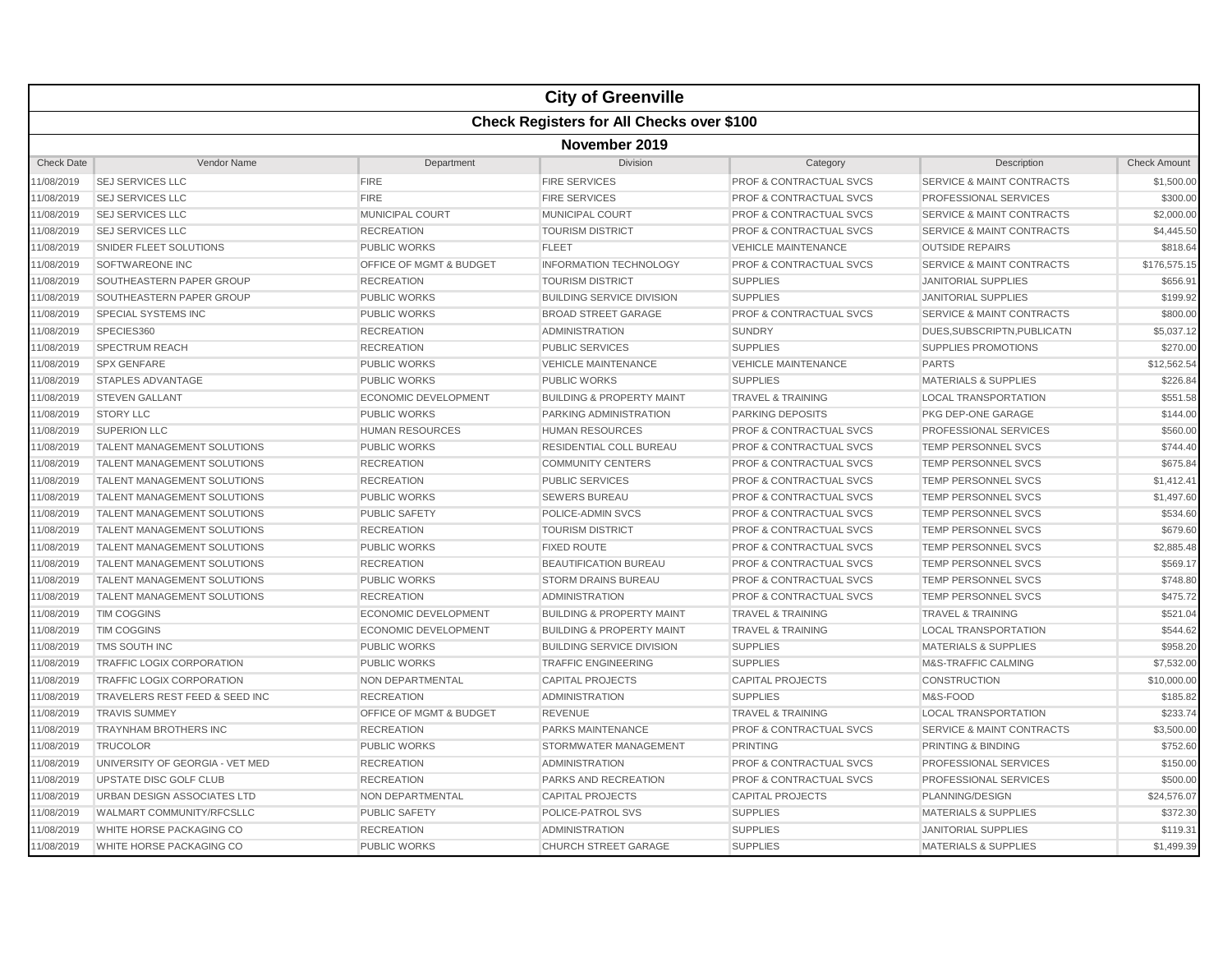|                   |                                     |                                  | <b>City of Greenville</b>                        |                                    |                                      |                     |  |  |
|-------------------|-------------------------------------|----------------------------------|--------------------------------------------------|------------------------------------|--------------------------------------|---------------------|--|--|
|                   |                                     |                                  | <b>Check Registers for All Checks over \$100</b> |                                    |                                      |                     |  |  |
|                   | November 2019                       |                                  |                                                  |                                    |                                      |                     |  |  |
| <b>Check Date</b> | Vendor Name                         | Department                       | Division                                         | Category                           | Description                          | <b>Check Amount</b> |  |  |
| 1/08/2019         | <b>WILLIAM BOWEN</b>                | <b>ECONOMIC DEVELOPMENT</b>      | <b>BUILDING &amp; PROPERTY MAINT</b>             | <b>TRAVEL &amp; TRAINING</b>       | <b>LOCAL TRANSPORTATION</b>          | \$430.94            |  |  |
| 1/08/2019         | WOOLPERT INC                        | <b>NON DEPARTMENTAL</b>          | <b>CAPITAL PROJECTS</b>                          | <b>CAPITAL PROJECTS</b>            | <b>CONSTRUCTION</b>                  | \$7,836.33          |  |  |
| 1/08/2019         | <b>WOOLPERT INC</b>                 | NON DEPARTMENTAL                 | <b>CAPITAL PROJECTS</b>                          | <b>CAPITAL PROJECTS</b>            | PLANNING/DESIGN                      | \$7,974.00          |  |  |
| 1/08/2019         | <b>WP LAW INC</b>                   | <b>RECREATION</b>                | <b>BEAUTIFICATION BUREAU</b>                     | <b>SUPPLIES</b>                    | <b>MATERIALS &amp; SUPPLIES</b>      | \$136.60            |  |  |
| 11/08/2019        | <b>WP LAW INC</b>                   | <b>RECREATION</b>                | <b>TOURISM DISTRICT</b>                          | <b>SUPPLIES</b>                    | <b>MATERIALS &amp; SUPPLIES</b>      | \$1,244.94          |  |  |
| 1/08/2019         | WYFF HEARST COMMUNICATIONS INC      | <b>PUBLIC INFORMATION/EVENTS</b> | <b>EVENTS MANAGEMENT</b>                         | <b>PROF &amp; CONTRACTUAL SVCS</b> | ADVERTISING EXPENSE                  | \$6,000.15          |  |  |
| 11/15/2019        | 1ST TIMOTHY 4:4 LLC                 | <b>PUBLIC WORKS</b>              | PARKING ADMINISTRATION                           | <b>PROF &amp; CONTRACTUAL SVCS</b> | <b>RENTAL EXPENSE</b>                | \$240.00            |  |  |
| 1/15/2019         | A SERVICES GROUP LLC                | <b>RECREATION</b>                | <b>ADMINISTRATION</b>                            | <b>PROF &amp; CONTRACTUAL SVCS</b> | <b>SERVICE &amp; MAINT CONTRACTS</b> | \$1,379.23          |  |  |
| 11/15/2019        | AAA FASTENER AND SUPPLY LLC         | <b>PUBLIC WORKS</b>              | <b>BUILDING SERVICE DIVISION</b>                 | <b>SUPPLIES</b>                    | <b>MATERIALS &amp; SUPPLIES</b>      | \$152.85            |  |  |
| 11/15/2019        | ADVANCED DOOR SYSTEMS INC           | <b>PUBLIC WORKS</b>              | <b>BUILDING SERVICE DIVISION</b>                 | <b>REPAIR &amp; MAINT SVCS</b>     | <b>REPAIRS &amp; MAINTENANCE</b>     | \$155.52            |  |  |
| 1/15/2019         | AGENCY360 LLC                       | <b>PUBLIC SAFETY</b>             | POLICE-PATROL SVS                                | PROF & CONTRACTUAL SVCS            | PROFESSIONAL SERVICES                | \$657.00            |  |  |
| 11/15/2019        | AID UPSTATE INC                     | C.D. DIVISION                    | <b>HOPWA</b>                                     | <b>CD PROJECTS</b>                 | TENANT RENT ASSIST-AID UP            | \$4,126.72          |  |  |
| 1/15/2019         | AID UPSTATE INC                     | C.D. DIVISION                    | <b>HOPWA</b>                                     | <b>CD PROJECTS</b>                 | S-T RENT, MORT, UTIL-AID UP          | \$20,980.05         |  |  |
| 1/15/2019         | AID UPSTATE INC                     | C.D. DIVISION                    | <b>HOPWA</b>                                     | <b>CD PROJECTS</b>                 | PROJ CARE OP COST-AID UPS            | \$2,500.00          |  |  |
| 11/15/2019        | AID UPSTATE INC                     | C.D. DIVISION                    | <b>HOPWA</b>                                     | <b>CD PROJECTS</b>                 | SUPPORTING SVC-AID UPSTAT            | \$6,572.58          |  |  |
| 11/15/2019        | AID UPSTATE INC                     | C.D. DIVISION                    | <b>HOPWA</b>                                     | <b>CD PROJECTS</b>                 | HOUSING PLACEMNT-AID UPST            | \$6,239.00          |  |  |
| 11/15/2019        | ALDRIDGE FAMILY PRODUCE             | <b>RECREATION</b>                | <b>ADMINISTRATION</b>                            | <b>SUPPLIES</b>                    | M&S-FOOD                             | \$547.31            |  |  |
| 1/15/2019         | AMBER ATWOOD                        | MUNICIPAL COURT                  | <b>MUNICIPAL COURT</b>                           | <b>COURT LIABILITY</b>             | COURT-RESTITUTION                    | \$3,155.50          |  |  |
| 11/15/2019        | AMERICAN LOCK & KEY                 | <b>PUBLIC WORKS</b>              | <b>TRAFFIC ENGINEERING</b>                       | <b>SUPPLIES</b>                    | M&S-SIGNALS                          | \$175.03            |  |  |
| 11/15/2019        | AMERICAN PLANNING ASSOCIATION       | <b>ECONOMIC DEVELOPMENT</b>      | <b>PLANNING AND ZONING</b>                       | <b>SUNDRY</b>                      | DUES, SUBSCRIPTN, PUBLICATN          | \$1,133.00          |  |  |
| 1/15/2019         | AMERICAN PLANNING ASSOCIATION       | <b>ECONOMIC DEVELOPMENT</b>      | <b>ECONOMIC DEVELOPMENT</b>                      | <b>SUNDRY</b>                      | DUES, SUBSCRIPTN, PUBLICATN          | \$502.00            |  |  |
| 11/15/2019        | <b>AMTECK LLC</b>                   | <b>NON DEPARTMENTAL</b>          | <b>CAPITAL PROJECTS</b>                          | <b>CAPITAL PROJECTS</b>            | <b>EQUIPMENT</b>                     | \$1,793.65          |  |  |
| 1/15/2019         | ANDERSON STAMP & ENGRAVING          | COUNCIL                          | <b>CITY COUNCIL</b>                              | <b>SUNDRY</b>                      | <b>MISCELLANEOUS</b>                 | \$333.90            |  |  |
| 1/15/2019         | ANGELA KAZIMER                      | <b>ECONOMIC DEVELOPMENT</b>      | <b>BUILDING &amp; PROPERTY MAINT</b>             | <b>TRAVEL &amp; TRAINING</b>       | <b>TRAVEL &amp; TRAINING</b>         | \$165.92            |  |  |
| 11/15/2019        | <b>ANTHONY BAPTIST</b>              | <b>MUNICIPAL COURT</b>           | MUNICIPAL COURT                                  | <b>COURT LIABILITY</b>             | <b>COURT-RESTITUTION</b>             | \$100.00            |  |  |
| 1/15/2019         | APCO INTERNATIONAL INC              | <b>PUBLIC SAFETY</b>             | POLICE-DISPATCH BUREAU                           | <b>SUNDRY</b>                      | DUES, SUBSCRIPTN, PUBLICATN          | \$339.00            |  |  |
| 11/15/2019        | APPLIED WEBOLOGY FL LLC             | <b>PUBLIC SAFETY</b>             | <b>POLICE-PATROL SVS</b>                         | <b>PROF &amp; CONTRACTUAL SVCS</b> | <b>PROFESSIONAL SERVICES</b>         | \$3,000.00          |  |  |
| 1/15/2019         | <b>ARC3 GASES INC</b>               | <b>FIRE</b>                      | <b>FIRE SUPPRESSION</b>                          | <b>SUPPLIES</b>                    | OTHER MEDICAL SUPPLIES               | \$106.15            |  |  |
| 1/15/2019         | AT&T                                | OFFICE OF MGMT & BUDGET          | <b>INFORMATION TECHNOLOGY</b>                    | <b>COMMUNICATIONS</b>              | TELECOMMUNICATIONS/WIRELE            | \$13,807.20         |  |  |
| 11/15/2019        | AT & T MOBILITY                     | <b>FIRE</b>                      | <b>FIRE</b>                                      | <b>COMMUNICATIONS</b>              | <b>OTHER</b>                         | \$623.84            |  |  |
| 11/15/2019        | AXON ENTERPRISE INC                 | <b>PUBLIC SAFETY</b>             | POLICE-PATROL SVS                                | <b>SUPPLIES</b>                    | <b>MATERIALS &amp; SUPPLIES</b>      | \$1,961.00          |  |  |
| 11/15/2019        | BATTERY SPECIALISTS INC             | <b>RECREATION</b>                | PARKS MAINTENANCE                                | <b>REPAIR &amp; MAINT SVCS</b>     | <b>SMALL ENGINE</b>                  | \$176.81            |  |  |
| 1/15/2019         | <b>BLACK BEAR FARM</b>              | <b>RECREATION</b>                | TREE MAINTENANCE BUREAU                          | <b>SUPPLIES</b>                    | <b>MATERIALS &amp; SUPPLIES</b>      | \$2,380.00          |  |  |
| 11/15/2019        | <b>BLACK BEAR FARM</b>              | <b>RECREATION</b>                | <b>BEAUTIFICATION BUREAU</b>                     | <b>SUPPLIES</b>                    | <b>MATERIALS &amp; SUPPLIES</b>      | \$420.00            |  |  |
| 11/15/2019        | <b>BRAGG WASTE SERVICES INC</b>     | <b>RECREATION</b>                | <b>PARKS MAINTENANCE</b>                         | <b>PROF &amp; CONTRACTUAL SVCS</b> | <b>SERVICE &amp; MAINT CONTRACTS</b> | \$330.88            |  |  |
| 1/15/2019         | <b>BRANDSTICKITY</b>                | <b>RECREATION</b>                | <b>PARKS MAINTENANCE</b>                         | <b>SUPPLIES</b>                    | <b>CLOTHING &amp; UNIFORMS</b>       | \$283.02            |  |  |
| 11/15/2019        | <b>BRAVO1 PROTECTION</b>            | <b>PUBLIC WORKS</b>              | PARKING ADMINISTRATION                           | PROF & CONTRACTUAL SVCS            | <b>SERVICE &amp; MAINT CONTRACTS</b> | \$3,265.50          |  |  |
| 11/15/2019        | <b>BRAVO1 PROTECTION</b>            | <b>PUBLIC WORKS</b>              | PARKING ADMINISTRATION                           | PROF & CONTRACTUAL SVCS            | <b>TEMP PERSONNEL SVCS</b>           | \$2,342.48          |  |  |
| 1/15/2019         | BRIDGESTONE AMERICAS TIRE OPERATION | <b>PUBLIC WORKS</b>              | <b>FIXED ROUTE</b>                               | <b>VEHICLE MAINTENANCE</b>         | <b>TIRES AND TUBES</b>               | \$425.00            |  |  |
| 11/15/2019        | CAMPBELL-BROWN INC                  | <b>RECREATION</b>                | <b>PARKS MAINTENANCE</b>                         | <b>REPAIR &amp; MAINT SVCS</b>     | <b>SMALL ENGINE</b>                  | \$213.38            |  |  |
| 11/15/2019        | <b>CAP CAMPERDOWN LLC</b>           | <b>NON DEPARTMENTAL</b>          | <b>CAPITAL PROJECTS</b>                          | <b>CAPITAL PROJECTS</b>            | <b>CONSTRUCTION</b>                  | \$23,544.00         |  |  |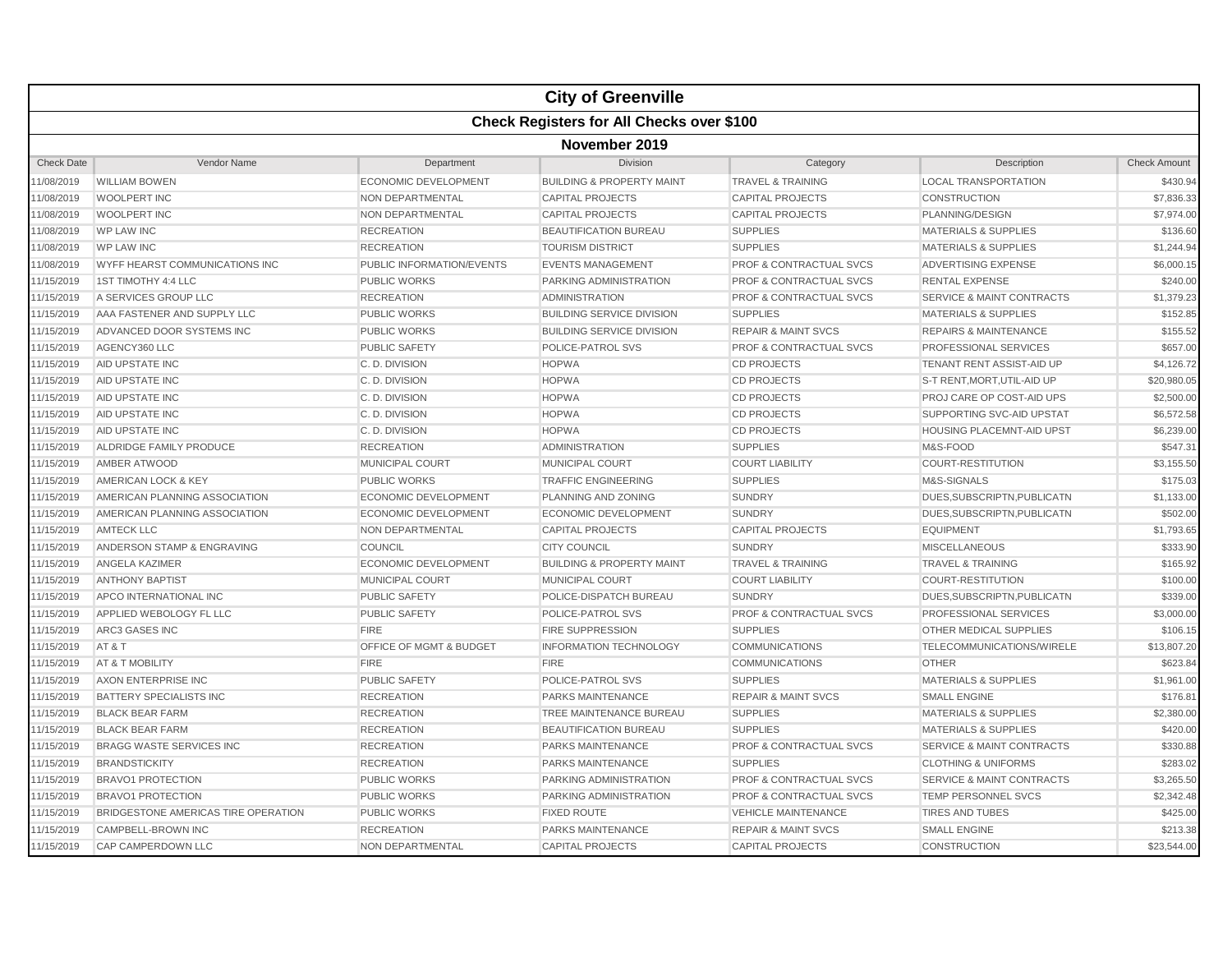|                   |                                              |                                    | <b>City of Greenville</b>                        |                                    |                                      |                     |  |  |  |
|-------------------|----------------------------------------------|------------------------------------|--------------------------------------------------|------------------------------------|--------------------------------------|---------------------|--|--|--|
|                   |                                              |                                    | <b>Check Registers for All Checks over \$100</b> |                                    |                                      |                     |  |  |  |
|                   | November 2019                                |                                    |                                                  |                                    |                                      |                     |  |  |  |
| <b>Check Date</b> | Vendor Name                                  | Department                         | Division                                         | Category                           | Description                          | <b>Check Amount</b> |  |  |  |
| 1/15/2019         | CAROLINA ELEVATOR SERVICE INC                | PUBLIC WORKS                       | RICHARDSON STREET GARAGE                         | <b>REPAIR &amp; MAINT SVCS</b>     | <b>REPAIRS &amp; MAINTENANCE</b>     | \$1,576.00          |  |  |  |
| 11/15/2019        | CAROLINA LAWN & TRACTOR INC                  | <b>RECREATION</b>                  | <b>BEAUTIFICATION BUREAU</b>                     | <b>SUPPLIES</b>                    | <b>MATERIALS &amp; SUPPLIES</b>      | \$1,038.62          |  |  |  |
| 1/15/2019         | CAROLINA LAWN & TRACTOR INC                  | <b>RECREATION</b>                  | RIGHTS-OF-WAY                                    | <b>SUPPLIES</b>                    | <b>MATERIALS &amp; SUPPLIES</b>      | \$1,018.21          |  |  |  |
| 1/15/2019         | CARSON'S NUT-BOLT & TOOL CO INC              | <b>PUBLIC WORKS</b>                | <b>TRAFFIC ENGINEERING</b>                       | <b>SUPPLIES</b>                    | M&S-SIGNALS                          | \$207.34            |  |  |  |
| 11/15/2019        | <b>CC&amp;I SERVICES LLC</b>                 | <b>ECONOMIC DEVELOPMENT</b>        | <b>BUILDING &amp; PROPERTY MAINT</b>             | <b>PROF &amp; CONTRACTUAL SVCS</b> | <b>TEMP PERSONNEL SVCS</b>           | \$2,552.00          |  |  |  |
| 1/15/2019         | CDW/G                                        | COUNCIL                            | <b>CITY COUNCIL</b>                              | <b>SUNDRY</b>                      | <b>MISCELLANEOUS</b>                 | \$392.26            |  |  |  |
| 11/15/2019        | <b>CHARTER COMMUNICATIONS</b>                | <b>FIRE</b>                        | <b>FIRE SUPPRESSION</b>                          | <b>COMMUNICATIONS</b>              | <b>CABLE TELEVISION/INTERNET</b>     | \$496.78            |  |  |  |
| 1/15/2019         | CHRISTOPHER TRUCKS INC                       | <b>PUBLIC WORKS</b>                | <b>TROLLEY</b>                                   | <b>VEHICLE MAINTENANCE</b>         | <b>PARTS</b>                         | \$156.91            |  |  |  |
| 1/15/2019         | CHRISTOPHER TRUCKS INC                       | <b>PUBLIC WORKS</b>                | <b>FLEET</b>                                     | <b>VEHICLE MAINTENANCE</b>         | <b>OUTSIDE REPAIRS</b>               | \$2,235.72          |  |  |  |
| 11/15/2019        | <b>CINTAS</b>                                | <b>PUBLIC WORKS</b>                | <b>STREETS BUREAU</b>                            | <b>SUPPLIES</b>                    | <b>CLOTHING &amp; UNIFORMS</b>       | \$134.38            |  |  |  |
| 1/15/2019         | CINTAS FIRE PROTECTION 636525                | <b>PUBLIC WORKS</b>                | <b>BUILDING SERVICE DIVISION</b>                 | <b>REPAIR &amp; MAINT SVCS</b>     | <b>REPAIRS &amp; MAINTENANCE</b>     | \$561.94            |  |  |  |
| 1/15/2019         | <b>CITY WELDING SERVICE</b>                  | NON DEPARTMENTAL                   | <b>CAPITAL PROJECTS</b>                          | <b>CAPITAL PROJECTS</b>            | <b>EQUIPMENT</b>                     | \$219.50            |  |  |  |
| 1/15/2019         | COLONIAL FUEL & LUBRICANT SERVICES           | <b>PUBLIC WORKS</b>                | <b>FLEET</b>                                     | <b>VEHICLE MAINTENANCE</b>         | <b>FUEL</b>                          | \$15,846.43         |  |  |  |
| 1/15/2019         | COMMUNICATION SERVICE CENTER INC             | <b>PUBLIC WORKS</b>                | RESIDENTIAL COLL BUREAU                          | <b>COMMUNICATIONS</b>              | <b>OTHER</b>                         | \$1,431.00          |  |  |  |
| 11/15/2019        | COMMUNICATION SERVICE CENTER INC             | <b>PUBLIC WORKS</b>                | <b>SEWERS BUREAU</b>                             | <b>COMMUNICATIONS</b>              | <b>OTHER</b>                         | \$477.00            |  |  |  |
| 11/15/2019        | <b>COMMUNICATION SERVICE CENTER INC</b>      | <b>PUBLIC WORKS</b>                | <b>STORM DRAINS BUREAU</b>                       | <b>COMMUNICATIONS</b>              | <b>OTHER</b>                         | \$534.24            |  |  |  |
| 11/15/2019        | <b>COMMUNICATION SERVICE CENTER INC</b>      | <b>PUBLIC WORKS</b>                | <b>STREETS BUREAU</b>                            | <b>COMMUNICATIONS</b>              | <b>OTHER</b>                         | \$839.52            |  |  |  |
| 1/15/2019         | CONCRETE SUPPLY COMPANY LLC                  | <b>PUBLIC WORKS</b>                | <b>STREETS BUREAU</b>                            | <b>SUPPLIES</b>                    | <b>MATERIALS &amp; SUPPLIES</b>      | \$2,273.17          |  |  |  |
| 1/15/2019         | <b>CONTINENTAL ENGINES</b>                   | <b>PUBLIC WORKS</b>                | <b>BUILDING SERVICE DIVISION</b>                 | <b>PROF &amp; CONTRACTUAL SVCS</b> | <b>SERVICE &amp; MAINT CONTRACTS</b> | \$289.18            |  |  |  |
| 11/15/2019        | COSTCO                                       | <b>OFFICE OF MGMT &amp; BUDGET</b> | <b>REVENUE</b>                                   | <b>FEES &amp; CHARGES</b>          | <b>FALSE BURGLAR ALARM</b>           | \$100.00            |  |  |  |
| 1/15/2019         | <b>COVETRUS NORTH AMERICA</b>                | <b>RECREATION</b>                  | <b>ADMINISTRATION</b>                            | <b>SUPPLIES</b>                    | M&S-VETERINARY                       | \$106.23            |  |  |  |
| 11/15/2019        | <b>CRAIG'S FIREARM SUPPLY INC</b>            | <b>PUBLIC SAFETY</b>               | <b>POLICE-PATROL SVS</b>                         | <b>SUPPLIES</b>                    | <b>AMMUNITION</b>                    | \$6,360.00          |  |  |  |
| 1/15/2019         | <b>CRIDER &amp; ASSOCIATES INC</b>           | C. D. DIVISION                     | <b>CDBG PROJECTS</b>                             | <b>CD PROJECTS</b>                 | <b>LAND ACQUISITION</b>              | \$800.00            |  |  |  |
| 1/15/2019         | <b>CROOK'S BRASS &amp; METAL REFINISHING</b> | <b>ECONOMIC DEVELOPMENT</b>        | <b>ECONOMIC DEVELOPMENT</b>                      | <b>PROF &amp; CONTRACTUAL SVCS</b> | <b>SERVICE &amp; MAINT CONTRACTS</b> | \$1,120.00          |  |  |  |
| 11/15/2019        | <b>CZB LLC</b>                               | NON DEPARTMENTAL                   | <b>CAPITAL PROJECTS</b>                          | <b>CAPITAL PROJECTS</b>            | PLANNING/DESIGN                      | \$32,625.00         |  |  |  |
| 1/15/2019         | <b>DARROHN ENGINEERING LLC</b>               | <b>NON DEPARTMENTAL</b>            | <b>CAPITAL PROJECTS</b>                          | <b>CAPITAL PROJECTS</b>            | <b>CONSTRUCTION</b>                  | \$3,250.00          |  |  |  |
| 1/15/2019         | DAVE AND BUSTERS                             | <b>OFFICE OF MGMT &amp; BUDGET</b> | <b>REVENUE</b>                                   | <b>FEES &amp; CHARGES</b>          | <b>FALSE BURGLAR ALARM</b>           | \$150.00            |  |  |  |
| 1/15/2019         | <b>DELL MARKETING LP</b>                     | OFFICE OF MGMT & BUDGET            | <b>INFORMATION TECHNOLOGY</b>                    | <b>MIS PROJECTS</b>                | <b>PCS/UPGRADES</b>                  | \$1,639.39          |  |  |  |
| 1/15/2019         | <b>DESIGNLAB INC</b>                         | PUBLIC WORKS                       | <b>MAINTENANCE</b>                               | <b>SUPPLIES</b>                    | <b>CLOTHING &amp; UNIFORMS</b>       | \$116.49            |  |  |  |
| 11/15/2019        | <b>DESIGNLAB INC</b>                         | <b>FIRE</b>                        | <b>FIRE SERVICES</b>                             | <b>SUPPLIES</b>                    | <b>CLOTHING &amp; UNIFORMS</b>       | \$116.60            |  |  |  |
| 1/15/2019         | <b>DESIGNLAB INC</b>                         | <b>PUBLIC SAFETY</b>               | POLICE-PATROL SVS                                | <b>SUPPLIES</b>                    | <b>CLOTHING &amp; UNIFORMS</b>       | \$993.47            |  |  |  |
| 11/15/2019        | <b>DIRECTV</b>                               | FIRE                               | <b>FIRE SUPPRESSION</b>                          | <b>COMMUNICATIONS</b>              | <b>CABLE TELEVISION/INTERNET</b>     | \$140.96            |  |  |  |
| 1/15/2019         | <b>DISYS SOLUTIONS INC</b>                   | OFFICE OF MGMT & BUDGET            | <b>INFORMATION TECHNOLOGY</b>                    | <b>PROF &amp; CONTRACTUAL SVCS</b> | <b>SERVICE &amp; MAINT CONTRACTS</b> | \$1,414.04          |  |  |  |
| 1/15/2019         | <b>DISYS SOLUTIONS INC</b>                   | <b>NON DEPARTMENTAL</b>            | <b>CAPITAL PROJECTS</b>                          | <b>CAPITAL PROJECTS</b>            | <b>EQUIPMENT</b>                     | \$3,334.03          |  |  |  |
| 11/15/2019        | <b>DLT SOLUTIONS LLC</b>                     | <b>OFFICE OF MGMT &amp; BUDGET</b> | <b>INFORMATION TECHNOLOGY</b>                    | PROF & CONTRACTUAL SVCS            | <b>SERVICE &amp; MAINT CONTRACTS</b> | \$9,287.55          |  |  |  |
| 1/15/2019         | <b>DP3 ARCHITECTS LTD</b>                    | NON DEPARTMENTAL                   | <b>CAPITAL PROJECTS</b>                          | <b>CAPITAL PROJECTS</b>            | PLANNING/DESIGN                      | \$1,700.00          |  |  |  |
| 11/15/2019        | DRIVERGE VEHICLE INNOVATIONS                 | <b>PUBLIC WORKS</b>                | <b>VEHICLE MAINTENANCE</b>                       | <b>VEHICLE MAINTENANCE</b>         | <b>SMALL PARTS</b>                   | \$157.85            |  |  |  |
| 1/15/2019         | <b>DUKE ENERGY</b>                           | <b>PUBLIC WORKS</b>                | PARKING ADMINISTRATION                           | <b>UTILITIES</b>                   | <b>ELECTRICITY</b>                   | \$717.87            |  |  |  |
| 1/15/2019         | <b>DUKE ENERGY</b>                           | <b>PUBLIC WORKS</b>                | <b>COMMONS GARAGE</b>                            | <b>UTILITIES</b>                   | <b>ELECTRICITY</b>                   | \$1,753.51          |  |  |  |
| 11/15/2019        | <b>DUKE ENERGY</b>                           | PUBLIC WORKS                       | <b>TRAFFIC ENGINEERING</b>                       | <b>UTILITIES</b>                   | <b>ELECTRICITY</b>                   | \$647.59            |  |  |  |
| 11/15/2019        | <b>DUKE ENERGY</b>                           | <b>PUBLIC WORKS</b>                | S. SPRING STREET GARAGE                          | <b>UTILITIES</b>                   | <b>ELECTRICITY</b>                   | \$3,080.99          |  |  |  |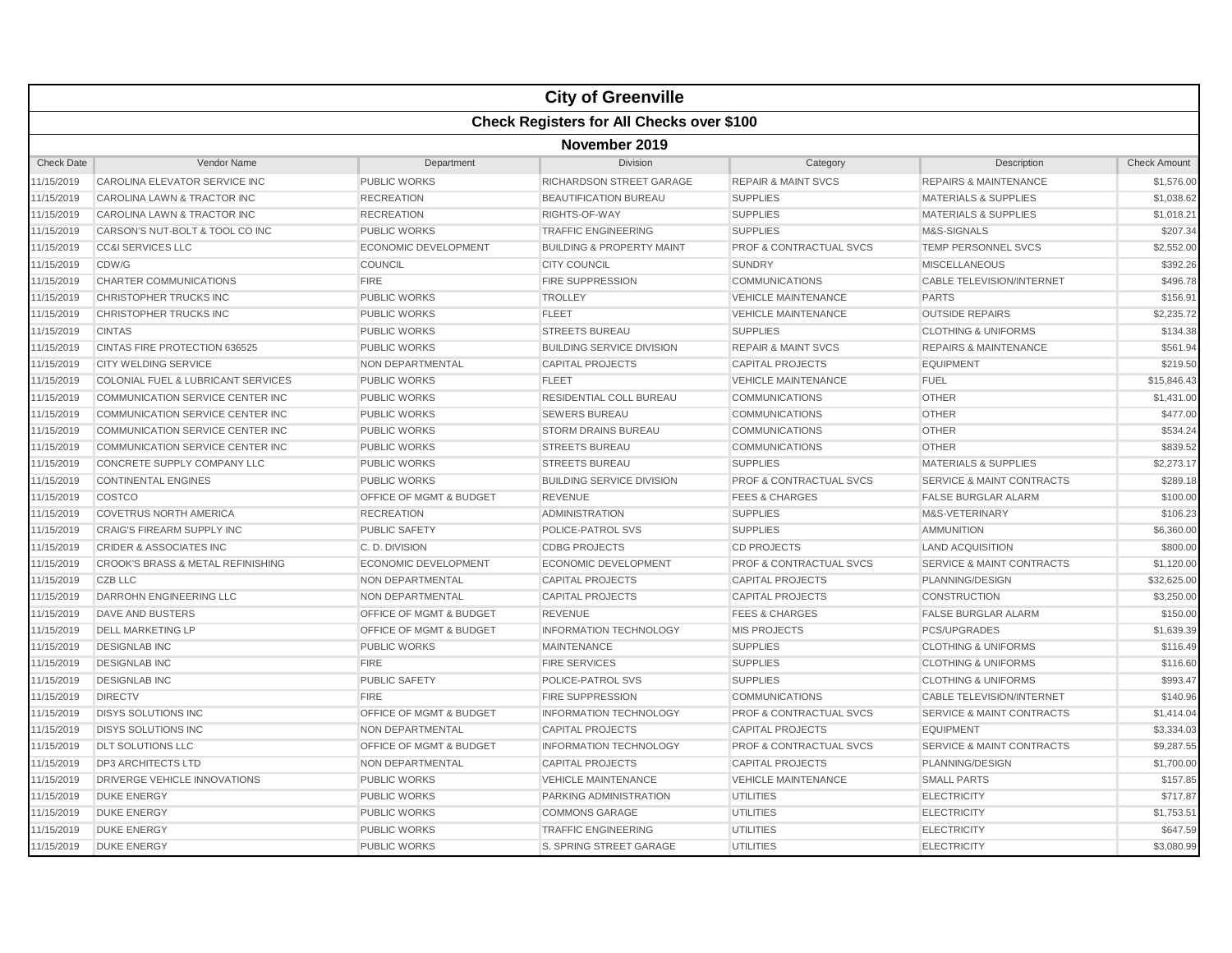|                   |                                          |                                    | <b>City of Greenville</b>                        |                                    |                                  |                     |  |  |  |
|-------------------|------------------------------------------|------------------------------------|--------------------------------------------------|------------------------------------|----------------------------------|---------------------|--|--|--|
|                   |                                          |                                    | <b>Check Registers for All Checks over \$100</b> |                                    |                                  |                     |  |  |  |
|                   | November 2019                            |                                    |                                                  |                                    |                                  |                     |  |  |  |
| <b>Check Date</b> | Vendor Name                              | Department                         | Division                                         | Category                           | Description                      | <b>Check Amount</b> |  |  |  |
| 11/15/2019        | <b>DUKE ENERGY</b>                       | PUBLIC WORKS                       | RICHARDSON STREET GARAGE                         | <b>UTILITIES</b>                   | <b>ELECTRICITY</b>               | \$3,894.91          |  |  |  |
| 11/15/2019        | <b>DUKE ENERGY</b>                       | <b>RECREATION</b>                  | <b>COMMUNITY CENTERS</b>                         | <b>UTILITIES</b>                   | <b>ELECTRICITY</b>               | \$1,588.12          |  |  |  |
| 11/15/2019        | <b>DUKE ENERGY</b>                       | C. D. DIVISION                     | <b>CDBG PROJECTS</b>                             | <b>CD PROJECTS</b>                 | PUBLIC SERVICES (GENERAL)        | \$172.53            |  |  |  |
| 11/15/2019        | <b>DUKE ENERGY</b>                       | PUBLIC WORKS                       | <b>RIVER STREET GARAGE</b>                       | <b>UTILITIES</b>                   | <b>ELECTRICITY</b>               | \$1,388.63          |  |  |  |
| 11/15/2019        | <b>DUKE ENERGY</b>                       | <b>PUBLIC WORKS</b>                | <b>ONE GARAGE</b>                                | <b>UTILITIES</b>                   | <b>ELECTRICITY</b>               | \$2,219.09          |  |  |  |
| 11/15/2019        | <b>DUKE ENERGY</b>                       | <b>PUBLIC WORKS</b>                | <b>CHURCH STREET GARAGE</b>                      | <b>UTILITIES</b>                   | <b>ELECTRICITY</b>               | \$2,366.53          |  |  |  |
| 11/15/2019        | <b>DUKE ENERGY</b>                       | <b>PUBLIC WORKS</b>                | <b>POINSETT GARAGE</b>                           | <b>UTILITIES</b>                   | <b>ELECTRICITY</b>               | \$2,415.43          |  |  |  |
| 11/15/2019        | <b>DUKE ENERGY</b>                       | <b>PUBLIC WORKS</b>                | <b>BROAD STREET GARAGE</b>                       | <b>UTILITIES</b>                   | <b>ELECTRICITY</b>               | \$678.95            |  |  |  |
| 11/15/2019        | <b>DUKE ENERGY</b>                       | PUBLIC WORKS                       | RIVERPLACE GARAGE                                | <b>UTILITIES</b>                   | <b>ELECTRICITY</b>               | \$3,944.24          |  |  |  |
| 11/15/2019        | <b>DUKE ENERGY</b>                       | <b>RECREATION</b>                  | <b>PARKS MAINTENANCE</b>                         | <b>UTILITIES</b>                   | <b>ELECTRICITY</b>               | \$8,514.87          |  |  |  |
| 11/15/2019        | <b>DUKE ENERGY</b>                       | PUBLIC WORKS                       | N LAURENS ST GARAGE                              | <b>UTILITIES</b>                   | <b>ELECTRICITY</b>               | \$460.38            |  |  |  |
| 11/15/2019        | <b>DUKE ENERGY</b>                       | <b>FIRE</b>                        | <b>FIRE SERVICES</b>                             | <b>UTILITIES</b>                   | <b>ELECTRICITY</b>               | \$923.17            |  |  |  |
| 11/15/2019        | <b>DUKE ENERGY</b>                       | <b>PUBLIC WORKS</b>                | <b>BUILDING SERVICE DIVISION</b>                 | <b>UTILITIES</b>                   | <b>ELECTRICITY</b>               | \$20,648.45         |  |  |  |
| 11/15/2019        | <b>DUKE ENERGY</b>                       | <b>RECREATION</b>                  | <b>ADMINISTRATION</b>                            | <b>UTILITIES</b>                   | <b>ELECTRICITY</b>               | \$3,769.00          |  |  |  |
| 11/15/2019        | <b>DUKE ENERGY</b>                       | <b>PUBLIC WORKS</b>                | <b>LIBERTY SQUARE GARAGE</b>                     | <b>UTILITIES</b>                   | <b>ELECTRICITY</b>               | \$2,125.70          |  |  |  |
| 11/15/2019        | <b>DVS</b>                               | NON DEPARTMENTAL                   | <b>CAPITAL PROJECTS</b>                          | <b>CAPITAL PROJECTS</b>            | PLANNING/DESIGN                  | \$12,400.00         |  |  |  |
| 11/15/2019        | ECHOLS OIL COMPANY INC                   | <b>PUBLIC WORKS</b>                | <b>FLEET</b>                                     | <b>VEHICLE MAINTENANCE</b>         | <b>FUEL</b>                      | \$1,632.00          |  |  |  |
| 11/15/2019        | <b>ECMC</b>                              | OFFICE OF MGMT & BUDGET            | <b>ACCOUNTING</b>                                | PR-WH                              | <b>GARNISHMENTS</b>              | \$103.33            |  |  |  |
| 11/15/2019        | <b>ELEAZER D HUNT</b>                    | <b>PUBLIC SAFETY</b>               | POLICE-PATROL SVS                                | <b>SUNDRY</b>                      | DUES.SUBSCRIPTN.PUBLICATN        | \$159.00            |  |  |  |
| 11/15/2019        | <b>ELKHART BRASS MFG CO</b>              | <b>FIRE</b>                        | <b>FIRE SUPPRESSION</b>                          | <b>VEHICLE MAINTENANCE</b>         | <b>PARTS</b>                     | \$790.13            |  |  |  |
| 11/15/2019        | <b>FAIRWAY FORD INC</b>                  | <b>FIRE</b>                        | <b>FIRE SUPPRESSION</b>                          | <b>VEHICLE MAINTENANCE</b>         | <b>PARTS</b>                     | \$122.65            |  |  |  |
| 11/15/2019        | <b>FAIRWAY FORD INC</b>                  | <b>PUBLIC WORKS</b>                | <b>FLEET</b>                                     | <b>VEHICLE MAINTENANCE</b>         | <b>OUTSIDE REPAIRS</b>           | \$1,561.05          |  |  |  |
| 11/15/2019        | <b>FGP INTERNATIONAL</b>                 | <b>ECONOMIC DEVELOPMENT</b>        | PLANNING AND ZONING                              | PROF & CONTRACTUAL SVCS            | TEMP PERSONNEL SVCS              | \$854.08            |  |  |  |
| 11/15/2019        | <b>FLINT EQUIPMENT CO</b>                | <b>PUBLIC WORKS</b>                | <b>STORM DRAINS BUREAU</b>                       | <b>VEHICLES</b>                    | <b>VEHICLE</b>                   | \$97,880.61         |  |  |  |
| 11/15/2019        | FONTAINE CONSTRUCTION OF ANDER           | <b>ECONOMIC DEVELOPMENT</b>        | PLANNING AND ZONING                              | MISCELLANEOUS REVENUE              | <b>BLDG PLAN REVIEW FEES</b>     | \$200.00            |  |  |  |
| 11/15/2019        | <b>FORMS &amp; SUPPLY INC</b>            | <b>RECREATION</b>                  | <b>PUBLIC SERVICES</b>                           | <b>PRINTING</b>                    | <b>PRINTING &amp; BINDING</b>    | \$187.10            |  |  |  |
| 11/15/2019        | <b>FORTILINE</b>                         | <b>PUBLIC WORKS</b>                | <b>STORM DRAINS BUREAU</b>                       | <b>SUPPLIES</b>                    | <b>CONSTRUCTION &amp; REPAIR</b> | \$568.58            |  |  |  |
| 11/15/2019        | <b>FRANCES RIZZO</b>                     | <b>MUNICIPAL COURT</b>             | MUNICIPAL COURT                                  | <b>COURT LIABILITY</b>             | <b>COURT-RESTITUTION</b>         | \$150.00            |  |  |  |
| 11/15/2019        | GAASC                                    | <b>OFFICE OF MGMT &amp; BUDGET</b> | GIS                                              | <b>TRAVEL &amp; TRAINING</b>       | <b>TRAVEL &amp; TRAINING</b>     | \$150.00            |  |  |  |
| 11/15/2019        | GABE'S                                   | <b>MUNICIPAL COURT</b>             | MUNICIPAL COURT                                  | <b>COURT LIABILITY</b>             | <b>COURT-RESTITUTION</b>         | \$200.00            |  |  |  |
| 11/15/2019        | <b>GAVEL &amp; DORN ENGINEERING PLLC</b> | <b>PUBLIC WORKS</b>                | <b>SEWERS BUREAU</b>                             | <b>PROF &amp; CONTRACTUAL SVCS</b> | <b>PROFESSIONAL SERVICES</b>     | \$440.00            |  |  |  |
| 11/15/2019        | <b>GEORGIA BARK COMPANY</b>              | <b>RECREATION</b>                  | <b>BEAUTIFICATION BUREAU</b>                     | <b>SUPPLIES</b>                    | <b>MATERIALS &amp; SUPPLIES</b>  | \$1,484.00          |  |  |  |
| 11/15/2019        | <b>GEVEKO MARKINGS INC</b>               | <b>PUBLIC WORKS</b>                | <b>TRAFFIC ENGINEERING</b>                       | <b>SUPPLIES</b>                    | M&S-MARKINGS                     | \$2,621.34          |  |  |  |
| 11/15/2019        | <b>GILLIG LLC</b>                        | <b>PUBLIC WORKS</b>                | <b>VEHICLE MAINTENANCE</b>                       | <b>VEHICLE MAINTENANCE</b>         | <b>PARTS</b>                     | \$278.92            |  |  |  |
| 11/15/2019        | GIMME-A-SIGN CO INC                      | <b>NON DEPARTMENTAL</b>            | <b>CAPITAL PROJECTS</b>                          | <b>CAPITAL PROJECTS</b>            | <b>CONSTRUCTION</b>              | \$1,515.80          |  |  |  |
| 11/15/2019        | GIMME-A-SIGN CO INC                      | <b>PUBLIC WORKS</b>                | RIVERPLACE GARAGE                                | <b>SUPPLIES</b>                    | <b>MATERIALS &amp; SUPPLIES</b>  | \$1,038.80          |  |  |  |
| 11/15/2019        | GIMME-A-SIGN CO INC                      | <b>PUBLIC WORKS</b>                | STORMWATER MANAGEMENT                            | <b>PRINTING</b>                    | <b>PRINTING &amp; BINDING</b>    | \$267.12            |  |  |  |
| 11/15/2019        | GOOD LIFE CATERING CO LLC                | <b>CITY MANAGER</b>                | <b>CITY CLERK</b>                                | <b>SUNDRY</b>                      | <b>MISCELLANEOUS</b>             | \$759.29            |  |  |  |
| 11/15/2019        | <b>GOODWILL INDUSTRIES</b>               | <b>MUNICIPAL COURT</b>             | MUNICIPAL COURT                                  | <b>COURT LIABILITY</b>             | <b>COURT-RESTITUTION</b>         | \$100.00            |  |  |  |
| 11/15/2019        | GRAINGER 803858935                       | PUBLIC WORKS                       | <b>STREETS BUREAU</b>                            | <b>SUPPLIES</b>                    | <b>MATERIALS &amp; SUPPLIES</b>  | \$478.62            |  |  |  |
| 11/15/2019        | GRAINGER 803858935                       | <b>PUBLIC WORKS</b>                | <b>CBD TIF CREW</b>                              | <b>SUPPLIES</b>                    | <b>MATERIALS &amp; SUPPLIES</b>  | \$1,330.50          |  |  |  |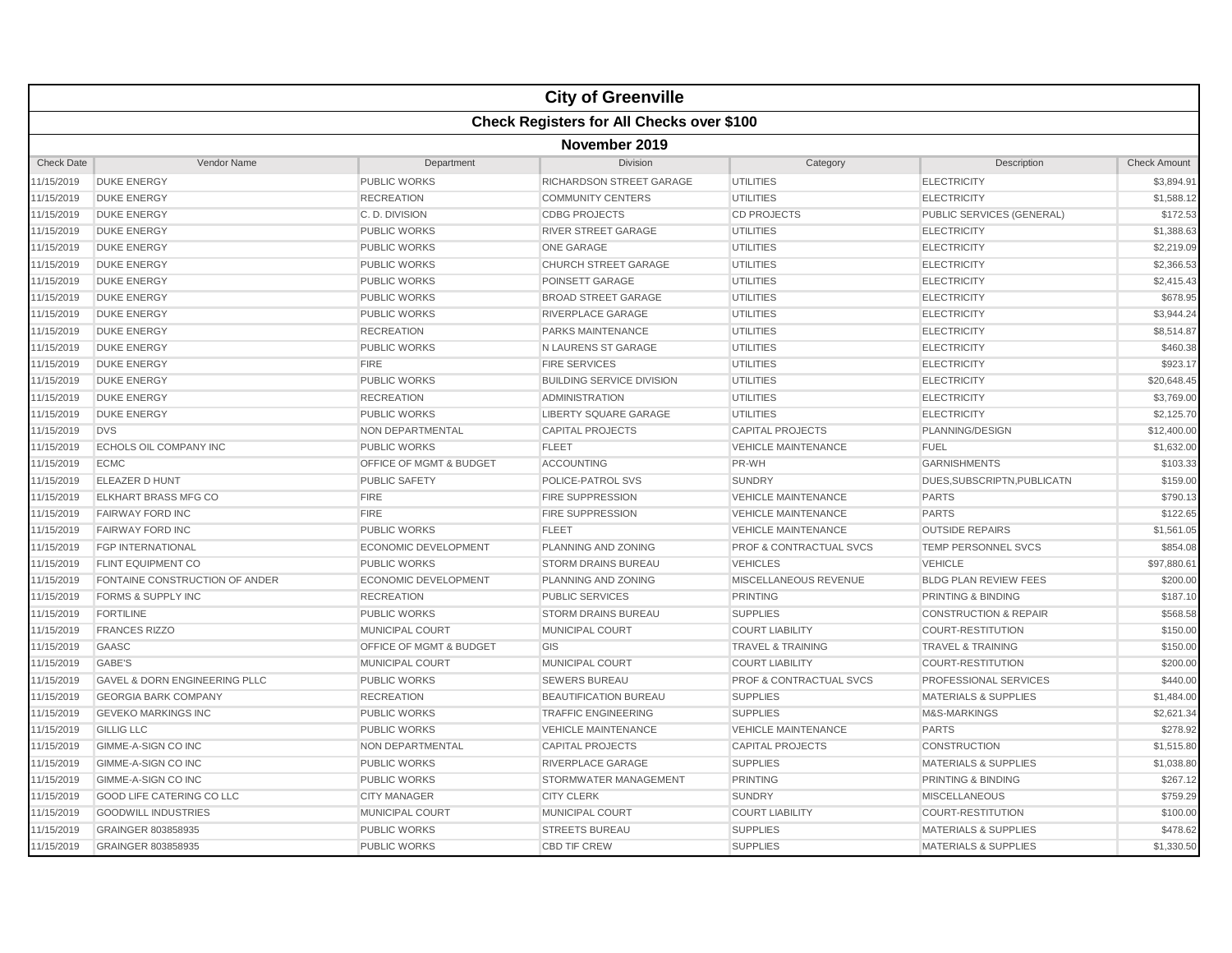|                   | <b>City of Greenville</b>                        |                             |                                  |                                    |                                      |                     |  |  |  |
|-------------------|--------------------------------------------------|-----------------------------|----------------------------------|------------------------------------|--------------------------------------|---------------------|--|--|--|
|                   | <b>Check Registers for All Checks over \$100</b> |                             |                                  |                                    |                                      |                     |  |  |  |
|                   | November 2019                                    |                             |                                  |                                    |                                      |                     |  |  |  |
| <b>Check Date</b> | Vendor Name                                      | Department                  | Division                         | Category                           | Description                          | <b>Check Amount</b> |  |  |  |
| 11/15/2019        | GRAINGER 803858935                               | PUBLIC WORKS                | <b>SEWERS BUREAU</b>             | <b>SUPPLIES</b>                    | <b>MATERIALS &amp; SUPPLIES</b>      | \$599.26            |  |  |  |
| 11/15/2019        | GRAINGER 803858935                               | <b>PUBLIC WORKS</b>         | RESIDENTIAL COLL BUREAU          | <b>SUPPLIES</b>                    | <b>MATERIALS &amp; SUPPLIES</b>      | \$108.01            |  |  |  |
| 11/15/2019        | GRAINGER 803858935                               | <b>PUBLIC WORKS</b>         | <b>STORM DRAINS BUREAU</b>       | <b>SUPPLIES</b>                    | <b>MATERIALS &amp; SUPPLIES</b>      | \$244.69            |  |  |  |
| 11/15/2019        | GRAINGER 803858935                               | <b>PUBLIC WORKS</b>         | <b>BUILDING SERVICE DIVISION</b> | <b>SUPPLIES</b>                    | <b>MATERIALS &amp; SUPPLIES</b>      | \$677.79            |  |  |  |
| 11/15/2019        | <b>GREATER GREENVILLE SCOTTISH GAMES</b>         | OFFICE OF MGMT & BUDGET     | NON-DEPARTMENTAL                 | ACCOUNTS PAYABLE(MANUAL)           | <b>SPECIAL PROJECTS</b>              | \$30,000.00         |  |  |  |
| 11/15/2019        | <b>GREENVILLE COUNTY ANIMAL CARE SERV</b>        | <b>PUBLIC SAFETY</b>        | POLICE-PATROL SVS                | <b>PROF &amp; CONTRACTUAL SVCS</b> | <b>SERVICE &amp; MAINT CONTRACTS</b> | \$2,800.00          |  |  |  |
| 11/15/2019        | <b>GREENVILLE NEWS</b>                           | <b>ECONOMIC DEVELOPMENT</b> | PLANNING AND ZONING              | <b>PROF &amp; CONTRACTUAL SVCS</b> | <b>ADVERTISING EXPENSE</b>           | \$211.30            |  |  |  |
| 11/15/2019        | <b>GREENVILLE NEWS</b>                           | <b>CITY MANAGER</b>         | <b>CITY CLERK</b>                | <b>PRINTING</b>                    | PRINTING & BINDING                   | \$798.80            |  |  |  |
| 11/15/2019        | GREENVILLE OFFICE SUPPLY CO INC                  | <b>RECREATION</b>           | PARKS AND RECREATION             | <b>PROF &amp; CONTRACTUAL SVCS</b> | PROFESSIONAL SERVICES                | \$368.40            |  |  |  |
| 11/15/2019        | <b>GREENVILLE OFFICE SUPPLY CO INC</b>           | <b>MUNICIPAL COURT</b>      | <b>MUNICIPAL COURT</b>           | <b>SUPPLIES</b>                    | <b>MATERIALS &amp; SUPPLIES</b>      | \$179.70            |  |  |  |
| 11/15/2019        | GREENVILLE OFFICE SUPPLY CO INC                  | <b>RECREATION</b>           | <b>COMMUNITY CENTERS</b>         | <b>SUPPLIES</b>                    | OFFICE SUPPLIES&MATERIALS            | \$224.60            |  |  |  |
| 11/15/2019        | <b>GREENVILLE WATER</b>                          | <b>PUBLIC WORKS</b>         | <b>NON VEHICLE MAINTENANCE</b>   | <b>UTILITIES</b>                   | <b>WATER/WASTEWATER</b>              | \$378.90            |  |  |  |
| 11/15/2019        | <b>GREENVILLE WATER</b>                          | <b>PUBLIC WORKS</b>         | <b>BUILDING SERVICE DIVISION</b> | <b>UTILITIES</b>                   | <b>OTHER</b>                         | \$7,861.34          |  |  |  |
| 11/15/2019        | H2L CONSULTING ENGINEERS                         | NON DEPARTMENTAL            | <b>CAPITAL PROJECTS</b>          | <b>CAPITAL PROJECTS</b>            | <b>CONSTRUCTION</b>                  | \$9,000.00          |  |  |  |
| 11/15/2019        | <b>HALLS CHOPHOUSE</b>                           | <b>MUNICIPAL COURT</b>      | <b>MUNICIPAL COURT</b>           | <b>COURT LIABILITY</b>             | COURT-RESTITUTION                    | \$125.00            |  |  |  |
| 11/15/2019        | <b>HALLS CHOPHOUSE</b>                           | OFFICE OF MGMT & BUDGET     | <b>REVENUE</b>                   | <b>FEES &amp; CHARGES</b>          | <b>FALSE BURGLAR ALARM</b>           | \$100.00            |  |  |  |
| 11/15/2019        | <b>HARRISON'S WORKWEAR</b>                       | <b>RECREATION</b>           | <b>ADMINISTRATION</b>            | <b>SUPPLIES</b>                    | <b>CLOTHING &amp; UNIFORMS</b>       | \$255.00            |  |  |  |
| 11/15/2019        | <b>HDR INC</b>                                   | NON DEPARTMENTAL            | <b>CAPITAL PROJECTS</b>          | <b>CAPITAL PROJECTS</b>            | PLANNING/DESIGN                      | \$12,203.14         |  |  |  |
| 11/15/2019        | HERITAGE SYNTHETIC TURF LLC                      | PUBLIC INFORMATION/EVENTS   | <b>EVENTS MANAGEMENT</b>         | <b>PROF &amp; CONTRACTUAL SVCS</b> | PROFESSIONAL SERVICES                | \$3,691.50          |  |  |  |
| 11/15/2019        | <b>HESC</b>                                      | OFFICE OF MGMT & BUDGET     | <b>ACCOUNTING</b>                | PR-WH                              | <b>GARNISHMENTS</b>                  | \$198.14            |  |  |  |
| 11/15/2019        | HOME DEPOT CREDIT SERVICE 3104                   | <b>PUBLIC WORKS</b>         | <b>RIVERPLACE GARAGE</b>         | <b>REPAIR &amp; MAINT SVCS</b>     | <b>REPAIRS &amp; MAINTENANCE</b>     | \$119.93            |  |  |  |
| 11/15/2019        | HOME DEPOT CREDIT SERVICE 5906                   | PUBLIC INFORMATION/EVENTS   | <b>EVENTS MANAGEMENT</b>         | <b>SUPPLIES</b>                    | <b>MATERIALS &amp; SUPPLIES</b>      | \$734.72            |  |  |  |
| 11/15/2019        | HOME DEPOT CREDIT SERVICE 5906                   | <b>PUBLIC WORKS</b>         | <b>BUILDING SERVICE DIVISION</b> | <b>SUPPLIES</b>                    | <b>MATERIALS &amp; SUPPLIES</b>      | \$208.16            |  |  |  |
| 11/15/2019        | HOME DEPOT CREDIT SERVICE 5914                   | <b>RECREATION</b>           | <b>ADMINISTRATION</b>            | <b>SUPPLIES</b>                    | M&S-MAINTENANCE                      | \$720.97            |  |  |  |
| 11/15/2019        | HOME DEPOT CREDIT SERVICE 5914                   | <b>RECREATION</b>           | <b>ADMINISTRATION</b>            | <b>SUPPLIES</b>                    | <b>JANITORIAL SUPPLIES</b>           | \$155.46            |  |  |  |
| 11/15/2019        | HUMAN RELATIONS COMMISSION                       | C. D. DIVISION              | <b>CDBG PROJECTS</b>             | <b>CD PROJECTS</b>                 | PUBLIC INFORMATION                   | \$4,250.00          |  |  |  |
| 11/15/2019        | I/O SOLUTIONS INC                                | <b>HUMAN RESOURCES</b>      | <b>HUMAN RESOURCES</b>           | <b>PROF &amp; CONTRACTUAL SVCS</b> | PROFESSIONAL SERVICES                | \$425.00            |  |  |  |
| 11/15/2019        | <b>VO SOLUTIONS INC</b>                          | <b>PUBLIC SAFETY</b>        | NARCOTICS FUNDS                  | <b>PROF &amp; CONTRACTUAL SVCS</b> | PROFESSIONAL SERVICES                | \$13,055.00         |  |  |  |
| 11/15/2019        | <b>IDEXX LABORATORIES</b>                        | <b>RECREATION</b>           | <b>ADMINISTRATION</b>            | <b>PROF &amp; CONTRACTUAL SVCS</b> | <b>PROFESSIONAL SERVICES</b>         | \$492.09            |  |  |  |
| 11/15/2019        | INK4                                             | PUBLIC INFORMATION/EVENTS   | <b>EVENTS MANAGEMENT</b>         | <b>PRINTING</b>                    | PRINTING & BINDING                   | \$100.70            |  |  |  |
| 11/15/2019        | <b>INTERNAL REVENUE SERVICE</b>                  | OFFICE OF MGMT & BUDGET     | <b>ACCOUNTING</b>                | PR-WH                              | <b>GARNISHMENTS</b>                  | \$1,044.44          |  |  |  |
| 11/15/2019        | <b>IRON MOUNTAIN 27128</b>                       | <b>PUBLIC SAFETY</b>        | POLICE-PATROL SVS                | <b>PROF &amp; CONTRACTUAL SVCS</b> | <b>SERVICE &amp; MAINT CONTRACTS</b> | \$507.48            |  |  |  |
| 11/15/2019        | <b>IRON MOUNTAIN 27129</b>                       | OFFICE OF MGMT & BUDGET     | <b>INFORMATION TECHNOLOGY</b>    | <b>PROF &amp; CONTRACTUAL SVCS</b> | <b>SERVICE &amp; MAINT CONTRACTS</b> | \$625.70            |  |  |  |
| 11/15/2019        | ISA INTERNATIONAL SOCIETY OF                     | <b>RECREATION</b>           | PARKS AND RECREATION             | <b>SUNDRY</b>                      | DUES, SUBSCRIPTN, PUBLICATN          | \$135.00            |  |  |  |
| 11/15/2019        | <b>IVEY COMMUNICATIONS INC</b>                   | NON DEPARTMENTAL            | <b>CAPITAL PROJECTS</b>          | <b>CAPITAL PROJECTS</b>            | <b>EQUIPMENT</b>                     | \$6,031.32          |  |  |  |
| 11/15/2019        | <b>JAMES CROSBY JR</b>                           | <b>PUBLIC WORKS</b>         | <b>PUBLIC WORKS</b>              | <b>SUNDRY</b>                      | <b>AWARDS</b>                        | \$651.80            |  |  |  |
| 11/15/2019        | JAMES E JONES GRADING                            | <b>ECONOMIC DEVELOPMENT</b> | PLANNING AND ZONING              | MISCELLANEOUS REVENUE              | <b>BLDG PLAN REVIEW FEES</b>         | \$100.00            |  |  |  |
| 11/15/2019        | <b>JENNIFER SIMPSON</b>                          | <b>PUBLIC WORKS</b>         | <b>STREETS BUREAU</b>            | <b>SUPPLIES</b>                    | <b>MATERIALS &amp; SUPPLIES</b>      | \$172.48            |  |  |  |
| 11/15/2019        | <b>JENNIFER SIMPSON</b>                          | <b>PUBLIC WORKS</b>         | <b>STORM DRAINS BUREAU</b>       | <b>SUPPLIES</b>                    | <b>MATERIALS &amp; SUPPLIES</b>      | \$172.47            |  |  |  |
| 11/15/2019        | <b>JENNIFER SIMPSON</b>                          | <b>PUBLIC WORKS</b>         | <b>SEWERS BUREAU</b>             | <b>SUPPLIES</b>                    | <b>MATERIALS &amp; SUPPLIES</b>      | \$172.48            |  |  |  |
| 11/15/2019        | <b>KRISTY CARSON</b>                             | <b>MUNICIPAL COURT</b>      | <b>MUNICIPAL COURT</b>           | <b>COURT LIABILITY</b>             | <b>COURT-RESTITUTION</b>             | \$936.00            |  |  |  |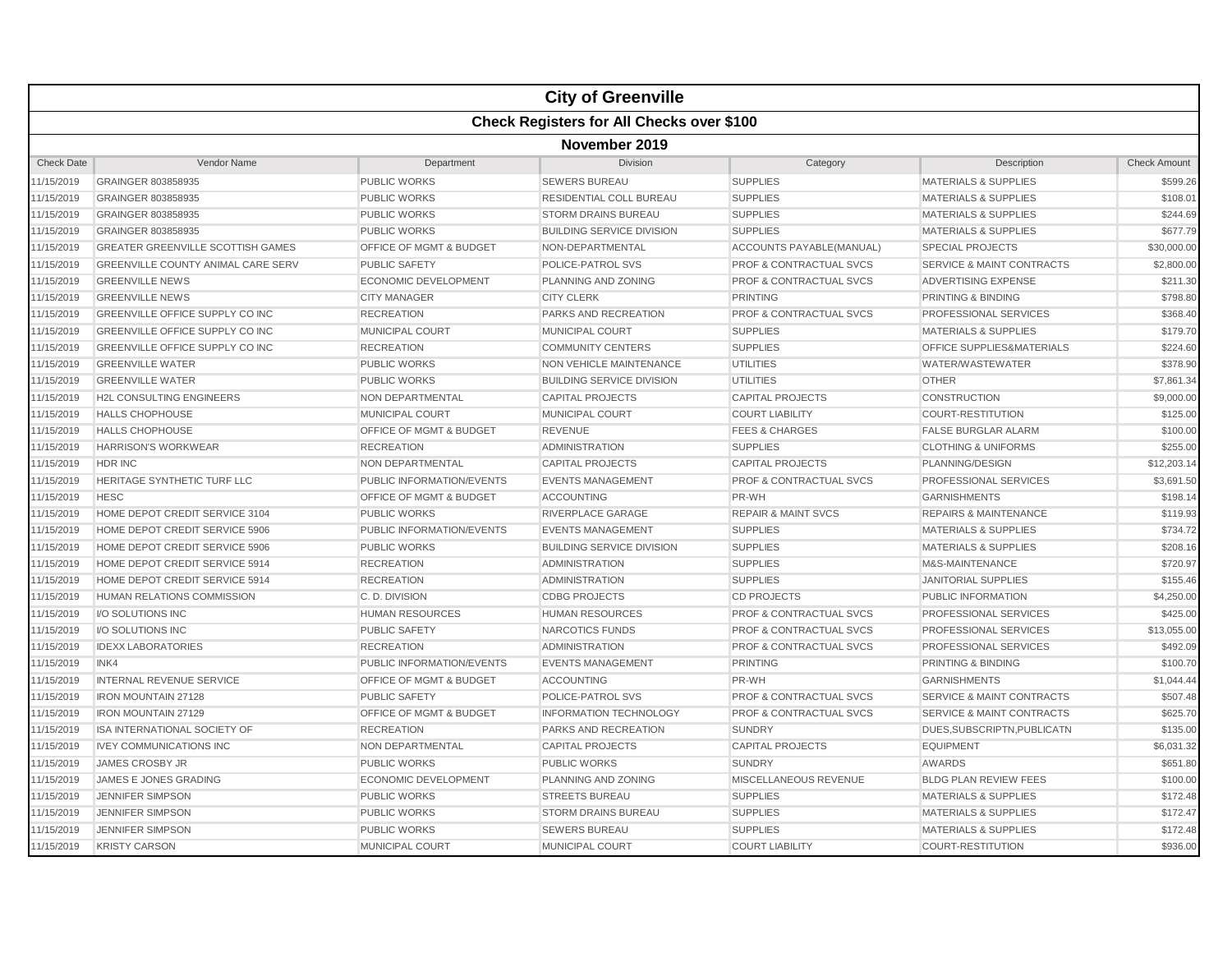|                   | <b>City of Greenville</b>                        |                             |                                      |                                    |                                 |                     |  |  |  |
|-------------------|--------------------------------------------------|-----------------------------|--------------------------------------|------------------------------------|---------------------------------|---------------------|--|--|--|
|                   | <b>Check Registers for All Checks over \$100</b> |                             |                                      |                                    |                                 |                     |  |  |  |
|                   | November 2019                                    |                             |                                      |                                    |                                 |                     |  |  |  |
| <b>Check Date</b> | Vendor Name                                      | Department                  | Division                             | Category                           | Description                     | <b>Check Amount</b> |  |  |  |
| 1/15/2019         | LABORATORY CORPORATION OF AMERICA                | <b>HUMAN RESOURCES</b>      | <b>OCCUPATIONAL HEALTH</b>           | <b>PROF &amp; CONTRACTUAL SVCS</b> | PROFESSIONAL SERVICES           | \$3,849.22          |  |  |  |
| 11/15/2019        | <b>LANDSCAPERS SUPPLY</b>                        | <b>RECREATION</b>           | <b>PARKS MAINTENANCE</b>             | <b>SUPPLIES</b>                    | <b>MATERIALS &amp; SUPPLIES</b> | \$476.92            |  |  |  |
| 1/15/2019         | <b>LARK BUILDINGS</b>                            | PUBLIC INFORMATION/EVENTS   | <b>EVENTS MANAGEMENT</b>             | PROF & CONTRACTUAL SVCS            | <b>EQUIPMENT RENTAL</b>         | \$400.00            |  |  |  |
| 1/15/2019         | <b>LEXISNEXIS 1403290</b>                        | <b>ECONOMIC DEVELOPMENT</b> | <b>BUILDING &amp; PROPERTY MAINT</b> | <b>SUNDRY</b>                      | DUES, SUBSCRIPTN, PUBLICATN     | \$156.35            |  |  |  |
| 11/15/2019        | L-J INC                                          | NON DEPARTMENTAL            | <b>CAPITAL PROJECTS</b>              | <b>CAPITAL PROJECTS</b>            | <b>CONSTRUCTION</b>             | \$44,073.00         |  |  |  |
| 11/15/2019        | LOWES                                            | <b>PUBLIC WORKS</b>         | <b>TRAFFIC ENGINEERING</b>           | <b>SUPPLIES</b>                    | M&S-SIGNALS                     | \$158.59            |  |  |  |
| 11/15/2019        | LOWES                                            | <b>PUBLIC WORKS</b>         | <b>CHURCH STREET GARAGE</b>          | <b>SUPPLIES</b>                    | <b>MATERIALS &amp; SUPPLIES</b> | \$134.21            |  |  |  |
| 1/15/2019         | <b>LS3P ASSOCIATES LTD</b>                       | <b>NON DEPARTMENTAL</b>     | <b>CAPITAL PROJECTS</b>              | <b>CAPITAL PROJECTS</b>            | PLANNING/DESIGN                 | \$5,820.00          |  |  |  |
| 11/15/2019        | MANSFIELD OIL COMPANY OF GAINESVILL              | <b>PUBLIC WORKS</b>         | <b>FLEET</b>                         | <b>VEHICLE MAINTENANCE</b>         | <b>FUEL CARD</b>                | \$53,779.24         |  |  |  |
| 11/15/2019        | <b>MARATHON STAFFING INC</b>                     | <b>PUBLIC SAFETY</b>        | POLICE-DISPATCH BUREAU               | <b>PROF &amp; CONTRACTUAL SVCS</b> | <b>TEMP PERSONNEL SVCS</b>      | \$4,033.49          |  |  |  |
| 11/15/2019        | <b>MARATHON STAFFING INC</b>                     | <b>PUBLIC WORKS</b>         | RESIDENTIAL COLL BUREAU              | <b>PROF &amp; CONTRACTUAL SVCS</b> | <b>TEMP PERSONNEL SVCS</b>      | \$771.60            |  |  |  |
| 11/15/2019        | <b>MASC</b>                                      | <b>CITY ATTORNEY</b>        | <b>CITY ATTORNEY</b>                 | <b>TRAVEL &amp; TRAINING</b>       | <b>TRAVEL &amp; TRAINING</b>    | \$500.00            |  |  |  |
| 1/15/2019         | MERCEDES BENZ OF SOUTH CHARLOTTE                 | <b>PUBLIC WORKS</b>         | <b>FLEET</b>                         | <b>VEHICLE MAINTENANCE</b>         | <b>OUTSIDE REPAIRS</b>          | \$2,062.84          |  |  |  |
| 11/15/2019        | <b>METAL WORKS</b>                               | <b>PUBLIC WORKS</b>         | <b>BUILDING SERVICE DIVISION</b>     | <b>SUPPLIES</b>                    | <b>MATERIALS &amp; SUPPLIES</b> | \$650.00            |  |  |  |
| 11/15/2019        | METROPOLITAN ARTS COUNCIL                        | NON DEPARTMENTAL            | <b>ACCOMMODATION TAX</b>             | <b>PROF &amp; CONTRACTUAL SVCS</b> | <b>SPECIAL PROJECTS</b>         | \$114,740.00        |  |  |  |
| 11/15/2019        | MICHAEL WILLIAMSON                               | C.D. DIVISION               | <b>CDBG PROJECTS</b>                 | <b>TRAVEL &amp; TRAINING</b>       | <b>TRAVEL &amp; TRAINING</b>    | \$502.13            |  |  |  |
| 11/15/2019        | MIKE'S BODY SHOP & TOWING INC                    | <b>PUBLIC WORKS</b>         | <b>VEHICLE MAINTENANCE</b>           | <b>VEHICLE MAINTENANCE</b>         | <b>OUTSIDE REPAIRS</b>          | \$3,660.53          |  |  |  |
| 1/15/2019         | MIKE'S BODY SHOP & TOWING INC                    | <b>PUBLIC WORKS</b>         | <b>FLEET</b>                         | <b>VEHICLE MAINTENANCE</b>         | <b>OUTSIDE REPAIRS</b>          | \$1,125.00          |  |  |  |
| 11/15/2019        | MOSAIC ENGINEERING & CONSULTING PC               | NON DEPARTMENTAL            | <b>CAPITAL PROJECTS</b>              | <b>CAPITAL PROJECTS</b>            | PLANNING/DESIGN                 | \$12,000.00         |  |  |  |
| 11/15/2019        | <b>MOTOROLA SOLUTIONS INC</b>                    | <b>PUBLIC SAFETY</b>        | POLICE-DISPATCH BUREAU               | <b>REPAIR &amp; MAINT SVCS</b>     | <b>RADIO MAINTENANCE</b>        | \$23,954.05         |  |  |  |
| 11/15/2019        | <b>NAPA</b>                                      | <b>PUBLIC WORKS</b>         | <b>FLEET</b>                         | <b>VEHICLE MAINTENANCE</b>         | PARTS MANAGEMENT FEES           | \$16,499.92         |  |  |  |
| 11/15/2019        | <b>NAPA</b>                                      | <b>PUBLIC WORKS</b>         | <b>FLEET</b>                         | <b>VEHICLE MAINTENANCE</b>         | <b>PARTS</b>                    | \$62,910.17         |  |  |  |
| 1/15/2019         | <b>NAPA AUTO PARTS</b>                           | <b>FIRE</b>                 | <b>FIRE SUPPRESSION</b>              | <b>VEHICLE MAINTENANCE</b>         | <b>PARTS</b>                    | \$530.62            |  |  |  |
| 11/15/2019        | <b>NIKOLAY KAPUSTIN</b>                          | <b>RECREATION</b>           | <b>ADMINISTRATION</b>                | <b>TRAVEL &amp; TRAINING</b>       | <b>TRAVEL &amp; TRAINING</b>    | \$685.85            |  |  |  |
| 11/15/2019        | <b>NORTHERN TOOL &amp; EQUIPMENT</b>             | <b>RECREATION</b>           | <b>PARKS MAINTENANCE</b>             | <b>REPAIR &amp; MAINT SVCS</b>     | <b>SMALL ENGINE</b>             | \$178.04            |  |  |  |
| 11/15/2019        | OFFICE DEPOT BSD                                 | <b>FIRE</b>                 | <b>FIRE SERVICES</b>                 | <b>SUPPLIES</b>                    | OFFICE SUPPLIES&MATERIALS       | \$763.18            |  |  |  |
| 11/15/2019        | OFFICE DEPOT BSD                                 | <b>FIRE</b>                 | FIRE SUPPRESSION                     | <b>SUPPLIES</b>                    | MATERIALS & SUPPLIES            | \$163.26            |  |  |  |
| 1/15/2019         | PANAGAKOS ASPHALT PAVING INC                     | <b>PUBLIC WORKS</b>         | <b>STREETS BUREAU</b>                | <b>SUPPLIES</b>                    | <b>MATERIALS &amp; SUPPLIES</b> | \$220.48            |  |  |  |
| 11/15/2019        | PANAGAKOS ASPHALT PAVING INC                     | <b>PUBLIC WORKS</b>         | <b>STORM DRAINS BUREAU</b>           | <b>SUPPLIES</b>                    | <b>MATERIALS &amp; SUPPLIES</b> | \$110.24            |  |  |  |
| 11/15/2019        | PANAGAKOS ASPHALT PAVING INC                     | <b>PUBLIC WORKS</b>         | <b>SEWERS BUREAU</b>                 | <b>SUPPLIES</b>                    | <b>MATERIALS &amp; SUPPLIES</b> | \$110.24            |  |  |  |
| 11/15/2019        | PARRISH TIRE CO                                  | <b>PUBLIC WORKS</b>         | <b>FIXED ROUTE</b>                   | <b>VEHICLE MAINTENANCE</b>         | <b>TIRES AND TUBES</b>          | \$1,727.96          |  |  |  |
| 11/15/2019        | PEPSI-COLA BOTTLING CO                           | <b>RECREATION</b>           | <b>PUBLIC SERVICES</b>               | <b>SUPPLIES</b>                    | <b>SALE CONCESSIONS</b>         | \$737.21            |  |  |  |
| 11/15/2019        | PETERBILT STORE OF GREENVILLE, THE               | <b>PUBLIC WORKS</b>         | <b>VEHICLE MAINTENANCE</b>           | <b>VEHICLE MAINTENANCE</b>         | <b>PARTS</b>                    | \$2,281.66          |  |  |  |
| 11/15/2019        | PIEDMONT NATURAL GAS CO INC                      | <b>RECREATION</b>           | <b>ADMINISTRATION</b>                | <b>UTILITIES</b>                   | GAS                             | \$312.65            |  |  |  |
| 11/15/2019        | PIEDMONT NATURAL GAS CO INC                      | <b>PUBLIC WORKS</b>         | <b>NON VEHICLE MAINTENANCE</b>       | <b>UTILITIES</b>                   | GAS                             | \$500.36            |  |  |  |
| 11/15/2019        | PRAXAIR DISTRIBUTION INC                         | <b>PUBLIC WORKS</b>         | <b>FLEET</b>                         | <b>SUPPLIES</b>                    | <b>MATERIALS &amp; SUPPLIES</b> | \$100.17            |  |  |  |
| 11/15/2019        | PRISMA HEALTH                                    | <b>RECREATION</b>           | <b>ADMINISTRATION</b>                | <b>PROF &amp; CONTRACTUAL SVCS</b> | PROFESSIONAL SERVICES           | \$105.10            |  |  |  |
| 1/15/2019         | PRISMA HEALTH LIFE CENTER                        | <b>HUMAN RESOURCES</b>      | <b>HEALTH CARE</b>                   | <b>SUNDRY</b>                      | <b>WELLNESS ACTIVITIES</b>      | \$750.00            |  |  |  |
| 11/15/2019        | PROFORMA RHINO GRAPHICS                          | PUBLIC INFORMATION/EVENTS   | <b>EVENTS MANAGEMENT</b>             | <b>PRINTING</b>                    | <b>PRINTING &amp; BINDING</b>   | \$177.90            |  |  |  |
| 11/15/2019        | <b>PROFORMA RHINO GRAPHICS</b>                   | <b>ECONOMIC DEVELOPMENT</b> | <b>ECONOMIC DEVELOPMENT</b>          | <b>SUPPLIES</b>                    | <b>MATERIALS &amp; SUPPLIES</b> | \$139.06            |  |  |  |
| 11/15/2019        | PROFORMA RHINO GRAPHICS                          | COUNCIL                     | <b>CITY COUNCIL</b>                  | <b>PRINTING</b>                    | <b>PRINTING &amp; BINDING</b>   | \$147.98            |  |  |  |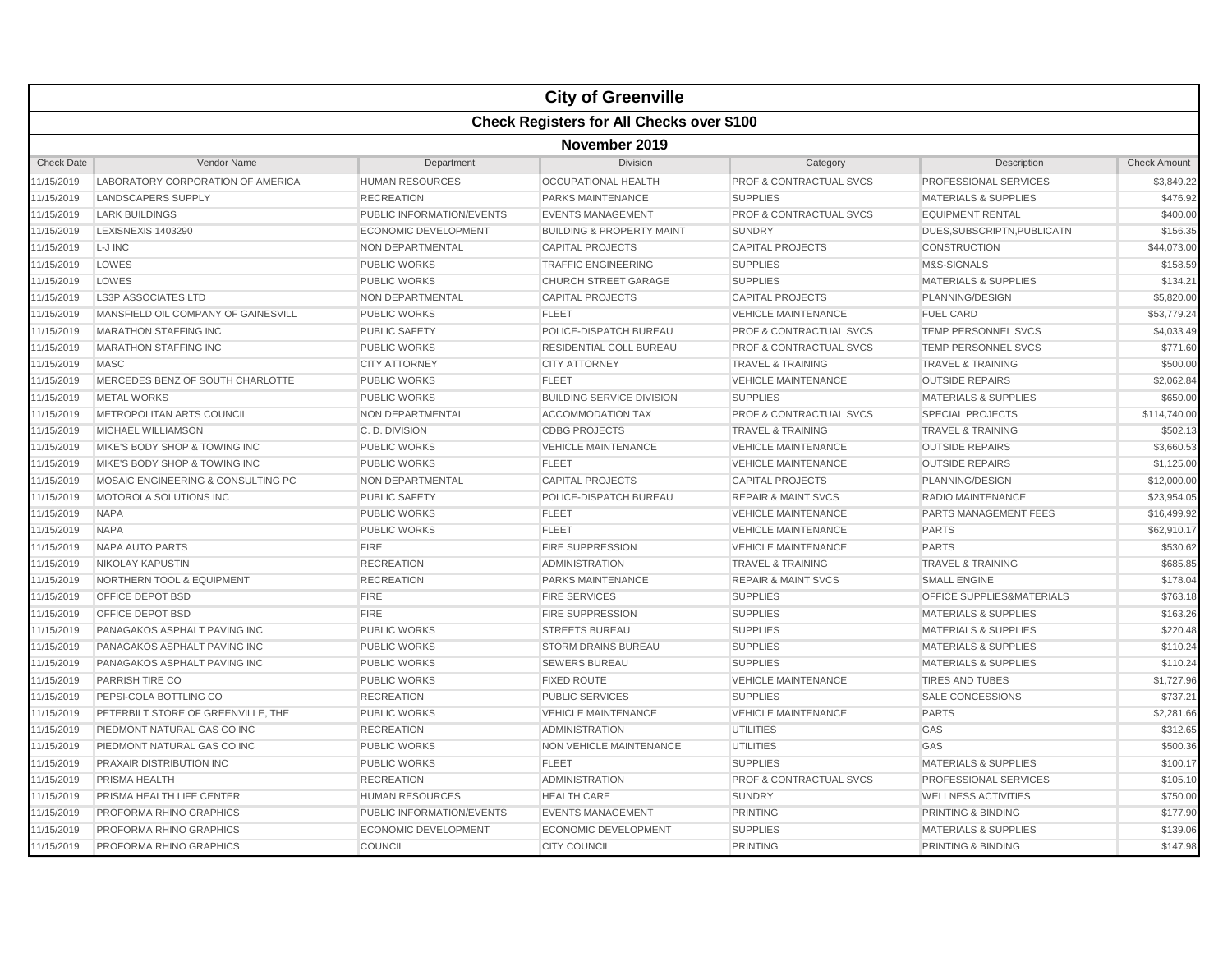|                   |                                                  |                         | <b>City of Greenville</b>        |                                    |                                      |                     |  |  |  |
|-------------------|--------------------------------------------------|-------------------------|----------------------------------|------------------------------------|--------------------------------------|---------------------|--|--|--|
|                   | <b>Check Registers for All Checks over \$100</b> |                         |                                  |                                    |                                      |                     |  |  |  |
|                   | November 2019                                    |                         |                                  |                                    |                                      |                     |  |  |  |
| <b>Check Date</b> | Vendor Name                                      | Department              | Division                         | Category                           | Description                          | <b>Check Amount</b> |  |  |  |
| 11/15/2019        | PROFORMA RHINO GRAPHICS                          | ECONOMIC DEVELOPMENT    | PLANNING AND ZONING              | <b>SUPPLIES</b>                    | <b>MATERIALS &amp; SUPPLIES</b>      | \$567.61            |  |  |  |
| 11/15/2019        | PROFORMA RHINO GRAPHICS                          | NON DEPARTMENTAL        | <b>CAPITAL PROJECTS</b>          | <b>CAPITAL PROJECTS</b>            | <b>PROJECT EXPENSE</b>               | \$852.40            |  |  |  |
| 11/15/2019        | <b>PROSOURCE LLC</b>                             | <b>PUBLIC WORKS</b>     | <b>BUILDING SERVICE DIVISION</b> | <b>SUPPLIES</b>                    | <b>MATERIALS &amp; SUPPLIES</b>      | \$193.21            |  |  |  |
| 11/15/2019        | PROVIDENT LIFE & ACCIDENT INS CO                 | <b>HUMAN RESOURCES</b>  | <b>HEALTH CARE</b>               | <b>OTHER INSURANCE</b>             | <b>LIFE INSURANCE</b>                | \$1,291.32          |  |  |  |
| 11/15/2019        | PUBLIC SAFETY CENTER INC                         | <b>PUBLIC SAFETY</b>    | POLICE-PATROL SVS                | <b>SUPPLIES</b>                    | <b>MATERIALS &amp; SUPPLIES</b>      | \$625.12            |  |  |  |
| 11/15/2019        | R E MICHEL COMPANY LLC                           | <b>RECREATION</b>       | <b>ADMINISTRATION</b>            | <b>REPAIR &amp; MAINT SVCS</b>     | <b>REPAIRS &amp; MAINTENANCE</b>     | \$1,160.91          |  |  |  |
| 11/15/2019        | <b>RAI PRODUCTS</b>                              | <b>PUBLIC WORKS</b>     | <b>TRAFFIC ENGINEERING</b>       | <b>PROF &amp; CONTRACTUAL SVCS</b> | <b>SPECIAL PROJECTS</b>              | \$3,882.50          |  |  |  |
| 11/15/2019        | RAY WALKER TRUCKING CO INC                       | <b>RECREATION</b>       | <b>ADMINISTRATION</b>            | <b>SUPPLIES</b>                    | M&S-GROUNDS                          | \$450.00            |  |  |  |
| 11/15/2019        | <b>RED WING SHOE STORE</b>                       | <b>FIRE</b>             | <b>FIRE SERVICES</b>             | <b>SUPPLIES</b>                    | <b>CLOTHING &amp; UNIFORMS</b>       | \$120.00            |  |  |  |
| 11/15/2019        | RENEWABLE WATER RESOURCES                        | OFFICE OF MGMT & BUDGET | <b>REVENUE</b>                   | LIAB-REWA                          | <b>REWA</b>                          | \$33,250.00         |  |  |  |
| 11/15/2019        | <b>RESEARCH STRATEGIES INC</b>                   | PUBLIC SAFETY           | POLICE-PATROL SVS                | <b>PROF &amp; CONTRACTUAL SVCS</b> | PROFESSIONAL SERVICES                | \$9,950.00          |  |  |  |
| 11/15/2019        | <b>RICHARD D JONES</b>                           | <b>MUNICIPAL COURT</b>  | <b>MUNICIPAL COURT</b>           | <b>COURT LIABILITY</b>             | <b>COURT-RESTITUTION</b>             | \$500.00            |  |  |  |
| 11/15/2019        | RIVERPLACE DEVELOPMENT II LLC                    | <b>PUBLIC WORKS</b>     | RIVERPLACE GARAGE                | <b>UTILITIES</b>                   | <b>ELECTRICITY</b>                   | \$263.84            |  |  |  |
| 11/15/2019        | <b>S C DEPARTMENT OF CORRECTIONS</b>             | <b>RECREATION</b>       | PARKS MAINTENANCE                | <b>PROF &amp; CONTRACTUAL SVCS</b> | <b>TEMP PERSONNEL SVCS</b>           | \$1,300.00          |  |  |  |
| 11/15/2019        | S C FIRE ACADEMY                                 | <b>FIRE</b>             | <b>FIRE SUPPRESSION</b>          | <b>TRAVEL &amp; TRAINING</b>       | <b>TRAVEL &amp; TRAINING</b>         | \$105.00            |  |  |  |
| 11/15/2019        | <b>S C RETIREMENT SYSTEM</b>                     | OFFICE OF MGMT & BUDGET | <b>ACCOUNTING</b>                | PR-WH                              | <b>RETIREMENT SVS PURCHASE</b>       | \$1,395.87          |  |  |  |
| 11/15/2019        | <b>SADE HARRELL</b>                              | <b>RECREATION</b>       | <b>COMMUNITY CENTERS</b>         | <b>COMMUNITY CENTERS</b>           | <b>REFUND - NICHOLTOWN RENTALS</b>   | \$120.00            |  |  |  |
| 11/15/2019        | <b>SAFE INDUSTRIES</b>                           | <b>FIRE</b>             | <b>FIRE SUPPRESSION</b>          | <b>SUPPLIES</b>                    | <b>CLOTHING &amp; UNIFORMS</b>       | \$477.00            |  |  |  |
| 11/15/2019        | <b>SAFE INDUSTRIES</b>                           | <b>FIRE</b>             | <b>FIRE SUPPRESSION</b>          | <b>SUPPLIES</b>                    | <b>MATERIALS &amp; SUPPLIES</b>      | \$1.287.42          |  |  |  |
| 11/15/2019        | SAINT LOUIS ZOO                                  | <b>RECREATION</b>       | <b>ADMINISTRATION</b>            | <b>PROF &amp; CONTRACTUAL SVCS</b> | PROFESSIONAL SERVICES                | \$470.00            |  |  |  |
| 11/15/2019        | <b>SAM'S CLUB</b>                                | <b>RECREATION</b>       | <b>PUBLIC SERVICES</b>           | <b>SUPPLIES</b>                    | <b>SALE CONCESSIONS</b>              | \$457.65            |  |  |  |
| 11/15/2019        | <b>SC BANK AND TRUST</b>                         | OFFICE OF MGMT & BUDGET | <b>REVENUE</b>                   | <b>FEES &amp; CHARGES</b>          | <b>FALSE BURGLAR ALARM</b>           | \$250.00            |  |  |  |
| 11/15/2019        | <b>SC STATE DISBURSEMENT UNIT</b>                | OFFICE OF MGMT & BUDGET | <b>ACCOUNTING</b>                | PR-WH                              | <b>GARNISHMENTS</b>                  | \$2,515.80          |  |  |  |
| 11/15/2019        | <b>SCCJA SC CRIMINAL JUSTICE ACADEMY</b>         | <b>PUBLIC SAFETY</b>    | POLICE-PATROL SVS                | <b>TRAVEL &amp; TRAINING</b>       | <b>TRAVEL &amp; TRAINING</b>         | \$420.00            |  |  |  |
| 11/15/2019        | SIERRA WIRELESS AMERICA INC                      | <b>PUBLIC SAFETY</b>    | POLICE-PATROL SVS                | <b>PROF &amp; CONTRACTUAL SVCS</b> | <b>SERVICE &amp; MAINT CONTRACTS</b> | \$2,670.25          |  |  |  |
| 11/15/2019        | <b>SITE DESIGN INC</b>                           | NON DEPARTMENTAL        | <b>CAPITAL PROJECTS</b>          | <b>CAPITAL PROJECTS</b>            | PLANNING/DESIGN                      | \$7,900.00          |  |  |  |
| 11/15/2019        | SNIDER FLEET SOLUTIONS                           | <b>PUBLIC WORKS</b>     | <b>FLEET</b>                     | <b>VEHICLE MAINTENANCE</b>         | <b>OUTSIDE REPAIRS</b>               | \$637.35            |  |  |  |
| 11/15/2019        | SOUND-EKLIN                                      | <b>RECREATION</b>       | <b>ADMINISTRATION</b>            | <b>PROF &amp; CONTRACTUAL SVCS</b> | <b>SERVICE &amp; MAINT CONTRACTS</b> | \$236.30            |  |  |  |
| 11/15/2019        | SOUTHEASTERN PAPER GROUP                         | <b>RECREATION</b>       | <b>COMMUNITY CENTERS</b>         | <b>SUPPLIES</b>                    | <b>JANITORIAL SUPPLIES</b>           | \$1,124.87          |  |  |  |
| 11/15/2019        | SOUTHEASTERN PAPER GROUP                         | <b>RECREATION</b>       | PARKS MAINTENANCE                | <b>SUPPLIES</b>                    | <b>MATERIALS &amp; SUPPLIES</b>      | \$1,937.69          |  |  |  |
| 11/15/2019        | SOUTHEASTERN PAPER GROUP                         | <b>RECREATION</b>       | <b>TOURISM DISTRICT</b>          | <b>SUPPLIES</b>                    | <b>JANITORIAL SUPPLIES</b>           | \$533.78            |  |  |  |
| 11/15/2019        | SPHERA SOLUTIONS INC                             | OFFICE OF MGMT & BUDGET | <b>INFORMATION TECHNOLOGY</b>    | <b>PROF &amp; CONTRACTUAL SVCS</b> | <b>SERVICE &amp; MAINT CONTRACTS</b> | \$2,333.42          |  |  |  |
| 11/15/2019        | <b>SPX GENFARE</b>                               | <b>PUBLIC WORKS</b>     | <b>VEHICLE MAINTENANCE</b>       | <b>VEHICLE MAINTENANCE</b>         | <b>PARTS</b>                         | \$1,915.76          |  |  |  |
| 11/15/2019        | <b>SPX GENFARE</b>                               | <b>PUBLIC WORKS</b>     | <b>VEHICLE MAINTENANCE</b>       | <b>VEHICLE MAINTENANCE</b>         | <b>SMALL PARTS</b>                   | \$817.78            |  |  |  |
| 11/15/2019        | <b>STATE TREASURER</b>                           | <b>MUNICIPAL COURT</b>  | <b>MUNICIPAL COURT</b>           | <b>COURT LIABILITY</b>             | <b>COURT-STATE ASSESSMENT</b>        | \$28,796.35         |  |  |  |
| 11/15/2019        | <b>STATE TREASURER</b>                           | <b>MUNICIPAL COURT</b>  | <b>MUNICIPAL COURT</b>           | <b>COURT LIABILITY</b>             | <b>COURT-DUI ASSESSMENT</b>          | \$208.90            |  |  |  |
| 11/15/2019        | <b>STATE TREASURER</b>                           | <b>MUNICIPAL COURT</b>  | <b>MUNICIPAL COURT</b>           | <b>COURT LIABILITY</b>             | <b>COURT-DRUG SURCHARGE</b>          | \$3,345.02          |  |  |  |
| 11/15/2019        | <b>STATE TREASURER</b>                           | <b>MUNICIPAL COURT</b>  | <b>MUNICIPAL COURT</b>           | <b>COURT LIABILITY</b>             | <b>COURT-TRAFFIC SURCHARGE</b>       | \$15,595.69         |  |  |  |
| 11/15/2019        | <b>STATE TREASURER</b>                           | MUNICIPAL COURT         | <b>MUNICIPAL COURT</b>           | <b>COURT LIABILITY</b>             | <b>COURT-DUI HWY PATRL SURCH</b>     | \$419.42            |  |  |  |
| 11/15/2019        | <b>STATE TREASURER</b>                           | MUNICIPAL COURT         | MUNICIPAL COURT                  | <b>COURT LIABILITY</b>             | DUI/DUAC BRTHLZR TST SLED            | \$435.21            |  |  |  |
| 11/15/2019        | <b>STATE TREASURER</b>                           | MUNICIPAL COURT         | <b>MUNICIPAL COURT</b>           | <b>COURT LIABILITY</b>             | <b>COURT-DUI SPINAL CORD SUR</b>     | \$1,740.81          |  |  |  |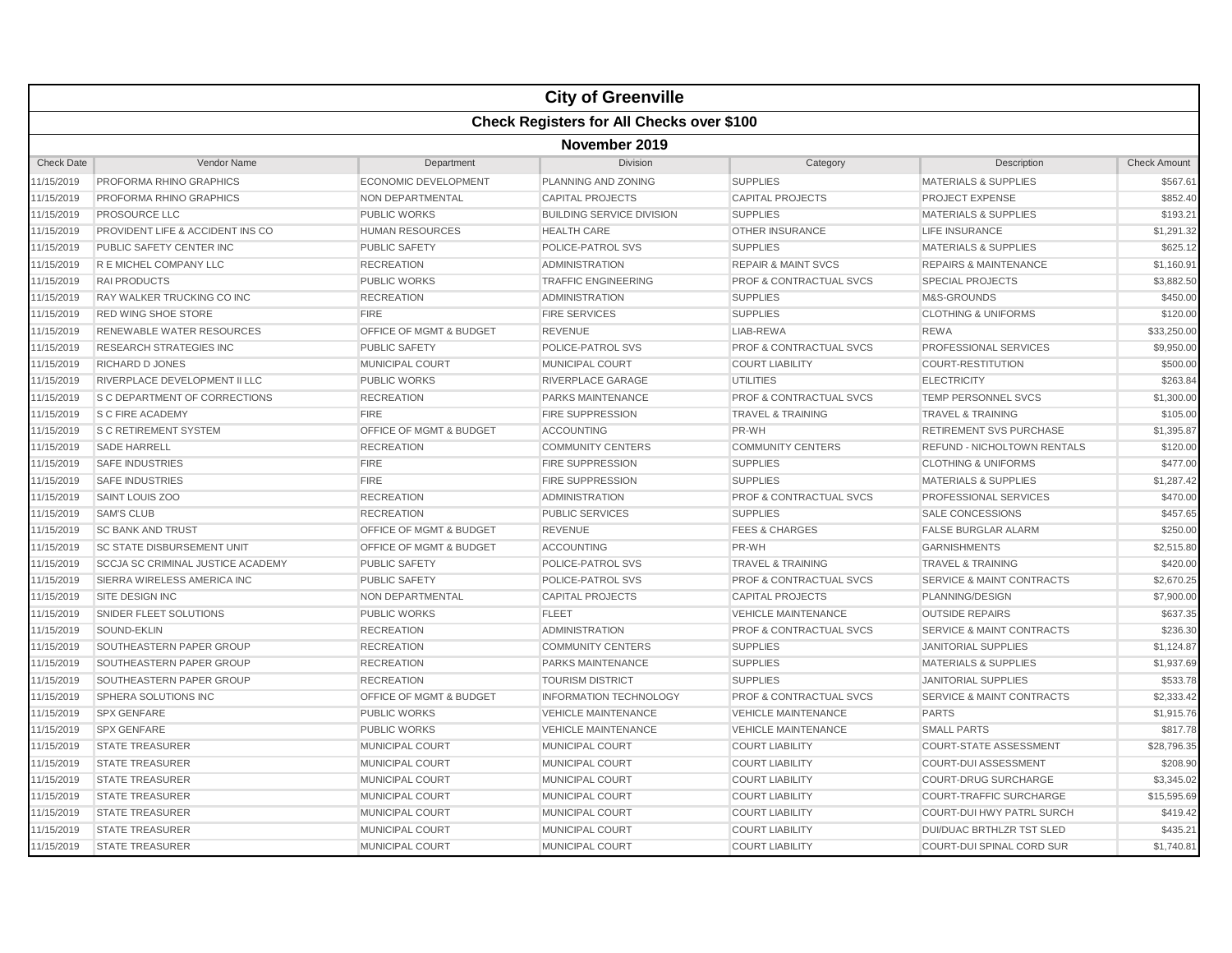|                   | <b>City of Greenville</b>                        |                           |                                |                                    |                                 |                     |  |  |  |  |
|-------------------|--------------------------------------------------|---------------------------|--------------------------------|------------------------------------|---------------------------------|---------------------|--|--|--|--|
|                   | <b>Check Registers for All Checks over \$100</b> |                           |                                |                                    |                                 |                     |  |  |  |  |
|                   | November 2019                                    |                           |                                |                                    |                                 |                     |  |  |  |  |
| <b>Check Date</b> | Vendor Name                                      | Department                | Division                       | Category                           | Description                     | <b>Check Amount</b> |  |  |  |  |
| 11/15/2019        | <b>STATE TREASURER</b>                           | <b>MUNICIPAL COURT</b>    | <b>MUNICIPAL COURT</b>         | <b>COURT LIABILITY</b>             | <b>DUS HWY PATROL</b>           | \$545.13            |  |  |  |  |
| 11/15/2019        | <b>TALENT MANAGEMENT SOLUTIONS</b>               | <b>RECREATION</b>         | PARKS MAINTENANCE              | <b>PROF &amp; CONTRACTUAL SVCS</b> | <b>TEMP PERSONNEL SVCS</b>      | \$5,436.80          |  |  |  |  |
| 11/15/2019        | <b>TALENT MANAGEMENT SOLUTIONS</b>               | PUBLIC WORKS              | <b>SEWERS BUREAU</b>           | <b>PROF &amp; CONTRACTUAL SVCS</b> | <b>TEMP PERSONNEL SVCS</b>      | \$1,497.60          |  |  |  |  |
| 11/15/2019        | <b>TALENT MANAGEMENT SOLUTIONS</b>               | <b>RECREATION</b>         | <b>TOURISM DISTRICT</b>        | <b>PROF &amp; CONTRACTUAL SVCS</b> | TEMP PERSONNEL SVCS             | \$679.60            |  |  |  |  |
| 11/15/2019        | <b>TALENT MANAGEMENT SOLUTIONS</b>               | <b>RECREATION</b>         | <b>COMMUNITY CENTERS</b>       | PROF & CONTRACTUAL SVCS            | TEMP PERSONNEL SVCS             | \$118.80            |  |  |  |  |
| 11/15/2019        | <b>TALENT MANAGEMENT SOLUTIONS</b>               | <b>RECREATION</b>         | <b>PUBLIC SERVICES</b>         | PROF & CONTRACTUAL SVCS            | <b>TEMP PERSONNEL SVCS</b>      | \$1,272.83          |  |  |  |  |
| 11/15/2019        | <b>TALENT MANAGEMENT SOLUTIONS</b>               | <b>RECREATION</b>         | <b>ADMINISTRATION</b>          | <b>PROF &amp; CONTRACTUAL SVCS</b> | <b>TEMP PERSONNEL SVCS</b>      | \$402.15            |  |  |  |  |
| 11/15/2019        | <b>TALENT MANAGEMENT SOLUTIONS</b>               | <b>PUBLIC WORKS</b>       | RESIDENTIAL COLL BUREAU        | <b>PROF &amp; CONTRACTUAL SVCS</b> | <b>TEMP PERSONNEL SVCS</b>      | \$856.04            |  |  |  |  |
| 11/15/2019        | <b>TALENT MANAGEMENT SOLUTIONS</b>               | <b>RECREATION</b>         | <b>BEAUTIFICATION BUREAU</b>   | <b>PROF &amp; CONTRACTUAL SVCS</b> | <b>TEMP PERSONNEL SVCS</b>      | \$637.13            |  |  |  |  |
| 11/15/2019        | <b>TALENT MANAGEMENT SOLUTIONS</b>               | <b>PUBLIC WORKS</b>       | <b>FIXED ROUTE</b>             | <b>PROF &amp; CONTRACTUAL SVCS</b> | <b>TEMP PERSONNEL SVCS</b>      | \$2,612.43          |  |  |  |  |
| 11/15/2019        | <b>TALENT MANAGEMENT SOLUTIONS</b>               | <b>PUBLIC SAFETY</b>      | POLICE-ADMIN SVCS              | <b>PROF &amp; CONTRACTUAL SVCS</b> | <b>TEMP PERSONNEL SVCS</b>      | \$488.40            |  |  |  |  |
| 11/15/2019        | TALENT MANAGEMENT SOLUTIONS                      | <b>PUBLIC WORKS</b>       | <b>STORM DRAINS BUREAU</b>     | <b>PROF &amp; CONTRACTUAL SVCS</b> | <b>TEMP PERSONNEL SVCS</b>      | \$2,241.72          |  |  |  |  |
| 11/15/2019        | <b>TAPCO</b>                                     | NON DEPARTMENTAL          | <b>CAPITAL PROJECTS</b>        | <b>CAPITAL PROJECTS</b>            | <b>EQUIPMENT</b>                | \$332,101.50        |  |  |  |  |
| 11/15/2019        | TD CARD SERVICES                                 | <b>PUBLIC WORKS</b>       | <b>ADMINISTRATION</b>          | <b>SUNDRY</b>                      | DUES, SUBSCRIPTN, PUBLICATN     | \$1,048.00          |  |  |  |  |
| 11/15/2019        | TD CARD SERVICES                                 | PUBLIC WORKS              | <b>ADMINISTRATION</b>          | <b>TRAVEL &amp; TRAINING</b>       | <b>TRAVEL &amp; TRAINING</b>    | \$1,992.40          |  |  |  |  |
| 11/15/2019        | TD CARD SERVICES                                 | <b>CITY MANAGER</b>       | <b>CITY CLERK</b>              | <b>TRAVEL &amp; TRAINING</b>       | <b>TRAVEL &amp; TRAINING</b>    | \$670.12            |  |  |  |  |
| 11/15/2019        | TD CARD SERVICES                                 | <b>RECREATION</b>         | <b>ADMINISTRATION</b>          | <b>TRAVEL &amp; TRAINING</b>       | <b>TRAVEL &amp; TRAINING</b>    | \$749.00            |  |  |  |  |
| 11/15/2019        | <b>TD CARD SERVICES</b>                          | NON DEPARTMENTAL          | <b>CAPITAL PROJECTS</b>        | <b>CAPITAL PROJECTS</b>            | PLANNING/DESIGN                 | \$267.38            |  |  |  |  |
| 11/15/2019        | TD CARD SERVICES                                 | <b>PUBLIC WORKS</b>       | <b>FIXED ROUTE</b>             | <b>TRAVEL &amp; TRAINING</b>       | <b>TRAVEL &amp; TRAINING</b>    | \$195.00            |  |  |  |  |
| 11/15/2019        | <b>TD CARD SERVICES</b>                          | OFFICE OF MGMT & BUDGET   | <b>INFORMATION TECHNOLOGY</b>  | <b>SUPPLIES</b>                    | <b>MATERIALS &amp; SUPPLIES</b> | \$715.86            |  |  |  |  |
| 11/15/2019        | TD CARD SERVICES                                 | <b>HUMAN RESOURCES</b>    | <b>HUMAN RESOURCES</b>         | <b>TRAVEL &amp; TRAINING</b>       | <b>TRAVEL &amp; TRAINING</b>    | \$298.00            |  |  |  |  |
| 11/15/2019        | TD CARD SERVICES                                 | <b>RECREATION</b>         | <b>EDUCATION</b>               | <b>SUNDRY</b>                      | DUES, SUBSCRIPTN, PUBLICATN     | \$380.00            |  |  |  |  |
| 11/15/2019        | <b>TD CARD SERVICES</b>                          | <b>RECREATION</b>         | <b>EDUCATION</b>               | <b>SUPPLIES</b>                    | SUPPLIES PROGRAM                | \$191.53            |  |  |  |  |
| 11/15/2019        | <b>TD CARD SERVICES</b>                          | <b>RECREATION</b>         | <b>ADMINISTRATION</b>          | <b>SUPPLIES</b>                    | M&S-CURATORIAL                  | \$171.79            |  |  |  |  |
| 11/15/2019        | <b>TD CARD SERVICES</b>                          | PUBLIC INFORMATION/EVENTS | <b>SPECIAL EVENTS</b>          | <b>SUPPLIES</b>                    | <b>MATERIALS &amp; SUPPLIES</b> | \$171.17            |  |  |  |  |
| 11/15/2019        | TD CARD SERVICES                                 | <b>PUBLIC SAFETY</b>      | POLICE-PATROL SVS              | <b>SUPPLIES</b>                    | <b>CLOTHING &amp; UNIFORMS</b>  | \$124.17            |  |  |  |  |
| 11/15/2019        | TD CARD SERVICES                                 | <b>RECREATION</b>         | <b>ADMINISTRATION</b>          | <b>SUPPLIES</b>                    | M&S-ANIMALS                     | \$229.80            |  |  |  |  |
| 11/15/2019        | TD CARD SERVICES                                 | <b>PUBLIC WORKS</b>       | <b>VEHICLE MAINTENANCE</b>     | <b>VEHICLE MAINTENANCE</b>         | <b>PARTS</b>                    | \$318.64            |  |  |  |  |
| 11/15/2019        | <b>TD CARD SERVICES</b>                          | COUNCIL                   | <b>CITY COUNCIL</b>            | <b>SUNDRY</b>                      | <b>MISCELLANEOUS</b>            | \$222.24            |  |  |  |  |
| 11/15/2019        | TD CARD SERVICES                                 | ECONOMIC DEVELOPMENT      | <b>ECONOMIC DEVELOPMENT</b>    | <b>TRAVEL &amp; TRAINING</b>       | <b>TRAVEL &amp; TRAINING</b>    | \$750.00            |  |  |  |  |
| 11/15/2019        | TD CARD SERVICES                                 | <b>CITY MANAGER</b>       | <b>CITY CLERK</b>              | <b>SUNDRY</b>                      | <b>MISCELLANEOUS</b>            | \$303.10            |  |  |  |  |
| 11/15/2019        | <b>TD CARD SERVICES</b>                          | <b>RECREATION</b>         | <b>PUBLIC SERVICES</b>         | <b>TRAVEL &amp; TRAINING</b>       | <b>TRAVEL &amp; TRAINING</b>    | \$571.29            |  |  |  |  |
| 11/15/2019        | <b>TD CARD SERVICES</b>                          | <b>PUBLIC SAFETY</b>      | POLICE-PATROL SVS              | <b>SUPPLIES</b>                    | <b>MATERIALS &amp; SUPPLIES</b> | \$938.89            |  |  |  |  |
| 11/15/2019        | <b>TD CARD SERVICES</b>                          | <b>PUBLIC WORKS</b>       | <b>NON VEHICLE MAINTENANCE</b> | <b>SUPPLIES</b>                    | <b>MATERIALS &amp; SUPPLIES</b> | \$165.00            |  |  |  |  |
| 11/15/2019        | TD CARD SERVICES                                 | <b>RECREATION</b>         | <b>PUBLIC SERVICES</b>         | <b>SUPPLIES</b>                    | <b>CONCESSIONS</b>              | \$315.69            |  |  |  |  |
| 11/15/2019        | TD CARD SERVICES                                 | <b>HUMAN RESOURCES</b>    | <b>HUMAN RESOURCES</b>         | <b>SUNDRY</b>                      | <b>MISCELLANEOUS</b>            | \$358.00            |  |  |  |  |
| 11/15/2019        | TD CARD SERVICES                                 | NON DEPARTMENTAL          | <b>CAPITAL PROJECTS</b>        | <b>CAPITAL PROJECTS</b>            | <b>EQUIPMENT</b>                | \$2,762.30          |  |  |  |  |
| 11/15/2019        | <b>TD CARD SERVICES</b>                          | <b>RECREATION</b>         | <b>PUBLIC SERVICES</b>         | <b>SUPPLIES</b>                    | OTHER BOO IN THE ZOO            | \$442.99            |  |  |  |  |
| 11/15/2019        | <b>TD CARD SERVICES</b>                          | <b>PUBLIC WORKS</b>       | <b>VEHICLE MAINTENANCE</b>     | <b>SUPPLIES</b>                    | <b>MATERIALS &amp; SUPPLIES</b> | \$619.98            |  |  |  |  |
| 11/15/2019        | TD CARD SERVICES                                 | <b>PUBLIC WORKS</b>       | <b>FIXED ROUTE</b>             | <b>SUPPLIES</b>                    | <b>MATERIALS &amp; SUPPLIES</b> | \$837.01            |  |  |  |  |
| 11/15/2019        | <b>TD CARD SERVICES</b>                          | PUBLIC INFORMATION/EVENTS | PUBLIC INFORMATION             | <b>SUNDRY</b>                      | DUES, SUBSCRIPTN, PUBLICATN     | \$298.98            |  |  |  |  |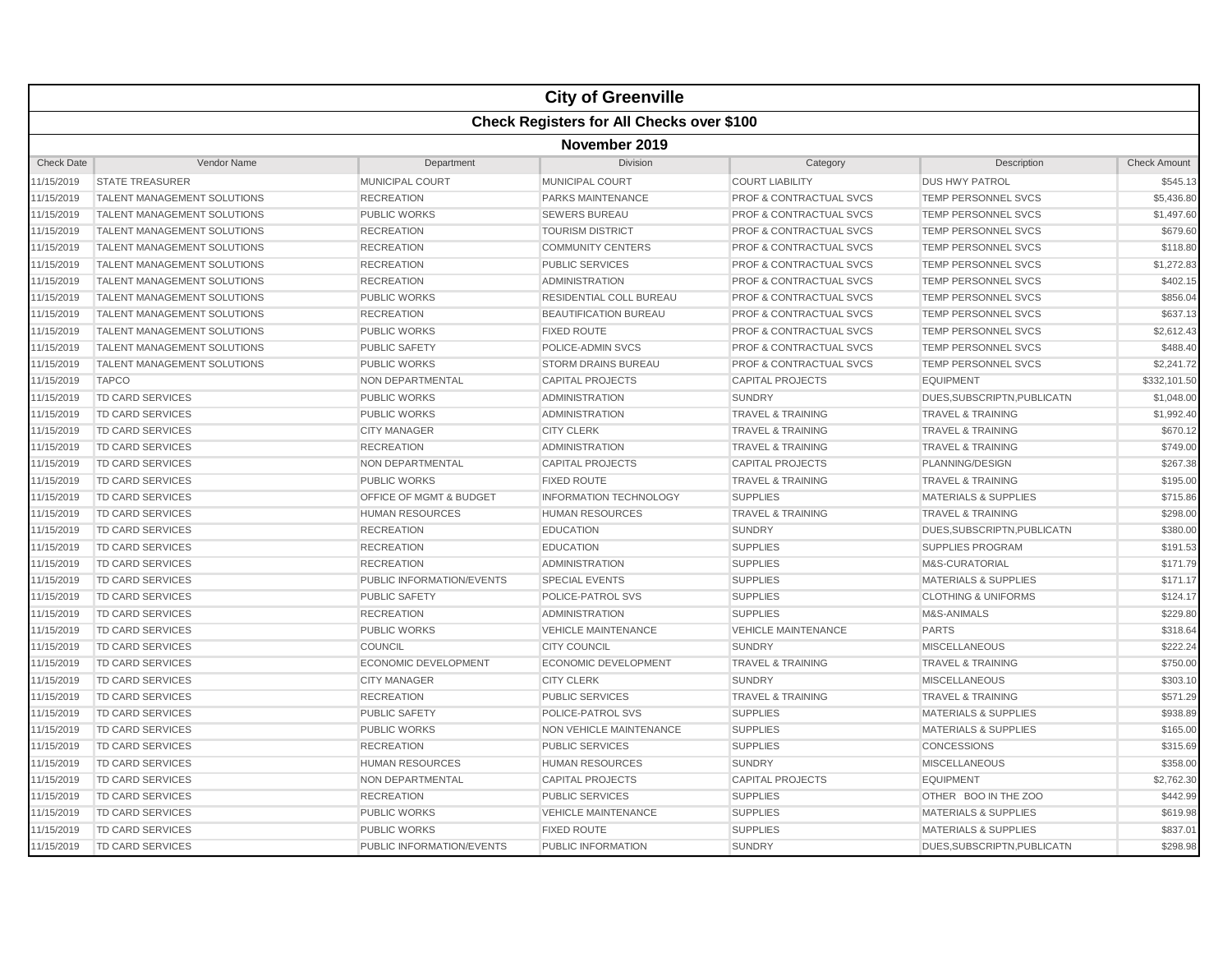|                   |                                    |                                    | <b>City of Greenville</b>                 |                              |                                  |                     |  |  |  |
|-------------------|------------------------------------|------------------------------------|-------------------------------------------|------------------------------|----------------------------------|---------------------|--|--|--|
|                   |                                    |                                    | Check Registers for All Checks over \$100 |                              |                                  |                     |  |  |  |
|                   | November 2019                      |                                    |                                           |                              |                                  |                     |  |  |  |
| <b>Check Date</b> | Vendor Name                        | Department                         | Division                                  | Category                     | Description                      | <b>Check Amount</b> |  |  |  |
| 11/15/2019        | <b>TD CARD SERVICES</b>            | <b>RECREATION</b>                  | <b>ADMINISTRATION</b>                     | <b>SUPPLIES</b>              | M&S-GROUNDS                      | \$384.51            |  |  |  |
| 11/15/2019        | <b>TD CARD SERVICES</b>            | <b>PUBLIC SAFETY</b>               | POLICE-PATROL SVS                         | <b>TRAVEL &amp; TRAINING</b> | <b>TRAVEL &amp; TRAINING</b>     | \$931.28            |  |  |  |
| 11/15/2019        | <b>TD CARD SERVICES</b>            | <b>PUBLIC WORKS</b>                | <b>VEHICLE MAINTENANCE</b>                | <b>VEHICLE MAINTENANCE</b>   | <b>SMALL PARTS</b>               | \$145.08            |  |  |  |
| 11/15/2019        | TD CARD SERVICES                   | <b>PUBLIC SAFETY</b>               | POLICE-PATROL SVS                         | <b>SUNDRY</b>                | <b>MISCELLANEOUS</b>             | \$1,241.38          |  |  |  |
| 11/15/2019        | <b>TD CARD SERVICES</b>            | <b>OFFICE OF MGMT &amp; BUDGET</b> | <b>INFORMATION TECHNOLOGY</b>             | <b>COMMUNICATIONS</b>        | TELECOMMUNICATIONS/WIRELE        | \$485.67            |  |  |  |
| 11/15/2019        | <b>TD CARD SERVICES</b>            | <b>RECREATION</b>                  | <b>EDUCATION</b>                          | <b>SUPPLIES</b>              | <b>BIRTHDAY PARTIES</b>          | \$153.03            |  |  |  |
| 11/15/2019        | <b>TD CARD SERVICES</b>            | PUBLIC INFORMATION/EVENTS          | <b>EVENTS MANAGEMENT</b>                  | <b>SUPPLIES</b>              | <b>MATERIALS &amp; SUPPLIES</b>  | \$769.28            |  |  |  |
| 11/15/2019        | <b>TD CARD SERVICES</b>            | <b>PUBLIC WORKS</b>                | <b>FLEET</b>                              | <b>TRAVEL &amp; TRAINING</b> | <b>TRAVEL &amp; TRAINING</b>     | \$1,444.38          |  |  |  |
| 11/15/2019        | <b>TD CARD SERVICES</b>            | <b>HUMAN RESOURCES</b>             | <b>HUMAN RESOURCES</b>                    | <b>SUNDRY</b>                | <b>RECRUITMENT ADS</b>           | \$2,934.00          |  |  |  |
| 11/15/2019        | TERRACON CONSULTANTS INC           | <b>NON DEPARTMENTAL</b>            | <b>CAPITAL PROJECTS</b>                   | <b>CAPITAL PROJECTS</b>      | <b>CONSTRUCTION</b>              | \$9,850.00          |  |  |  |
| 11/15/2019        | <b>THOMAS FERRIS</b>               | PUBLIC SAFETY                      | POLICE-PATROL SVS                         | <b>TRAVEL &amp; TRAINING</b> | <b>TRAVEL &amp; TRAINING</b>     | \$142.00            |  |  |  |
| 11/15/2019        | <b>THOMSON REUTERS - WEST</b>      | <b>CITY ATTORNEY</b>               | <b>CITY ATTORNEY</b>                      | <b>SUNDRY</b>                | DUES.SUBSCRIPTN.PUBLICATN        | \$2,644.50          |  |  |  |
| 11/15/2019        | <b>TRANSAXLE LLC</b>               | <b>PUBLIC WORKS</b>                | <b>FLEET</b>                              | <b>VEHICLE MAINTENANCE</b>   | <b>OUTSIDE REPAIRS</b>           | \$186.87            |  |  |  |
| 11/15/2019        | TRAVELERS REST FEED & SEED INC     | <b>RECREATION</b>                  | <b>ADMINISTRATION</b>                     | <b>SUPPLIES</b>              | M&S-FOOD                         | \$2,724.73          |  |  |  |
| 11/15/2019        | <b>TRUCKPRO LLC</b>                | PUBLIC WORKS                       | <b>VEHICLE MAINTENANCE</b>                | <b>VEHICLE MAINTENANCE</b>   | <b>PARTS</b>                     | \$949.26            |  |  |  |
| 11/15/2019        | <b>TRUCOLOR</b>                    | <b>PUBLIC WORKS</b>                | STORMWATER MANAGEMENT                     | <b>PRINTING</b>              | <b>PRINTING &amp; BINDING</b>    | \$572.14            |  |  |  |
| 11/15/2019        | TUFF SHED INC                      | PUBLIC INFORMATION/EVENTS          | <b>EVENTS MANAGEMENT</b>                  | <b>SUPPLIES</b>              | <b>MATERIALS &amp; SUPPLIES</b>  | \$3,093.08          |  |  |  |
| 11/15/2019        | U S DEPARTMENT OF EDUCATION AWG    | OFFICE OF MGMT & BUDGET            | <b>ACCOUNTING</b>                         | PR-WH                        | <b>GARNISHMENTS</b>              | \$283.40            |  |  |  |
| 11/15/2019        | UNIFIRST                           | <b>PUBLIC WORKS</b>                | <b>VEHICLE MAINTENANCE</b>                | <b>SUPPLIES</b>              | <b>CLOTHING &amp; UNIFORMS</b>   | \$109.47            |  |  |  |
| 11/15/2019        | UNITED ELECTRICAL DISTRIBUTORS INC | <b>PUBLIC WORKS</b>                | <b>BUILDING SERVICE DIVISION</b>          | <b>SUPPLIES</b>              | <b>MATERIALS &amp; SUPPLIES</b>  | \$2,027.57          |  |  |  |
| 11/15/2019        | UNITED RENTALS (NORTH AMERICA) INC | <b>PUBLIC WORKS</b>                | <b>BUILDING SERVICE DIVISION</b>          | <b>SUPPLIES</b>              | <b>MATERIALS &amp; SUPPLIES</b>  | \$171.67            |  |  |  |
| 11/15/2019        | UNITED WAY OF GREENVILLE COUNTY    | <b>OFFICE OF MGMT &amp; BUDGET</b> | <b>ACCOUNTING</b>                         | PR-WH                        | UNITED WAY                       | \$2,011.49          |  |  |  |
| 11/15/2019        | UNIVERSITY CENTER OF GREENVILLE    | <b>NON DEPARTMENTAL</b>            | <b>CAPITAL PROJECTS</b>                   | <b>CAPITAL PROJECTS</b>      | PLANNING/DESIGN                  | \$500.00            |  |  |  |
| 11/15/2019        | UPPER SAVANNAH CARE SERVICES       | C.D. DIVISION                      | <b>HOPWA</b>                              | <b>CD PROJECTS</b>           | ADMIN - UPPER SAVANN CARE        | \$140.66            |  |  |  |
| 11/15/2019        | UPPER SAVANNAH CARE SERVICES       | C. D. DIVISION                     | <b>HOPWA</b>                              | <b>CD PROJECTS</b>           | SUPPORTIVE SVC-UPPER SAVA        | \$1,689.85          |  |  |  |
| 11/15/2019        | UPPER SAVANNAH CARE SERVICES       | C.D. DIVISION                      | <b>HOPWA</b>                              | <b>CD PROJECTS</b>           | S-T RENT, MORT, UTIL UP SAV      | \$1,200.00          |  |  |  |
| 11/15/2019        | UPPER SAVANNAH CARE SERVICES       | C.D. DIVISION                      | <b>HOPWA</b>                              | <b>CD PROJECTS</b>           | <b>TENANT RENT ASSIST-SAVANN</b> | \$636.14            |  |  |  |
| 11/15/2019        | VAUGHN AND MELTON                  | <b>CITY MANAGER</b>                | UTILITY UNDERGROUNDING FU                 | <b>SUNDRY</b>                | UNDERGROUNDING COMMERCIAL        | \$2,093.75          |  |  |  |
| 11/15/2019        | <b>VERIZON WIRELESS</b>            | <b>PUBLIC WORKS</b>                | <b>VEHICLE MAINTENANCE</b>                | <b>COMMUNICATIONS</b>        | <b>CELLULAR PHONE SERVICE</b>    | \$771.25            |  |  |  |
| 11/15/2019        | <b>VERIZON WIRELESS</b>            | <b>RECREATION</b>                  | TREE MAINTENANCE BUREAU                   | <b>COMMUNICATIONS</b>        | <b>OTHER</b>                     | \$288.94            |  |  |  |
| 11/15/2019        | <b>VERIZON WIRELESS</b>            | <b>PUBLIC WORKS</b>                | <b>ENGINEERING</b>                        | <b>COMMUNICATIONS</b>        | <b>OTHER</b>                     | \$277.33            |  |  |  |
| 11/15/2019        | <b>VERIZON WIRELESS</b>            | OFFICE OF MGMT & BUDGET            | <b>INFORMATION TECHNOLOGY</b>             | <b>COMMUNICATIONS</b>        | TELECOMMUNICATIONS/WIRELE        | \$1,910.90          |  |  |  |
| 11/15/2019        | <b>VERIZON WIRELESS</b>            | <b>RECREATION</b>                  | <b>TOURISM DISTRICT</b>                   | <b>SUPPLIES</b>              | <b>MATERIALS &amp; SUPPLIES</b>  | \$435.07            |  |  |  |
| 11/15/2019        | <b>VERIZON WIRELESS</b>            | <b>PUBLIC WORKS</b>                | <b>CONSTRUCTION &amp; INSPECTION</b>      | <b>COMMUNICATIONS</b>        | <b>OTHER</b>                     | \$456.41            |  |  |  |
| 11/15/2019        | <b>VERIZON WIRELESS</b>            | OFFICE OF MGMT & BUDGET            | <b>REVENUE</b>                            | <b>COMMUNICATIONS</b>        | <b>OTHER</b>                     | \$114.03            |  |  |  |
| 11/15/2019        | <b>VERIZON WIRELESS</b>            | PUBLIC INFORMATION/EVENTS          | <b>SPECIAL EVENTS</b>                     | <b>COMMUNICATIONS</b>        | <b>OTHER</b>                     | \$103.84            |  |  |  |
| 11/15/2019        | <b>VERIZON WIRELESS</b>            | <b>RECREATION</b>                  | PARKS AND RECREATION                      | <b>COMMUNICATIONS</b>        | <b>OTHER</b>                     | \$315.38            |  |  |  |
| 11/15/2019        | <b>VERIZON WIRELESS</b>            | <b>PUBLIC SAFETY</b>               | POLICE-PATROL SVS                         | <b>COMMUNICATIONS</b>        | <b>OTHER</b>                     | \$14,875.52         |  |  |  |
| 11/15/2019        | <b>VERIZON WIRELESS</b>            | <b>FIRE</b>                        | <b>FIRE</b>                               | <b>COMMUNICATIONS</b>        | <b>OTHER</b>                     | \$954.60            |  |  |  |
| 11/15/2019        | <b>VERIZON WIRELESS</b>            | <b>PUBLIC WORKS</b>                | <b>FLEET</b>                              | <b>COMMUNICATIONS</b>        | <b>OTHER</b>                     | \$167.18            |  |  |  |
| 11/15/2019        | <b>VERIZON WIRELESS</b>            | <b>RECREATION</b>                  | <b>BEAUTIFICATION BUREAU</b>              | <b>COMMUNICATIONS</b>        | <b>OTHER</b>                     | \$557.29            |  |  |  |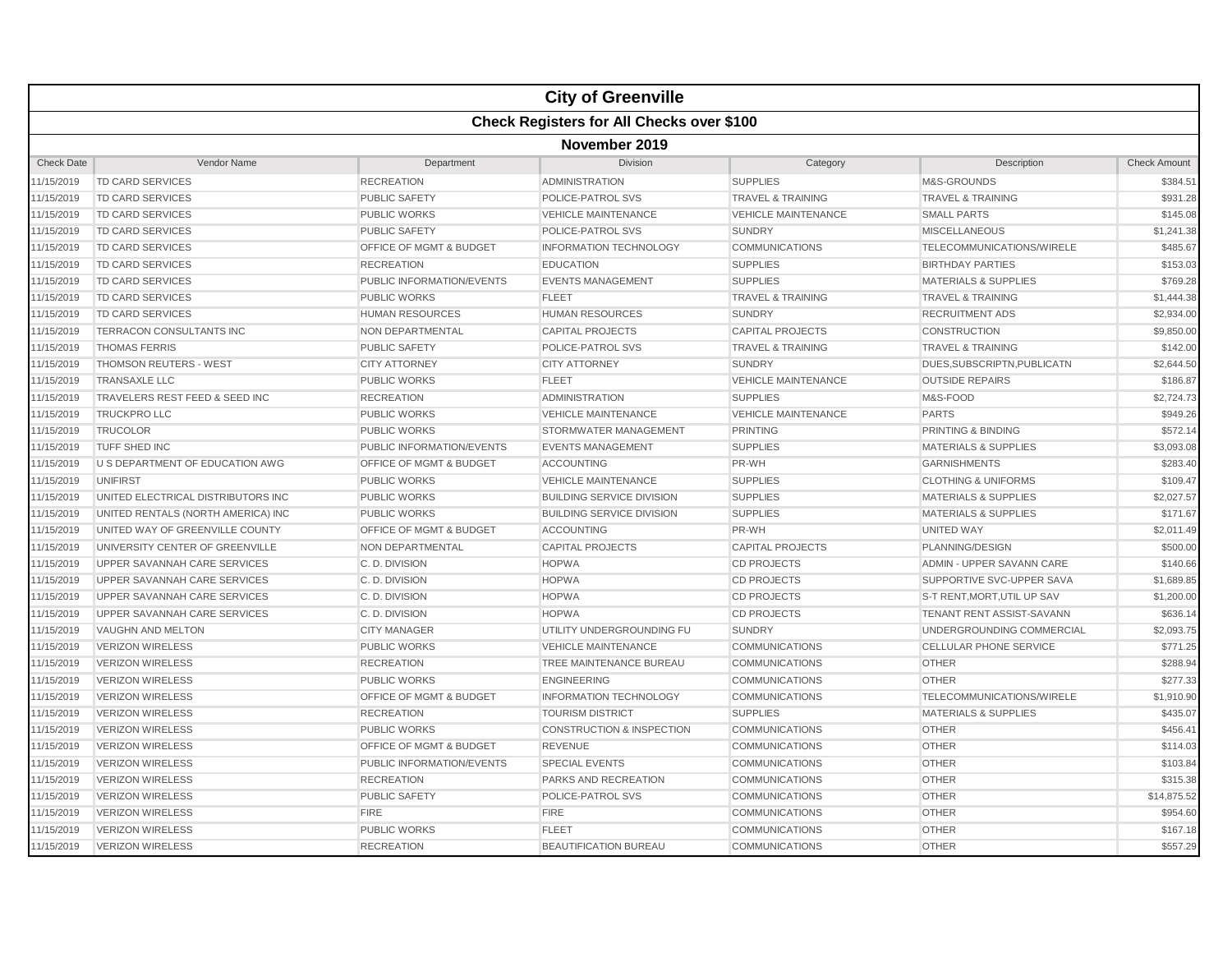|                   | <b>City of Greenville</b>                        |                                    |                                      |                                    |                                      |                     |  |  |  |
|-------------------|--------------------------------------------------|------------------------------------|--------------------------------------|------------------------------------|--------------------------------------|---------------------|--|--|--|
|                   | <b>Check Registers for All Checks over \$100</b> |                                    |                                      |                                    |                                      |                     |  |  |  |
|                   | November 2019                                    |                                    |                                      |                                    |                                      |                     |  |  |  |
| <b>Check Date</b> | Vendor Name                                      | Department                         | Division                             | Category                           | Description                          | <b>Check Amount</b> |  |  |  |
| 11/15/2019        | <b>VERIZON WIRELESS</b>                          | PUBLIC WORKS                       | <b>TRAFFIC ENGINEERING</b>           | <b>COMMUNICATIONS</b>              | <b>OTHER</b>                         | \$228.06            |  |  |  |
| 11/15/2019        | <b>VERIZON WIRELESS</b>                          | <b>PUBLIC WORKS</b>                | <b>STREETS BUREAU</b>                | <b>COMMUNICATIONS</b>              | <b>OTHER</b>                         | \$522.54            |  |  |  |
| 11/15/2019        | <b>VERIZON WIRELESS</b>                          | <b>PUBLIC WORKS</b>                | STORMWATER MANAGEMENT                | <b>COMMUNICATIONS</b>              | <b>TELEPHONE</b>                     | \$587.90            |  |  |  |
| 11/15/2019        | <b>VERIZON WIRELESS</b>                          | <b>RECREATION</b>                  | <b>EDUCATION</b>                     | <b>SUNDRY</b>                      | <b>RESTRD DONATION EXPENSE</b>       | \$111.43            |  |  |  |
| 11/15/2019        | <b>VERIZON WIRELESS</b>                          | <b>ECONOMIC DEVELOPMENT</b>        | <b>BUILDING &amp; PROPERTY MAINT</b> | <b>COMMUNICATIONS</b>              | <b>OTHER</b>                         | \$155.64            |  |  |  |
| 11/15/2019        | <b>VERIZON WIRELESS</b>                          | <b>PUBLIC WORKS</b>                | <b>SEWERS BUREAU</b>                 | <b>COMMUNICATIONS</b>              | <b>OTHER</b>                         | \$816.10            |  |  |  |
| 11/15/2019        | <b>VERIZON WIRELESS</b>                          | <b>PUBLIC WORKS</b>                | PARKING ADMINISTRATION               | <b>COMMUNICATIONS</b>              | <b>OTHER</b>                         | \$948.80            |  |  |  |
| 11/15/2019        | <b>VERIZON WIRELESS</b>                          | <b>RECREATION</b>                  | <b>COMMUNITY CENTERS</b>             | <b>COMMUNICATIONS</b>              | <b>CABLE TELEVISION/INTERNET</b>     | \$152.31            |  |  |  |
| 11/15/2019        | <b>VERIZON WIRELESS</b>                          | <b>RECREATION</b>                  | <b>PARKS MAINTENANCE</b>             | <b>COMMUNICATIONS</b>              | <b>OTHER</b>                         | \$1,076.72          |  |  |  |
| 11/15/2019        | <b>VERIZON WIRELESS</b>                          | <b>PUBLIC WORKS</b>                | <b>STORM DRAINS BUREAU</b>           | <b>COMMUNICATIONS</b>              | <b>OTHER</b>                         | \$424.87            |  |  |  |
| 11/15/2019        | <b>VERIZON WIRELESS</b>                          | <b>PUBLIC WORKS</b>                | <b>BUILDING SERVICE DIVISION</b>     | <b>COMMUNICATIONS</b>              | <b>OTHER</b>                         | \$498.52            |  |  |  |
| 11/15/2019        | <b>VERIZON WIRELESS</b>                          | PUBLIC INFORMATION/EVENTS          | <b>EVENTS MANAGEMENT</b>             | <b>COMMUNICATIONS</b>              | <b>OTHER</b>                         | \$164.31            |  |  |  |
| 11/15/2019        | <b>VERIZON WIRELESS</b>                          | <b>PUBLIC WORKS</b>                | RESIDENTIAL COLL BUREAU              | <b>COMMUNICATIONS</b>              | <b>OTHER</b>                         | \$631.20            |  |  |  |
| 11/15/2019        | <b>VERIZON WIRELESS</b>                          | <b>PUBLIC WORKS</b>                | <b>PUBLIC WORKS</b>                  | <b>COMMUNICATIONS</b>              | <b>OTHER</b>                         | \$1,352.19          |  |  |  |
| 11/15/2019        | <b>VISITGREENVILLESC</b>                         | NON DEPARTMENTAL                   | <b>ACCOMMODATION TAX</b>             | <b>PROF &amp; CONTRACTUAL SVCS</b> | TOURISM PROMOTIONS                   | \$199,179.78        |  |  |  |
| 11/15/2019        | WALMART COMMUNITY/RFCSLLC                        | <b>RECREATION</b>                  | <b>COMMUNITY CENTERS</b>             | <b>SUPPLIES</b>                    | <b>MATERIALS &amp; SUPPLIES</b>      | \$1,868.54          |  |  |  |
| 11/15/2019        | <b>WEST ENVIRONMENTAL</b>                        | NON DEPARTMENTAL                   | <b>CAPITAL PROJECTS</b>              | <b>CAPITAL PROJECTS</b>            | <b>CONSTRUCTION</b>                  | \$1,432.00          |  |  |  |
| 11/15/2019        | WHITE HORSE PACKAGING CO                         | <b>RECREATION</b>                  | <b>ADMINISTRATION</b>                | <b>SUPPLIES</b>                    | <b>JANITORIAL SUPPLIES</b>           | \$354.78            |  |  |  |
| 11/15/2019        | <b>WILL YOUNG</b>                                | PUBLIC INFORMATION/EVENTS          | <b>EVENTS MANAGEMENT</b>             | <b>SUPPLIES</b>                    | <b>MATERIALS &amp; SUPPLIES</b>      | \$295.79            |  |  |  |
| 11/15/2019        | WORKWELL OCCUPATIONAL HEALTH CENTER              | <b>HUMAN RESOURCES</b>             | <b>HEALTH CARE</b>                   | <b>SUNDRY</b>                      | <b>WELLNESS ACTIVITIES</b>           | \$1,648.00          |  |  |  |
| 11/15/2019        | WYOMING CHILD SUPPORT ENFORCEMENT                | OFFICE OF MGMT & BUDGET            | <b>ACCOUNTING</b>                    | PR-WH                              | <b>GARNISHMENTS</b>                  | \$154.61            |  |  |  |
| 11/15/2019        | XYLEM WATER SOLUTIONS USA INC                    | <b>PUBLIC WORKS</b>                | <b>SEWERS BUREAU</b>                 | <b>REPAIR &amp; MAINT SVCS</b>     | <b>REPAIRS &amp; MAINTENANCE</b>     | \$13,519,27         |  |  |  |
| 11/22/2019        | <b>ADT SECURITY SERVICES</b>                     | <b>RECREATION</b>                  | <b>EDUCATION</b>                     | <b>PROF &amp; CONTRACTUAL SVCS</b> | <b>SERVICE &amp; MAINT CONTRACTS</b> | \$206.49            |  |  |  |
| 11/22/2019        | ADT SECURITY SERVICES                            | <b>RECREATION</b>                  | <b>PUBLIC SERVICES</b>               | <b>PROF &amp; CONTRACTUAL SVCS</b> | <b>SERVICE &amp; MAINT CONTRACTS</b> | \$249.06            |  |  |  |
| 11/22/2019        | ADT SECURITY SERVICES                            | <b>RECREATION</b>                  | <b>ADMINISTRATION</b>                | <b>PROF &amp; CONTRACTUAL SVCS</b> | <b>SERVICE &amp; MAINT CONTRACTS</b> | \$869.10            |  |  |  |
| 11/22/2019        | <b>ADVANCE AUTO PARTS</b>                        | <b>PUBLIC WORKS</b>                | <b>VEHICLE MAINTENANCE</b>           | <b>VEHICLE MAINTENANCE</b>         | <b>SMALL PARTS</b>                   | \$106.48            |  |  |  |
| 11/22/2019        | ALDRIDGE FAMILY PRODUCE                          | <b>RECREATION</b>                  | <b>ADMINISTRATION</b>                | <b>SUPPLIES</b>                    | M&S-FOOD                             | \$500.39            |  |  |  |
| 11/22/2019        | ALLEN TEMPLE CEDC                                | C.D. DIVISION                      | <b>CDBG PROJECTS</b>                 | <b>CD PROJECTS</b>                 | <b>ACTIVITIES SP SUBRECIPIEN</b>     | \$20,000.00         |  |  |  |
| 11/22/2019        | ALTA PLANNING & DESIGN INC                       | NON DEPARTMENTAL                   | <b>CAPITAL PROJECTS</b>              | <b>CAPITAL PROJECTS</b>            | PLANNING/DESIGN                      | \$2,855.00          |  |  |  |
| 11/22/2019        | ALWAYS DONE RIGHT GLASS CO INC                   | <b>PUBLIC WORKS</b>                | <b>VEHICLE MAINTENANCE</b>           | <b>VEHICLE MAINTENANCE</b>         | <b>OUTSIDE REPAIRS</b>               | \$100.00            |  |  |  |
| 11/22/2019        | <b>ANDREW CRAFT</b>                              | <b>PUBLIC SAFETY</b>               | POLICE-PATROL SVS                    | <b>SUPPLIES</b>                    | <b>CLOTHING &amp; UNIFORMS</b>       | \$106.00            |  |  |  |
| 11/22/2019        | ANGELA LIMBAUGH                                  | <b>PUBLIC SAFETY</b>               | POLICE-PATROL SVS                    | <b>TRAVEL &amp; TRAINING</b>       | <b>TRAVEL &amp; TRAINING</b>         | \$162.00            |  |  |  |
| 11/22/2019        | ANGIE PROSSER                                    | PUBLIC INFORMATION/EVENTS          | <b>EVENTS MANAGEMENT</b>             | <b>SUPPLIES</b>                    | <b>MATERIALS &amp; SUPPLIES</b>      | \$416.71            |  |  |  |
| 11/22/2019        | ASSETWORKS LLC                                   | <b>PUBLIC WORKS</b>                | <b>FLEET</b>                         | MACHINERY AND EQUIPMENT            | DATA PROCESSING EQUIPMENT            | \$2,357.50          |  |  |  |
| 11/22/2019        | ASSOCIATION OF ZOO & AQUARIUMS                   | <b>RECREATION</b>                  | <b>ADMINISTRATION</b>                | <b>SUNDRY</b>                      | DUES, SUBSCRIPTN, PUBLICATN          | \$195.00            |  |  |  |
| 11/22/2019        | AT&T                                             | <b>OFFICE OF MGMT &amp; BUDGET</b> | <b>INFORMATION TECHNOLOGY</b>        | <b>COMMUNICATIONS</b>              | TELECOMMUNICATIONS/WIRELE            | \$933.12            |  |  |  |
| 11/22/2019        | AT & T MOBILITY                                  | <b>PUBLIC SAFETY</b>               | POLICE-PATROL SVS                    | <b>SUNDRY</b>                      | <b>MISCELLANEOUS</b>                 | \$159.96            |  |  |  |
| 11/22/2019        | AURORA WORLD INC                                 | <b>RECREATION</b>                  | <b>PUBLIC SERVICES</b>               | <b>SUPPLIES</b>                    | <b>SALE GIFTS</b>                    | \$1,118.84          |  |  |  |
| 11/22/2019        | BATTERY SPECIALISTS INC                          | <b>PUBLIC WORKS</b>                | <b>STORM DRAINS BUREAU</b>           | <b>SUPPLIES</b>                    | <b>MATERIALS &amp; SUPPLIES</b>      | \$121.69            |  |  |  |
| 11/22/2019        | <b>BEACON RISK STRATEGIES</b>                    | <b>HUMAN RESOURCES</b>             | <b>HEALTH CARE</b>                   | <b>HEALTH</b>                      | <b>HEALTH STOP LOSS</b>              | \$78,330.14         |  |  |  |
| 11/22/2019        | <b>BEAU WELLING DESIGN</b>                       | <b>ECONOMIC DEVELOPMENT</b>        | <b>ECONOMIC DEVELOPMENT</b>          | <b>PROF &amp; CONTRACTUAL SVCS</b> | PROFESSIONAL SERVICES                | \$2,850.00          |  |  |  |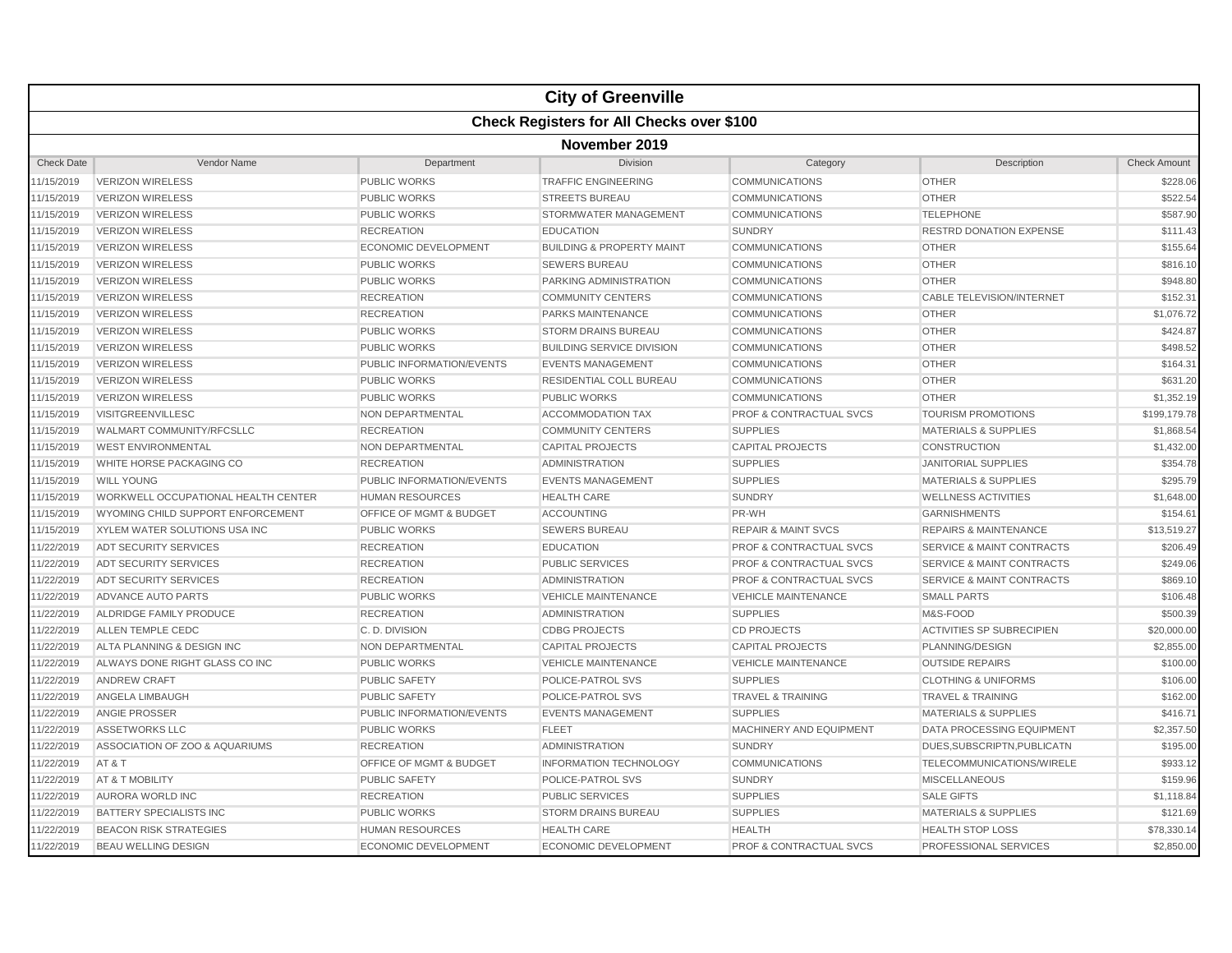|                   |                                              |                             | <b>City of Greenville</b>        |                                    |                                      |                     |  |  |  |
|-------------------|----------------------------------------------|-----------------------------|----------------------------------|------------------------------------|--------------------------------------|---------------------|--|--|--|
|                   | Check Registers for All Checks over \$100    |                             |                                  |                                    |                                      |                     |  |  |  |
|                   | November 2019                                |                             |                                  |                                    |                                      |                     |  |  |  |
| <b>Check Date</b> | Vendor Name                                  | Department                  | <b>Division</b>                  | Category                           | Description                          | <b>Check Amount</b> |  |  |  |
| 11/22/2019        | <b>BLANCHARD MACHINERY CO</b>                | <b>PUBLIC WORKS</b>         | <b>STORM DRAINS BUREAU</b>       | <b>PROF &amp; CONTRACTUAL SVCS</b> | <b>EQUIPMENT RENTAL</b>              | \$1,354.05          |  |  |  |
| 11/22/2019        | <b>BORDER STATES INDUSTRIES INC</b>          | <b>PUBLIC WORKS</b>         | <b>TRAFFIC ENGINEERING</b>       | <b>SUPPLIES</b>                    | M&S-SIGNALS                          | \$522.58            |  |  |  |
| 11/22/2019        | <b>BORDER STATES INDUSTRIES INC</b>          | <b>PUBLIC WORKS</b>         | <b>TRAFFIC ENGINEERING</b>       | PROF & CONTRACTUAL SVCS            | <b>SPECIAL PROJECTS</b>              | \$1,928.54          |  |  |  |
| 11/22/2019        | BRAD PACE CONSTRUCTION LLC                   | <b>PUBLIC WORKS</b>         | <b>STORM DRAINS BUREAU</b>       | <b>REPAIR &amp; MAINT SVCS</b>     | <b>REPAIRS &amp; MAINTENANCE</b>     | \$15,360.00         |  |  |  |
| 11/22/2019        | <b>BRAVO1 PROTECTION</b>                     | <b>PUBLIC WORKS</b>         | PARKING ADMINISTRATION           | <b>PROF &amp; CONTRACTUAL SVCS</b> | <b>SERVICE &amp; MAINT CONTRACTS</b> | \$1,764.00          |  |  |  |
| 11/22/2019        | BRIDGESTONE AMERICAS TIRE OPERATION          | <b>PUBLIC WORKS</b>         | <b>FIXED ROUTE</b>               | <b>VEHICLE MAINTENANCE</b>         | <b>TIRES AND TUBES</b>               | \$468.00            |  |  |  |
| 11/22/2019        | <b>BRYANTS KAR GARD LLC</b>                  | <b>PUBLIC WORKS</b>         | <b>VEHICLE MAINTENANCE</b>       | <b>VEHICLE MAINTENANCE</b>         | <b>OUTSIDE REPAIRS</b>               | \$479.99            |  |  |  |
| 11/22/2019        | C O G RETIREE INSURANCE                      | <b>HUMAN RESOURCES</b>      | <b>HEALTH CARE</b>               | <b>OTHER INSURANCE</b>             | <b>HEALTH MEDICARE SUPPL</b>         | \$15,160.04         |  |  |  |
| 11/22/2019        | <b>CAROLINA ALTERNATORS</b>                  | <b>FIRE</b>                 | <b>FIRE SUPPRESSION</b>          | <b>VEHICLE MAINTENANCE</b>         | <b>OUTSIDE REPAIRS</b>               | \$669.50            |  |  |  |
| 11/22/2019        | CDW/G                                        | NON DEPARTMENTAL            | <b>CAPITAL PROJECTS</b>          | <b>CAPITAL PROJECTS</b>            | <b>EQUIPMENT</b>                     | \$1,145.12          |  |  |  |
| 11/22/2019        | <b>CHARTER COMMUNICATIONS</b>                | <b>PUBLIC SAFETY</b>        | POLICE-PATROL SVS                | <b>COMMUNICATIONS</b>              | <b>OTHER</b>                         | \$386.55            |  |  |  |
| 11/22/2019        | <b>CHARTER COMMUNICATIONS</b>                | <b>RECREATION</b>           | <b>COMMUNITY CENTERS</b>         | <b>COMMUNICATIONS</b>              | <b>CABLE TELEVISION/INTERNET</b>     | \$534.61            |  |  |  |
| 11/22/2019        | CHARTER COMMUNICATIONS                       | <b>FIRE</b>                 | <b>FIRE SUPPRESSION</b>          | <b>COMMUNICATIONS</b>              | <b>CABLE TELEVISION/INTERNET</b>     | \$320.52            |  |  |  |
| 11/22/2019        | <b>CHARTER COMMUNICATIONS</b>                | <b>PUBLIC WORKS</b>         | <b>PUBLIC WORKS</b>              | <b>PROF &amp; CONTRACTUAL SVCS</b> | PROFESSIONAL SERVICES                | \$220.00            |  |  |  |
| 11/22/2019        | CHARTER COMMUNICATIONS                       | <b>PUBLIC WORKS</b>         | <b>BUILDING SERVICE DIVISION</b> | <b>COMMUNICATIONS</b>              | <b>OTHER</b>                         | \$103.80            |  |  |  |
| 11/22/2019        | CHEM-AQUA INC                                | <b>PUBLIC WORKS</b>         | <b>BUILDING SERVICE DIVISION</b> | <b>PROF &amp; CONTRACTUAL SVCS</b> | <b>SERVICE &amp; MAINT CONTRACTS</b> | \$473.82            |  |  |  |
| 11/22/2019        | <b>CHEMSTATION OF SC</b>                     | <b>PUBLIC WORKS</b>         | <b>VEHICLE MAINTENANCE</b>       | <b>SUPPLIES</b>                    | <b>BUS WASHING SUPPLIES</b>          | \$2,640.40          |  |  |  |
| 11/22/2019        | <b>CINTAS</b>                                | <b>PUBLIC WORKS</b>         | <b>FLEET</b>                     | <b>SUPPLIES</b>                    | <b>CLOTHING &amp; UNIFORMS</b>       | \$157.59            |  |  |  |
| 11/22/2019        | <b>CLEMSON UNIVERSITY</b>                    | <b>ECONOMIC DEVELOPMENT</b> | <b>ECONOMIC DEVELOPMENT</b>      | <b>PROF &amp; CONTRACTUAL SVCS</b> | <b>TEMP PERSONNEL SVCS</b>           | \$1,506.25          |  |  |  |
| 11/22/2019        | <b>COMMERCE CLUB</b>                         | <b>CITY MANAGER</b>         | <b>CITY MANAGER</b>              | <b>SUNDRY</b>                      | DUES, SUBSCRIPTN, PUBLICATN          | \$102.18            |  |  |  |
| 11/22/2019        | COMMUNICATION SERVICE CENTER INC             | <b>PUBLIC WORKS</b>         | <b>TROLLEY</b>                   | <b>VEHICLE MAINTENANCE</b>         | <b>OUTSIDE REPAIRS</b>               | \$575.00            |  |  |  |
| 11/22/2019        | CONCRETE SUPPLY COMPANY LLC                  | <b>PUBLIC WORKS</b>         | <b>STREETS BUREAU</b>            | <b>SUPPLIES</b>                    | <b>MATERIALS &amp; SUPPLIES</b>      | \$303.16            |  |  |  |
| 11/22/2019        | CONSOLIDATED ELECTRICAL DISTRIBTORS          | <b>RECREATION</b>           | <b>ADMINISTRATION</b>            | <b>SUPPLIES</b>                    | M&S-MAINTENANCE                      | \$300.16            |  |  |  |
| 11/22/2019        | <b>CONTINENTAL ENGINES</b>                   | <b>PUBLIC WORKS</b>         | <b>BUILDING SERVICE DIVISION</b> | <b>PROF &amp; CONTRACTUAL SVCS</b> | <b>SERVICE &amp; MAINT CONTRACTS</b> | \$333.57            |  |  |  |
| 11/22/2019        | <b>CROOK'S BRASS &amp; METAL REFINISHING</b> | <b>ECONOMIC DEVELOPMENT</b> | <b>ECONOMIC DEVELOPMENT</b>      | <b>PROF &amp; CONTRACTUAL SVCS</b> | <b>SERVICE &amp; MAINT CONTRACTS</b> | \$1,150.00          |  |  |  |
| 11/22/2019        | <b>CUMMINS ATLANTIC</b>                      | <b>PUBLIC WORKS</b>         | <b>VEHICLE MAINTENANCE</b>       | <b>VEHICLE MAINTENANCE</b>         | <b>OUTSIDE REPAIRS</b>               | \$1,875.00          |  |  |  |
| 11/22/2019        | <b>DELERROK INC</b>                          | <b>PUBLIC WORKS</b>         | <b>ADMINISTRATION</b>            | <b>PROF &amp; CONTRACTUAL SVCS</b> | <b>SERVICE &amp; MAINT CONTRACTS</b> | \$3,027.40          |  |  |  |
| 11/22/2019        | <b>DELL MARKETING LP</b>                     | OFFICE OF MGMT & BUDGET     | <b>INFORMATION TECHNOLOGY</b>    | <b>MIS PROJECTS</b>                | PCS/UPGRADES                         | \$7,263.71          |  |  |  |
| 11/22/2019        | <b>DELL MARKETING LP</b>                     | <b>PUBLIC WORKS</b>         | <b>BUILDING SERVICE DIVISION</b> | <b>SUPPLIES</b>                    | <b>MATERIALS &amp; SUPPLIES</b>      | \$987.86            |  |  |  |
| 11/22/2019        | <b>DESIGNLAB INC</b>                         | PUBLIC SAFETY               | POLICE-PATROL SVS                | <b>SUPPLIES</b>                    | <b>CLOTHING &amp; UNIFORMS</b>       | \$2,949.64          |  |  |  |
| 11/22/2019        | <b>DESIGNLAB INC</b>                         | <b>PUBLIC SAFETY</b>        | POLICE-PATROL SVS                | <b>SUPPLIES</b>                    | <b>MATERIALS &amp; SUPPLIES</b>      | \$701.27            |  |  |  |
| 11/22/2019        | DIVERSIFIED ELECTRONICS INC                  | <b>PUBLIC WORKS</b>         | <b>STREETS BUREAU</b>            | <b>REPAIR &amp; MAINT SVCS</b>     | <b>RADIO MAINTENANCE</b>             | \$209.56            |  |  |  |
| 11/22/2019        | <b>DUKE ENERGY</b>                           | <b>PUBLIC WORKS</b>         | <b>TRAFFIC ENGINEERING</b>       | <b>UTILITIES</b>                   | <b>ELECTRICITY</b>                   | \$5,546.47          |  |  |  |
| 11/22/2019        | <b>DUKE ENERGY</b>                           | <b>FIRE</b>                 | <b>FIRE SERVICES</b>             | <b>UTILITIES</b>                   | <b>ELECTRICITY</b>                   | \$1,364.55          |  |  |  |
| 11/22/2019        | <b>DUKE ENERGY</b>                           | <b>PUBLIC WORKS</b>         | <b>NON VEHICLE MAINTENANCE</b>   | <b>UTILITIES</b>                   | <b>ELECTRICITY</b>                   | \$3,888.73          |  |  |  |
| 11/22/2019        | <b>DUKE ENERGY</b>                           | <b>MUNICIPAL COURT</b>      | <b>MUNICIPAL COURT</b>           | <b>UTILITIES</b>                   | <b>ELECTRICITY</b>                   | \$850.45            |  |  |  |
| 11/22/2019        | <b>DUKE ENERGY</b>                           | <b>PUBLIC SAFETY</b>        | POLICE-PATROL SVS                | <b>UTILITIES</b>                   | <b>ELECTRICITY</b>                   | \$850.45            |  |  |  |
| 11/22/2019        | <b>DUKE ENERGY</b>                           | <b>PUBLIC WORKS</b>         | <b>BUILDING SERVICE DIVISION</b> | <b>UTILITIES</b>                   | <b>ELECTRICITY</b>                   | \$417.25            |  |  |  |
| 11/22/2019        | <b>DUKE ENERGY</b>                           | <b>RECREATION</b>           | <b>COMMUNITY CENTERS</b>         | <b>UTILITIES</b>                   | <b>ELECTRICITY</b>                   | \$2,467.20          |  |  |  |
| 11/22/2019        | <b>DUKE ENERGY</b>                           | <b>RECREATION</b>           | PARKS AND RECREATION             | <b>UTILITIES</b>                   | <b>ELECTRICITY</b>                   | \$127.75            |  |  |  |
| 11/22/2019        | <b>DUKE ENERGY</b>                           | <b>RECREATION</b>           | PARKS MAINTENANCE                | <b>UTILITIES</b>                   | <b>ELECTRICITY</b>                   | \$16,450.23         |  |  |  |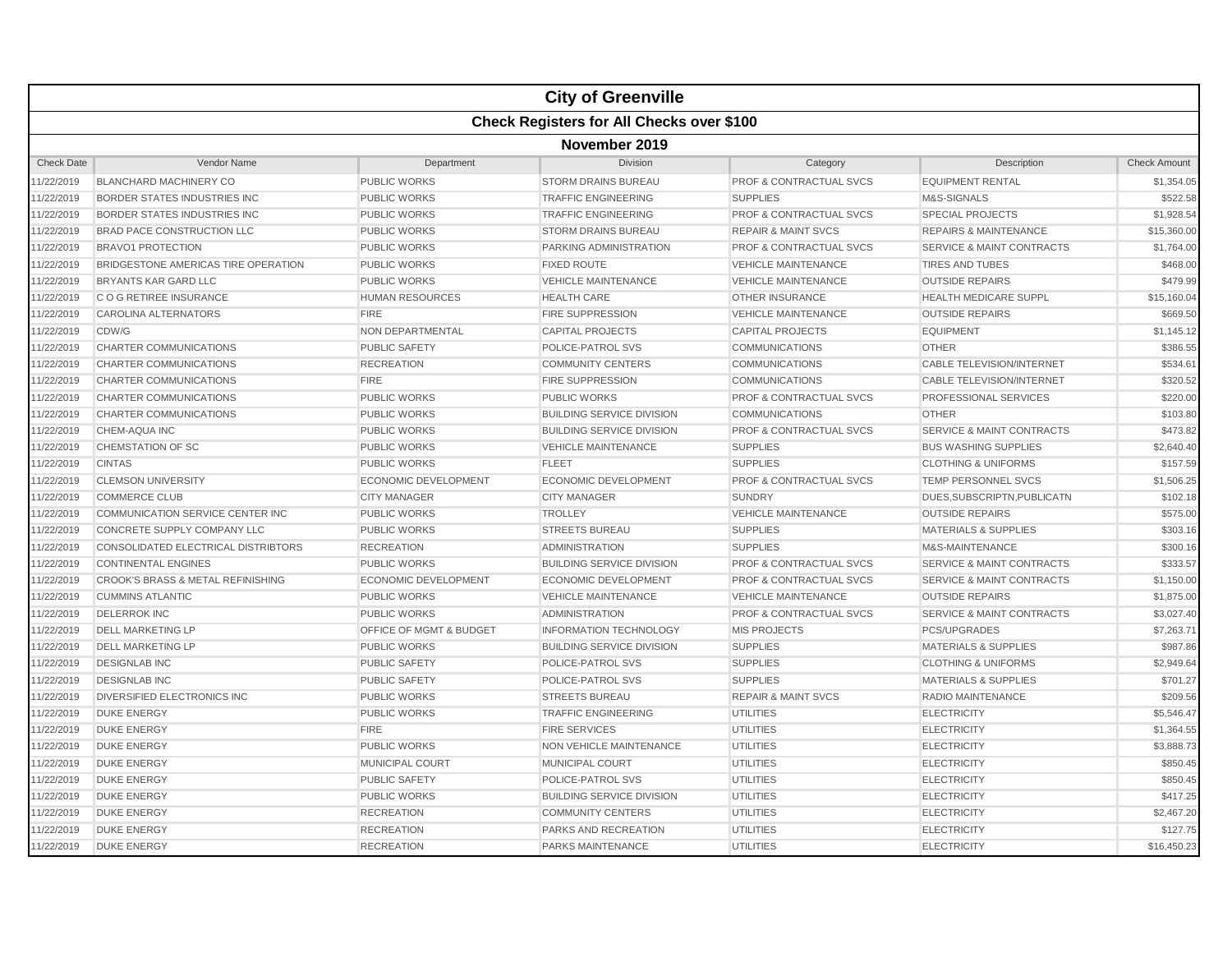|                   | <b>City of Greenville</b>                  |                           |                                      |                                    |                                      |                     |  |  |  |
|-------------------|--------------------------------------------|---------------------------|--------------------------------------|------------------------------------|--------------------------------------|---------------------|--|--|--|
|                   | Check Registers for All Checks over \$100  |                           |                                      |                                    |                                      |                     |  |  |  |
|                   | November 2019                              |                           |                                      |                                    |                                      |                     |  |  |  |
| <b>Check Date</b> | Vendor Name                                | Department                | Division                             | Category                           | Description                          | <b>Check Amount</b> |  |  |  |
| 11/22/2019        | <b>DUKE ENERGY</b>                         | <b>PUBLIC WORKS</b>       | <b>PUBLIC WORKS</b>                  | <b>UTILITIES</b>                   | <b>ELECTRICITY</b>                   | \$140.83            |  |  |  |
| 11/22/2019        | <b>DUKE ENERGY</b>                         | <b>PUBLIC WORKS</b>       | <b>FIXED ROUTE</b>                   | <b>UTILITIES</b>                   | <b>ELECTRICITY</b>                   | \$3,199.46          |  |  |  |
| 11/22/2019        | <b>EAGLE EMBROIDERY</b>                    | <b>PUBLIC WORKS</b>       | <b>TRAFFIC ENGINEERING</b>           | <b>SUPPLIES</b>                    | <b>CLOTHING &amp; UNIFORMS</b>       | \$814.08            |  |  |  |
| 11/22/2019        | ECHOLS OIL COMPANY INC                     | <b>PUBLIC WORKS</b>       | <b>FIXED ROUTE</b>                   | <b>VEHICLE MAINTENANCE</b>         | <b>LUBRICANTS</b>                    | \$208.16            |  |  |  |
| 11/22/2019        | ELEAZER D HUNT                             | <b>PUBLIC SAFETY</b>      | POLICE-PATROL SVS                    | <b>TRAVEL &amp; TRAINING</b>       | <b>TRAVEL &amp; TRAINING</b>         | \$659.57            |  |  |  |
| 11/22/2019        | <b>EMPLOYMENT SCREENING RESOURCES</b>      | <b>HUMAN RESOURCES</b>    | <b>HUMAN RESOURCES</b>               | <b>PROF &amp; CONTRACTUAL SVCS</b> | PROFESSIONAL SERVICES                | \$360.75            |  |  |  |
| 11/22/2019        | <b>ENVIRO-MASTER SERVICES OF GREENVILL</b> | <b>RECREATION</b>         | <b>ADMINISTRATION</b>                | <b>PROF &amp; CONTRACTUAL SVCS</b> | <b>SERVICE &amp; MAINT CONTRACTS</b> | \$198.00            |  |  |  |
| 11/22/2019        | FAIRFOREST OF GREENVILLE LLC               | <b>PUBLIC SAFETY</b>      | POLICE-PATROL SVS                    | <b>PROF &amp; CONTRACTUAL SVCS</b> | RENTAL OF REAL PROPERTY              | \$3,600.00          |  |  |  |
| 11/22/2019        | <b>FGP INTERNATIONAL</b>                   | ECONOMIC DEVELOPMENT      | <b>PLANNING AND ZONING</b>           | <b>PROF &amp; CONTRACTUAL SVCS</b> | TEMP PERSONNEL SVCS                  | \$854.08            |  |  |  |
| 11/22/2019        | <b>FIREFOLD</b>                            | OFFICE OF MGMT & BUDGET   | INFORMATION TECHNOLOGY               | <b>SUPPLIES</b>                    | <b>MATERIALS &amp; SUPPLIES</b>      | \$157.50            |  |  |  |
| 11/22/2019        | <b>FIRST SUN EAP</b>                       | <b>HUMAN RESOURCES</b>    | <b>OCCUPATIONAL HEALTH</b>           | PROF & CONTRACTUAL SVCS            | PROFESSIONAL SERVICES                | \$1,554.00          |  |  |  |
| 11/22/2019        | <b>FLORES &amp; ASSOCIATES LLC</b>         | <b>HUMAN RESOURCES</b>    | <b>HEALTH CARE</b>                   | <b>HEALTH</b>                      | <b>FSA ADMIN FEES</b>                | \$970.00            |  |  |  |
| 11/22/2019        | <b>FOLKMANIS INC</b>                       | <b>RECREATION</b>         | <b>PUBLIC SERVICES</b>               | <b>SUPPLIES</b>                    | <b>SALE GIFTS</b>                    | \$624.52            |  |  |  |
| 11/22/2019        | <b>FORMS &amp; SUPPLY INC</b>              | <b>PUBLIC WORKS</b>       | <b>FLEET</b>                         | <b>SUPPLIES</b>                    | <b>MATERIALS &amp; SUPPLIES</b>      | \$157.22            |  |  |  |
| 11/22/2019        | <b>GEIGER</b>                              | <b>PUBLIC WORKS</b>       | <b>CONSTRUCTION &amp; INSPECTION</b> | <b>SUPPLIES</b>                    | <b>CLOTHING &amp; UNIFORMS</b>       | \$656.48            |  |  |  |
| 11/22/2019        | <b>GENESIS HOMES</b>                       | <b>HOME</b>               | <b>HOME PROJECTS</b>                 | <b>CD PROJECTS</b>                 | <b>ACTIVITIES SP SUBRECIPIEN</b>     | \$31,776.12         |  |  |  |
| 11/22/2019        | <b>GENESIS HOMES</b>                       | <b>HOME</b>               | <b>HOME PROJECTS</b>                 | <b>CD PROJECTS</b>                 | <b>PUBLIC INFORMATION</b>            | \$27,077.90         |  |  |  |
| 11/22/2019        | <b>GENESIS HOMES</b>                       | C.D. DIVISION             | <b>CDBG PROJECTS</b>                 | <b>CD PROJECTS</b>                 | <b>ACTIVITIES SP SUBRECIPIEN</b>     | \$2,795.96          |  |  |  |
| 11/22/2019        | <b>GEORGE COLEMAN FORD INC</b>             | <b>PUBLIC WORKS</b>       | <b>VEHICLE MAINTENANCE</b>           | <b>VEHICLE MAINTENANCE</b>         | <b>PARTS</b>                         | \$893.40            |  |  |  |
| 11/22/2019        | <b>GIMME-A-SIGN CO INC</b>                 | <b>PUBLIC WORKS</b>       | STORMWATER MANAGEMENT                | <b>PRINTING</b>                    | PRINTING & BINDING                   | \$989.11            |  |  |  |
| 11/22/2019        | GRAINGER 803858935                         | <b>PUBLIC WORKS</b>       | <b>COMMONS GARAGE</b>                | <b>SUPPLIES</b>                    | <b>MATERIALS &amp; SUPPLIES</b>      | \$321.91            |  |  |  |
| 11/22/2019        | <b>GREENVILLE CHAMBER OF COMMERCE</b>      | <b>RECREATION</b>         | <b>ADMINISTRATION</b>                | <b>SUNDRY</b>                      | DUES, SUBSCRIPTN, PUBLICATN          | \$500.00            |  |  |  |
| 11/22/2019        | <b>GREENVILLE COUNTY</b>                   | <b>MUNICIPAL COURT</b>    | MUNICIPAL COURT                      | <b>PROF &amp; CONTRACTUAL SVCS</b> | PROFESSIONAL SERVICES                | \$28,535.10         |  |  |  |
| 11/22/2019        | <b>GREENVILLE COUNTY SOLID WASTE</b>       | <b>PUBLIC WORKS</b>       | <b>GARBAGE DISPOSAL BUREAU</b>       | <b>PROF &amp; CONTRACTUAL SVCS</b> | <b>DISPOSAL CHARGES</b>              | \$55,669.12         |  |  |  |
| 11/22/2019        | <b>GREENVILLE COUNTY TAX COLLECTOR</b>     | <b>RECREATION</b>         | PARKS AND RECREATION                 | <b>SUNDRY</b>                      | <b>TAXES</b>                         | \$701.20            |  |  |  |
| 11/22/2019        | <b>GREENVILLE INDUSTRIAL RUBBER &amp;</b>  | <b>PUBLIC WORKS</b>       | <b>CBD TIF CREW</b>                  | <b>SUPPLIES</b>                    | <b>MATERIALS &amp; SUPPLIES</b>      | \$226.60            |  |  |  |
| 11/22/2019        | <b>GREENVILLE LINDY HOPPERS</b>            | <b>RECREATION</b>         | <b>COMMUNITY CENTERS</b>             | <b>RECREATION DEPOSITS</b>         | PROFESSIONAL SERVICES                | \$1,657.60          |  |  |  |
| 11/22/2019        | GREENVILLE OFFICE SUPPLY CO INC            | <b>PUBLIC WORKS</b>       | PARKING ADMINISTRATION               | <b>SUPPLIES</b>                    | <b>OFFICE SUPPLIES&amp;MATERIALS</b> | \$227.56            |  |  |  |
| 11/22/2019        | GREENVILLE OFFICE SUPPLY CO INC            | PUBLIC INFORMATION/EVENTS | <b>EVENTS MANAGEMENT</b>             | <b>SUPPLIES</b>                    | OFFICE SUPPLIES&MATERIALS            | \$166.91            |  |  |  |
| 11/22/2019        | <b>GREENVILLE OFFICE SUPPLY CO INC</b>     | <b>PUBLIC WORKS</b>       | <b>MAINTENANCE</b>                   | <b>SUPPLIES</b>                    | <b>CLOTHING &amp; UNIFORMS</b>       | \$189.74            |  |  |  |
| 11/22/2019        | GREENVILLE OFFICE SUPPLY CO INC            | <b>PUBLIC WORKS</b>       | <b>ENFORCEMENT</b>                   | <b>SUPPLIES</b>                    | <b>CLOTHING &amp; UNIFORMS</b>       | \$125.83            |  |  |  |
| 11/22/2019        | <b>GREENVILLE TURF &amp; TRACTOR</b>       | <b>PUBLIC WORKS</b>       | <b>CBD TIF CREW</b>                  | <b>SUPPLIES</b>                    | <b>MATERIALS &amp; SUPPLIES</b>      | \$210.62            |  |  |  |
| 11/22/2019        | <b>GREENVILLE WATER</b>                    | <b>PUBLIC WORKS</b>       | <b>FLEET</b>                         | <b>UTILITIES</b>                   | <b>OTHER</b>                         | \$995.66            |  |  |  |
| 11/22/2019        | <b>GREENVILLE WATER</b>                    | <b>PUBLIC WORKS</b>       | <b>BUILDING SERVICE DIVISION</b>     | <b>UTILITIES</b>                   | <b>OTHER</b>                         | \$1,061.31          |  |  |  |
| 11/22/2019        | <b>GREENVILLE ZOO PETTY CASH</b>           | <b>RECREATION</b>         | <b>PUBLIC SERVICES</b>               | <b>SUPPLIES</b>                    | <b>CLOTHING &amp; UNIFORMS</b>       | \$105.00            |  |  |  |
| 11/22/2019        | GREENVILLE ZOO PETTY CASH                  | <b>RECREATION</b>         | <b>ADMINISTRATION</b>                | <b>SUPPLIES</b>                    | M&S-FOOD                             | \$107.40            |  |  |  |
| 11/22/2019        | <b>HALF MOON OUTFITTERS</b>                | NON DEPARTMENTAL          | <b>CAPITAL PROJECTS</b>              | <b>CAPITAL PROJECTS</b>            | <b>CONSTRUCTION</b>                  | \$10,000.00         |  |  |  |
| 11/22/2019        | HAYNSWORTH SINKLER BOYD PA                 | <b>CITY ATTORNEY</b>      | <b>CITY ATTORNEY</b>                 | <b>PROF &amp; CONTRACTUAL SVCS</b> | PROFESSIONAL SERVICES                | \$360.00            |  |  |  |
| 11/22/2019        | HOME DEPOT CREDIT SERVICE 5898             | <b>FIRE</b>               | <b>FIRE SUPPRESSION</b>              | <b>SUPPLIES</b>                    | <b>MATERIALS &amp; SUPPLIES</b>      | \$129.06            |  |  |  |
| 11/22/2019        | HOME DEPOT CREDIT SERVICE 5906             | PUBLIC INFORMATION/EVENTS | <b>EVENTS MANAGEMENT</b>             | <b>SUPPLIES</b>                    | <b>MATERIALS &amp; SUPPLIES</b>      | \$157.79            |  |  |  |
| 11/22/2019        | HOME DEPOT CREDIT SERVICE 5914             | <b>RECREATION</b>         | <b>ADMINISTRATION</b>                | <b>SUPPLIES</b>                    | M&S-MAINTENANCE                      | \$559.74            |  |  |  |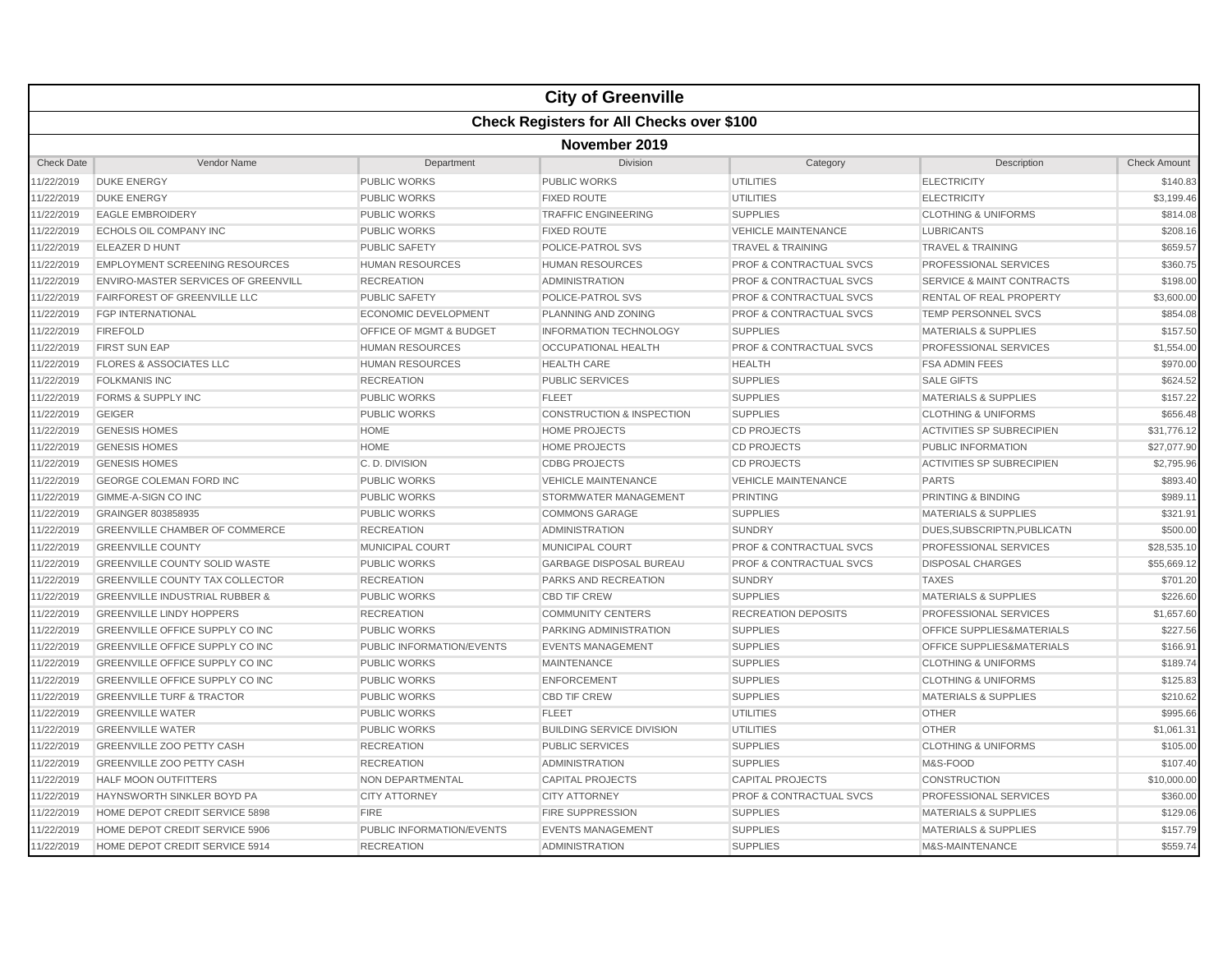|                   | <b>City of Greenville</b>                        |                                    |                                |                                    |                                      |                     |  |  |  |  |
|-------------------|--------------------------------------------------|------------------------------------|--------------------------------|------------------------------------|--------------------------------------|---------------------|--|--|--|--|
|                   | <b>Check Registers for All Checks over \$100</b> |                                    |                                |                                    |                                      |                     |  |  |  |  |
|                   | November 2019                                    |                                    |                                |                                    |                                      |                     |  |  |  |  |
| <b>Check Date</b> | Vendor Name                                      | Department                         | Division                       | Category                           | Description                          | <b>Check Amount</b> |  |  |  |  |
| 11/22/2019        | HOME DEPOT CREDIT SERVICE 5922                   | <b>RECREATION</b>                  | <b>TOURISM DISTRICT</b>        | <b>SUPPLIES</b>                    | <b>MATERIALS &amp; SUPPLIES</b>      | \$412.70            |  |  |  |  |
| 11/22/2019        | HOME DEPOT CREDIT SERVICE 5922                   | PUBLIC INFORMATION/EVENTS          | <b>EVENTS MANAGEMENT</b>       | <b>SUPPLIES</b>                    | <b>MATERIALS &amp; SUPPLIES</b>      | \$1,834.04          |  |  |  |  |
| 11/22/2019        | <b>HOME DEPOT PRO</b>                            | <b>PUBLIC WORKS</b>                | <b>NON VEHICLE MAINTENANCE</b> | <b>SUPPLIES</b>                    | <b>JANITORIAL SUPPLIES</b>           | \$936.98            |  |  |  |  |
| 11/22/2019        | I/O SOLUTIONS INC                                | <b>HUMAN RESOURCES</b>             | <b>HUMAN RESOURCES</b>         | <b>PROF &amp; CONTRACTUAL SVCS</b> | PROFESSIONAL SERVICES                | \$850.00            |  |  |  |  |
| 11/22/2019        | <b>ICLEI-LOCAL GOVERNMENTS FOR SUSTAIN</b>       | <b>RECREATION</b>                  | <b>COMMUNITY CENTERS</b>       | <b>SUNDRY</b>                      | DUES, SUBSCRIPTN, PUBLICATN          | \$1,200.00          |  |  |  |  |
| 11/22/2019        | INTERNATIONAL ELEPHANT FOUNDATION                | <b>RECREATION</b>                  | <b>PUBLIC SERVICES</b>         | <b>SUNDRY</b>                      | RESEARCH CONSERVATION EXP            | \$2,000.00          |  |  |  |  |
| 11/22/2019        | <b>JAMES SHELTON JR</b>                          | <b>PUBLIC SAFETY</b>               | POLICE-PATROL SVS              | <b>TRAVEL &amp; TRAINING</b>       | <b>TRAVEL &amp; TRAINING</b>         | \$274.13            |  |  |  |  |
| 11/22/2019        | <b>JASMIN CURTIS</b>                             | <b>PUBLIC WORKS</b>                | <b>FIXED ROUTE</b>             | <b>TRAVEL &amp; TRAINING</b>       | <b>TRAVEL &amp; TRAINING</b>         | \$507.94            |  |  |  |  |
| 11/22/2019        | <b>JEFF MCLEROY</b>                              | OFFICE OF MGMT & BUDGET            | GIS                            | <b>TRAVEL &amp; TRAINING</b>       | <b>TRAVEL &amp; TRAINING</b>         | \$846.82            |  |  |  |  |
| 11/22/2019        | JEFFREY A BOWMAN                                 | OFFICE OF MGMT & BUDGET            | <b>REVENUE</b>                 | <b>TRAVEL &amp; TRAINING</b>       | <b>LOCAL TRANSPORTATION</b>          | \$156.60            |  |  |  |  |
| 11/22/2019        | JET-VAC SEWER EQUIPMENT CO                       | PUBLIC WORKS                       | <b>STREETS BUREAU</b>          | <b>SUPPLIES</b>                    | <b>MATERIALS &amp; SUPPLIES</b>      | \$2,643.52          |  |  |  |  |
| 11/22/2019        | <b>JOHN GARZA</b>                                | <b>CITY ATTORNEY</b>               | <b>CITY ATTORNEY</b>           | <b>TRAVEL &amp; TRAINING</b>       | <b>TRAVEL &amp; TRAINING</b>         | \$117.16            |  |  |  |  |
| 11/22/2019        | <b>JOHN THOMPSON</b>                             | <b>PUBLIC SAFETY</b>               | POLICE-PATROL SVS              | <b>TRAVEL &amp; TRAINING</b>       | <b>TRAVEL &amp; TRAINING</b>         | \$1,321.30          |  |  |  |  |
| 11/22/2019        | <b>JOHNATHAN BRAGG</b>                           | <b>PUBLIC SAFETY</b>               | POLICE-PATROL SVS              | <b>TRAVEL &amp; TRAINING</b>       | <b>TRAVEL &amp; TRAINING</b>         | \$162.00            |  |  |  |  |
| 11/22/2019        | <b>JOSHUA CABRERA</b>                            | <b>PUBLIC WORKS</b>                | <b>STREETS BUREAU</b>          | <b>TRAVEL &amp; TRAINING</b>       | <b>TRAVEL &amp; TRAINING</b>         | \$1,193.64          |  |  |  |  |
| 11/22/2019        | <b>KAYLEIGH SULLIVAN</b>                         | <b>PUBLIC WORKS</b>                | <b>FIXED ROUTE</b>             | <b>TRAVEL &amp; TRAINING</b>       | <b>TRAVEL &amp; TRAINING</b>         | \$675.36            |  |  |  |  |
| 11/22/2019        | <b>KEITH CARPENTER</b>                           | <b>PUBLIC WORKS</b>                | <b>SEWERS BUREAU</b>           | <b>TRAVEL &amp; TRAINING</b>       | <b>TRAVEL &amp; TRAINING</b>         | \$2,500.00          |  |  |  |  |
| 11/22/2019        | <b>KRISTIN SMITH</b>                             | <b>HUMAN RESOURCES</b>             | <b>HUMAN RESOURCES</b>         | <b>SUNDRY</b>                      | <b>RECRUITMENT ADS</b>               | \$384.56            |  |  |  |  |
| 11/22/2019        | <b>KUSTOM SIGNALS INC</b>                        | <b>PUBLIC SAFETY</b>               | POLICE-PATROL SVS              | <b>SUPPLIES</b>                    | <b>MATERIALS &amp; SUPPLIES</b>      | \$6,843.81          |  |  |  |  |
| 11/22/2019        | L & B LANDSCAPING SERVICE INC                    | <b>RECREATION</b>                  | <b>BEAUTIFICATION BUREAU</b>   | <b>PROF &amp; CONTRACTUAL SVCS</b> | <b>SERVICE &amp; MAINT CONTRACTS</b> | \$6,615.00          |  |  |  |  |
| 11/22/2019        | <b>LAMAR ADVERTISING</b>                         | <b>PUBLIC WORKS</b>                | <b>RECYCLING</b>               | <b>PRINTING</b>                    | PRINTING & BINDING                   | \$2,100.00          |  |  |  |  |
| 11/22/2019        | <b>LANDSCAPERS SUPPLY</b>                        | <b>RECREATION</b>                  | <b>TOURISM DISTRICT</b>        | <b>SUPPLIES</b>                    | <b>MATERIALS &amp; SUPPLIES</b>      | \$132.45            |  |  |  |  |
| 11/22/2019        | <b>LINA</b>                                      | <b>HUMAN RESOURCES</b>             | <b>HEALTH CARE</b>             | <b>OTHER INSURANCE</b>             | SHORT-TERM DISABILITY                | \$765.96            |  |  |  |  |
| 11/22/2019        | <b>LINA</b>                                      | <b>HUMAN RESOURCES</b>             | <b>HEALTH CARE</b>             | <b>OTHER INSURANCE</b>             | <b>LIFE INSURANCE</b>                | \$20,383.27         |  |  |  |  |
| 11/22/2019        | <b>LINA</b>                                      | <b>HUMAN RESOURCES</b>             | <b>HEALTH CARE</b>             | <b>OTHER INSURANCE</b>             | <b>LONG TERM DISABILITY</b>          | \$7,098.75          |  |  |  |  |
| 11/22/2019        | LOWES                                            | <b>PUBLIC WORKS</b>                | <b>TRAFFIC ENGINEERING</b>     | <b>SUPPLIES</b>                    | <b>MATERIALS &amp; SUPPLIES</b>      | \$233.13            |  |  |  |  |
| 11/22/2019        | <b>MARATHON STAFFING INC</b>                     | <b>PUBLIC SAFETY</b>               | POLICE-DISPATCH BUREAU         | <b>PROF &amp; CONTRACTUAL SVCS</b> | <b>TEMP PERSONNEL SVCS</b>           | \$4,146.68          |  |  |  |  |
| 11/22/2019        | <b>MARATHON STAFFING INC</b>                     | <b>PUBLIC WORKS</b>                | RESIDENTIAL COLL BUREAU        | <b>PROF &amp; CONTRACTUAL SVCS</b> | <b>TEMP PERSONNEL SVCS</b>           | \$1,572.14          |  |  |  |  |
| 11/22/2019        | <b>MASC</b>                                      | OFFICE OF MGMT & BUDGET            | <b>REVENUE</b>                 | <b>PRINTING</b>                    | <b>PRINTING &amp; BINDING</b>        | \$872.64            |  |  |  |  |
| 11/22/2019        | MCMILLAN PAZDAN SMITH ARCHITECT LLC              | <b>OFFICE OF MGMT &amp; BUDGET</b> | <b>ACCOUNTING</b>              | <b>PROF &amp; CONTRACTUAL SVCS</b> | PROFESSIONAL SERVICES                | \$1,050.00          |  |  |  |  |
| 11/22/2019        | <b>MCSB INC NAKED BEE</b>                        | <b>RECREATION</b>                  | <b>PUBLIC SERVICES</b>         | <b>SUPPLIES</b>                    | <b>SALE GIFTS</b>                    | \$539.05            |  |  |  |  |
| 11/22/2019        | <b>MELODY UPDYKE</b>                             | <b>RECREATION</b>                  | <b>ADMINISTRATION</b>          | <b>SUPPLIES</b>                    | <b>CLOTHING &amp; UNIFORMS</b>       | \$111.56            |  |  |  |  |
| 11/22/2019        | <b>MICHAEL TIERNEY</b>                           | <b>PUBLIC SAFETY</b>               | POLICE-PATROL SVS              | <b>TRAVEL &amp; TRAINING</b>       | <b>TRAVEL &amp; TRAINING</b>         | \$247.00            |  |  |  |  |
| 11/22/2019        | MIKE WILLIMON TOWING & RECOVERY INC              | <b>PUBLIC WORKS</b>                | <b>FLEET</b>                   | <b>VEHICLE MAINTENANCE</b>         | <b>OUTSIDE REPAIRS</b>               | \$150.00            |  |  |  |  |
| 11/22/2019        | MIKE'S BODY SHOP & TOWING INC                    | PUBLIC WORKS                       | <b>CU-ICAR SHUTTLE</b>         | <b>VEHICLE MAINTENANCE</b>         | <b>OUTSIDE REPAIRS</b>               | \$350.00            |  |  |  |  |
| 11/22/2019        | MIKE'S BODY SHOP & TOWING INC                    | PUBLIC WORKS                       | <b>VEHICLE MAINTENANCE</b>     | <b>VEHICLE MAINTENANCE</b>         | <b>OUTSIDE REPAIRS</b>               | \$225.00            |  |  |  |  |
| 11/22/2019        | MIKE'S BODY SHOP & TOWING INC                    | <b>FIRE</b>                        | <b>FIRE SUPPRESSION</b>        | <b>VEHICLE MAINTENANCE</b>         | <b>PARTS</b>                         | \$315.00            |  |  |  |  |
| 11/22/2019        | MIKE'S BODY SHOP & TOWING INC                    | <b>PUBLIC WORKS</b>                | <b>FLEET</b>                   | <b>VEHICLE MAINTENANCE</b>         | <b>OUTSIDE REPAIRS</b>               | \$350.00            |  |  |  |  |
| 11/22/2019        | MOSAIC ENGINEERING & CONSULTING PC               | <b>PUBLIC WORKS</b>                | <b>ONE GARAGE</b>              | <b>PROF &amp; CONTRACTUAL SVCS</b> | <b>SERVICE &amp; MAINT CONTRACTS</b> | \$970.00            |  |  |  |  |
| 11/22/2019        | MOTOROLA-PALMETTO 800                            | <b>PUBLIC WORKS</b>                | <b>FIXED ROUTE</b>             | <b>COMMUNICATIONS</b>              | <b>OTHER</b>                         | \$1,127.10          |  |  |  |  |
| 11/22/2019        | <b>NAPA AUTO PARTS</b>                           | <b>FIRE</b>                        | <b>FIRE SUPPRESSION</b>        | <b>VEHICLE MAINTENANCE</b>         | <b>PARTS</b>                         | \$502.34            |  |  |  |  |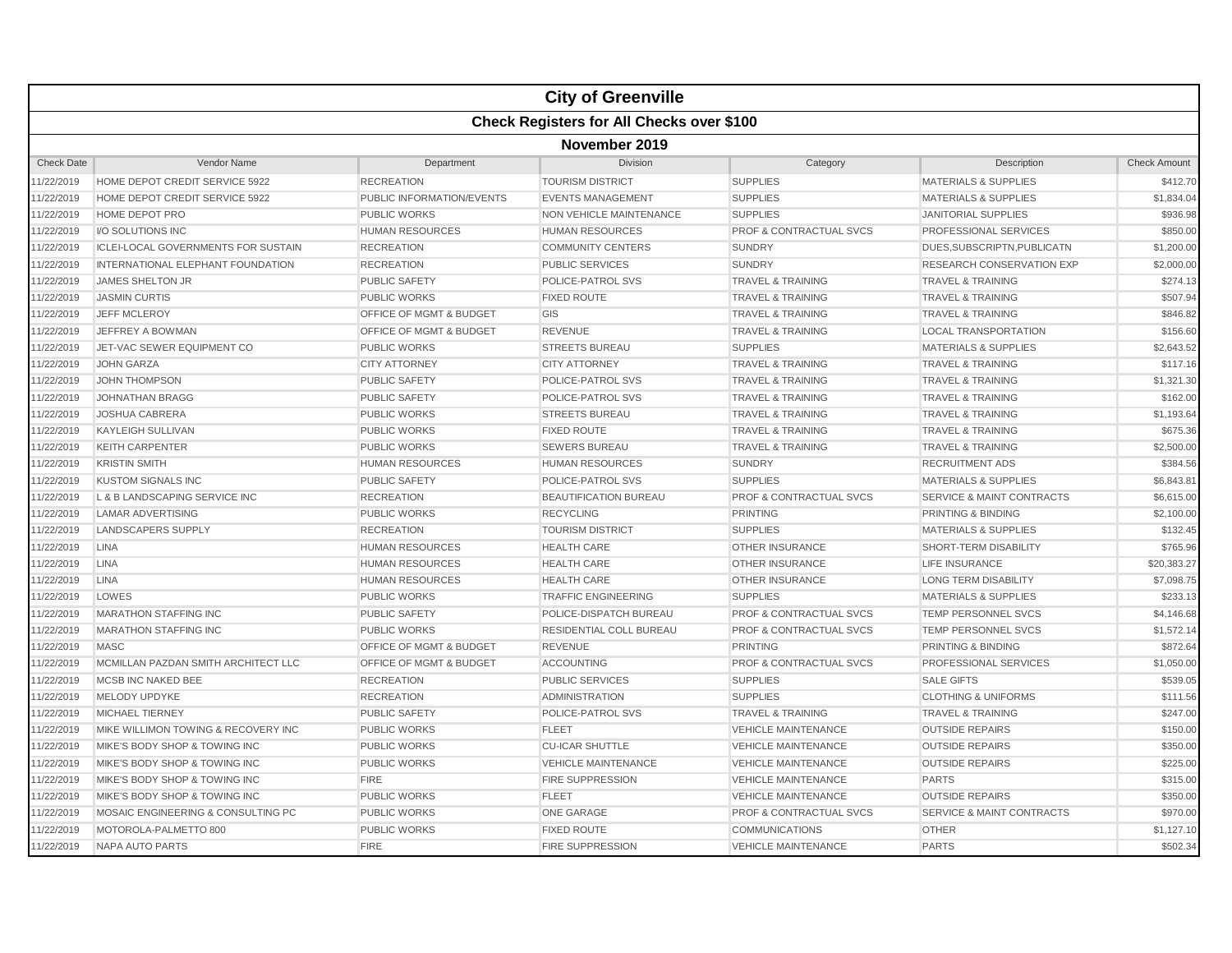|                   | <b>City of Greenville</b>                 |                           |                                      |                                    |                                      |                     |  |  |  |  |
|-------------------|-------------------------------------------|---------------------------|--------------------------------------|------------------------------------|--------------------------------------|---------------------|--|--|--|--|
|                   | Check Registers for All Checks over \$100 |                           |                                      |                                    |                                      |                     |  |  |  |  |
|                   | November 2019                             |                           |                                      |                                    |                                      |                     |  |  |  |  |
| <b>Check Date</b> | Vendor Name                               | Department                | <b>Division</b>                      | Category                           | Description                          | <b>Check Amount</b> |  |  |  |  |
| 11/22/2019        | NATIONAL AUTO FLEET GROUP                 | <b>RECREATION</b>         | PARKS AND RECREATION                 | <b>VEHICLES</b>                    | <b>VEHICLE</b>                       | \$26,577.66         |  |  |  |  |
| 11/22/2019        | NATIONAL AUTO FLEET GROUP                 | <b>RECREATION</b>         | RIGHTS-OF-WAY                        | <b>VEHICLES</b>                    | <b>VEHICLE</b>                       | \$26,577.66         |  |  |  |  |
| 11/22/2019        | NATIONAL AUTO FLEET GROUP                 | <b>PUBLIC WORKS</b>       | <b>CONSTRUCTION &amp; INSPECTION</b> | <b>VEHICLES</b>                    | <b>VEHICLE</b>                       | \$53,155.32         |  |  |  |  |
| 11/22/2019        | NATIONAL AUTO FLEET GROUP                 | <b>RECREATION</b>         | <b>BEAUTIFICATION BUREAU</b>         | <b>VEHICLES</b>                    | <b>VEHICLE</b>                       | \$26,577.66         |  |  |  |  |
| 11/22/2019        | NORRIS SUPPLY CO                          | <b>PUBLIC WORKS</b>       | <b>STORM DRAINS BUREAU</b>           | <b>SUPPLIES</b>                    | <b>CONSTRUCTION &amp; REPAIR</b>     | \$402.01            |  |  |  |  |
| 11/22/2019        | <b>NORTHERN TOOL &amp; EQUIPMENT</b>      | <b>RECREATION</b>         | <b>PARKS MAINTENANCE</b>             | <b>REPAIR &amp; MAINT SVCS</b>     | <b>SMALL ENGINE</b>                  | \$2,469.79          |  |  |  |  |
| 11/22/2019        | PALMETTO CAN CLEANING                     | <b>PUBLIC WORKS</b>       | <b>RESIDENTIAL COLL BUREAU</b>       | <b>PROF &amp; CONTRACTUAL SVCS</b> | PROFESSIONAL SERVICES                | \$2,400.00          |  |  |  |  |
| 11/22/2019        | PANAGAKOS ASPHALT PAVING INC              | <b>PUBLIC WORKS</b>       | <b>STREETS BUREAU</b>                | <b>SUPPLIES</b>                    | <b>MATERIALS &amp; SUPPLIES</b>      | \$305.28            |  |  |  |  |
| 11/22/2019        | PANAGAKOS ASPHALT PAVING INC              | <b>PUBLIC WORKS</b>       | <b>STORM DRAINS BUREAU</b>           | <b>SUPPLIES</b>                    | <b>MATERIALS &amp; SUPPLIES</b>      | \$152.64            |  |  |  |  |
| 11/22/2019        | PANAGAKOS ASPHALT PAVING INC              | <b>PUBLIC WORKS</b>       | <b>SEWERS BUREAU</b>                 | <b>SUPPLIES</b>                    | <b>MATERIALS &amp; SUPPLIES</b>      | \$152.64            |  |  |  |  |
| 11/22/2019        | PETERBILT STORE OF GREENVILLE, THE        | <b>PUBLIC WORKS</b>       | <b>VEHICLE MAINTENANCE</b>           | <b>VEHICLE MAINTENANCE</b>         | <b>PARTS</b>                         | \$1,186.89          |  |  |  |  |
| 11/22/2019        | PETERBILT STORE OF GREENVILLE, THE        | <b>PUBLIC WORKS</b>       | <b>VEHICLE MAINTENANCE</b>           | <b>VEHICLE MAINTENANCE</b>         | <b>SMALL PARTS</b>                   | \$158.75            |  |  |  |  |
| 11/22/2019        | PIEDMONT NATURAL GAS CO INC               | <b>PUBLIC WORKS</b>       | <b>BUILDING SERVICE DIVISION</b>     | <b>UTILITIES</b>                   | GAS                                  | \$296.27            |  |  |  |  |
| 11/22/2019        | PIEDMONT NATURAL GAS CO INC               | <b>PUBLIC SAFETY</b>      | POLICE-PATROL SVS                    | <b>UTILITIES</b>                   | GAS                                  | \$165.15            |  |  |  |  |
| 11/22/2019        | PIEDMONT NATURAL GAS CO INC               | <b>PUBLIC WORKS</b>       | <b>FLEET</b>                         | <b>UTILITIES</b>                   | GAS                                  | \$250.02            |  |  |  |  |
| 11/22/2019        | PIEDMONT NATURAL GAS CO INC               | <b>FIRE</b>               | <b>FIRE SERVICES</b>                 | <b>UTILITIES</b>                   | GAS                                  | \$372.59            |  |  |  |  |
| 11/22/2019        | <b>PREMIER GROWERS INC</b>                | <b>RECREATION</b>         | <b>TOURISM DISTRICT</b>              | <b>SUPPLIES</b>                    | <b>MATERIALS &amp; SUPPLIES</b>      | \$6,158.90          |  |  |  |  |
| 11/22/2019        | PRESORT PLUS INC                          | <b>RECREATION</b>         | <b>PUBLIC SERVICES</b>               | <b>PRINTING</b>                    | PRINTING & BINDING                   | \$398.63            |  |  |  |  |
| 11/22/2019        | PRESORT PLUS INC                          | PUBLIC INFORMATION/EVENTS | PUBLIC INFORMATION                   | <b>PRINTING</b>                    | <b>PRINTING &amp; BINDING</b>        | \$218.60            |  |  |  |  |
| 11/22/2019        | PRINT MEDIA INC.                          | <b>PUBLIC WORKS</b>       | <b>COMMONS GARAGE</b>                | <b>SUPPLIES</b>                    | <b>MATERIALS &amp; SUPPLIES</b>      | \$1,970.41          |  |  |  |  |
| 11/22/2019        | PRINTTEK INC                              | <b>FIRE</b>               | <b>FIRE SUPPRESSION</b>              | <b>SUPPLIES</b>                    | <b>MATERIALS &amp; SUPPLIES</b>      | \$575.03            |  |  |  |  |
| 11/22/2019        | PRINTTEK INC                              | <b>PUBLIC WORKS</b>       | <b>RECYCLING</b>                     | <b>SUPPLIES</b>                    | <b>MATERIALS &amp; SUPPLIES</b>      | \$1,245.50          |  |  |  |  |
| 11/22/2019        | PROFESSIONAL PARTY RENTALS INC            | PUBLIC INFORMATION/EVENTS | <b>EVENTS MANAGEMENT</b>             | PROF & CONTRACTUAL SVCS            | <b>SHOW MANAGEMENT EXP</b>           | \$188.89            |  |  |  |  |
| 11/22/2019        | PROFORMA RHINO GRAPHICS                   | PUBLIC INFORMATION/EVENTS | <b>EVENTS MANAGEMENT</b>             | <b>PRINTING</b>                    | <b>PRINTING &amp; BINDING</b>        | \$1,005.64          |  |  |  |  |
| 11/22/2019        | PROSOURCE LLC                             | <b>PUBLIC WORKS</b>       | <b>NON VEHICLE MAINTENANCE</b>       | <b>REPAIR &amp; MAINT SVCS</b>     | <b>REPAIRS &amp; MAINTENANCE</b>     | \$683.33            |  |  |  |  |
| 11/22/2019        | PSYCHEMEDICS CORPORATION                  | <b>HUMAN RESOURCES</b>    | <b>OCCUPATIONAL HEALTH</b>           | <b>PROF &amp; CONTRACTUAL SVCS</b> | PROFESSIONAL SERVICES                | \$1,961.50          |  |  |  |  |
| 11/22/2019        | PUBLIC SAFETY CENTER INC                  | <b>PUBLIC SAFETY</b>      | <b>POLICE-PATROL SVS</b>             | <b>SUPPLIES</b>                    | <b>MATERIALS &amp; SUPPLIES</b>      | \$329.94            |  |  |  |  |
| 11/22/2019        | PYE BARKER FIRE & SAFETY LLC              | <b>PUBLIC WORKS</b>       | <b>VEHICLE MAINTENANCE</b>           | PROF & CONTRACTUAL SVCS            | <b>SERVICE &amp; MAINT CONTRACTS</b> | \$532.00            |  |  |  |  |
| 11/22/2019        | QUE FACTORY                               | <b>RECREATION</b>         | <b>PUBLIC SERVICES</b>               | <b>SUPPLIES</b>                    | <b>SALE GIFTS</b>                    | \$201.60            |  |  |  |  |
| 11/22/2019        | <b>RHODES KRISKE</b>                      | <b>PUBLIC WORKS</b>       | PARKING ADMINISTRATION               | MISCELLANEOUS REVENUE              | <b>PARKING REFUNDS</b>               | \$187.00            |  |  |  |  |
| 11/22/2019        | <b>RIVER STREET DEVELOPMENT INC</b>       | <b>PUBLIC WORKS</b>       | <b>PUBLIC WORKS</b>                  | <b>PROF &amp; CONTRACTUAL SVCS</b> | <b>SERVICE &amp; MAINT CONTRACTS</b> | \$700.00            |  |  |  |  |
| 11/22/2019        | <b>S C DEPARTMENT OF MOTOR VEHICLES</b>   | <b>PUBLIC WORKS</b>       | <b>CONSTRUCTION &amp; INSPECTION</b> | <b>VEHICLES</b>                    | <b>VEHICLE</b>                       | \$1,034.00          |  |  |  |  |
| 11/22/2019        | S C DEPARTMENT OF MOTOR VEHICLES          | <b>RECREATION</b>         | <b>BEAUTIFICATION BUREAU</b>         | <b>VEHICLES</b>                    | <b>VEHICLE</b>                       | \$517.00            |  |  |  |  |
| 11/22/2019        | <b>S C DEPARTMENT OF MOTOR VEHICLES</b>   | <b>RECREATION</b>         | RIGHTS-OF-WAY                        | <b>VEHICLES</b>                    | <b>VEHICLE</b>                       | \$517.00            |  |  |  |  |
| 11/22/2019        | S C DEPARTMENT OF MOTOR VEHICLES          | <b>RECREATION</b>         | PARKS AND RECREATION                 | <b>VEHICLES</b>                    | <b>VEHICLE</b>                       | \$517.00            |  |  |  |  |
| 11/22/2019        | <b>SAFE INDUSTRIES</b>                    | <b>FIRE</b>               | <b>FIRE SUPPRESSION</b>              | <b>SUPPLIES</b>                    | <b>CLOTHING &amp; UNIFORMS</b>       | \$7,579.00          |  |  |  |  |
| 11/22/2019        | SAFETY PRODUCTS INC                       | <b>PUBLIC WORKS</b>       | <b>SEWERS BUREAU</b>                 | <b>SUPPLIES</b>                    | <b>MATERIALS &amp; SUPPLIES</b>      | \$124.02            |  |  |  |  |
| 11/22/2019        | SAFETY PRODUCTS INC                       | <b>PUBLIC WORKS</b>       | RESIDENTIAL COLL BUREAU              | <b>SUPPLIES</b>                    | <b>MATERIALS &amp; SUPPLIES</b>      | \$124.02            |  |  |  |  |
| 11/22/2019        | SAFETY PRODUCTS INC                       | <b>PUBLIC WORKS</b>       | <b>STREETS BUREAU</b>                | <b>SUPPLIES</b>                    | <b>MATERIALS &amp; SUPPLIES</b>      | \$124.02            |  |  |  |  |
| 11/22/2019        | SAFETY PRODUCTS INC                       | PUBLIC WORKS              | <b>STORM DRAINS BUREAU</b>           | <b>SUPPLIES</b>                    | <b>MATERIALS &amp; SUPPLIES</b>      | \$124.02            |  |  |  |  |
| 11/22/2019        | <b>SAFETY PRODUCTS INC</b>                | <b>PUBLIC WORKS</b>       | <b>FLEET</b>                         | <b>SUPPLIES</b>                    | <b>MATERIALS &amp; SUPPLIES</b>      | \$273.48            |  |  |  |  |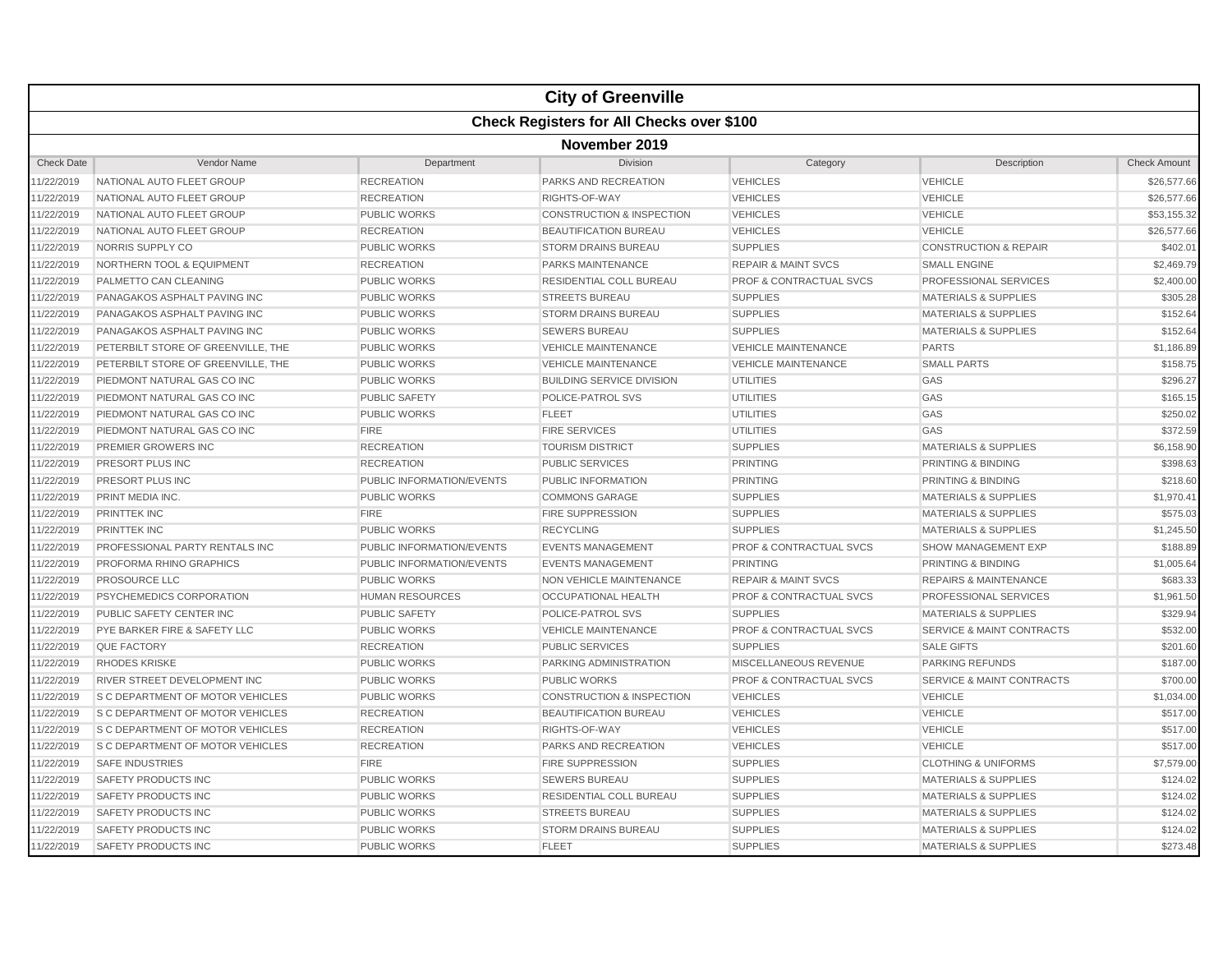|                   |                                            |                           | <b>City of Greenville</b>    |                                    |                                      |                     |  |
|-------------------|--------------------------------------------|---------------------------|------------------------------|------------------------------------|--------------------------------------|---------------------|--|
|                   | Check Registers for All Checks over \$100  |                           |                              |                                    |                                      |                     |  |
|                   |                                            |                           | November 2019                |                                    |                                      |                     |  |
| <b>Check Date</b> | Vendor Name                                | Department                | Division                     | Category                           | Description                          | <b>Check Amount</b> |  |
| 11/22/2019        | <b>SAM'S CLUB</b>                          | <b>FIRE</b>               | <b>FIRE SUPPRESSION</b>      | <b>SUPPLIES</b>                    | <b>MATERIALS &amp; SUPPLIES</b>      | \$1,857.85          |  |
| 11/22/2019        | <b>SAM'S CLUB</b>                          | <b>FIRE</b>               | <b>FIRE SERVICES</b>         | <b>SUNDRY</b>                      | <b>MISCELLANEOUS</b>                 | \$237.35            |  |
| 11/22/2019        | <b>SAMUEL JONES</b>                        | PUBLIC INFORMATION/EVENTS | <b>SPECIAL EVENTS</b>        | <b>SPECIAL EVENT</b>               | <b>SPECIAL EVENT</b>                 | \$180.00            |  |
| 11/22/2019        | SANDRA TEMPLETON PETTY CASH                | <b>CITY ATTORNEY</b>      | <b>CITY ATTORNEY</b>         | <b>SUNDRY</b>                      | <b>COURT COSTS</b>                   | \$175.00            |  |
| 11/22/2019        | <b>SARAH SCHWENZER</b>                     | <b>RECREATION</b>         | <b>ADMINISTRATION</b>        | <b>SUPPLIES</b>                    | M&S-VETERINARY                       | \$197.15            |  |
| 11/22/2019        | <b>SC DHEC</b>                             | <b>RECREATION</b>         | <b>PUBLIC SERVICES</b>       | <b>PROF &amp; CONTRACTUAL SVCS</b> | PROFESSIONAL SERVICES                | \$100.00            |  |
| 11/22/2019        | <b>SEASONS CATERING &amp; EVENT CENTER</b> | PUBLIC INFORMATION/EVENTS | <b>EVENTS MANAGEMENT</b>     | <b>SUPPLIES</b>                    | <b>MATERIALS &amp; SUPPLIES</b>      | \$1,639.60          |  |
| 11/22/2019        | <b>SIGNATURES</b>                          | PUBLIC INFORMATION/EVENTS | <b>EVENTS MANAGEMENT</b>     | <b>SUPPLIES</b>                    | <b>CLOTHING &amp; UNIFORMS</b>       | \$602.83            |  |
| 11/22/2019        | SITEONE LANDSCAPE SUPPLY LLC               | <b>RECREATION</b>         | <b>TOURISM DISTRICT</b>      | <b>SUPPLIES</b>                    | <b>MATERIALS &amp; SUPPLIES</b>      | \$337.95            |  |
| 11/22/2019        | SITEONE LANDSCAPE SUPPLY LLC               | <b>RECREATION</b>         | <b>BEAUTIFICATION BUREAU</b> | <b>SUPPLIES</b>                    | <b>MATERIALS &amp; SUPPLIES</b>      | \$103.34            |  |
| 11/22/2019        | <b>SMG</b>                                 | NON DEPARTMENTAL          | NON DEPARTMENTAL             | <b>PROF &amp; CONTRACTUAL SVCS</b> | <b>MANAGEMENT FEES</b>               | \$13,707.00         |  |
| 11/22/2019        | SNIDER FLEET SOLUTIONS                     | <b>PUBLIC WORKS</b>       | <b>FLEET</b>                 | <b>VEHICLE MAINTENANCE</b>         | <b>OUTSIDE REPAIRS</b>               | \$342.80            |  |
| 11/22/2019        | <b>SODFATHER INC</b>                       | <b>PUBLIC WORKS</b>       | <b>SEWERS BUREAU</b>         | <b>PROF &amp; CONTRACTUAL SVCS</b> | MAINTENANCE CONTRACTS                | \$720.83            |  |
| 11/22/2019        | <b>SODFATHER INC</b>                       | <b>PUBLIC WORKS</b>       | <b>STREETS BUREAU</b>        | <b>PROF &amp; CONTRACTUAL SVCS</b> | <b>SERVICE &amp; MAINT CONTRACTS</b> | \$720.83            |  |
| 11/22/2019        | SODFATHER INC                              | <b>PUBLIC WORKS</b>       | <b>FLEET</b>                 | <b>PROF &amp; CONTRACTUAL SVCS</b> | <b>SERVICE &amp; MAINT CONTRACTS</b> | \$720.83            |  |
| 11/22/2019        | SODFATHER INC                              | <b>RECREATION</b>         | <b>PARKS MAINTENANCE</b>     | <b>PROF &amp; CONTRACTUAL SVCS</b> | <b>SERVICE &amp; MAINT CONTRACTS</b> | \$720.84            |  |
| 11/22/2019        | SODFATHER INC                              | <b>PUBLIC WORKS</b>       | <b>STORM DRAINS BUREAU</b>   | <b>PROF &amp; CONTRACTUAL SVCS</b> | <b>SERVICE &amp; MAINT CONTRACTS</b> | \$720.83            |  |
| 11/22/2019        | SOUTHEASTERN PAPER GROUP                   | <b>RECREATION</b>         | PARKS MAINTENANCE            | <b>SUPPLIES</b>                    | <b>JANITORIAL SUPPLIES</b>           | \$344.63            |  |
| 11/22/2019        | SOUTHERNSIDE COMMUNITY CENTER              | <b>RECREATION</b>         | <b>COMMUNITY CENTERS</b>     | <b>PROF &amp; CONTRACTUAL SVCS</b> | PROFESSIONAL SERVICES                | \$2,415.89          |  |
| 11/22/2019        | SPECTRUM REACH                             | <b>RECREATION</b>         | <b>PUBLIC SERVICES</b>       | <b>SUPPLIES</b>                    | <b>SUPPLIES PROMOTIONS</b>           | \$270.00            |  |
| 11/22/2019        | SQUIRE PATTON BOGGS LLP                    | <b>CITY MANAGER</b>       | <b>CITY MANAGER</b>          | <b>PROF &amp; CONTRACTUAL SVCS</b> | <b>PROFESSIONAL SERVICES</b>         | \$5,000.00          |  |
| 11/22/2019        | <b>STANTEC CONSULTING INC</b>              | NON DEPARTMENTAL          | <b>CAPITAL PROJECTS</b>      | <b>CAPITAL PROJECTS</b>            | PLANNING/DESIGN                      | \$17,524.82         |  |
| 11/22/2019        | STONE AVE NURSERY LLC                      | <b>RECREATION</b>         | <b>BEAUTIFICATION BUREAU</b> | <b>SUPPLIES</b>                    | <b>MATERIALS &amp; SUPPLIES</b>      | \$375.50            |  |
| 11/22/2019        | <b>T2 SYSTEMS CANADA INC</b>               | <b>PUBLIC WORKS</b>       | <b>ENFORCEMENT</b>           | <b>PROF &amp; CONTRACTUAL SVCS</b> | <b>SERVICE &amp; MAINT CONTRACTS</b> | \$106.00            |  |
| 11/22/2019        | TALENT MANAGEMENT SOLUTIONS                | <b>RECREATION</b>         | <b>COMMUNITY CENTERS</b>     | <b>PROF &amp; CONTRACTUAL SVCS</b> | TEMP PERSONNEL SVCS                  | \$330.00            |  |
| 11/22/2019        | TALENT MANAGEMENT SOLUTIONS                | <b>PUBLIC WORKS</b>       | <b>STORM DRAINS BUREAU</b>   | <b>PROF &amp; CONTRACTUAL SVCS</b> | TEMP PERSONNEL SVCS                  | \$1,113.84          |  |
| 11/22/2019        | <b>TALENT MANAGEMENT SOLUTIONS</b>         | <b>PUBLIC WORKS</b>       | <b>SEWERS BUREAU</b>         | <b>PROF &amp; CONTRACTUAL SVCS</b> | TEMP PERSONNEL SVCS                  | \$1,310.40          |  |
| 11/22/2019        | <b>TALENT MANAGEMENT SOLUTIONS</b>         | <b>RECREATION</b>         | <b>BEAUTIFICATION BUREAU</b> | <b>PROF &amp; CONTRACTUAL SVCS</b> | <b>TEMP PERSONNEL SVCS</b>           | \$679.60            |  |
| 11/22/2019        | <b>TALENT MANAGEMENT SOLUTIONS</b>         | <b>RECREATION</b>         | <b>PARKS MAINTENANCE</b>     | <b>PROF &amp; CONTRACTUAL SVCS</b> | <b>TEMP PERSONNEL SVCS</b>           | \$2,582.48          |  |
| 11/22/2019        | TALENT MANAGEMENT SOLUTIONS                | <b>RECREATION</b>         | <b>TOURISM DISTRICT</b>      | <b>PROF &amp; CONTRACTUAL SVCS</b> | TEMP PERSONNEL SVCS                  | \$543.68            |  |
| 11/22/2019        | TALENT MANAGEMENT SOLUTIONS                | <b>PUBLIC WORKS</b>       | <b>FIXED ROUTE</b>           | <b>PROF &amp; CONTRACTUAL SVCS</b> | TEMP PERSONNEL SVCS                  | \$2,541.21          |  |
| 11/22/2019        | TALENT MANAGEMENT SOLUTIONS                | <b>PUBLIC WORKS</b>       | RESIDENTIAL COLL BUREAU      | <b>PROF &amp; CONTRACTUAL SVCS</b> | TEMP PERSONNEL SVCS                  | \$744.40            |  |
| 11/22/2019        | <b>TALENT MANAGEMENT SOLUTIONS</b>         | <b>PUBLIC SAFETY</b>      | POLICE-ADMIN SVCS            | PROF & CONTRACTUAL SVCS            | <b>TEMP PERSONNEL SVCS</b>           | \$534.60            |  |
| 11/22/2019        | <b>TALENT MANAGEMENT SOLUTIONS</b>         | <b>RECREATION</b>         | <b>PUBLIC SERVICES</b>       | <b>PROF &amp; CONTRACTUAL SVCS</b> | <b>TEMP PERSONNEL SVCS</b>           | \$1,173.60          |  |
| 11/22/2019        | TALENT MANAGEMENT SOLUTIONS                | <b>PUBLIC WORKS</b>       | <b>STREETS BUREAU</b>        | <b>PROF &amp; CONTRACTUAL SVCS</b> | TEMP PERSONNEL SVCS                  | \$1,385.28          |  |
| 11/22/2019        | <b>TD CARD SERVICES</b>                    | <b>CITY MANAGER</b>       | <b>CITY MANAGER</b>          | <b>SUNDRY</b>                      | DUES.SUBSCRIPTN.PUBLICATN            | \$200.00            |  |
| 11/22/2019        | TD CARD SERVICES                           | <b>RECREATION</b>         | <b>BEAUTIFICATION BUREAU</b> | <b>TRAVEL &amp; TRAINING</b>       | <b>TRAVEL &amp; TRAINING</b>         | \$811.20            |  |
| 11/22/2019        | <b>TD CARD SERVICES</b>                    | <b>FIRE</b>               | <b>FIRE SERVICES</b>         | <b>SUPPLIES</b>                    | <b>CLOTHING &amp; UNIFORMS</b>       | \$100.65            |  |
| 11/22/2019        | <b>TD CARD SERVICES</b>                    | <b>RECREATION</b>         | PARKS AND RECREATION         | <b>TRAVEL &amp; TRAINING</b>       | <b>TRAVEL &amp; TRAINING</b>         | \$2,291.08          |  |
| 11/22/2019        | <b>TD CARD SERVICES</b>                    | <b>FIRE</b>               | <b>FIRE SUPPRESSION</b>      | <b>VEHICLE MAINTENANCE</b>         | <b>PARTS</b>                         | \$2,354.80          |  |
| 11/22/2019        | <b>TD CARD SERVICES</b>                    | <b>FIRE</b>               | <b>FIRE SERVICES</b>         | <b>TRAVEL &amp; TRAINING</b>       | <b>TRAVEL &amp; TRAINING</b>         | \$565.00            |  |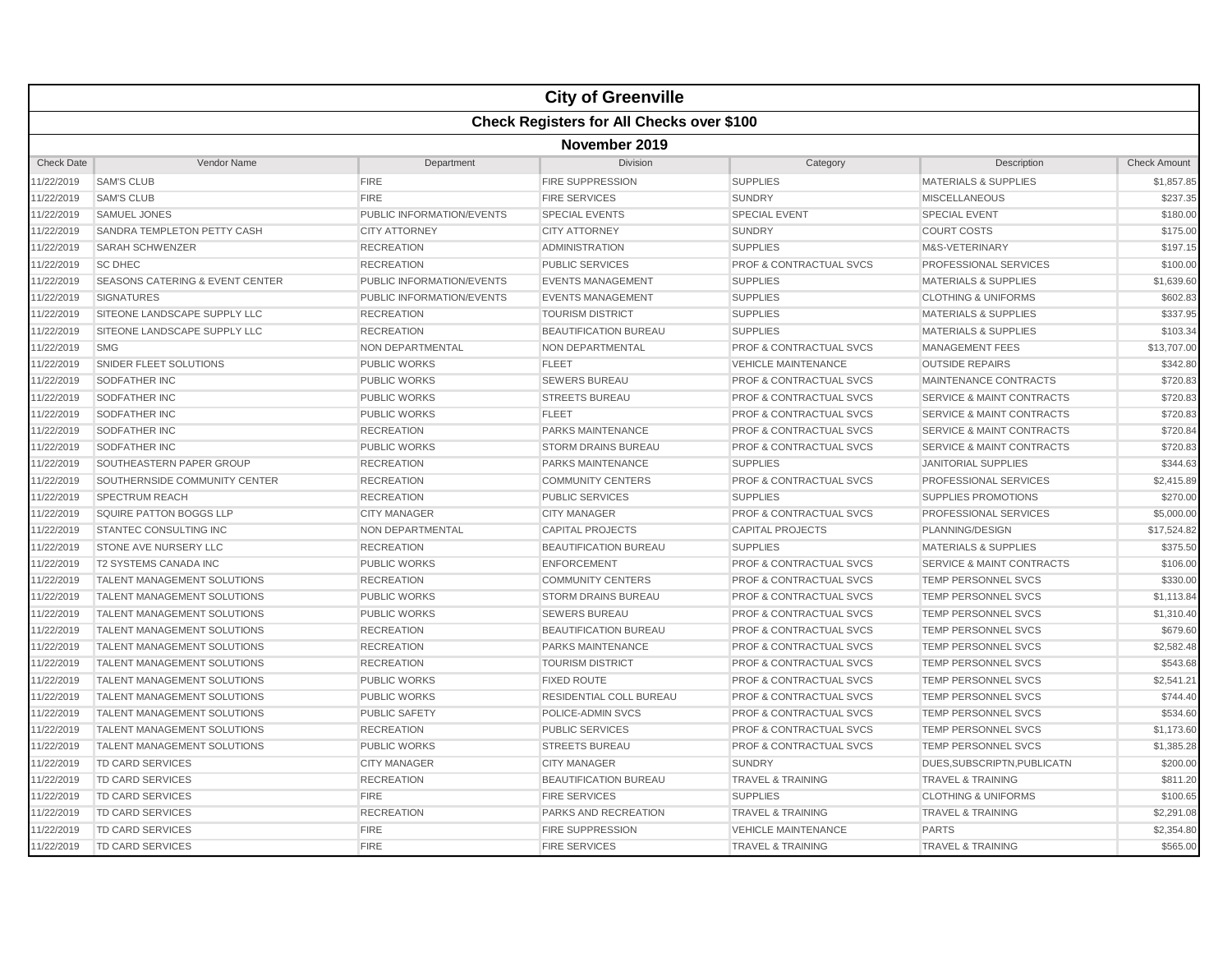|                   |                                                  |                                    | <b>City of Greenville</b>            |                                    |                                  |                     |  |  |
|-------------------|--------------------------------------------------|------------------------------------|--------------------------------------|------------------------------------|----------------------------------|---------------------|--|--|
|                   | <b>Check Registers for All Checks over \$100</b> |                                    |                                      |                                    |                                  |                     |  |  |
|                   |                                                  |                                    | November 2019                        |                                    |                                  |                     |  |  |
| <b>Check Date</b> | Vendor Name                                      | Department                         | Division                             | Category                           | Description                      | <b>Check Amount</b> |  |  |
| 11/22/2019        | TD CARD SERVICES                                 | <b>PUBLIC WORKS</b>                | RICHARDSON STREET GARAGE             | <b>SUPPLIES</b>                    | <b>MATERIALS &amp; SUPPLIES</b>  | \$186.48            |  |  |
| 11/22/2019        | <b>TD CARD SERVICES</b>                          | <b>CITY MANAGER</b>                | <b>CITY MANAGER</b>                  | <b>TRAVEL &amp; TRAINING</b>       | <b>TRAVEL &amp; TRAINING</b>     | \$389.34            |  |  |
| 11/22/2019        | <b>TD CARD SERVICES</b>                          | <b>RECREATION</b>                  | PARKS MAINTENANCE                    | <b>TRAVEL &amp; TRAINING</b>       | <b>TRAVEL &amp; TRAINING</b>     | \$1,295.44          |  |  |
| 11/22/2019        | <b>TD CARD SERVICES</b>                          | <b>HUMAN RESOURCES</b>             | <b>HEALTH CARE</b>                   | <b>SUNDRY</b>                      | <b>WELLNESS ACTIVITIES</b>       | \$654.72            |  |  |
| 11/22/2019        | TD CARD SERVICES                                 | PUBLIC WORKS                       | <b>FLEET</b>                         | <b>TRAVEL &amp; TRAINING</b>       | <b>TRAVEL &amp; TRAINING</b>     | \$1,419.92          |  |  |
| 11/22/2019        | <b>TD CARD SERVICES</b>                          | <b>ECONOMIC DEVELOPMENT</b>        | <b>BUILDING &amp; PROPERTY MAINT</b> | <b>TRAVEL &amp; TRAINING</b>       | <b>TRAVEL &amp; TRAINING</b>     | \$1,877.04          |  |  |
| 11/22/2019        | TD CARD SERVICES                                 | <b>RECREATION</b>                  | <b>PARKS MAINTENANCE</b>             | <b>SUNDRY</b>                      | DUES, SUBSCRIPTN, PUBLICATN      | \$165.00            |  |  |
| 11/22/2019        | TD CARD SERVICES                                 | <b>FIRE</b>                        | <b>FIRE SUPPRESSION</b>              | <b>REPAIR &amp; MAINT SVCS</b>     | <b>REPAIRS &amp; MAINTENANCE</b> | \$185.00            |  |  |
| 11/22/2019        | <b>TD CARD SERVICES</b>                          | <b>PUBLIC SAFETY</b>               | POLICE-PATROL SVS                    | <b>SUNDRY</b>                      | <b>MISCELLANEOUS</b>             | \$129.08            |  |  |
| 11/22/2019        | TD CARD SERVICES                                 | <b>FIRE</b>                        | <b>FIRE</b>                          | <b>SUNDRY</b>                      | <b>AWARDS</b>                    | \$132.98            |  |  |
| 11/22/2019        | <b>TD CARD SERVICES</b>                          | <b>PUBLIC WORKS</b>                | PARKING ADMINISTRATION               | <b>SUPPLIES</b>                    | <b>MATERIALS &amp; SUPPLIES</b>  | \$188.64            |  |  |
| 11/22/2019        | <b>TD CARD SERVICES</b>                          | <b>FIRE</b>                        | <b>FIRE SERVICES</b>                 | <b>SUNDRY</b>                      | <b>MISCELLANEOUS</b>             | \$213.34            |  |  |
| 11/22/2019        | <b>TD CARD SERVICES</b>                          | <b>PUBLIC WORKS</b>                | <b>BUILDING SERVICE DIVISION</b>     | <b>SUPPLIES</b>                    | <b>MATERIALS &amp; SUPPLIES</b>  | \$1,408.78          |  |  |
| 11/22/2019        | <b>TD CARD SERVICES</b>                          | <b>PUBLIC WORKS</b>                | <b>RESIDENTIAL COLL BUREAU</b>       | <b>SUPPLIES</b>                    | <b>MATERIALS &amp; SUPPLIES</b>  | \$121.62            |  |  |
| 11/22/2019        | TD CARD SERVICES                                 | <b>RECREATION</b>                  | <b>ADMINISTRATION</b>                | <b>SUNDRY</b>                      | DUES, SUBSCRIPTN, PUBLICATN      | \$512.50            |  |  |
| 11/22/2019        | <b>TD CARD SERVICES</b>                          | <b>PUBLIC SAFETY</b>               | POLICE-PATROL SVS                    | <b>TRAVEL &amp; TRAINING</b>       | <b>TRAVEL &amp; TRAINING</b>     | \$572.48            |  |  |
| 11/22/2019        | <b>TD CARD SERVICES</b>                          | <b>FIRE</b>                        | <b>FIRE SERVICES</b>                 | <b>SUPPLIES</b>                    | <b>MATERIALS &amp; SUPPLIES</b>  | \$276.34            |  |  |
| 11/22/2019        | <b>TD CARD SERVICES</b>                          | <b>RECREATION</b>                  | <b>TOURISM DISTRICT</b>              | <b>TRAVEL &amp; TRAINING</b>       | <b>TRAVEL &amp; TRAINING</b>     | \$586.20            |  |  |
| 11/22/2019        | <b>TD CARD SERVICES</b>                          | <b>CITY MANAGER</b>                | <b>DONATIONS</b>                     | CONTRIBUTIONS/DONATIONS            | K9 PROGRAM                       | \$458.35            |  |  |
| 11/22/2019        | TD CARD SERVICES                                 | <b>PUBLIC SAFETY</b>               | POLICE-PATROL SVS                    | <b>PROF &amp; CONTRACTUAL SVCS</b> | PROFESSIONAL SERVICES            | \$1,618.64          |  |  |
| 11/22/2019        | <b>TD CARD SERVICES</b>                          | <b>FIRE</b>                        | <b>FIRE SERVICES</b>                 | <b>REPAIR &amp; MAINT SVCS</b>     | <b>RADIO MAINTENANCE</b>         | \$118.07            |  |  |
| 11/22/2019        | TD CARD SERVICES                                 | <b>PUBLIC WORKS</b>                | STORMWATER MANAGEMENT                | <b>TRAVEL &amp; TRAINING</b>       | <b>TRAVEL &amp; TRAINING</b>     | \$522.86            |  |  |
| 11/22/2019        | TD CARD SERVICES                                 | <b>FIRE</b>                        | <b>FIRE SUPPRESSION</b>              | <b>SUPPLIES</b>                    | <b>MATERIALS &amp; SUPPLIES</b>  | \$3,442.66          |  |  |
| 11/22/2019        | <b>TD CARD SERVICES</b>                          | <b>RECREATION</b>                  | <b>ADMINISTRATION</b>                | <b>SUPPLIES</b>                    | M&S-FOOD                         | \$204.15            |  |  |
| 11/22/2019        | <b>TD CARD SERVICES</b>                          | <b>RECREATION</b>                  | <b>COMMUNITY CENTERS</b>             | <b>SUPPLIES</b>                    | <b>MATERIALS &amp; SUPPLIES</b>  | \$125.82            |  |  |
| 11/22/2019        | TD CARD SERVICES                                 | <b>HUMAN RESOURCES</b>             | <b>OCCUPATIONAL HEALTH</b>           | <b>TRAVEL &amp; TRAINING</b>       | <b>TRAVEL &amp; TRAINING</b>     | \$398.00            |  |  |
| 11/22/2019        | <b>TD CARD SERVICES</b>                          | <b>PUBLIC WORKS</b>                | <b>ENGINEERING</b>                   | <b>SUNDRY</b>                      | <b>MISCELLANEOUS</b>             | \$321.24            |  |  |
| 11/22/2019        | <b>TD CARD SERVICES</b>                          | <b>RECREATION</b>                  | <b>COMMUNITY CENTERS</b>             | <b>REPAIR &amp; MAINT SVCS</b>     | <b>REPAIRS &amp; MAINTENANCE</b> | \$399.02            |  |  |
| 11/22/2019        | <b>TD CARD SERVICES</b>                          | <b>PUBLIC SAFETY</b>               | <b>POLICE-PATROL SVS</b>             | <b>SUNDRY</b>                      | <b>RECRUITMENT ADS</b>           | \$318.08            |  |  |
| 11/22/2019        | TD CARD SERVICES                                 | <b>FIRE</b>                        | <b>FIRE PREVENTION</b>               | <b>TRAVEL &amp; TRAINING</b>       | <b>TRAVEL &amp; TRAINING</b>     | \$215.00            |  |  |
| 11/22/2019        | <b>TD CARD SERVICES</b>                          | <b>ECONOMIC DEVELOPMENT</b>        | <b>BUILDING &amp; PROPERTY MAINT</b> | <b>SUPPLIES</b>                    | OFFICE SUPPLIES&MATERIALS        | \$442.93            |  |  |
| 11/22/2019        | <b>TD CARD SERVICES</b>                          | PUBLIC SAFETY                      | POLICE-PATROL SVS                    | <b>SUPPLIES</b>                    | <b>MATERIALS &amp; SUPPLIES</b>  | \$4,848.47          |  |  |
| 11/22/2019        | <b>TD CARD SERVICES</b>                          | <b>FIRE</b>                        | <b>FIRE PREVENTION</b>               | <b>SUNDRY</b>                      | DUES.SUBSCRIPTN.PUBLICATN        | \$146.99            |  |  |
| 11/22/2019        | <b>TD CARD SERVICES</b>                          | <b>OFFICE OF MGMT &amp; BUDGET</b> | <b>RISK MANAGEMENT</b>               | <b>SERVICE FEES</b>                | PREMIUM GENERAL LIAB             | \$966.00            |  |  |
| 11/22/2019        | <b>TD CARD SERVICES</b>                          | <b>PUBLIC WORKS</b>                | PARKING ADMINISTRATION               | <b>SUNDRY</b>                      | <b>MISCELLANEOUS</b>             | \$426.47            |  |  |
| 11/22/2019        | <b>TERRACON CONSULTANTS INC</b>                  | <b>NON DEPARTMENTAL</b>            | <b>CAPITAL PROJECTS</b>              | <b>CAPITAL PROJECTS</b>            | PLANNING/DESIGN                  | \$7,335.00          |  |  |
| 11/22/2019        | THOMSON REUTERS - WEST                           | <b>PUBLIC SAFETY</b>               | POLICE-PATROL SVS                    | PROF & CONTRACTUAL SVCS            | PROFESSIONAL SERVICES            | \$405.98            |  |  |
| 11/22/2019        | <b>THOMSON REUTERS - WEST</b>                    | <b>CITY ATTORNEY</b>               | <b>CITY ATTORNEY</b>                 | <b>SUNDRY</b>                      | DUES, SUBSCRIPTN, PUBLICATN      | \$1,012.30          |  |  |
| 11/22/2019        | <b>TIMOTHY HARRISON</b>                          | <b>PUBLIC SAFETY</b>               | POLICE-PATROL SVS                    | <b>TRAVEL &amp; TRAINING</b>       | <b>TRAVEL &amp; TRAINING</b>     | \$315.00            |  |  |
| 11/22/2019        | <b>TPM</b>                                       | NON DEPARTMENTAL                   | <b>CAPITAL PROJECTS</b>              | <b>CAPITAL PROJECTS</b>            | <b>CONSTRUCTION</b>              | \$1,803.06          |  |  |
| 11/22/2019        | <b>TRAINING DYNAMICS</b>                         | <b>OFFICE OF MGMT &amp; BUDGET</b> | <b>INFORMATION TECHNOLOGY</b>        | <b>PROF &amp; CONTRACTUAL SVCS</b> | PROFESSIONAL SERVICES            | \$600.00            |  |  |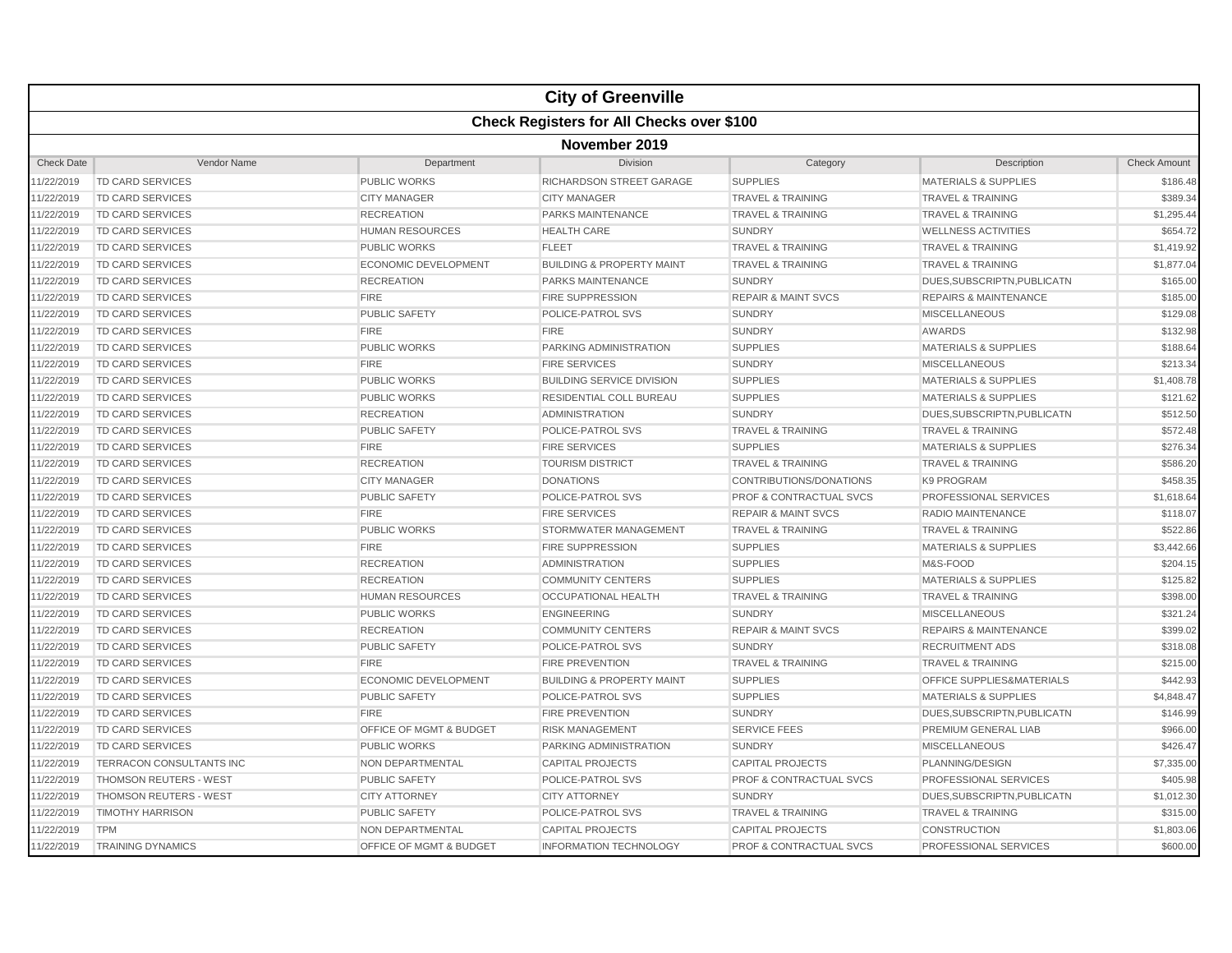|                   |                                                  |                                    | <b>City of Greenville</b>            |                                    |                                      |                     |  |  |
|-------------------|--------------------------------------------------|------------------------------------|--------------------------------------|------------------------------------|--------------------------------------|---------------------|--|--|
|                   | <b>Check Registers for All Checks over \$100</b> |                                    |                                      |                                    |                                      |                     |  |  |
|                   | November 2019                                    |                                    |                                      |                                    |                                      |                     |  |  |
| <b>Check Date</b> | Vendor Name                                      | Department                         | Division                             | Category                           | Description                          | <b>Check Amount</b> |  |  |
| 11/22/2019        | <b>TRUCKPRO LLC</b>                              | <b>PUBLIC WORKS</b>                | <b>VEHICLE MAINTENANCE</b>           | <b>VEHICLE MAINTENANCE</b>         | <b>SMALL PARTS</b>                   | \$359.12            |  |  |
| 11/22/2019        | <b>U S BANK</b>                                  | <b>OFFICE OF MGMT &amp; BUDGET</b> | <b>ACCOUNTING</b>                    | <b>FISCAL AGENT</b>                | <b>FISCAL AGENT FEES</b>             | \$1,955.66          |  |  |
| 11/22/2019        | <b>UNIFIRST</b>                                  | <b>PUBLIC WORKS</b>                | <b>VEHICLE MAINTENANCE</b>           | <b>SUPPLIES</b>                    | <b>CLOTHING &amp; UNIFORMS</b>       | \$222.44            |  |  |
| 11/22/2019        | UNITED CHEMICAL & SUPPLY CO INC                  | <b>RECREATION</b>                  | <b>TOURISM DISTRICT</b>              | <b>SUPPLIES</b>                    | <b>JANITORIAL SUPPLIES</b>           | \$1,127.92          |  |  |
| 11/22/2019        | UNITED HOUSING CONNECTIONS                       | <b>HOME</b>                        | <b>HOME PROJECTS</b>                 | <b>CD PROJECTS</b>                 | PUBLIC INFORMATION                   | \$60,000.00         |  |  |
| 11/22/2019        | USI INSURANCE SERVICES                           | <b>HUMAN RESOURCES</b>             | <b>HEALTH CARE</b>                   | PROF & CONTRACTUAL SVCS            | PROFESSIONAL SERVICES                | \$6,000.00          |  |  |
| 11/22/2019        | VAUGHN AND MELTON                                | <b>CITY MANAGER</b>                | UTILITY UNDERGROUNDING FU            | <b>SUNDRY</b>                      | UNDERGROUNDING COMMERCIAL            | \$21,061.25         |  |  |
| 11/22/2019        | <b>VERIZON WIRELESS</b>                          | <b>PUBLIC SAFETY</b>               | POLICE-PATROL SVS                    | <b>COMMUNICATIONS</b>              | <b>OTHER</b>                         | \$8,878.16          |  |  |
| 11/22/2019        | <b>VERIZON WIRELESS</b>                          | <b>FIRE</b>                        | <b>FIRE</b>                          | <b>COMMUNICATIONS</b>              | <b>OTHER</b>                         | \$2,621.14          |  |  |
| 11/22/2019        | <b>VERIZON WIRELESS - VSAT NORTH</b>             | <b>PUBLIC SAFETY</b>               | <b>POLICE-PATROL SVS</b>             | <b>SUNDRY</b>                      | <b>MISCELLANEOUS</b>                 | \$100.00            |  |  |
| 11/22/2019        | <b>VISITGREENVILLESC</b>                         | NON DEPARTMENTAL                   | <b>ACCOMMODATION TAX</b>             | <b>PROF &amp; CONTRACTUAL SVCS</b> | <b>SPECIAL PROJECTS</b>              | \$73,933.00         |  |  |
| 11/22/2019        | W W WILLIAMS                                     | <b>FIRE</b>                        | <b>FIRE SUPPRESSION</b>              | <b>VEHICLE MAINTENANCE</b>         | <b>OUTSIDE REPAIRS</b>               | \$2,746.30          |  |  |
| 11/22/2019        | <b>WAYNE OWENS</b>                               | <b>PUBLIC WORKS</b>                | <b>SEWERS BUREAU</b>                 | <b>TRAVEL &amp; TRAINING</b>       | <b>TRAVEL &amp; TRAINING</b>         | \$552.98            |  |  |
| 11/22/2019        | WILLIS OF SOUTH CAROLINA INC                     | OFFICE OF MGMT & BUDGET            | <b>RISK MANAGEMENT</b>               | <b>SERVICE FEES</b>                | PREMIUM VEHICLE PROPERTY             | \$9,681.75          |  |  |
| 11/22/2019        | WILLIS OF SOUTH CAROLINA INC                     | OFFICE OF MGMT & BUDGET            | <b>RISK MANAGEMENT</b>               | <b>SERVICE FEES</b>                | PREMIUM PUBLIC OFFICIALS             | \$12,791.25         |  |  |
| 11/22/2019        | <b>WILLIS OF SOUTH CAROLINA INC</b>              | OFFICE OF MGMT & BUDGET            | <b>RISK MANAGEMENT</b>               | <b>SERVICE FEES</b>                | PREMIUM GENERAL LIAB                 | \$68,507.00         |  |  |
| 11/22/2019        | WILLIS OF SOUTH CAROLINA INC                     | <b>OFFICE OF MGMT &amp; BUDGET</b> | <b>RISK MANAGEMENT</b>               | <b>SERVICE FEES</b>                | PREMIUM LAW ENFORCEMENT              | \$44,625.00         |  |  |
| 11/22/2019        | WILLIS OF SOUTH CAROLINA INC                     | <b>OFFICE OF MGMT &amp; BUDGET</b> | <b>RISK MANAGEMENT</b>               | <b>SERVICE FEES</b>                | PREMIUM AUTO LIAB                    | \$31,045.00         |  |  |
| 11/27/2019        | A SERVICES GROUP LLC                             | <b>RECREATION</b>                  | <b>ADMINISTRATION</b>                | <b>PROF &amp; CONTRACTUAL SVCS</b> | <b>SERVICE &amp; MAINT CONTRACTS</b> | \$1,409.00          |  |  |
| 11/27/2019        | <b>ADVANCE AUTO PARTS</b>                        | <b>PUBLIC WORKS</b>                | <b>VEHICLE MAINTENANCE</b>           | <b>VEHICLE MAINTENANCE</b>         | <b>PARTS</b>                         | \$443.96            |  |  |
| 11/27/2019        | ALERT-ALL CORP                                   | <b>FIRE</b>                        | <b>FIRE SUPPRESSION</b>              | <b>SUPPLIES</b>                    | <b>MATERIALS &amp; SUPPLIES</b>      | \$1,105.00          |  |  |
| 11/27/2019        | ALWAYS DONE RIGHT GLASS CO INC                   | <b>PUBLIC WORKS</b>                | <b>VEHICLE MAINTENANCE</b>           | <b>VEHICLE MAINTENANCE</b>         | <b>OUTSIDE REPAIRS</b>               | \$480.00            |  |  |
| 11/27/2019        | ANGIE PROSSER                                    | PUBLIC INFORMATION/EVENTS          | <b>SPECIAL EVENTS</b>                | <b>SUPPLIES</b>                    | <b>MATERIALS &amp; SUPPLIES</b>      | \$853.80            |  |  |
| 11/27/2019        | AT & T MOBILITY                                  | OFFICE OF MGMT & BUDGET            | <b>INFORMATION TECHNOLOGY</b>        | <b>COMMUNICATIONS</b>              | TELECOMMUNICATIONS/WIRELE            | \$242.95            |  |  |
| 11/27/2019        | AXON ENTERPRISE INC                              | <b>PUBLIC SAFETY</b>               | POLICE-PATROL SVS                    | <b>SUPPLIES</b>                    | <b>MATERIALS &amp; SUPPLIES</b>      | \$1,060.00          |  |  |
| 11/27/2019        | <b>BAKER DISTRIBUTING CO</b>                     | <b>PUBLIC WORKS</b>                | <b>BUILDING SERVICE DIVISION</b>     | <b>SUPPLIES</b>                    | <b>MATERIALS &amp; SUPPLIES</b>      | \$338.49            |  |  |
| 11/27/2019        | <b>BARRY NOCKS CONSULTING</b>                    | NON DEPARTMENTAL                   | <b>CAPITAL PROJECTS</b>              | CAPITAL PROJECTS                   | PROJECT MANAGEMENT                   | \$1,200.00          |  |  |
| 11/27/2019        | BATTERY SPECIALISTS INC                          | <b>PUBLIC WORKS</b>                | <b>TROLLEY</b>                       | <b>VEHICLE MAINTENANCE</b>         | <b>PARTS</b>                         | \$379.90            |  |  |
| 11/27/2019        | BENNETTS' FRAME & ART GALLERY INC                | <b>PUBLIC SAFETY</b>               | POLICE-PATROL SVS                    | <b>SUPPLIES</b>                    | <b>MATERIALS &amp; SUPPLIES</b>      | \$236.34            |  |  |
| 11/27/2019        | <b>BRAVO1 PROTECTION</b>                         | <b>PUBLIC WORKS</b>                | <b>PARKING ADMINISTRATION</b>        | <b>PROF &amp; CONTRACTUAL SVCS</b> | <b>SERVICE &amp; MAINT CONTRACTS</b> | \$1,638.00          |  |  |
| 11/27/2019        | <b>C.A. CARTER INC</b>                           | <b>PUBLIC WORKS</b>                | <b>STORM DRAINS BUREAU</b>           | <b>SUPPLIES</b>                    | <b>CONSTRUCTION &amp; REPAIR</b>     | \$508.80            |  |  |
| 11/27/2019        | <b>CALL ONE INC</b>                              | <b>PUBLIC SAFETY</b>               | POLICE-PATROL SVS                    | <b>SUPPLIES</b>                    | <b>MATERIALS &amp; SUPPLIES</b>      | \$161.12            |  |  |
| 11/27/2019        | <b>CARLESIA FENSKE</b>                           | <b>RECREATION</b>                  | <b>PUBLIC SERVICES</b>               | <b>TRAVEL &amp; TRAINING</b>       | <b>TRAVEL &amp; TRAINING</b>         | \$294.00            |  |  |
| 11/27/2019        | CAROLINA HEATING SERVICE INC                     | <b>PUBLIC WORKS</b>                | PARKING ADMINISTRATION               | MACHINERY AND EQUIPMENT            | MACHINERY AND EQUIPMENT              | \$12,504.74         |  |  |
| 11/27/2019        | CCP INC CREATIVE CONSUMER PRODUCTS               | <b>RECREATION</b>                  | <b>PUBLIC SERVICES</b>               | <b>SUPPLIES</b>                    | <b>SALE GIFTS</b>                    | \$246.30            |  |  |
| 11/27/2019        | <b>CHARTER COMMUNICATIONS</b>                    | <b>FIRE</b>                        | <b>FIRE SUPPRESSION</b>              | <b>COMMUNICATIONS</b>              | CABLE TELEVISION/INTERNET            | \$326.47            |  |  |
| 11/27/2019        | CHEROKEE MASONRY INC                             | <b>OFFICE OF MGMT &amp; BUDGET</b> | <b>REVENUE</b>                       | <b>BUSINESS LICENSE(HOLDING)</b>   | <b>REFUND BUSINESS LIC</b>           | \$621.14            |  |  |
| 11/27/2019        | <b>CHRIS STOVER</b>                              | <b>ECONOMIC DEVELOPMENT</b>        | <b>BUILDING &amp; PROPERTY MAINT</b> | <b>TRAVEL &amp; TRAINING</b>       | <b>LOCAL TRANSPORTATION</b>          | \$127.02            |  |  |
| 11/27/2019        | <b>CINCINNATI SYSTEMS INC</b>                    | <b>PUBLIC WORKS</b>                | <b>COMMONS GARAGE</b>                | <b>REPAIR &amp; MAINT SVCS</b>     | <b>REPAIRS &amp; MAINTENANCE</b>     | \$416.25            |  |  |
| 11/27/2019        | <b>CINTAS</b>                                    | <b>PUBLIC SAFETY</b>               | <b>POLICE-PATROL SVS</b>             | <b>SUPPLIES</b>                    | <b>MATERIALS &amp; SUPPLIES</b>      | \$218.36            |  |  |
| 11/27/2019        | <b>CINTAS</b>                                    | <b>PUBLIC WORKS</b>                | <b>FLEET</b>                         | <b>SUPPLIES</b>                    | <b>CLOTHING &amp; UNIFORMS</b>       | \$873.02            |  |  |
|                   |                                                  |                                    |                                      |                                    |                                      |                     |  |  |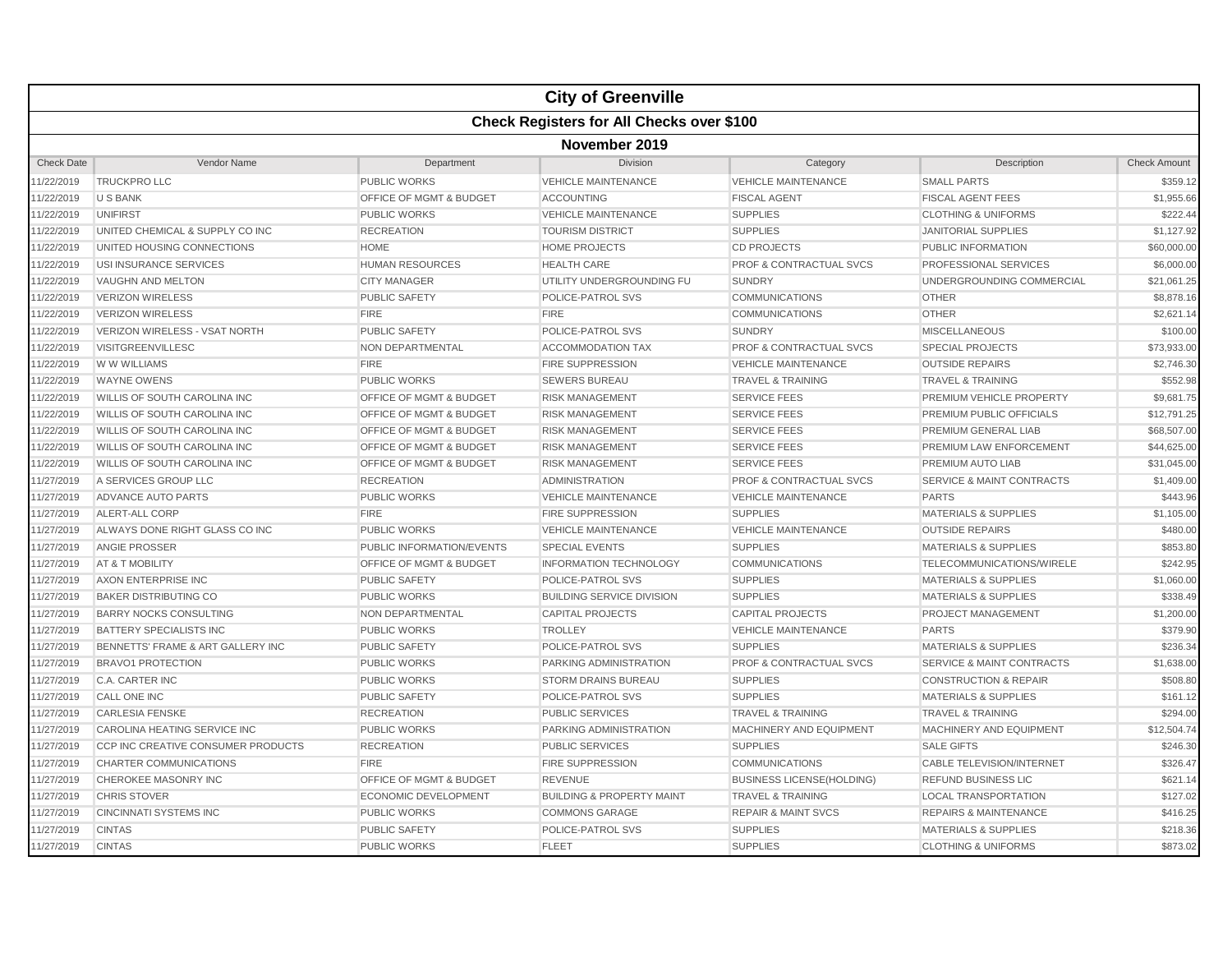|                   |                                                  |                                    | <b>City of Greenville</b>            |                                    |                                      |                     |  |  |
|-------------------|--------------------------------------------------|------------------------------------|--------------------------------------|------------------------------------|--------------------------------------|---------------------|--|--|
|                   | <b>Check Registers for All Checks over \$100</b> |                                    |                                      |                                    |                                      |                     |  |  |
|                   | November 2019                                    |                                    |                                      |                                    |                                      |                     |  |  |
| <b>Check Date</b> | Vendor Name                                      | Department                         | <b>Division</b>                      | Category                           | Description                          | <b>Check Amount</b> |  |  |
| 11/27/2019        | <b>CINTAS FIRE PROTECTION 636525</b>             | PUBLIC WORKS                       | <b>BUILDING SERVICE DIVISION</b>     | <b>PROF &amp; CONTRACTUAL SVCS</b> | <b>SERVICE &amp; MAINT CONTRACTS</b> | \$297.50            |  |  |
| 11/27/2019        | CINTAS FIRE PROTECTION 636525                    | <b>FIRE</b>                        | <b>FIRE SUPPRESSION</b>              | <b>REPAIR &amp; MAINT SVCS</b>     | <b>REPAIRS &amp; MAINTENANCE</b>     | \$222.50            |  |  |
| 11/27/2019        | CLINE HOSE & HYDRAULICS LLC                      | <b>PUBLIC WORKS</b>                | <b>STORM DRAINS BUREAU</b>           | <b>SUPPLIES</b>                    | <b>MATERIALS &amp; SUPPLIES</b>      | \$341.96            |  |  |
| 11/27/2019        | COMMUNICATION SERVICE CENTER INC                 | <b>PUBLIC WORKS</b>                | <b>BUILDING SERVICE DIVISION</b>     | <b>COMMUNICATIONS</b>              | <b>OTHER</b>                         | \$152.64            |  |  |
| 11/27/2019        | COMMUNICATION SERVICE CENTER INC                 | <b>PUBLIC WORKS</b>                | <b>STREETS BUREAU</b>                | COMMUNICATIONS                     | <b>OTHER</b>                         | \$419.76            |  |  |
| 11/27/2019        | COMMUNICATION SERVICE CENTER INC                 | <b>PUBLIC WORKS</b>                | RESIDENTIAL COLL BUREAU              | <b>COMMUNICATIONS</b>              | <b>OTHER</b>                         | \$667.80            |  |  |
| 11/27/2019        | COMMUNICATION SERVICE CENTER INC                 | <b>PUBLIC WORKS</b>                | <b>SEWERS BUREAU</b>                 | <b>COMMUNICATIONS</b>              | <b>OTHER</b>                         | \$228.96            |  |  |
| 11/27/2019        | COMMUNICATION SERVICE CENTER INC                 | <b>PUBLIC WORKS</b>                | <b>STORM DRAINS BUREAU</b>           | <b>COMMUNICATIONS</b>              | <b>OTHER</b>                         | \$267.12            |  |  |
| 11/27/2019        | CONCRETE SUPPLY COMPANY LLC                      | <b>PUBLIC WORKS</b>                | <b>STREETS BUREAU</b>                | <b>SUPPLIES</b>                    | <b>MATERIALS &amp; SUPPLIES</b>      | \$641.30            |  |  |
| 11/27/2019        | COOK AND BOARDMAN GROUP LLC                      | <b>PUBLIC WORKS</b>                | <b>BUILDING SERVICE DIVISION</b>     | <b>SUPPLIES</b>                    | <b>MATERIALS &amp; SUPPLIES</b>      | \$200.59            |  |  |
| 11/27/2019        | <b>CORBIN TURF &amp; ORNAMENTAL SUPPLY INC</b>   | <b>RECREATION</b>                  | <b>PARKS MAINTENANCE</b>             | <b>SUPPLIES</b>                    | <b>MATERIALS &amp; SUPPLIES</b>      | \$689.00            |  |  |
| 11/27/2019        | <b>CORE &amp; MAIN LP</b>                        | <b>PUBLIC WORKS</b>                | <b>STORM DRAINS BUREAU</b>           | <b>SUPPLIES</b>                    | <b>CONSTRUCTION &amp; REPAIR</b>     | \$2,194.20          |  |  |
| 11/27/2019        | <b>CRAIG GAULDEN &amp; DAVIS</b>                 | <b>NON DEPARTMENTAL</b>            | <b>CAPITAL PROJECTS</b>              | <b>CAPITAL PROJECTS</b>            | PLANNING/DESIGN                      | \$10,200.00         |  |  |
| 11/27/2019        | <b>CUMMINS ATLANTIC</b>                          | <b>PUBLIC WORKS</b>                | <b>FLEET</b>                         | <b>VEHICLE MAINTENANCE</b>         | <b>OUTSIDE REPAIRS</b>               | \$876.92            |  |  |
| 11/27/2019        | <b>DAVID WOOTEN</b>                              | <b>PUBLIC WORKS</b>                | <b>SEWERS BUREAU</b>                 | <b>TRAVEL &amp; TRAINING</b>       | <b>TRAVEL &amp; TRAINING</b>         | \$188.00            |  |  |
| 11/27/2019        | <b>DELL MARKETING LP</b>                         | <b>OFFICE OF MGMT &amp; BUDGET</b> | <b>INFORMATION TECHNOLOGY</b>        | <b>MIS PROJECTS</b>                | <b>PCS/UPGRADES</b>                  | \$7,758.54          |  |  |
| 11/27/2019        | <b>DESIGNLAB INC</b>                             | <b>PUBLIC SAFETY</b>               | POLICE-PATROL SVS                    | <b>SUPPLIES</b>                    | <b>CLOTHING &amp; UNIFORMS</b>       | \$1,432.25          |  |  |
| 11/27/2019        | <b>DISYS SOLUTIONS INC</b>                       | NON DEPARTMENTAL                   | <b>CAPITAL PROJECTS</b>              | <b>CAPITAL PROJECTS</b>            | <b>EQUIPMENT</b>                     | \$6,762.80          |  |  |
| 11/27/2019        | <b>DRONESENSE</b>                                | <b>PUBLIC SAFETY</b>               | POLICE-PATROL SVS                    | <b>CAPITAL PROJECTS</b>            | <b>EQUIPMENT</b>                     | \$1,259.28          |  |  |
| 11/27/2019        | <b>DUKE ENERGY</b>                               | <b>PUBLIC WORKS</b>                | <b>BUILDING SERVICE DIVISION</b>     | <b>UTILITIES</b>                   | <b>ELECTRICITY</b>                   | \$5,592.70          |  |  |
| 11/27/2019        | <b>DUKE ENERGY</b>                               | <b>PUBLIC WORKS</b>                | <b>TRAFFIC ENGINEERING</b>           | <b>UTILITIES</b>                   | <b>ELECTRICITY</b>                   | \$102,725.16        |  |  |
| 11/27/2019        | <b>DUKE ENERGY</b>                               | <b>RECREATION</b>                  | <b>PARKS MAINTENANCE</b>             | <b>UTILITIES</b>                   | <b>ELECTRICITY</b>                   | \$5,217.03          |  |  |
| 11/27/2019        | <b>DUKE ENERGY</b>                               | <b>RECREATION</b>                  | <b>COMMUNITY CENTERS</b>             | <b>UTILITIES</b>                   | <b>ELECTRICITY</b>                   | \$514.27            |  |  |
| 11/27/2019        | <b>DUKE ENERGY</b>                               | <b>PUBLIC WORKS</b>                | <b>FLEET</b>                         | <b>UTILITIES</b>                   | <b>ELECTRICITY</b>                   | \$3.594.00          |  |  |
| 11/27/2019        | <b>EASLEY LAWN AND GARDEN</b>                    | <b>FIRE</b>                        | <b>FIRE SUPPRESSION</b>              | <b>SUPPLIES</b>                    | <b>MATERIALS &amp; SUPPLIES</b>      | \$308.1'            |  |  |
| 11/27/2019        | <b>ECHOLS OIL COMPANY INC</b>                    | <b>PUBLIC WORKS</b>                | <b>FLEET</b>                         | <b>VEHICLE MAINTENANCE</b>         | <b>FUEL</b>                          | \$1,856.39          |  |  |
| 11/27/2019        | <b>ECMC</b>                                      | OFFICE OF MGMT & BUDGET            | <b>ACCOUNTING</b>                    | PR-WH                              | <b>GARNISHMENTS</b>                  | \$128.58            |  |  |
| 11/27/2019        | <b>EMELIE HEGARTY</b>                            | <b>ECONOMIC DEVELOPMENT</b>        | <b>ECONOMIC DEVELOPMENT</b>          | <b>TRAVEL &amp; TRAINING</b>       | <b>TRAVEL &amp; TRAINING</b>         | \$143.84            |  |  |
| 11/27/2019        | <b>EMERGENCYMD LLC</b>                           | <b>HUMAN RESOURCES</b>             | <b>OCCUPATIONAL HEALTH</b>           | <b>PROF &amp; CONTRACTUAL SVCS</b> | <b>PROFESSIONAL SERVICES</b>         | \$5,460.00          |  |  |
| 11/27/2019        | <b>EMPLOYMENT SCREENING RESOURCES</b>            | <b>HUMAN RESOURCES</b>             | <b>HUMAN RESOURCES</b>               | <b>PROF &amp; CONTRACTUAL SVCS</b> | <b>PROFESSIONAL SERVICES</b>         | \$972.50            |  |  |
| 11/27/2019        | <b>FAIRWAY FORD INC</b>                          | <b>FIRE</b>                        | <b>FIRE SUPPRESSION</b>              | <b>VEHICLE MAINTENANCE</b>         | <b>PARTS</b>                         | \$481.78            |  |  |
| 11/27/2019        | FERGUSON ENTERPRISES INC                         | <b>PUBLIC WORKS</b>                | <b>BUILDING SERVICE DIVISION</b>     | <b>SUPPLIES</b>                    | <b>MATERIALS &amp; SUPPLIES</b>      | \$674.63            |  |  |
| 11/27/2019        | <b>FGP INTERNATIONAL</b>                         | <b>ECONOMIC DEVELOPMENT</b>        | <b>PLANNING AND ZONING</b>           | <b>PROF &amp; CONTRACTUAL SVCS</b> | <b>TEMP PERSONNEL SVCS</b>           | \$768.67            |  |  |
| 11/27/2019        | <b>FGP INTERNATIONAL</b>                         | <b>ECONOMIC DEVELOPMENT</b>        | <b>BUILDING &amp; PROPERTY MAINT</b> | <b>PROF &amp; CONTRACTUAL SVCS</b> | <b>TEMP PERSONNEL SVCS</b>           | \$804.95            |  |  |
| 11/27/2019        | <b>FLINT EQUIPMENT CO</b>                        | <b>PUBLIC WORKS</b>                | <b>STORM DRAINS BUREAU</b>           | <b>PROF &amp; CONTRACTUAL SVCS</b> | <b>EQUIPMENT RENTAL</b>              | \$1,974.04          |  |  |
| 11/27/2019        | <b>FORMS &amp; SUPPLY INC</b>                    | <b>OFFICE OF MGMT &amp; BUDGET</b> | <b>ACCOUNTING</b>                    | <b>SUPPLIES</b>                    | <b>OFFICE SUPPLIES&amp;MATERIALS</b> | \$156.14            |  |  |
| 11/27/2019        | <b>FUEL SC LLC</b>                               | <b>ECONOMIC DEVELOPMENT</b>        | <b>ECONOMIC DEVELOPMENT</b>          | PROF & CONTRACTUAL SVCS            | PROFESSIONAL SERVICES                | \$1,080.00          |  |  |
| 11/27/2019        | <b>GEORGE COLEMAN FORD INC</b>                   | <b>PUBLIC WORKS</b>                | <b>VEHICLE MAINTENANCE</b>           | <b>VEHICLE MAINTENANCE</b>         | <b>PARTS</b>                         | \$148.75            |  |  |
| 11/27/2019        | <b>GIFT ESSENTIALS</b>                           | <b>RECREATION</b>                  | <b>PUBLIC SERVICES</b>               | <b>SUPPLIES</b>                    | <b>SALE GIFTS</b>                    | \$480.00            |  |  |
| 11/27/2019        | <b>GILLIG LLC</b>                                | <b>PUBLIC WORKS</b>                | <b>VEHICLE MAINTENANCE</b>           | <b>VEHICLE MAINTENANCE</b>         | <b>PARTS</b>                         | \$1,742.41          |  |  |
| 11/27/2019        | <b>GIMME-A-SIGN CO INC</b>                       | <b>PUBLIC WORKS</b>                | <b>MAINTENANCE</b>                   | <b>REPAIR &amp; MAINT SVCS</b>     | <b>REPAIRS &amp; MAINTENANCE</b>     | \$148.40            |  |  |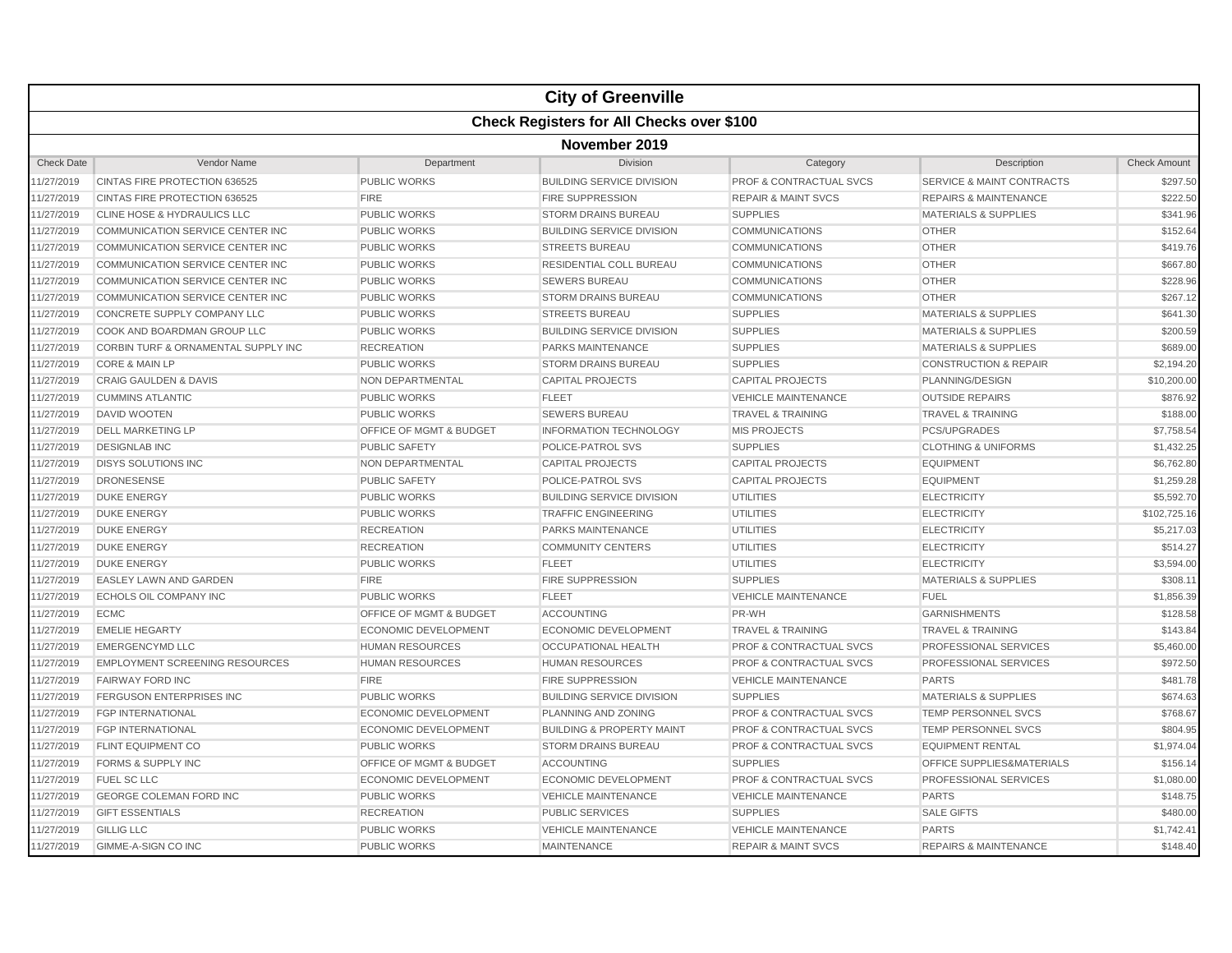|                   |                                                  |                                    | <b>City of Greenville</b>            |                                    |                                      |                     |  |  |
|-------------------|--------------------------------------------------|------------------------------------|--------------------------------------|------------------------------------|--------------------------------------|---------------------|--|--|
|                   | <b>Check Registers for All Checks over \$100</b> |                                    |                                      |                                    |                                      |                     |  |  |
|                   | November 2019                                    |                                    |                                      |                                    |                                      |                     |  |  |
| <b>Check Date</b> | Vendor Name                                      | Department                         | Division                             | Category                           | Description                          | <b>Check Amount</b> |  |  |
| 11/27/2019        | <b>GOOD LIFE CATERING CO LLC</b>                 | <b>HUMAN RESOURCES</b>             | <b>HUMAN RESOURCES</b>               | <b>TRAVEL &amp; TRAINING</b>       | <b>TRAINING/CITY WIDE</b>            | \$459.00            |  |  |
| 11/27/2019        | <b>GOODYEAR COMMERCIAL TIRE</b>                  | <b>FIRE</b>                        | <b>FIRE SUPPRESSION</b>              | <b>VEHICLE MAINTENANCE</b>         | <b>PARTS</b>                         | \$5,607.96          |  |  |
| 11/27/2019        | GRAINGER 803858935                               | <b>PUBLIC WORKS</b>                | <b>BUILDING SERVICE DIVISION</b>     | <b>SUPPLIES</b>                    | <b>MATERIALS &amp; SUPPLIES</b>      | \$606.02            |  |  |
| 11/27/2019        | <b>GREENVILLE CONVENTION CENTER</b>              | <b>FIRE</b>                        | <b>FIRE SERVICES</b>                 | <b>SUNDRY</b>                      | <b>MISCELLANEOUS</b>                 | \$312.63            |  |  |
| 11/27/2019        | <b>GREENVILLE COUNTY</b>                         | PUBLIC SAFETY                      | POLICE-PATROL SVS                    | <b>PROF &amp; CONTRACTUAL SVCS</b> | PROFESSIONAL SERVICES                | \$9,762.20          |  |  |
| 11/27/2019        | <b>GREENVILLE JAZZ COLLECTIVE</b>                | PUBLIC INFORMATION/EVENTS          | <b>EVENTS MANAGEMENT</b>             | PROF & CONTRACTUAL SVCS            | <b>PROFESSIONAL SERVICES</b>         | \$500.00            |  |  |
| 11/27/2019        | <b>GUARANTEED SUPPLY COMPANY</b>                 | <b>PUBLIC WORKS</b>                | <b>CBD TIF CREW</b>                  | <b>SUPPLIES</b>                    | <b>MATERIALS &amp; SUPPLIES</b>      | \$176.68            |  |  |
| 11/27/2019        | <b>HAJOCA CORPORATION</b>                        | <b>PUBLIC WORKS</b>                | <b>BUILDING SERVICE DIVISION</b>     | <b>SUPPLIES</b>                    | <b>MATERIALS &amp; SUPPLIES</b>      | \$115.81            |  |  |
| 11/27/2019        | <b>HARRISON'S WORKWEAR</b>                       | <b>RECREATION</b>                  | <b>ADMINISTRATION</b>                | <b>SUPPLIES</b>                    | <b>CLOTHING &amp; UNIFORMS</b>       | \$169.56            |  |  |
| 11/27/2019        | <b>HAT TRICK FARM</b>                            | <b>RECREATION</b>                  | <b>ADMINISTRATION</b>                | <b>SUPPLIES</b>                    | M&S-FOOD                             | \$510.00            |  |  |
| 11/27/2019        | HD SUPPLY CONSTRUCTION - WHITE CAP               | <b>PUBLIC WORKS</b>                | NON VEHICLE MAINTENANCE              | <b>SUPPLIES</b>                    | <b>MATERIALS &amp; SUPPLIES</b>      | \$490.68            |  |  |
| 11/27/2019        | <b>HESC</b>                                      | <b>OFFICE OF MGMT &amp; BUDGET</b> | <b>ACCOUNTING</b>                    | PR-WH                              | <b>GARNISHMENTS</b>                  | \$198.14            |  |  |
| 11/27/2019        | HOME DEPOT CREDIT SERVICE 4123                   | <b>PUBLIC WORKS</b>                | <b>STREETS BUREAU</b>                | <b>SUPPLIES</b>                    | <b>MATERIALS &amp; SUPPLIES</b>      | \$102.18            |  |  |
| 11/27/2019        | HOME DEPOT CREDIT SERVICE 5906                   | <b>PUBLIC WORKS</b>                | <b>BUILDING SERVICE DIVISION</b>     | <b>SUPPLIES</b>                    | <b>MATERIALS &amp; SUPPLIES</b>      | \$225.79            |  |  |
| 11/27/2019        | HOME DEPOT CREDIT SERVICE 5914                   | <b>RECREATION</b>                  | <b>ADMINISTRATION</b>                | <b>SUPPLIES</b>                    | M&S-MAINTENANCE                      | \$105.41            |  |  |
| 11/27/2019        | HOME DEPOT CREDIT SERVICE 9599                   | <b>PUBLIC SAFETY</b>               | <b>POLICE-PATROL SVS</b>             | <b>SUPPLIES</b>                    | <b>MATERIALS &amp; SUPPLIES</b>      | \$210.94            |  |  |
| 11/27/2019        | HUMAN RELATIONS COMMISSION                       | C.D. DIVISION                      | <b>CDBG PROJECTS</b>                 | <b>CD PROJECTS</b>                 | <b>PUBLIC INFORMATION</b>            | \$10,750.00         |  |  |
| 11/27/2019        | <b>INTERNAL REVENUE SERVICE</b>                  | OFFICE OF MGMT & BUDGET            | <b>ACCOUNTING</b>                    | PR-WH                              | <b>GARNISHMENTS</b>                  | \$1,044.44          |  |  |
| 11/27/2019        | <b>IVEY COMMUNICATIONS INC</b>                   | <b>OFFICE OF MGMT &amp; BUDGET</b> | <b>INFORMATION TECHNOLOGY</b>        | <b>REPAIR &amp; MAINT SVCS</b>     | <b>REPAIRS &amp; MAINTENANCE</b>     | \$5,756.32          |  |  |
| 11/27/2019        | JOHNSON CONTROLS SECURITY SOLUTIONS              | <b>FIRE</b>                        | <b>FIRE SERVICES</b>                 | <b>PROF &amp; CONTRACTUAL SVCS</b> | <b>SERVICE &amp; MAINT CONTRACTS</b> | \$346.12            |  |  |
| 11/27/2019        | JOHNSTONE SUPPLY OF GREENVILLE                   | <b>PUBLIC WORKS</b>                | <b>BUILDING SERVICE DIVISION</b>     | <b>SUPPLIES</b>                    | <b>MATERIALS &amp; SUPPLIES</b>      | \$350.80            |  |  |
| 11/27/2019        | <b>JONATHAN GRAHAM</b>                           | <b>ECONOMIC DEVELOPMENT</b>        | PLANNING AND ZONING                  | <b>SUPPLIES</b>                    | <b>MATERIALS &amp; SUPPLIES</b>      | \$299.00            |  |  |
| 11/27/2019        | KING ASPHALT INC                                 | <b>PUBLIC WORKS</b>                | <b>STORM DRAINS BUREAU</b>           | <b>SUPPLIES</b>                    | <b>CONSTRUCTION &amp; REPAIR</b>     | \$105.61            |  |  |
| 11/27/2019        | <b>LAMAR ADVERTISING</b>                         | <b>RECREATION</b>                  | <b>PUBLIC SERVICES</b>               | <b>SUPPLIES</b>                    | <b>SUPPLIES PROMOTIONS</b>           | \$1,575.00          |  |  |
| 11/27/2019        | LEVEL 3 COMMUNICATIONS LLC                       | OFFICE OF MGMT & BUDGET            | <b>INFORMATION TECHNOLOGY</b>        | <b>COMMUNICATIONS</b>              | TELECOMMUNICATIONS/WIRELE            | \$1,144.71          |  |  |
| 11/27/2019        | <b>LIBERTY PRESS</b>                             | <b>OFFICE OF MGMT &amp; BUDGET</b> | <b>ACCOUNTING</b>                    | <b>PRINTING</b>                    | <b>PRINTING &amp; BINDING</b>        | \$995.90            |  |  |
| 11/27/2019        | LOWES                                            | <b>FIRE</b>                        | <b>FIRE SUPPRESSION</b>              | <b>SUPPLIES</b>                    | <b>MATERIALS &amp; SUPPLIES</b>      | \$250.89            |  |  |
| 11/27/2019        | LOWES                                            | <b>FIRE</b>                        | <b>FIRE SUPPRESSION</b>              | <b>VEHICLE MAINTENANCE</b>         | <b>PARTS</b>                         | \$221.70            |  |  |
| 11/27/2019        | LOWES                                            | <b>FIRE</b>                        | <b>FIRE SERVICES</b>                 | <b>SUPPLIES</b>                    | <b>MATERIALS &amp; SUPPLIES</b>      | \$912.56            |  |  |
| 11/27/2019        | MACK PEST SOLUTIONS INC                          | <b>PUBLIC WORKS</b>                | <b>BUILDING SERVICE DIVISION</b>     | <b>PROF &amp; CONTRACTUAL SVCS</b> | <b>SERVICE &amp; MAINT CONTRACTS</b> | \$239.00            |  |  |
| 11/27/2019        | MAKE A WISH FOUNDATION                           | PUBLIC INFORMATION/EVENTS          | <b>EVENTS MANAGEMENT</b>             | <b>SUNDRY</b>                      | <b>MISCELLANEOUS</b>                 | \$120.00            |  |  |
| 11/27/2019        | <b>MARATHON STAFFING INC</b>                     | PUBLIC INFORMATION/EVENTS          | <b>EVENTS MANAGEMENT</b>             | <b>PROF &amp; CONTRACTUAL SVCS</b> | <b>TEMP PERSONNEL SVCS</b>           | \$2,321.78          |  |  |
| 11/27/2019        | <b>MARATHON STAFFING INC</b>                     | <b>PUBLIC WORKS</b>                | RESIDENTIAL COLL BUREAU              | <b>PROF &amp; CONTRACTUAL SVCS</b> | <b>TEMP PERSONNEL SVCS</b>           | \$1,695.14          |  |  |
| 11/27/2019        | <b>MARATHON STAFFING INC</b>                     | <b>RECREATION</b>                  | <b>COMMUNITY CENTERS</b>             | <b>PROF &amp; CONTRACTUAL SVCS</b> | <b>TEMP PERSONNEL SVCS</b>           | \$168.90            |  |  |
| 11/27/2019        | <b>MARATHON STAFFING INC</b>                     | <b>ECONOMIC DEVELOPMENT</b>        | <b>BUILDING &amp; PROPERTY MAINT</b> | PROF & CONTRACTUAL SVCS            | <b>TEMP PERSONNEL SVCS</b>           | \$743.04            |  |  |
| 11/27/2019        | MARCO'S AUTO DETAIL SHOP                         | <b>PUBLIC WORKS</b>                | <b>FLEET</b>                         | <b>VEHICLE MAINTENANCE</b>         | <b>OUTSIDE REPAIRS</b>               | \$125.00            |  |  |
| 11/27/2019        | MCKINNEY LUMBER & HARDWARE LLC                   | <b>RECREATION</b>                  | <b>ADMINISTRATION</b>                | <b>SUPPLIES</b>                    | M&S-MAINTENANCE                      | \$539.23            |  |  |
| 11/27/2019        | <b>MEGAN YOUNG</b>                               | <b>RECREATION</b>                  | PARKS AND RECREATION                 | <b>TRAVEL &amp; TRAINING</b>       | <b>TRAVEL &amp; TRAINING</b>         | \$286.00            |  |  |
| 11/27/2019        | MELISSA & DOUG LLC                               | <b>RECREATION</b>                  | <b>PUBLIC SERVICES</b>               | <b>SUPPLIES</b>                    | <b>SALE GIFTS</b>                    | \$181.11            |  |  |
| 11/27/2019        | MICHAEL FRIXEN                                   | ECONOMIC DEVELOPMENT               | PLANNING AND ZONING                  | <b>SUPPLIES</b>                    | <b>MATERIALS &amp; SUPPLIES</b>      | \$144.82            |  |  |
| 11/27/2019        | <b>MICHAEL PANASKO</b>                           | <b>ECONOMIC DEVELOPMENT</b>        | <b>ECONOMIC DEVELOPMENT</b>          | <b>TRAVEL &amp; TRAINING</b>       | <b>LOCAL TRANSPORTATION</b>          | \$165.30            |  |  |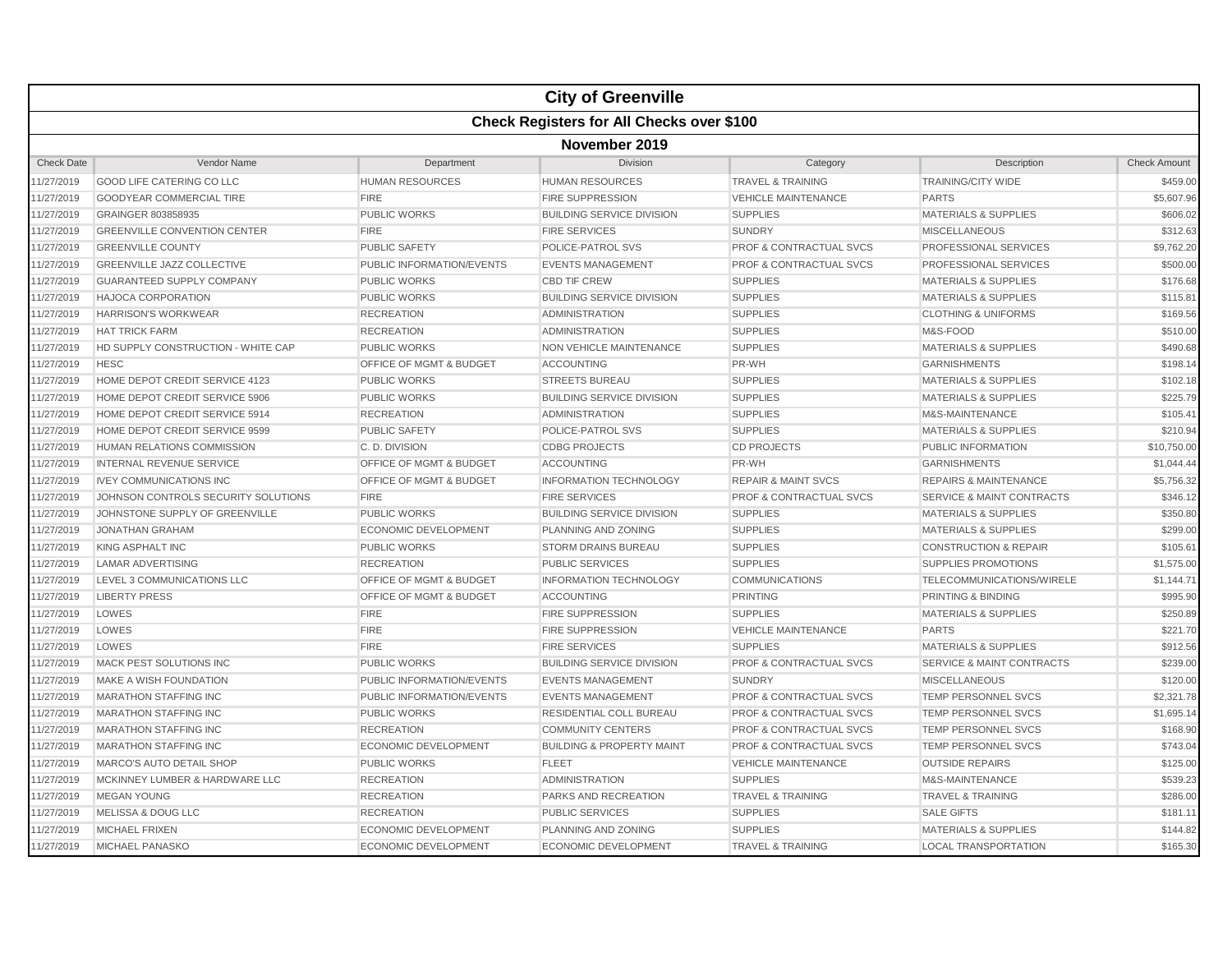|                   |                                                  |                                    | <b>City of Greenville</b>        |                                    |                                      |                     |  |  |
|-------------------|--------------------------------------------------|------------------------------------|----------------------------------|------------------------------------|--------------------------------------|---------------------|--|--|
|                   | <b>Check Registers for All Checks over \$100</b> |                                    |                                  |                                    |                                      |                     |  |  |
|                   | November 2019                                    |                                    |                                  |                                    |                                      |                     |  |  |
| <b>Check Date</b> | Vendor Name                                      | Department                         | Division                         | Category                           | Description                          | <b>Check Amount</b> |  |  |
| 11/27/2019        | MIKE'S BODY SHOP & TOWING INC                    | PUBLIC WORKS                       | <b>VEHICLE MAINTENANCE</b>       | <b>VEHICLE MAINTENANCE</b>         | <b>OUTSIDE REPAIRS</b>               | \$690.00            |  |  |
| 11/27/2019        | MIRACLE RECREATION EQUIPMENT                     | <b>RECREATION</b>                  | PARKS MAINTENANCE                | <b>REPAIR &amp; MAINT SVCS</b>     | <b>PLAYGROUNDS</b>                   | \$1,225.98          |  |  |
| 11/27/2019        | <b>MKSK</b>                                      | NON DEPARTMENTAL                   | <b>CAPITAL PROJECTS</b>          | <b>CAPITAL PROJECTS</b>            | PLANNING/DESIGN                      | \$87,346.95         |  |  |
| 11/27/2019        | MST CONCRETE PRODUCTS                            | <b>PUBLIC WORKS</b>                | <b>STORM DRAINS BUREAU</b>       | <b>SUPPLIES</b>                    | <b>CONSTRUCTION &amp; REPAIR</b>     | \$1,107.45          |  |  |
| 11/27/2019        | <b>NAPA AUTO PARTS</b>                           | <b>FIRE</b>                        | <b>FIRE SUPPRESSION</b>          | <b>VEHICLE MAINTENANCE</b>         | <b>PARTS</b>                         | \$954.65            |  |  |
| 11/27/2019        | NITELITES OF GREENVILLE                          | <b>RECREATION</b>                  | <b>PARKS AND RECREATION</b>      | <b>PROF &amp; CONTRACTUAL SVCS</b> | PROFESSIONAL SERVICES                | \$7,577.00          |  |  |
| 11/27/2019        | NITELITES OF GREENVILLE                          | <b>RECREATION</b>                  | <b>TOURISM DISTRICT</b>          | <b>SUPPLIES</b>                    | <b>MATERIALS &amp; SUPPLIES</b>      | \$100.70            |  |  |
| 11/27/2019        | <b>NORLAB</b>                                    | <b>PUBLIC WORKS</b>                | <b>SEWERS BUREAU</b>             | <b>SUPPLIES</b>                    | <b>MATERIALS &amp; SUPPLIES</b>      | \$228.00            |  |  |
| 11/27/2019        | NORTHERN SAFETY CO INC                           | <b>PUBLIC WORKS</b>                | <b>BUILDING SERVICE DIVISION</b> | <b>SUPPLIES</b>                    | <b>MATERIALS &amp; SUPPLIES</b>      | \$100.25            |  |  |
| 11/27/2019        | NU-LIFE ENVIROMENTAL INC                         | <b>PUBLIC WORKS</b>                | <b>FLEET</b>                     | <b>VEHICLE MAINTENANCE</b>         | <b>OUTSIDE REPAIRS</b>               | \$295.21            |  |  |
| 11/27/2019        | OWEN APPRAISAL & CONSULTING INC                  | <b>ECONOMIC DEVELOPMENT</b>        | ECONOMIC DEVELOPMENT             | <b>PROF &amp; CONTRACTUAL SVCS</b> | PROFESSIONAL SERVICES                | \$375.00            |  |  |
| 11/27/2019        | <b>PALMETTO BUS SALES LLC</b>                    | <b>PUBLIC WORKS</b>                | <b>VEHICLE MAINTENANCE</b>       | <b>VEHICLE MAINTENANCE</b>         | <b>PARTS</b>                         | \$218.50            |  |  |
| 11/27/2019        | PANAGAKOS ASPHALT PAVING INC                     | <b>PUBLIC WORKS</b>                | <b>STREETS BUREAU</b>            | <b>SUPPLIES</b>                    | <b>MATERIALS &amp; SUPPLIES</b>      | \$135.68            |  |  |
| 11/27/2019        | PARRISH TIRE CO                                  | <b>PUBLIC WORKS</b>                | <b>FIXED ROUTE</b>               | <b>VEHICLE MAINTENANCE</b>         | <b>TIRES AND TUBES</b>               | \$863.98            |  |  |
| 11/27/2019        | PECAN PIE PRODUCTIONS                            | <b>RECREATION</b>                  | <b>PUBLIC SERVICES</b>           | <b>SUPPLIES</b>                    | <b>SUPPLIES PROMOTIONS</b>           | \$195.00            |  |  |
| 11/27/2019        | PIEDMONT NATURAL GAS CO INC                      | <b>FIRE</b>                        | <b>FIRE SERVICES</b>             | <b>UTILITIES</b>                   | GAS                                  | \$198.80            |  |  |
| 11/27/2019        | PRIDE MASONRY OF GAFFNEY INC                     | OFFICE OF MGMT & BUDGET            | <b>REVENUE</b>                   | <b>BUSINESS LICENSE(HOLDING)</b>   | <b>REFUND BUSINESS LIC</b>           | \$300.00            |  |  |
| 11/27/2019        | PUBLIC MANAGEMENT & LEADERSHIP                   | <b>HUMAN RESOURCES</b>             | <b>HUMAN RESOURCES</b>           | <b>TRAVEL &amp; TRAINING</b>       | <b>TRAINING/CITY WIDE</b>            | \$1,400.00          |  |  |
| 11/27/2019        | <b>RAY BRACKEN NURSERY INC</b>                   | <b>RECREATION</b>                  | <b>BEAUTIFICATION BUREAU</b>     | <b>SUPPLIES</b>                    | <b>MATERIALS &amp; SUPPLIES</b>      | \$448.00            |  |  |
| 11/27/2019        | <b>RAY BRACKEN NURSERY INC</b>                   | <b>RECREATION</b>                  | TREE MAINTENANCE BUREAU          | <b>SUPPLIES</b>                    | <b>MATERIALS &amp; SUPPLIES</b>      | \$112.00            |  |  |
| 11/27/2019        | <b>RED WING SHOE STORE</b>                       | <b>FIRE</b>                        | <b>FIRE SUPPRESSION</b>          | <b>SUPPLIES</b>                    | <b>CLOTHING &amp; UNIFORMS</b>       | \$140.00            |  |  |
| 11/27/2019        | <b>REID ELECTRIC</b>                             | <b>RECREATION</b>                  | <b>PARKS MAINTENANCE</b>         | PROF & CONTRACTUAL SVCS            | <b>SERVICE &amp; MAINT CONTRACTS</b> | \$899.00            |  |  |
| 11/27/2019        | S & S WORLDWIDE                                  | <b>RECREATION</b>                  | <b>COMMUNITY CENTERS</b>         | <b>SUPPLIES</b>                    | <b>MATERIALS &amp; SUPPLIES</b>      | \$122.15            |  |  |
| 11/27/2019        | <b>S C RETIREMENT SYSTEM</b>                     | OFFICE OF MGMT & BUDGET            | <b>ACCOUNTING</b>                | PR-WH                              | <b>RETIREMENT SVS PURCHASE</b>       | \$1,245.91          |  |  |
| 11/27/2019        | <b>SAFE INDUSTRIES</b>                           | <b>FIRE</b>                        | FIRE SUPPRESSION                 | <b>SUPPLIES</b>                    | <b>MATERIALS &amp; SUPPLIES</b>      | \$2,186.52          |  |  |
| 11/27/2019        | SAFETY PRODUCTS INC                              | PUBLIC WORKS                       | <b>CBD TIF CREW</b>              | <b>SUPPLIES</b>                    | <b>MATERIALS &amp; SUPPLIES</b>      | \$944.86            |  |  |
| 11/27/2019        | <b>SAFETY PRODUCTS INC</b>                       | <b>PUBLIC WORKS</b>                | <b>STREETS BUREAU</b>            | <b>SUPPLIES</b>                    | <b>MATERIALS &amp; SUPPLIES</b>      | \$1,151.83          |  |  |
| 11/27/2019        | <b>SC STATE DISBURSEMENT UNIT</b>                | OFFICE OF MGMT & BUDGET            | <b>ACCOUNTING</b>                | PR-WH                              | <b>GARNISHMENTS</b>                  | \$2,515.80          |  |  |
| 11/27/2019        | <b>SCHNEIDER TREE CARE</b>                       | <b>RECREATION</b>                  | TREE MAINTENANCE BUREAU          | <b>PROF &amp; CONTRACTUAL SVCS</b> | PROFESSIONAL SERVICES                | \$2,700.00          |  |  |
| 11/27/2019        | <b>SEASONS CATERING &amp; EVENT CENTER</b>       | PUBLIC INFORMATION/EVENTS          | <b>EVENTS MANAGEMENT</b>         | <b>SUPPLIES</b>                    | <b>MATERIALS &amp; SUPPLIES</b>      | \$733.50            |  |  |
| 11/27/2019        | <b>SEJ SERVICES LLC</b>                          | <b>PUBLIC WORKS</b>                | <b>BUILDING SERVICE DIVISION</b> | <b>REPAIR &amp; MAINT SVCS</b>     | <b>REPAIRS &amp; MAINTENANCE</b>     | \$575.00            |  |  |
| 11/27/2019        | SNIDER FLEET SOLUTIONS                           | <b>PUBLIC WORKS</b>                | <b>FLEET</b>                     | <b>VEHICLE MAINTENANCE</b>         | <b>OUTSIDE REPAIRS</b>               | \$1,019.71          |  |  |
| 11/27/2019        | <b>SOLARWINDS INC</b>                            | OFFICE OF MGMT & BUDGET            | <b>INFORMATION TECHNOLOGY</b>    | <b>PROF &amp; CONTRACTUAL SVCS</b> | <b>SERVICE &amp; MAINT CONTRACTS</b> | \$165.75            |  |  |
| 11/27/2019        | SOUTHEASTERN CHAPTER NSC                         | <b>PUBLIC WORKS</b>                | <b>STORM DRAINS BUREAU</b>       | <b>SUPPLIES</b>                    | <b>MATERIALS &amp; SUPPLIES</b>      | \$159.26            |  |  |
| 11/27/2019        | SOUTHEASTERN CHAPTER NSC                         | <b>PUBLIC WORKS</b>                | RESIDENTIAL COLL BUREAU          | <b>SUPPLIES</b>                    | <b>MATERIALS &amp; SUPPLIES</b>      | \$159.27            |  |  |
| 11/27/2019        | SOUTHEASTERN CHAPTER NSC                         | <b>PUBLIC WORKS</b>                | <b>STREETS BUREAU</b>            | <b>SUPPLIES</b>                    | <b>MATERIALS &amp; SUPPLIES</b>      | \$159.27            |  |  |
| 11/27/2019        | SOUTHEASTERN PAPER GROUP                         | <b>PUBLIC WORKS</b>                | <b>BUILDING SERVICE DIVISION</b> | <b>SUPPLIES</b>                    | <b>JANITORIAL SUPPLIES</b>           | \$817.94            |  |  |
| 11/27/2019        | SOUTHEASTERN PAPER GROUP                         | <b>RECREATION</b>                  | <b>TOURISM DISTRICT</b>          | <b>SUPPLIES</b>                    | <b>JANITORIAL SUPPLIES</b>           | \$602.22            |  |  |
| 11/27/2019        | <b>STAPLES ADVANTAGE</b>                         | <b>PUBLIC WORKS</b>                | <b>PUBLIC WORKS</b>              | <b>SUPPLIES</b>                    | <b>MATERIALS &amp; SUPPLIES</b>      | \$166.92            |  |  |
| 11/27/2019        | <b>SUPERION LLC</b>                              | <b>OFFICE OF MGMT &amp; BUDGET</b> | <b>INFORMATION TECHNOLOGY</b>    | <b>PROF &amp; CONTRACTUAL SVCS</b> | <b>SERVICE &amp; MAINT CONTRACTS</b> | \$14,242.02         |  |  |
| 11/27/2019        | SWANA                                            | <b>PUBLIC WORKS</b>                | RESIDENTIAL COLL BUREAU          | <b>SUNDRY</b>                      | <b>MISCELLANEOUS</b>                 | \$491.00            |  |  |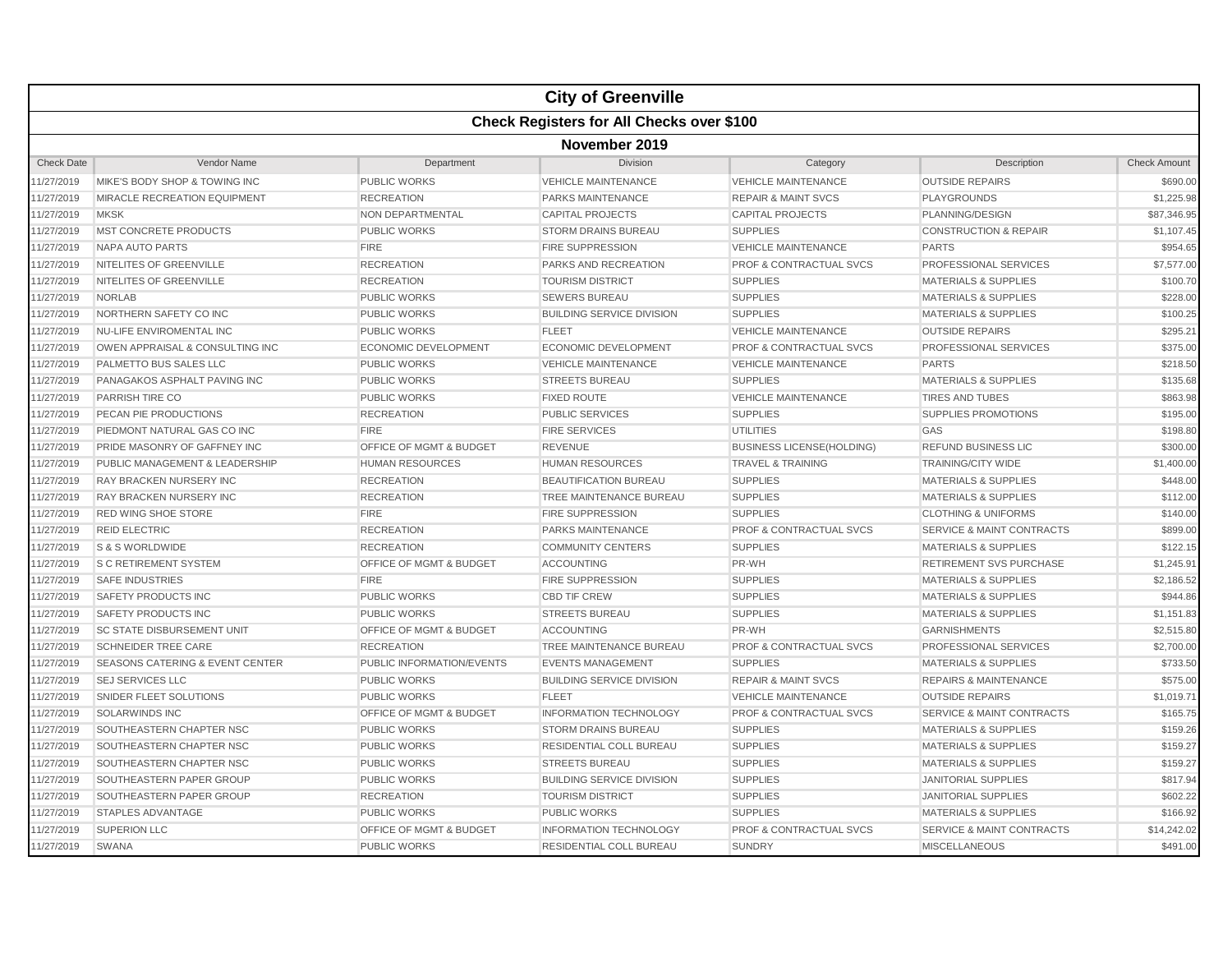|                                                  |                                          |                                    | <b>City of Greenville</b>            |                                    |                                      |                     |  |  |
|--------------------------------------------------|------------------------------------------|------------------------------------|--------------------------------------|------------------------------------|--------------------------------------|---------------------|--|--|
| <b>Check Registers for All Checks over \$100</b> |                                          |                                    |                                      |                                    |                                      |                     |  |  |
|                                                  | November 2019                            |                                    |                                      |                                    |                                      |                     |  |  |
| <b>Check Date</b>                                | Vendor Name                              | Department                         | Division                             | Category                           | Description                          | <b>Check Amount</b> |  |  |
| 11/27/2019                                       | <b>TALENT MANAGEMENT SOLUTIONS</b>       | <b>PUBLIC WORKS</b>                | <b>FIXED ROUTE</b>                   | PROF & CONTRACTUAL SVCS            | TEMP PERSONNEL SVCS                  | \$2,643.57          |  |  |
| 11/27/2019                                       | <b>TALENT MANAGEMENT SOLUTIONS</b>       | <b>PUBLIC WORKS</b>                | <b>STORM DRAINS BUREAU</b>           | <b>PROF &amp; CONTRACTUAL SVCS</b> | <b>TEMP PERSONNEL SVCS</b>           | \$748.80            |  |  |
| 11/27/2019                                       | <b>TALENT MANAGEMENT SOLUTIONS</b>       | <b>RECREATION</b>                  | <b>PUBLIC SERVICES</b>               | <b>PROF &amp; CONTRACTUAL SVCS</b> | <b>TEMP PERSONNEL SVCS</b>           | \$1,048.91          |  |  |
| 11/27/2019                                       | <b>TALENT MANAGEMENT SOLUTIONS</b>       | <b>RECREATION</b>                  | <b>COMMUNITY CENTERS</b>             | <b>PROF &amp; CONTRACTUAL SVCS</b> | TEMP PERSONNEL SVCS                  | \$443.52            |  |  |
| 11/27/2019                                       | TALENT MANAGEMENT SOLUTIONS              | <b>PUBLIC WORKS</b>                | <b>SEWERS BUREAU</b>                 | <b>PROF &amp; CONTRACTUAL SVCS</b> | TEMP PERSONNEL SVCS                  | \$1,497.60          |  |  |
| 11/27/2019                                       | TALENT MANAGEMENT SOLUTIONS              | <b>RECREATION</b>                  | PARKS MAINTENANCE                    | <b>PROF &amp; CONTRACTUAL SVCS</b> | <b>TEMP PERSONNEL SVCS</b>           | \$2,718.40          |  |  |
| 11/27/2019                                       | <b>TALENT MANAGEMENT SOLUTIONS</b>       | <b>PUBLIC WORKS</b>                | <b>RESIDENTIAL COLL BUREAU</b>       | <b>PROF &amp; CONTRACTUAL SVCS</b> | TEMP PERSONNEL SVCS                  | \$748.80            |  |  |
| 11/27/2019                                       | <b>TALENT MANAGEMENT SOLUTIONS</b>       | <b>PUBLIC SAFETY</b>               | POLICE-ADMIN SVCS                    | <b>PROF &amp; CONTRACTUAL SVCS</b> | <b>TEMP PERSONNEL SVCS</b>           | \$396.00            |  |  |
| 11/27/2019                                       | <b>TALENT MANAGEMENT SOLUTIONS</b>       | <b>RECREATION</b>                  | <b>BEAUTIFICATION BUREAU</b>         | <b>PROF &amp; CONTRACTUAL SVCS</b> | <b>TEMP PERSONNEL SVCS</b>           | \$679.60            |  |  |
| 11/27/2019                                       | TALENT MANAGEMENT SOLUTIONS              | <b>RECREATION</b>                  | <b>TOURISM DISTRICT</b>              | <b>PROF &amp; CONTRACTUAL SVCS</b> | TEMP PERSONNEL SVCS                  | \$543.68            |  |  |
| 11/27/2019                                       | <b>TALENT MANAGEMENT SOLUTIONS</b>       | <b>PUBLIC WORKS</b>                | <b>STREETS BUREAU</b>                | <b>PROF &amp; CONTRACTUAL SVCS</b> | <b>TEMP PERSONNEL SVCS</b>           | \$4,951.14          |  |  |
| 11/27/2019                                       | <b>TAPCO</b>                             | NON DEPARTMENTAL                   | <b>CAPITAL PROJECTS</b>              | <b>CAPITAL PROJECTS</b>            | EQUIPMENT                            | \$84,875.00         |  |  |
| 11/27/2019                                       | <b>TARA EAKER</b>                        | <b>CITY MANAGER</b>                | NON-DEPARTMENTAL                     | <b>SUNDRY</b>                      | <b>MISCELLANEOUS</b>                 | \$264.89            |  |  |
| 11/27/2019                                       | <b>TD CARD SERVICES</b>                  | <b>MAYOR</b>                       | <b>MAYOR</b>                         | <b>SUNDRY</b>                      | DUES, SUBSCRIPTN, PUBLICATN          | \$1,015.39          |  |  |
| 11/27/2019                                       | TD CARD SERVICES                         | <b>MAYOR</b>                       | <b>MAYOR</b>                         | <b>TRAVEL &amp; TRAINING</b>       | <b>TRAVEL &amp; TRAINING</b>         | \$267.60            |  |  |
| 11/27/2019                                       | <b>TD CARD SERVICES</b>                  | <b>PUBLIC WORKS</b>                | <b>PUBLIC WORKS</b>                  | <b>TRAVEL &amp; TRAINING</b>       | <b>TRAVEL &amp; TRAINING</b>         | \$1,109.60          |  |  |
| 11/27/2019                                       | <b>TD CARD SERVICES</b>                  | <b>ECONOMIC DEVELOPMENT</b>        | <b>BUILDING &amp; PROPERTY MAINT</b> | <b>SUPPLIES</b>                    | <b>OFFICE SUPPLIES&amp;MATERIALS</b> | \$176.83            |  |  |
| 11/27/2019                                       | <b>TD CARD SERVICES</b>                  | <b>PUBLIC WORKS</b>                | <b>PUBLIC WORKS</b>                  | <b>SUPPLIES</b>                    | <b>MATERIALS &amp; SUPPLIES</b>      | \$151.39            |  |  |
| 11/27/2019                                       | <b>TD CARD SERVICES</b>                  | <b>ECONOMIC DEVELOPMENT</b>        | <b>BUILDING &amp; PROPERTY MAINT</b> | <b>TRAVEL &amp; TRAINING</b>       | <b>TRAVEL &amp; TRAINING</b>         | \$429.57            |  |  |
| 11/27/2019                                       | TD CARD SERVICES                         | <b>ECONOMIC DEVELOPMENT</b>        | <b>BUILDING &amp; PROPERTY MAINT</b> | <b>SUNDRY</b>                      | DUES, SUBSCRIPTN, PUBLICATN          | \$240.00            |  |  |
| 11/27/2019                                       | TD CARD SERVICES                         | <b>PUBLIC WORKS</b>                | <b>PUBLIC WORKS</b>                  | <b>SUNDRY</b>                      | <b>MISCELLANEOUS</b>                 | \$154.94            |  |  |
| 11/27/2019                                       | TERRACON CONSULTANTS INC                 | NON DEPARTMENTAL                   | <b>CAPITAL PROJECTS</b>              | <b>CAPITAL PROJECTS</b>            | <b>CONSTRUCTION</b>                  | \$9,961.08          |  |  |
| 11/27/2019                                       | <b>TONY MULLINAX</b>                     | PUBLIC INFORMATION/EVENTS          | <b>EVENTS MANAGEMENT</b>             | <b>PROF &amp; CONTRACTUAL SVCS</b> | <b>PROFESSIONAL SERVICES</b>         | \$350.00            |  |  |
| 11/27/2019                                       | <b>TRANE</b>                             | <b>PUBLIC WORKS</b>                | <b>BUILDING SERVICE DIVISION</b>     | <b>REPAIR &amp; MAINT SVCS</b>     | <b>REPAIRS &amp; MAINTENANCE</b>     | \$446.00            |  |  |
| 11/27/2019                                       | <b>TRUCKPRO LLC</b>                      | <b>PUBLIC WORKS</b>                | <b>VEHICLE MAINTENANCE</b>           | <b>VEHICLE MAINTENANCE</b>         | <b>SMALL PARTS</b>                   | \$469.23            |  |  |
| 11/27/2019                                       | <b>TRUCKPRO LLC</b>                      | <b>FIRE</b>                        | <b>FIRE SUPPRESSION</b>              | <b>VEHICLE MAINTENANCE</b>         | <b>PARTS</b>                         | \$458.48            |  |  |
| 11/27/2019                                       | <b>TYLER TECHNOLOGIES INC</b>            | OFFICE OF MGMT & BUDGET            | <b>INFORMATION TECHNOLOGY</b>        | <b>PROF &amp; CONTRACTUAL SVCS</b> | <b>SERVICE &amp; MAINT CONTRACTS</b> | \$14,818.80         |  |  |
| 11/27/2019                                       | U S DEPARTMENT OF EDUCATION AWG          | <b>OFFICE OF MGMT &amp; BUDGET</b> | <b>ACCOUNTING</b>                    | PR-WH                              | <b>GARNISHMENTS</b>                  | \$333.87            |  |  |
| 11/27/2019                                       | UNITED ELECTRICAL DISTRIBUTORS INC       | <b>PUBLIC WORKS</b>                | <b>BUILDING SERVICE DIVISION</b>     | <b>SUPPLIES</b>                    | <b>MATERIALS &amp; SUPPLIES</b>      | \$1,948.71          |  |  |
| 11/27/2019                                       | UNITED WAY OF GREENVILLE COUNTY          | OFFICE OF MGMT & BUDGET            | <b>ACCOUNTING</b>                    | PR-WH                              | UNITED WAY                           | \$2,008.49          |  |  |
| 11/27/2019                                       | UPSTREAM IDENTITY LLC                    | OFFICE OF MGMT & BUDGET            | <b>REVENUE</b>                       | <b>SUPPLIES</b>                    | OFFICE SUPPLIES&MATERIALS            | \$566.31            |  |  |
| 11/27/2019                                       | <b>VIRGINIA STROUD</b>                   | C. D. DIVISION                     | <b>CDBG PROJECTS</b>                 | <b>TRAVEL &amp; TRAINING</b>       | <b>TRAVEL &amp; TRAINING</b>         | \$1,225.38          |  |  |
| 11/27/2019                                       | <b>VULCAN CONSTRUCTION MATERIALS LLC</b> | <b>PUBLIC WORKS</b>                | <b>SEWERS BUREAU</b>                 | <b>SUPPLIES</b>                    | <b>MATERIALS &amp; SUPPLIES</b>      | \$164.18            |  |  |
| 11/27/2019                                       | W W WILLIAMS                             | <b>FIRE</b>                        | <b>FIRE SUPPRESSION</b>              | <b>VEHICLE MAINTENANCE</b>         | <b>PARTS</b>                         | \$697.76            |  |  |
| 11/27/2019                                       | W W WILLIAMS                             | <b>PUBLIC WORKS</b>                | <b>TROLLEY</b>                       | <b>VEHICLE MAINTENANCE</b>         | <b>PARTS</b>                         | \$350.92            |  |  |
| 11/27/2019                                       | <b>WELLS FARGO &amp; CO</b>              | <b>RECREATION</b>                  | <b>TOURISM DISTRICT</b>              | <b>PROF &amp; CONTRACTUAL SVCS</b> | PROFESSIONAL SERVICES                | \$100.00            |  |  |
| 11/27/2019                                       | WHITE HORSE PACKAGING CO                 | <b>RECREATION</b>                  | <b>ADMINISTRATION</b>                | <b>SUPPLIES</b>                    | <b>JANITORIAL SUPPLIES</b>           | \$246.34            |  |  |
| 11/27/2019                                       | <b>WILDLIFE ARTISTS INC</b>              | <b>RECREATION</b>                  | <b>PUBLIC SERVICES</b>               | <b>SUPPLIES</b>                    | <b>SALE GIFTS</b>                    | \$1,599.87          |  |  |
| 11/27/2019                                       | WOOD YOU TELL ME INC                     | <b>RECREATION</b>                  | <b>PUBLIC SERVICES</b>               | <b>SUPPLIES</b>                    | <b>SALE GIFTS</b>                    | \$326.87            |  |  |
| 11/27/2019                                       | WYOMING CHILD SUPPORT ENFORCEMENT        | OFFICE OF MGMT & BUDGET            | <b>ACCOUNTING</b>                    | PR-WH                              | <b>GARNISHMENTS</b>                  | \$154.61            |  |  |
| 11/27/2019                                       | ZOHO CORP                                | <b>OFFICE OF MGMT &amp; BUDGET</b> | <b>INFORMATION TECHNOLOGY</b>        | <b>PROF &amp; CONTRACTUAL SVCS</b> | <b>SERVICE &amp; MAINT CONTRACTS</b> | \$1,424.00          |  |  |